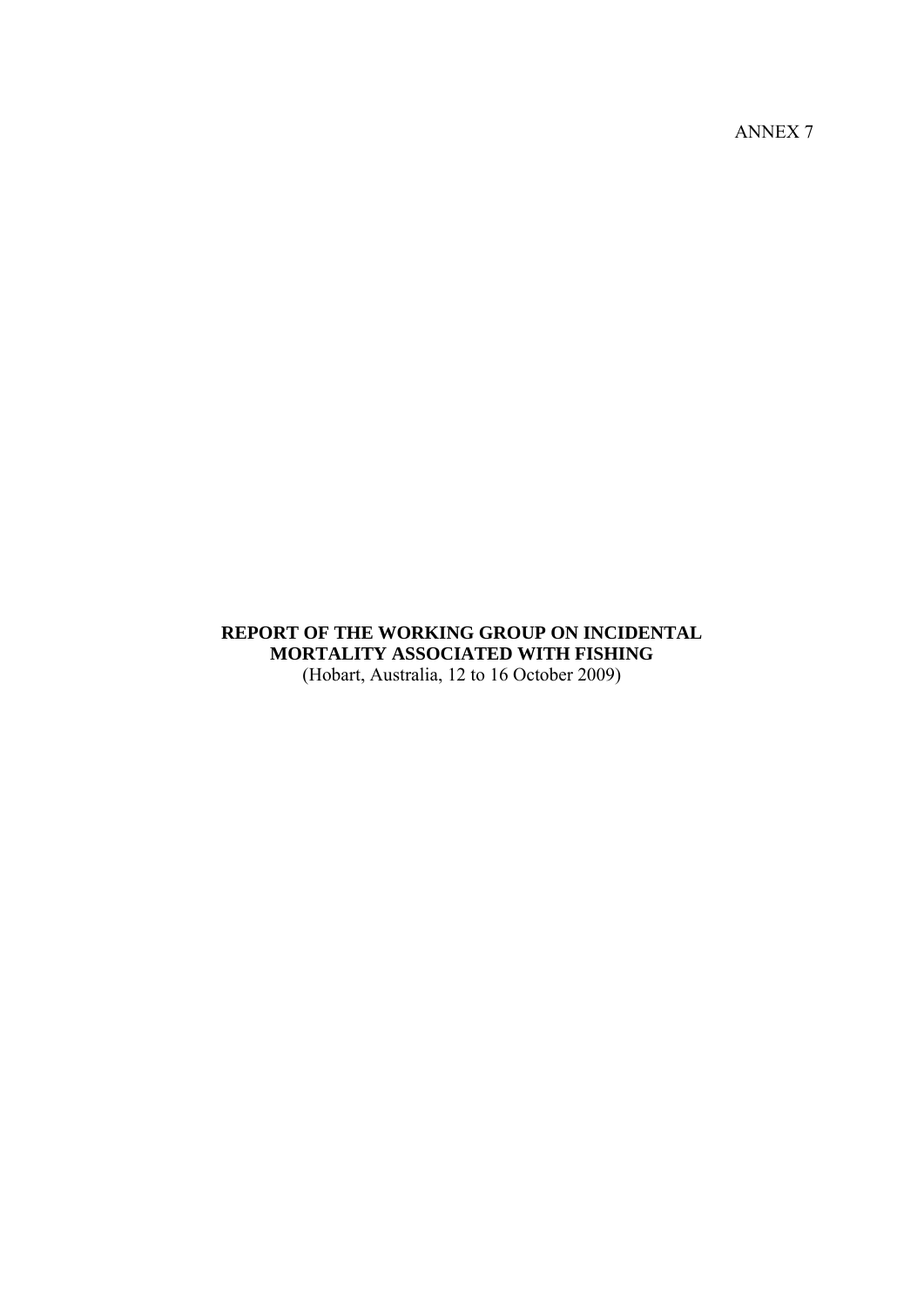# **CONTENTS**

| ORGANISATION OF THE MEETING AND ADOPTION OF THE AGENDA                     |
|----------------------------------------------------------------------------|
|                                                                            |
| INCIDENTAL MORTALITY OF SEABIRDS AND MARINE MAMMALS                        |
|                                                                            |
|                                                                            |
|                                                                            |
| Seabird incidental mortality in the French EEZs in Subarea 58.6            |
|                                                                            |
|                                                                            |
|                                                                            |
|                                                                            |
|                                                                            |
|                                                                            |
|                                                                            |
|                                                                            |
|                                                                            |
|                                                                            |
|                                                                            |
|                                                                            |
| Information relating to the implementation of Conservation Measures 26-01, |
|                                                                            |
| Conservation Measure 26-01 'General environmental                          |
|                                                                            |
|                                                                            |
|                                                                            |
| Conservation Measure 25-02 'Minimisation of the incidental mortality       |
| of seabirds in the course of longline fishing or longline fishing          |
|                                                                            |
|                                                                            |
|                                                                            |
|                                                                            |
|                                                                            |
|                                                                            |
|                                                                            |
| Conservation Measure 25-03 'Minimisation of the incidental mortality       |
| of seabirds and marine mammals in the course of trawl fishing              |
|                                                                            |
|                                                                            |
|                                                                            |
| Conservation Measure 51-01 'Precautionary catch limitations                |
|                                                                            |
|                                                                            |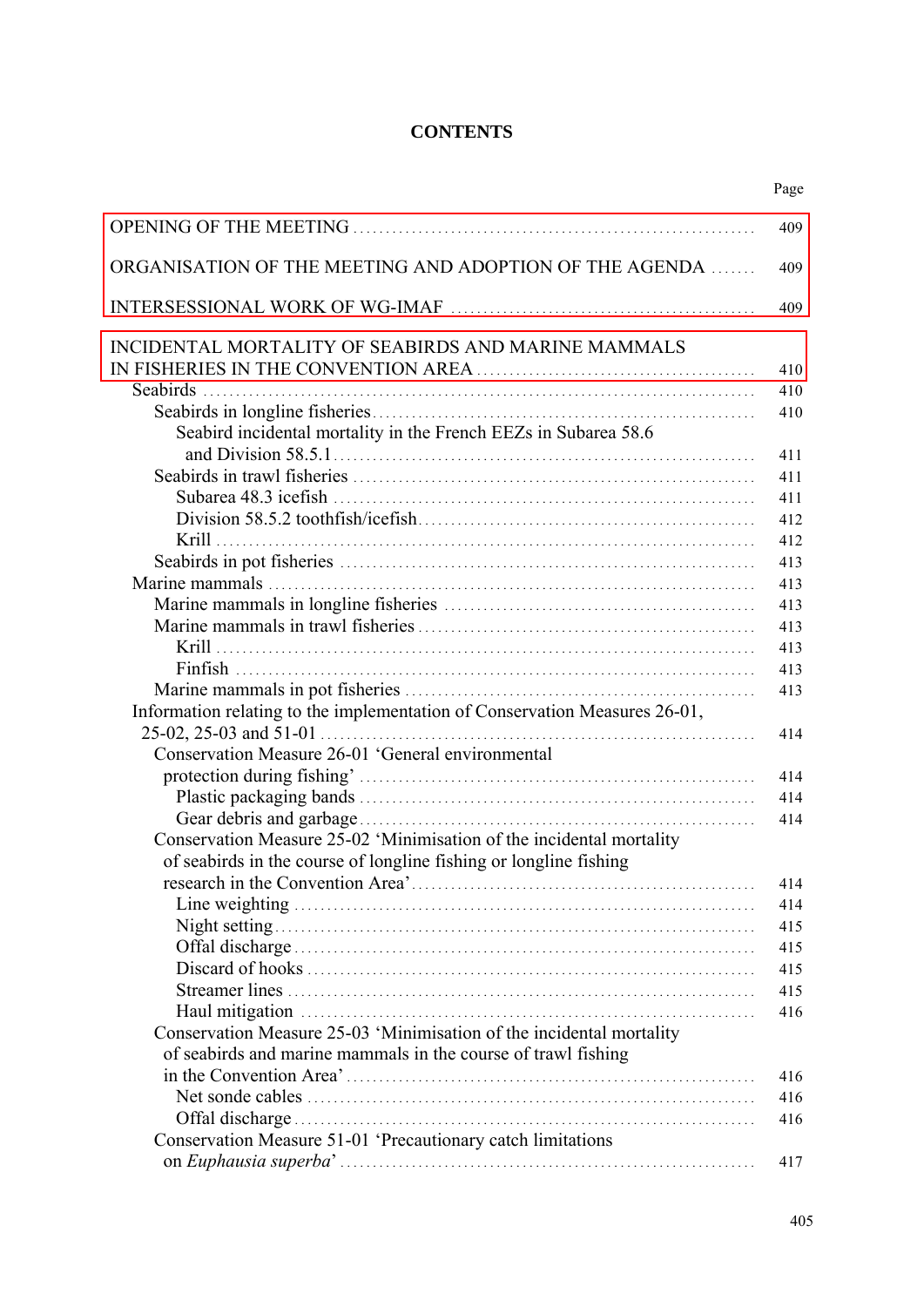| Summary of conservation measure implementation                      | 417<br>418 |
|---------------------------------------------------------------------|------------|
| France's action plan to reduce/eliminate seabird mortality          | 418        |
| INCIDENTAL MORTALITY OF SEABIRDS AND MARINE MAMMALS                 | 421        |
|                                                                     |            |
| INCIDENTAL MORTALITY OF SEABIRDS DURING IUU FISHING                 | 421        |
| RESEARCH INTO AND EXPERIENCE WITH MITIGATION MEASURES               | 422        |
|                                                                     | 422        |
|                                                                     | 422        |
|                                                                     | 423        |
|                                                                     | 424        |
|                                                                     | 425        |
|                                                                     | 425        |
|                                                                     | 425        |
| Extrapolation of total marine mammal incidental mortality           | 425        |
| Progress on a trawl warp strike data collection protocol for inside |            |
|                                                                     | 425        |
|                                                                     | 426        |
|                                                                     | 426        |
|                                                                     | 426        |
|                                                                     | 426        |
|                                                                     | 427        |
| RESEARCH INTO THE STATUS AND DISTRIBUTION OF SEABIRDS               |            |
|                                                                     | 427        |
| ASSESSMENT OF RISK IN CCAMLR SUBAREAS AND DIVISIONS                 | 429        |
| INCIDENTAL MORTALITY OF SEABIRDS IN RELATION                        |            |
|                                                                     | 430        |
|                                                                     | 430        |
|                                                                     | 430        |
| INTERNATIONAL AND NATIONAL INITIATIVES RELATING                     |            |
| TO INCIDENTAL MORTALITY OF SEABIRDS AND MARINE                      |            |
|                                                                     | 431        |
|                                                                     | 431        |
|                                                                     | 432        |
|                                                                     | 432        |
|                                                                     | 432        |
| RFMOs and international governmental organisations                  | 433        |
|                                                                     | 433        |
|                                                                     | 433        |
|                                                                     | 433        |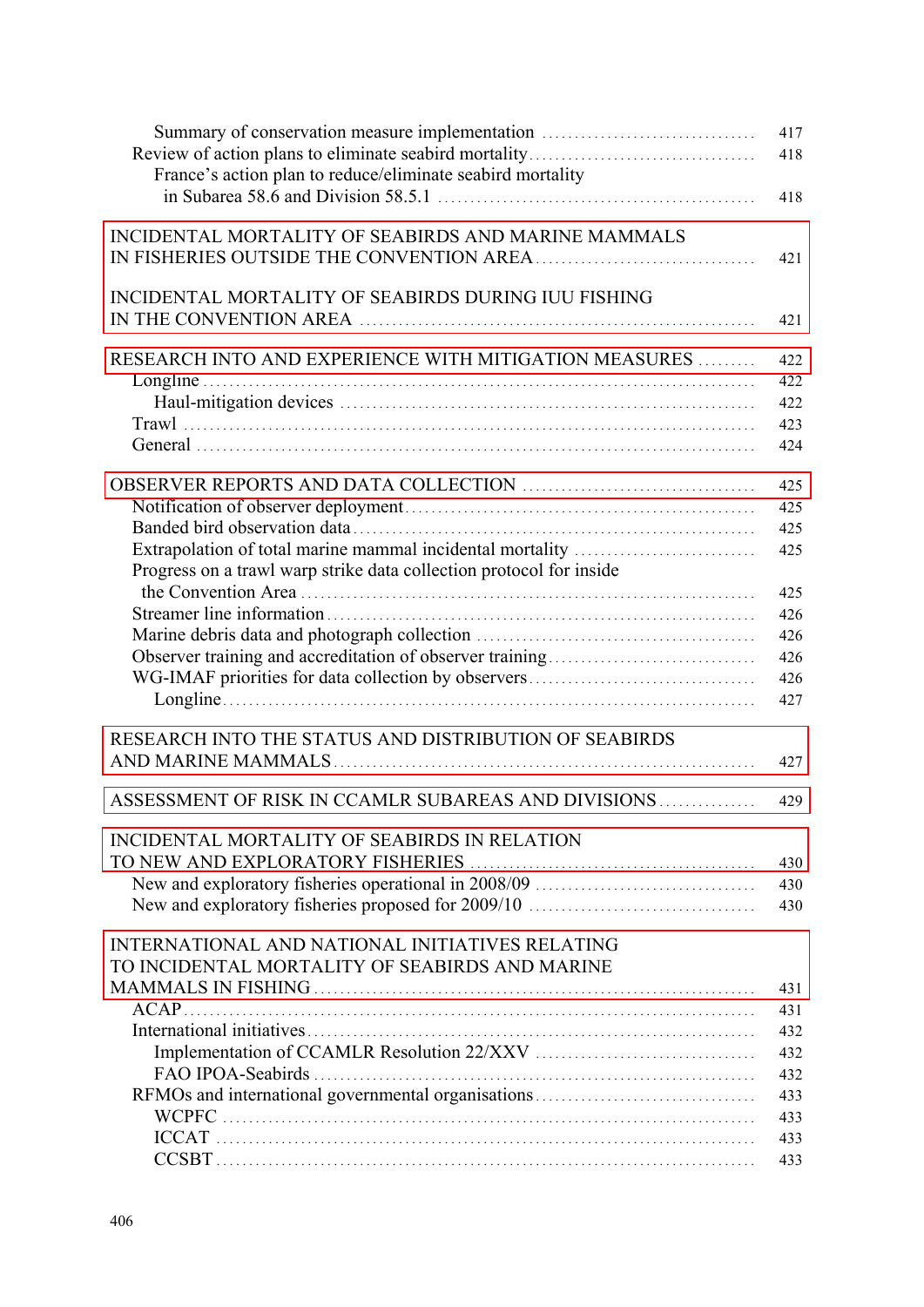| <b>IOTC</b>                                               | 433<br>433 |
|-----------------------------------------------------------|------------|
|                                                           | 434        |
|                                                           | 435        |
| MARINE DEBRIS AND ITS IMPACTS ON MARINE MAMMALS           | 435        |
| STREAMLINING THE WORK OF THE SCIENTIFIC COMMITTEE         | 436        |
|                                                           | 438        |
| ADVICE TO THE SCIENTIFIC COMMITTEE AND ITS WORKING GROUPS | 438        |
| ADOPTION OF THE REPORT AND CLOSE OF THE MEETING           | 439        |
|                                                           | 439        |
|                                                           | 440        |
|                                                           | 462        |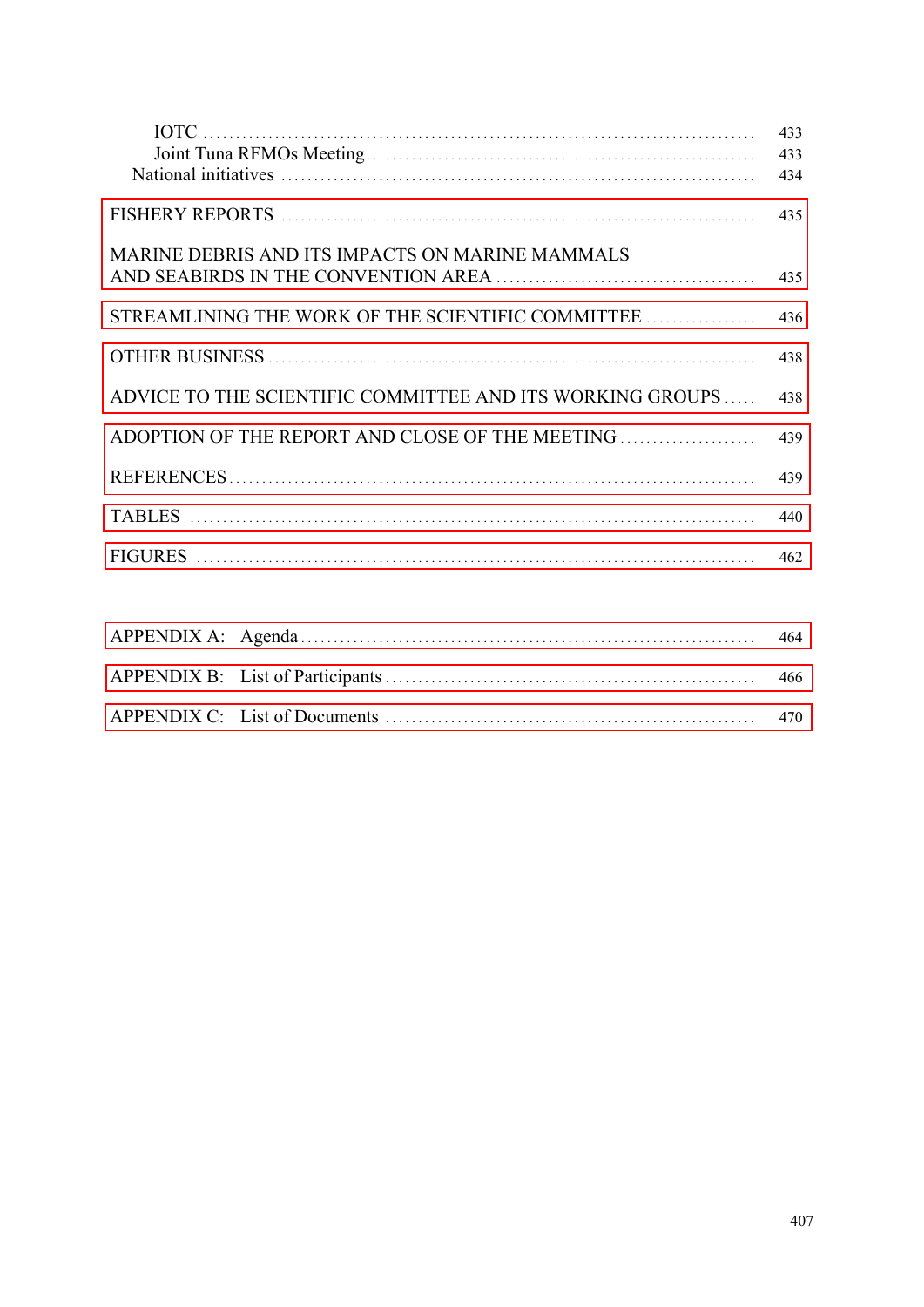# <span id="page-4-0"></span>**REPORT OF THE WORKING GROUP ON INCIDENTAL MORTALITY ASSOCIATED WITH FISHING**

(Hobart, Australia, 12 to 16 October 2009)

## OPENING OF THE MEETING

1.1 The meeting of WG-IMAF was held in Hobart, Australia, from 12 to 16 October 2009.

1.2 The Co-conveners, Ms K. Rivera (USA) and Mr N. Walker (New Zealand), opened the meeting and welcomed participants, including the invited experts from ACAP and BirdLife International.

1.3 Dr K. Reid (Science Officer) also welcomed the group and highlighted the significance of this first WG-IMAF meeting as a separate working group, no longer of 'ad hoc' status.

## ORGANISATION OF THE MEETING AND ADOPTION OF THE AGENDA

2.1 The agenda of the meeting was discussed and it was agreed to add a separate subitem on the review of action plans to eliminate seabird incidental mortality to address France's progress with its action plan, and to include Conservation Measure 51-01 when evaluating information relating to the implementation of conservation measures with respect to seabird and marine mammal incidental mortality. The revised agenda was adopted (Appendix A).

2.2 The report was prepared by the participants and includes a List of Participants (Appendix B) and a List of Documents considered at the meeting (Appendix C).

#### INTERSESSIONAL WORK OF WG-IMAF

2.3 The Co-conveners reported on the intersessional activities of WG-IMAF according to the agreed plan of intersessional activities for 2008/09 (SC-CAMLR-XXVII, Annex 6, Table 1).

2.4 The Working Group thanked the Secretariat for its work on the coordination of WG-IMAF intersessional activities and the technical coordinators of national observer programs for their support. It also thanked the Secretariat for its work on the processing and analysis of data submitted to the Secretariat by international and national observers during the 2008/09 fishing season.

2.5 The Working Group concluded that most tasks planned for 2008/09 had been successfully implemented. Much of the information requested intersessionally had been presented to the Working Group in papers submitted to the meeting. The list of current intersessional tasks was reviewed and a number of changes were agreed in order to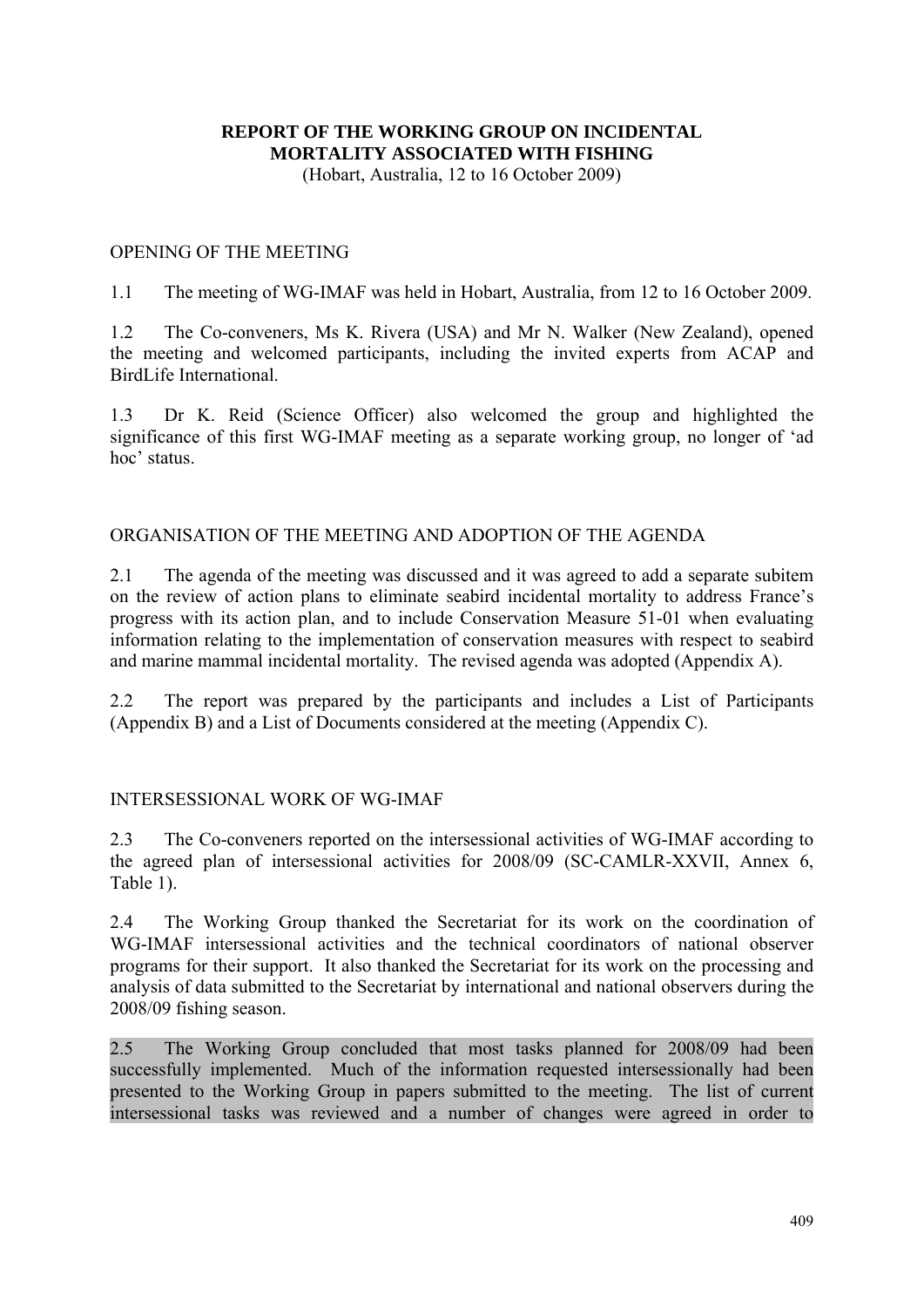<span id="page-5-0"></span>consolidate specific tasks in future plans. The Working Group agreed that the plan of intersessional activities, compiled by the Co-conveners and the Science Officer, be appended to its report (Table 1).

2.6 The Working Group especially welcomed to the meeting Mrs E. Reid (BirdLife International) and Dr M. Favero (ACAP) who were attending for the first time.

2.7 The Working Group greatly appreciated the participation of national technical coordinators who provided invaluable experience to the Working Group as it addressed numerous observer-related and data collection issues. In addition to the continued participation of technical coordinators at future meetings, WG-IMAF would also welcome the participation of Members engaged in fishing activities in, or adjacent to, the Convention Area who have not recently participated in WG-IMAF.

## INCIDENTAL MORTALITY OF SEABIRDS AND MARINE MAMMALS IN FISHERIES IN THE CONVENTION AREA

Seabirds

Seabirds in longline fisheries

3.1 Data were available from all longline cruises conducted in the Convention Area, including those within the French EEZs in Subarea 58.6 and Division 58.5.1, during the 2008/09 season (Tables 2 and 3).

3.2 The proportions of hooks observed ranged from 14 to 99% with an average of 48% (Table 2).

3.3 The total extrapolated seabird mortalities due to interactions with fishing gear during longline fishing for *Dissostichus* spp. in the Convention Area in 2008/09 (including the French EEZs) were estimated to be 521 (Table 4). These consisted of 2% albatrosses (1% grey-headed albatrosses (*Thalassarche chrysostoma*) and 1% southern black-browed albatrosses (*T. melanophrys*)) and 98% petrels (91% white-chinned petrels (*Procellaria aequinoctialis*), 5% grey petrels (*P. cinerea*), 2% northern giant petrels (*Macronectes halli*) and 1% Cape petrels (*Daption capense*). It should be noted that for the first time the data from the French EEZs has been adjusted to the CCAMLR season (1 December to 30 November).

3.4 The total number of seabirds observed caught and released uninjured was 26 (Tables 2 and 3); all caught during hauling. Of these, 10 were caught within Subarea 48.3, 2 in Division 58.5.2, and 14 from within the French EEZs in Subarea 58.6 and Division 58.5.1. All vessels recorded the use of a haul-mitigation device (WG-IMAF-09/4 Rev. 2, paragraph 6).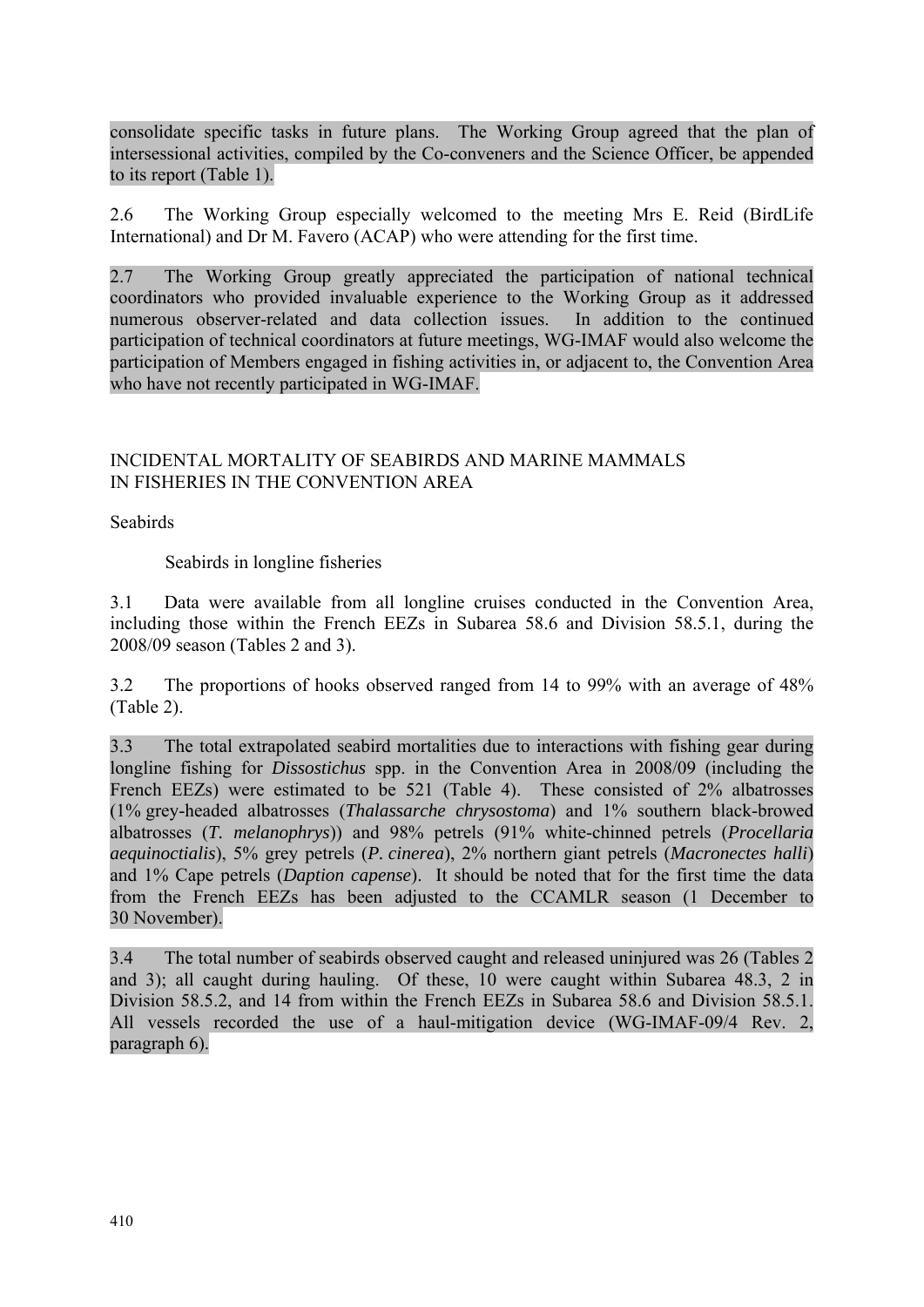Seabird incidental mortality in the French EEZs in Subarea 58.6 and Division 58.5.1

3.5 Data were available from 15 cruises in Subarea 58.6 and 15 cruises in Division 58.5.1 in 2008/09 (Table 3). All vessels in the French EEZs were autoliners using at least 50 g  $m^{-1}$ IWLs. The proportion of hooks observed was 25% in each of the areas and the total observed seabird incidental mortality was 23 and 105 birds respectively (sum of dead and injured birds) (Table 3). The corresponding incidental mortality rates were 0.015 and 0.034 birds/thousand hooks and the extrapolated total seabird mortalities for Subarea 58.6 and Division 58.5.1 were 93 and 417 respectively (Table 4).

3.6 The observed captures in Subarea 58.6 comprised 19 white-chinned petrels (83%), 3 northern giant petrels (13%) and 1 grey petrel (4%). The corresponding figures for Division 58.5.1 were 99 white-chinned petrels (94%) and 6 (6%) grey petrels (WG-IMAF-09/4 Rev. 2, paragraph 3).

3.7 The Working Group noted that when comparing the seabird incidental mortality rates provided by France, this represented reductions of 60.9% and 47% for Subarea 58.6 and Division 58.5.1 respectively, compared to the previous season; a reduction of 46% from the combined total estimated incidental mortality from these areas (Tables 3 and 4).

3.8 The Working Group noted that 13% of seabirds observed captured were caught alive, indicating that they were taken on the haul (Table 3). This compares to 24% last year and reflects the increased use and effectiveness of haul-mitigation devices compared to the previous years.

## Seabirds in trawl fisheries

Subarea 48.3 icefish

3.9 Observer data were available from all seven trawl cruises (data from two cruises were not available at the time the report was compiled) conducted within Subarea 48.3 during the 2008/09 season, 82% of all tows were observed (WG-IMAF-09/5 Rev. 2, Table 2).

3.10 For 2008/09, 11 seabird mortalities (5 white-chinned petrels and 6 black-browed albatrosses) were reported in Subarea 48.3 from five vessels which results in an estimated 14 mortalities (Table 5). In addition, 31 seabirds were released alive in Subarea 48.3 (Table 5) (17 white-chinned petrels, 11 black-browed albatrosses, 2 grey-headed albatrosses and 1 southern giant petrel (*M. giganteus*)).

3.11 This represents an increase in the level of seabird mortality from the 2007/08 season where five were recorded dead and five recorded released alive. The rate of mortality in Subarea 48.3 in 2009 was 0.07 birds per trawl, compared to 0.024, 0.07, 0.07 and 0.14 in 2008, 2007, 2006 and 2005 respectively (Table 6). Eight warp strikes were observed; 3 albatrosses and 5 white-chinned petrels, all in the air.

3.12 Observers recorded a number of different mitigation measures used. These included net cleaning, streamer lines, Brady bafflers, water jets, net binding and net weighting (WG-IMAF-09/5 Rev. 2, paragraph 11). The use of net bindings was reported on all vessels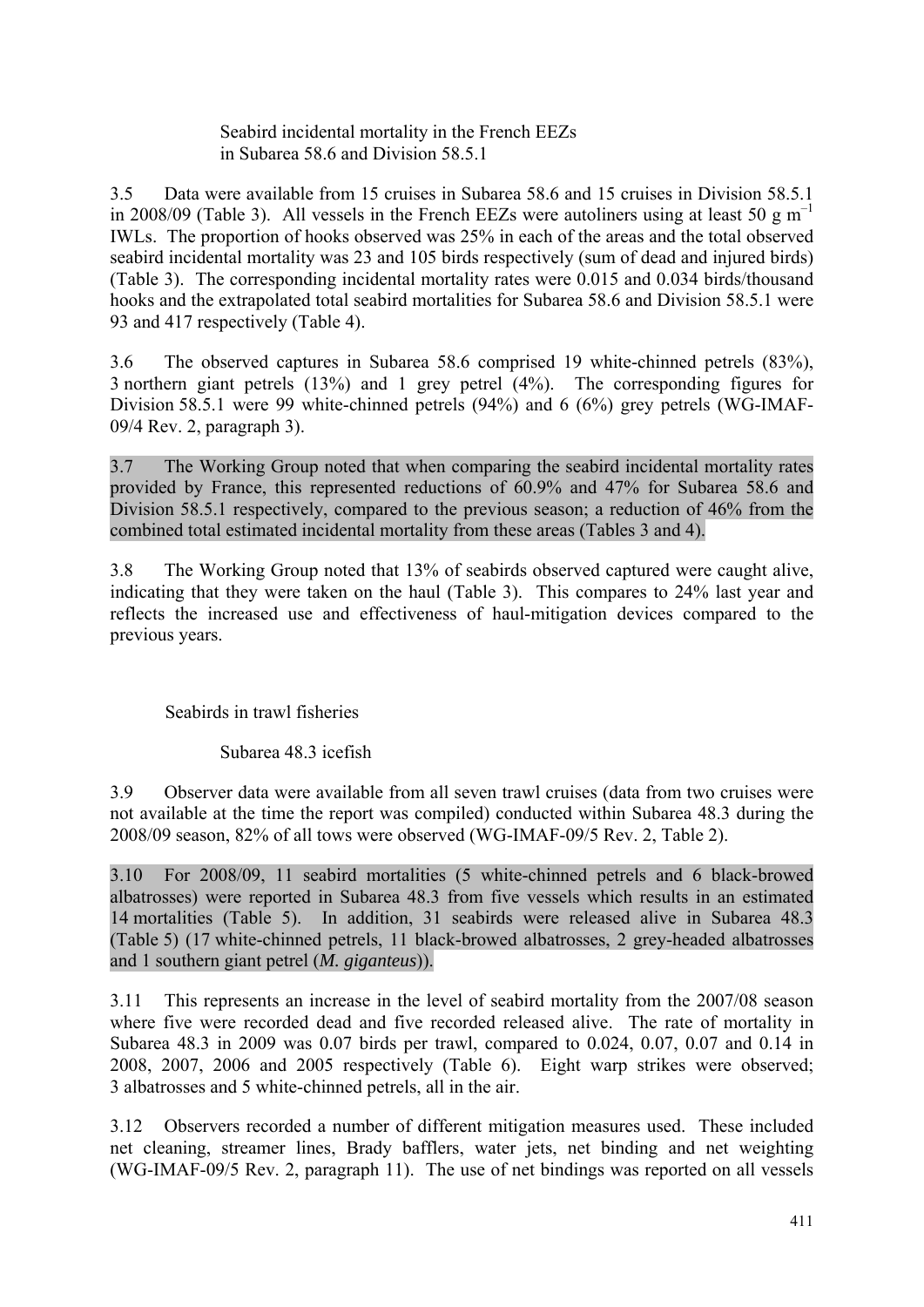for all sets. Net bindings were spaced between 1 and 5 m apart, with the mesh sizes which were bound ranging from 96 to 800 mm. In the case of net weighting, four vessels, the *Robin M Lee, Insung Ho*, *New Polar* and *Sil*, reported on the use of net weights. The *Robin M Lee* attached approximately 400 kg of weights to the net. *Insung Ho* attached weights to either side of the codend with a total mass of 585 kg. *New Polar* used 96–100 kg on the codend and 130–400 kg on the belly, and the *Sil* had 400 kg attached to the belly and 70 kg of codend chains.

## Division 58.5.2 toothfish/icefish

3.13 Data were available from one vessel, *Southern Champion*, which conducted two trawl cruises within Division 58.5.2 during the 2008/09 season (Table 6). The Working Group noted that there was 100% observer coverage of fishing vessels in this fishery with 100% of tows observed.

3.14 One seabird mortality was reported. A Cape petrel became entangled in a paravane (WG-IMAF-09/5 Rev. 2, paragraph 14) which gave a mortality rate of 0.002 birds per trawl. The observer reported that net cleaning did not occur before each shot and that no marine mammal mitigation devices were used, however, the vessel did employ minimal deck lighting to reduce seabird collisions (WG-IMAF-09/5 Rev. 2, paragraph 16).

## Krill

3.15 Data were available from  $11<sup>1</sup>$  trawl cruises conducted within Area 48 during the 2008/09 season (WG-IMAF-09/5 Rev. 2). In the krill fishery, 20% of vessels fishing in Subarea 48.1, 57% of vessels fishing in Subarea 48.2 (two cruises) and 100% of vessels fishing in Subarea 48.3 had observers on board at some time during their trips.

3.16 The Working Group noted that there were 10 reported incidents of seabird incidental mortality (all Cape petrels) in Subareas 48.1 and 48.2 and none were recorded in Subarea 48.3. This gave an overall incidental mortality rate of 0.01 birds per trawl for Area 48, slightly higher than last year. A further 35 birds were released alive uninjured (WG-IMAF-09/6 Rev. 2, Table 6).

3.17 The Working Group noted that all the mortalities were reported on the *Saga Sea* while fishing with continuous trawls in Subarea 48.2 (Table 5). The observer reported that this was due to birds swimming under the net while it was on the surface and becoming trapped when the swell caused the net to come down on top of them.

3.18 This season saw the introduction of a revised warp strike protocol for continuous trawl systems following a recommendation from last year. As a result of this there was an increased detection of warp strikes with 73 being observed, all were in the air and there were no mortalities recorded.

3.19 The Working Group recommended the continued use of the trawl warp strike protocol.

<u>.</u>

<sup>1</sup> One logbook was submitted by a national observer on board the *Konstruktor Koshkin*.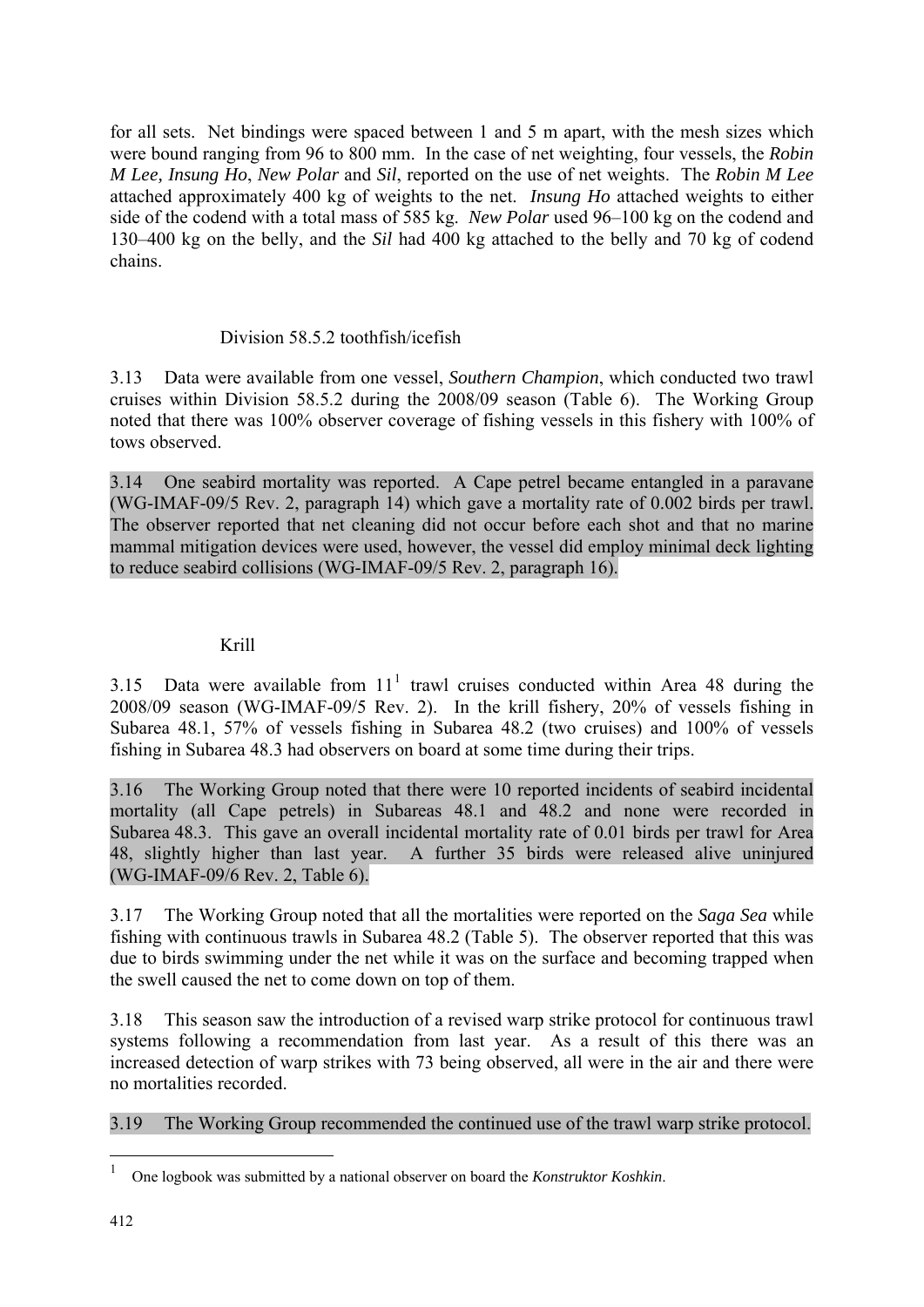Seabirds in pot fisheries

3.20 During pot fishing in 2008/09, no seabird mortalities were recorded during either of the cruises targeting *D. eleginoides* in Division 58.5.2 (WG-IMAF-09/7, paragraph 6). No other pot fishing took place in the Convention Area.

Marine mammals

Marine mammals in longline fisheries

3.21 Seven marine mammal incidental mortalities were recorded in the Convention Area during the 2008/09 season (WG-IMAF-09/4 Rev. 2, paragraph 5). Three elephant seals (*Mirounga leonina*) were recorded as caught in the mainline (one in Subarea 48.3, two in Division 58.5.2), and two crabeater seals (*Lobodon carcinophagus*) were recorded as having being hooked in the flipper and hauled up dead in Subarea 88.1. There were also two cetacean incidental mortalities in Subarea 48.3. A killer whale (*Orcinus orca*) was recorded as hooked on the line and was dead when it came to the surface, and a sperm whale (*Physeter macrocephalus*) was hauled up dead after being caught in discarded fishing gear on the seabed (paragraph 13.10).

## Marine mammals in trawl fisheries

#### Krill

3.22 Twelve marine mammal incidental mortalities (all fur seals) were recorded in the krill trawl fishery in 2008/09, all from one vessel, *Dalmor II* in Subarea 48.2 (WG-IMAF-09/5 Rev. 2, paragraph 6). This is an increase over the 2007/08 season where there were six reported incidental mortalities. The *Dalmor II* was the only observed trawler not to use a seal exclusion device although it had used one in the previous year in Subarea 48.3.

3.23 A further seven seals were recorded as being caught and released alive in Subarea 48.2, four from the *Dalmor II*, two from the *Saga Sea* and one from *Juvel*.

## Finfish

3.24 No marine mammal incidental mortalities were observed in finfish trawl fisheries (Tables 7 and 8; WG-IMAF-09/5 Rev. 2, paragraphs 10 and 15). This was also the case for the previous two seasons.

## Marine mammals in pot fisheries

3.25 No marine mammal incidental mortalities were reported for pot fisheries in the Convention Area (WG-IMAF-09/7). This was also the case for the previous two seasons.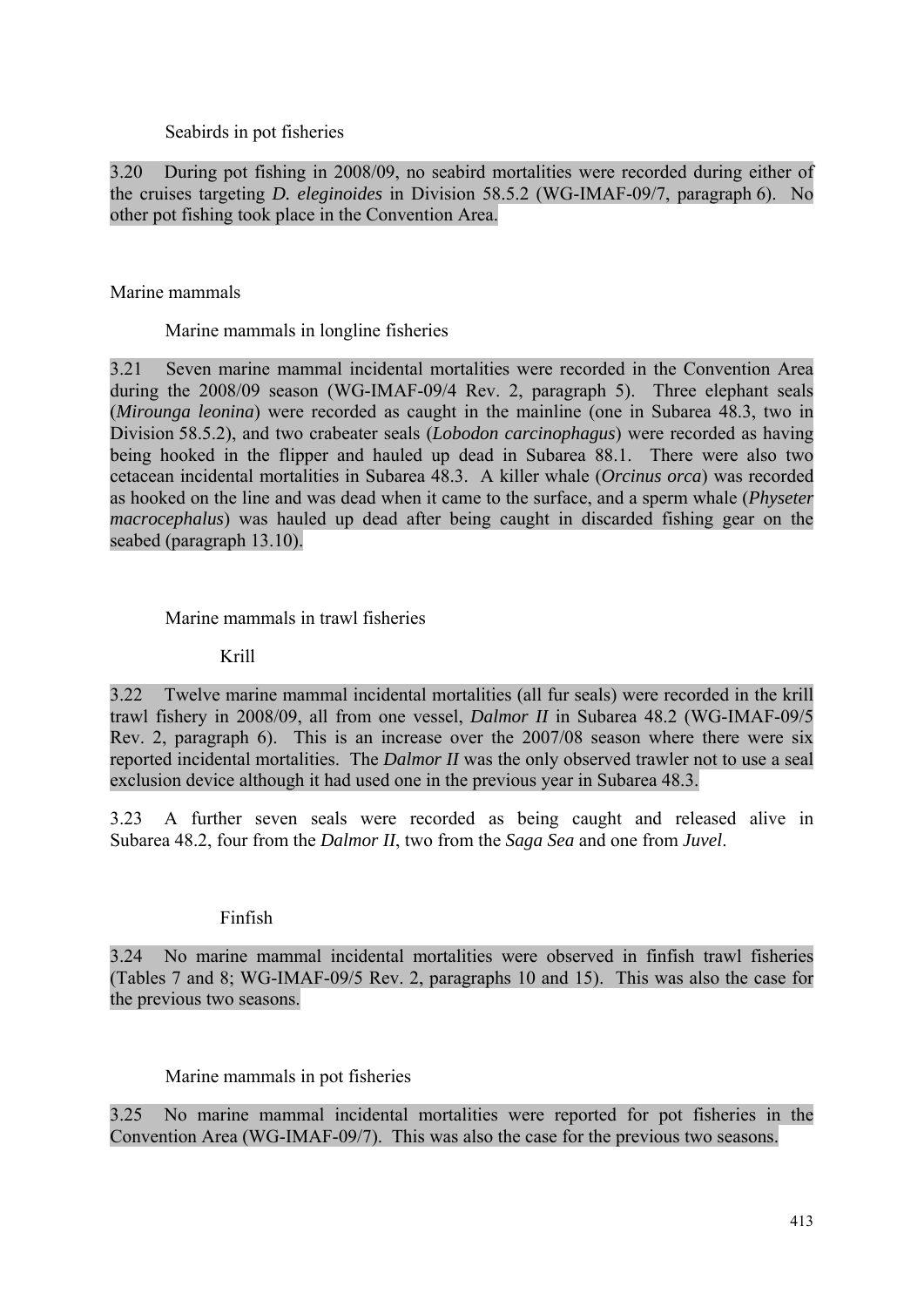Information relating to the implementation of Conservation Measures 26-01, 25-02, 25-03 and 51-01

3.26 Information from observer reports relating to the implementation of Conservation Measures 26-01, 25-02, 25-03 and 51-01 in 2008/09 was provided by the Secretariat (WG-IMAF-09/6 Rev. 2).

## Conservation Measure 26-01 'General environmental protection during fishing'

Plastic packaging bands

3.27 Information from observer reports indicated that plastic packaging bands to secure bait boxes were on board during two cruises: *Antarctic Chieftain* in Division 58.5.2 and *Jung Woo No. 3* in Subareas 88.1 and 88.2 (WG-IMAF-09/6 Rev. 2, Table 1). Observers reported that on all vessels where plastic packaging bands to secure bait boxes were present, they were cut and retained or incinerated. Where information was provided, there was full compliance with Conservation Measure 26-01 with respect to the use of other plastic packaging bands. There was no information provided on the disposal of plastic packaging bands from one cruise, *New Polar* in Subarea 48.3.

## Gear debris and garbage

3.28 The Working Group noted the discharge of oil from the *Argos Froyanes* in Subareas 88.1 and 88.2. There was no information provided on the disposal of oil, gear debris or garbage from one cruise, *Maksim Starostin* in Subarea 48.3 (WG-IMAF-09/6 Rev. 2, Table 1).

Conservation Measure 25-02 'Minimisation of the incidental mortality of seabirds in the course of longline fishing or longline fishing research in the Convention Area'

Line weighting

3.29 For Spanish-system vessels, one vessel (the *Jung Woo No. 2* in Subarea 88.1) did not meet the line-weighting regime as specified in Conservation Measure 25-02, paragraph 3, as weights were spaced beyond the 40 m maximum spacing (WG-IMAF-09/6 Rev. 2, Figure 1).

3.30 All autoline vessels fishing in Subareas 48.4, 48.6, 88.1 and 88.2 and Divisions 58.4.1, 58.4.2, 58.4.3a, 58.4.3b and 58.5.2, met the requirement to achieve a consistent minimum line sink rate as described in Conservation Measure 24-02 (WG-IMAF-09/6 Rev. 2, Table 7 and Figure 1). As in previous years, this line-weighting requirement has been fully achieved by all vessels. For 2008/09, the Working Group noted that one autoline vessel (*Ross Star* in Subarea 48.3) used IWL and clip-on weights to achieve the sink rate requirements. All other autoline vessels were using IWLs (WG-IMAF-09/6 Rev. 2, Figure 1).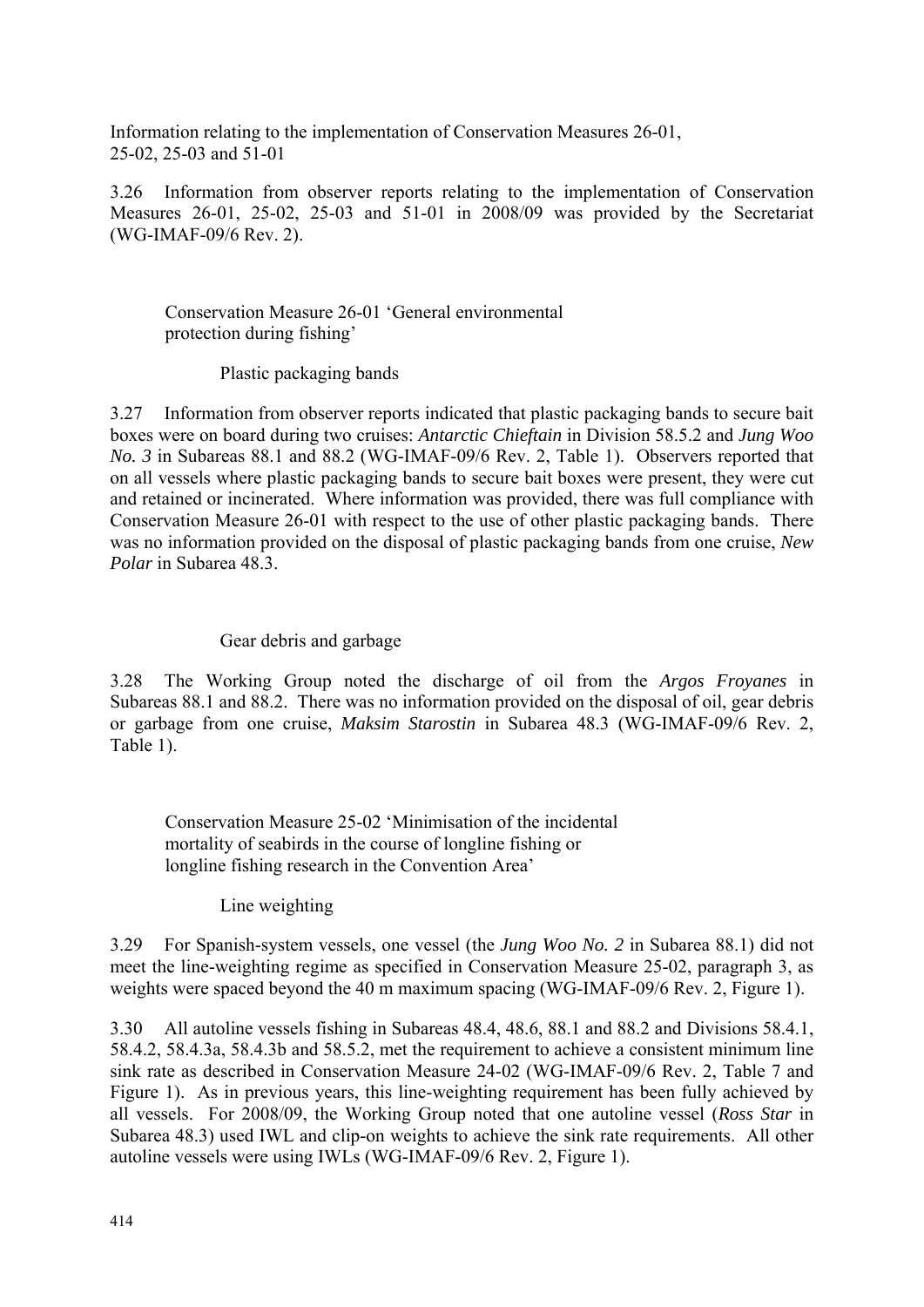## Night setting

3.31 There was 100% compliance with night setting in all areas where this was required (Subareas 48.3 and 58.7) (Table 9).

3.32 Vessels fishing in Subareas 48.4, 48.6, 88.1 and 88.2 and Divisions 58.4.1, 58.4.2, 58.4.3a, 58.4.3b and 58.5.2, may set longlines during daylight hours providing they can demonstrate a consistent minimum line sink rate of  $\overline{0.3}$  m  $\overline{s}^{-1}$ , or use an IWL of at least 50 g m<sup>-1</sup> and achieve a sink rate of 0.2 m s<sup>-1</sup>. All vessels fishing in these areas fully implemented one or both of these requirements (WG-IMAF-09/6 Rev. 2, Table 7).

## Offal discharge

3.33 All longline vessels fully implemented the requirement to retain offal on board in all areas where this was required (Subareas 48.6, 88.1 and 88.2 and Divisions 58.4.1, 58.4.2, 58.4.3a, 58.4.3b and 58.5.2) during the 2008/09 season (Table 9).

## Discard of hooks

3.34 Observers reported hooks being present in offal discharge from one of 37 longline cruises. The observer on board the *Shinsei Maru No. 3* in Division 58.4.3 reported that hooks were present occasionally in offal discharge, despite efforts of the crew to remove them (WG-IMAF-09/6 Rev. 2, Table 1). This compares to one of 37 cruises last year with reports of hooks in offal discharge (SC-CAMLR-XXVII, Annex 6, paragraph 2.38).

3.35 The Working Group reiterated continued concern at the discarding of hooks in offal, given that nest surveys had once again found a high level of hooks around nests of wandering albatrosses (*Diomedea exulans*) on Bird Island, South Georgia (WG-IMAF-09/10). The Working Group again stressed that hook ingestion persists as a severe impact on Convention Area seabirds; these hooks come from longline fisheries inside and outside the Convention Area.

#### Streamer lines

3.36 Full implementation of all elements of the streamer line specification increased from 94.5% in 2007/08 (35 of 37 cruises) to 97% in 2008/09 (36 of 37 cruises) (Table 10).

3.37 There was one cruise (*Insung No. 1* in Divisions 58.4.1, 58.4.2, 58.4.3a and 58.4.3b) where streamer lines did not meet the specification based on streamer lengths (Table 10). The Working Group noted that this vessel has failed to meet the specification for streamer lengths for the second consecutive year.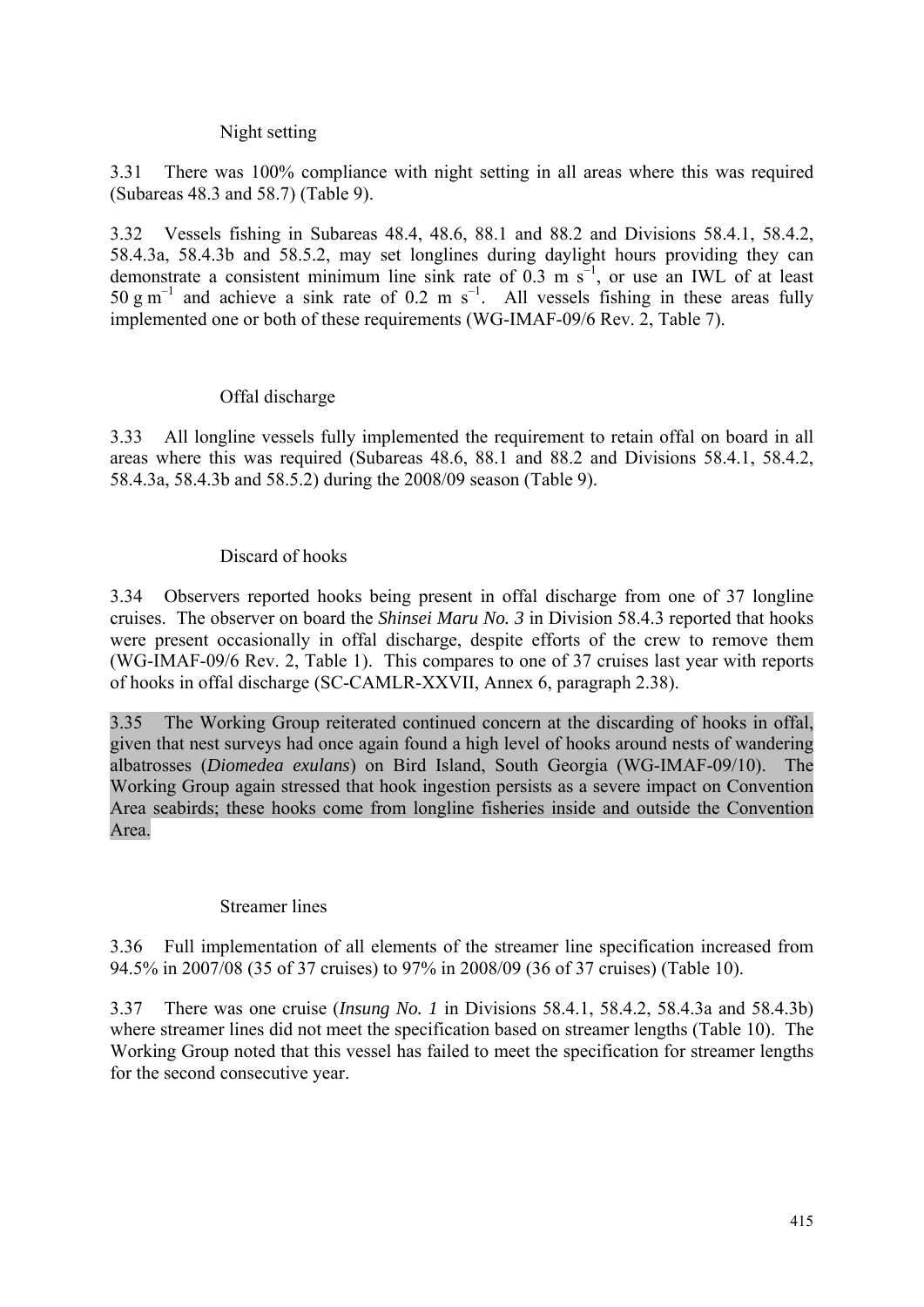3.38 One cruise did not have a streamer line deployed throughout all sets. The observer on the *Austral Leader II*, fishing in Division 58.5.2, noted that on one night set the streamer lines became fouled with the mainline and broke during the set and were retrieved the next day during hauling.

3.39 The Working Group noted that these small deviations from full implementation with streamer line configuration had not led to any observed seabird incidental mortality. Nevertheless, the Working Group encouraged vessels to strive for full implementation.

## Haul mitigation

3.40 Apart from two vessels, there was full implementation of the haul-mitigation device requirement by all other vessels. The *Koryo Maru No. 11* used haul mitigation during 98% of hauls during one cruise in Subarea 48.3; it did not use haul-mitigation devices on four hauls due to severe weather conditions. The *Austral Leader II* used its haul-mitigation device on 98% of hauls during one cruise in Division 58.5.2, and the observer did not provide any information on the reason for non-deployment of the haul-mitigation device (Table 10).

Conservation Measure 25-03 'Minimisation of the incidental mortality of seabirds and marine mammals in the course of trawl fishing in the Convention Area'

3.41 A range of mitigation measures was used on board icefish vessels in Subarea 48.3 and Division 58.5.2 (WG-IMAF-09/5 Rev. 2, paragraph 11) and implementation of Conservation Measure 25-03 was good.

#### Net sonde cables

3.42 There were no reports of net monitoring cables (net sonde cables) being used in 2008/09 (WG-IMAF-09/6 Rev. 2, paragraph 18).

## Offal discharge

3.43 The trawl vessel *Dongsan Ho*, operating in Subarea 48.3, was observed discarding small quantities of offal during net shooting on two occasions (WG-IMAF-09/6 Rev. 2, Table 6). Six seabirds (4 black-browed albatrosses and 2 white-chinned petrels) were killed or injured by this vessel during this cruise (Table 5). These captures did not occur in association with the observed offal discharge events.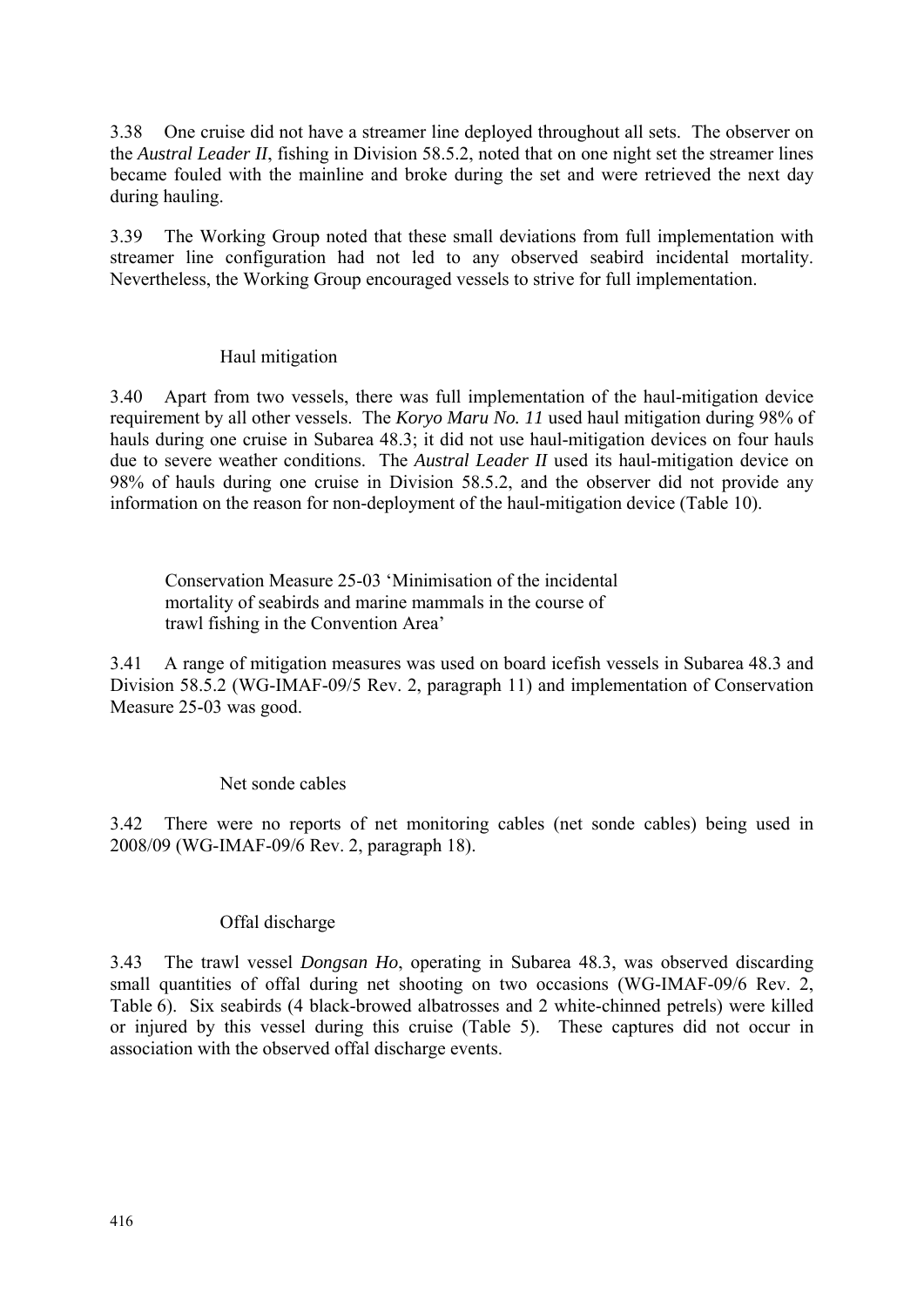Conservation Measure 51-01 'Precautionary catch limitations on *Euphausia superba*'

3.44 The observer reported that the *Dalmor II* was not using a seal exclusion device and caught 12 Antarctic fur seals (*Arctocephalus gazella*), during fishing in Subarea 48.2 (WG-IMAF-09/6 Rev. 2, paragraph 6).

Summary of conservation measure implementation

3.45 The Working Group recommended that the Scientific Committee refer to SCIC the following list of vessels which did not fully implement the requirements of Conservation Measures 26-01, 25-02, 25-03 and 51-01:

Conservation Measure 26-01 –

- (i) *Antarctic Chieftain* and *Jung Woo No. 3,* which had plastic packing bands to secure bait boxes on board during cruises in the Convention Area (paragraph 3.27);
- (ii) *Argos Froyanes,* which discharged oil (paragraph 3.28);

Conservation Measure 25-02 –

- (iii) *Jung Woo No. 2* which exceeded the maximum spacing between weights on longlines (paragraph 3.29);
- (iv) *Shinsei Maru No. 3* due to the discharge of hooks in offal (paragraph 3.34);
- (v) *Insung No. 1* which used streamers that did not meet the minimum length specified (paragraph 3.37);
- (vi) *Austral Leader II* which did not use a streamer line throughout all setting of longlines (paragraph 3.38);
- (vii) *Koryo Maru No. 11* and *Austral Leader II* which did not use haul-mitigation devices on all hauls (paragraph 3.40);

Conservation Measure 25-03 –

(viii) *Dongsan Ho* which discharged offal during net shooting while trawling (paragraph 3.43);

Conservation Measure 51-01 –

(ix) *Dalmor II* which did not use a marine mammal exclusion device (paragraph 3.44).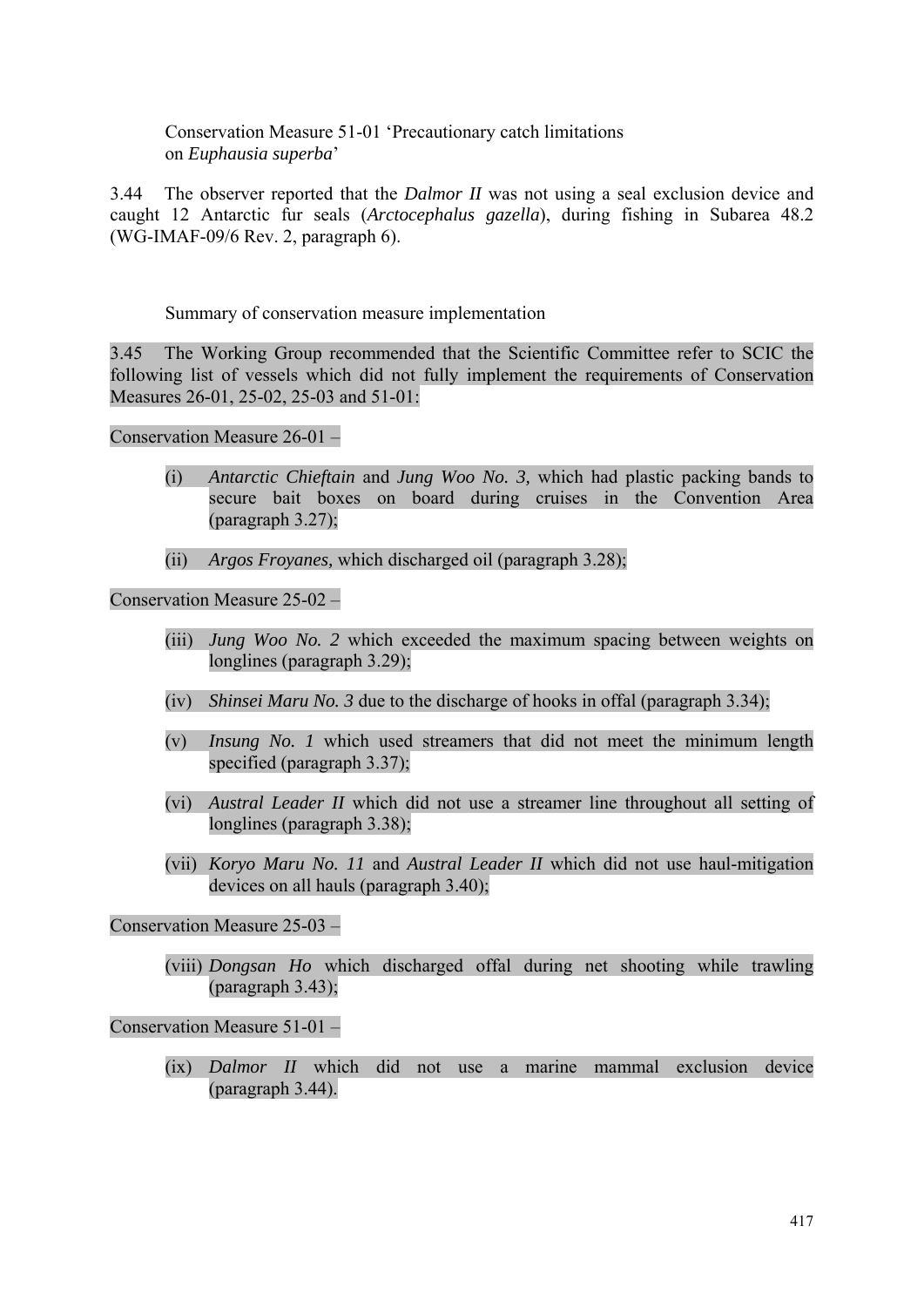Review of action plans to eliminate seabird mortality

France's action plan to reduce/eliminate seabird mortality in Subarea 58.6 and Division 58.5.1

3.46 The Working Group reviewed the progress report submitted by France in implementing its action plan developed to reduce seabird incidental mortality in Subarea 58.6 and Division 58.5.1 (SC-CAMLR-XXVIII/11) and other papers containing relevant information and analyses on seabird incidental mortality in the French EEZs (SC-CAMLR-XXVIII/BG/13, WG-IMAF-09/4 Rev. 2 and Table 11). As noted by France in 2007 (SC-CAMLR-XXVI, paragraph 5.7), the objective of the action plan is to halve the level of incidental mortality by 2010. The plan contains action details for the following five elements:

- prescription of conservation measures
- regulatory instruments
- education and training
- data collection
- research and development.

3.47 The Working Group noted that 2008/09 is the second year of the action plan and that France has reduced seabird incidental mortality in its EEZs by 67.3% since 2006/07; mortalities in Division 58.5.1 fell from 1 943 (0.0798 birds/thousand hooks) to 643 (0.0316 birds/thousand hooks) and, in Subarea 58.6, from 314 (0.065 birds/thousand hooks) to 94 (0.0119 birds/thousand hooks) between 2006/07 and 2008/09 (French season). Thus, the implementation of the action plan has achieved its initial objective of halving the level of incidental mortality (SC-CAMLR-XXVI, paragraph 5.7) by 2010. The Working Group commended France on progress made to date in implementing the plan and reducing seabird incidental mortalities.

3.48 Mr C. Marteau (France) provided data showing the total extrapolated weekly fishing effort and observed seabird incidental mortality rates (Figure 1). The Working Group agreed that these data were informative to discussions about the utility and optimal timing of mitigation measures such as total and area fishery closures and requested these data be included in France's progress report on action plan implementation in 2010.

3.49 As several measures have been implemented simultaneously by France, the Working Group noted that it is not possible to quantify the contribution of each measure to reduced by-catch rates. The Working Group reiterated its view (SC-CAMLR-XXVII, Annex 6, paragraph 3.7) that while this suite of measures may ultimately be effective in reducing the incidental mortality to low levels, the lack of understanding of the quantitative contribution of each measure to the overall mitigation outcome may create difficulties in the future should fishing practices change.

3.50 The Working Group considered that the observed reduction in incidental mortality in 2008/09 was primarily due to the longer mid-season closure of the fishery (from 1 February to 10 March 2009 instead of 15 February to 15 March in 2007/08), improved designs and increased use of haul-mitigation devices and streamer lines, and better offal management practices.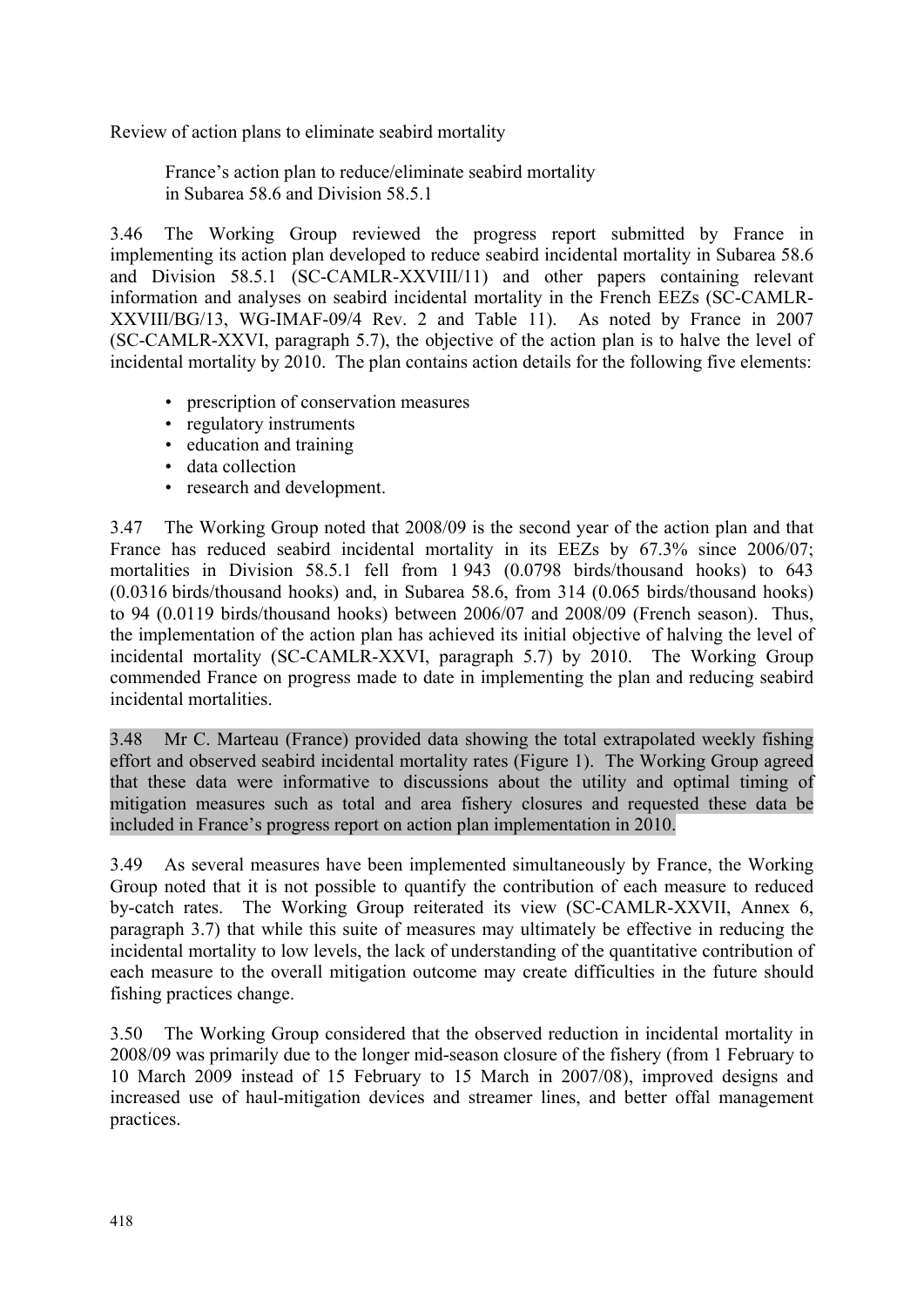3.51 Mr Marteau noted that, as part of the third year of its action plan, France will further develop the suite of mitigation measures used, in particular by:

- (i) extending the closure of the fishery in Division 58.5.1 by five days in order to cover more of the chick-rearing period of white-chinned petrels. The closure in 2009/10 will be for 43 days from 1 February to 15 March 2010;
- (ii) making greater use of regulations, introduced in 2008/09 to close certain sectors (i.e. areas) of the fishery and to prohibit a vessel fishing within a radius of 100 n miles of a specified location, to reduce mortalities in the seabird chickrearing period;
- (iii) improving the performance of the streamer lines, particularly achieving an aerial coverage of 100 m on all vessels. The type of streamers used will be standardised throughout the fishing fleet;
- (iv) further improving the haul-mitigation devices (i.e. bird exclusion device (BED)) to achieve a significant reduction in incidental captures during hauling;
- (v) improving on-board retention of offal;
- (vi) seeking improvements to ensure full thawing of baits and introducing linesetting devices (e.g. line shooters) on some vessels.

3.52 Mr Marteau also noted that, in order to better understand the causes of incidental mortality events, new data will be collected in 2009/10, including time-depth recorder data on line sink rates. These data will be submitted to CCAMLR in the CCAMLR format. Mr Marteau also advised that France had committed to undertaking population counts of white-chinned petrels and grey petrels in Division 58.5.1, in order to accurately determine their current population sizes, and to continuing education and training sessions with vessel operators and crews to raise awareness of seabird incidental mortality issues.

3.53 The Working Group discussed which actions proposed for 2009/10 were likely to be most effective in achieving lower total incidental mortality and near-zero incidental mortality of grey petrels. The Working Group strongly supported France's actions relating to line weighting, streamer lines and haul-mitigation devices and the implementation of regulatory instruments (e.g. seasonal closures, night setting, offal discharge practices, prevention of hook discarding and elimination of IUU fishing), education and training of fishers and improved data collection protocols. In respect of offal management, the Working Group noted that full offal retention is best practice for reducing the attractiveness of the vessel to seabirds and avoiding interactions.

3.54 The Working Group reiterated its previous advice that, were France to fully implement all elements of CCAMLR's best-practice advice for mitigation of incidental mortality of seabirds, the levels of mortality observed in the French EEZs would be substantially reduced to near-zero levels.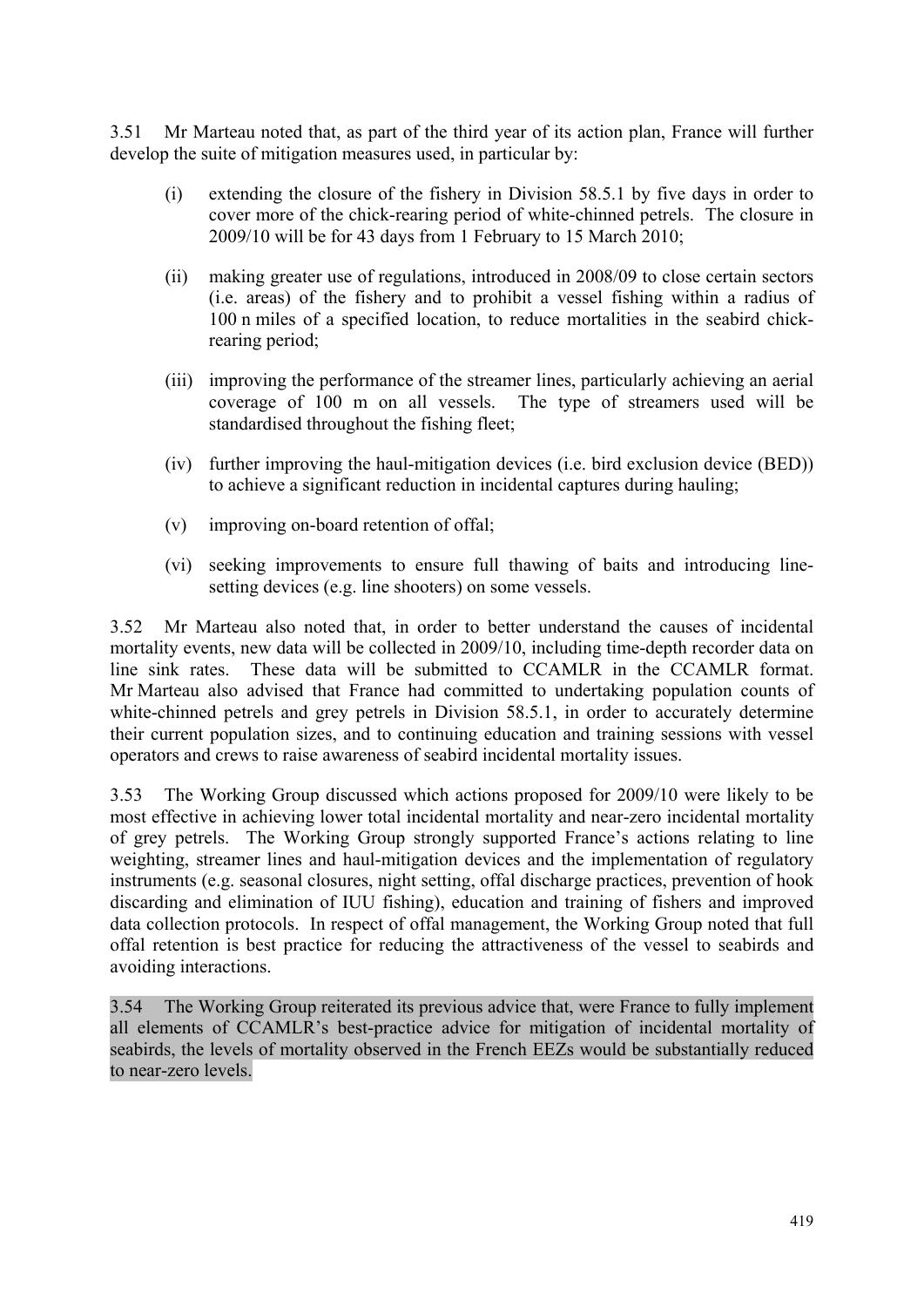3.55 The Working Group expressed doubts about the efficacy of efforts to improve thawing of baits and make greater use of line-setting devices to expedite gear sink rates because:

- (i) thawing beyond the point that allows the normal functioning of an automatic baiting machine has no effect on gear sink rates;
- (ii) Robertson et al. (2008) showed that the use of line setters has no effect on gear sink rates.

3.56 The Working Group suggested that initiatives associated with bait thaw status and line setters be removed from the action plan, and that fishing operators be encouraged to focus efforts on other elements of the plan that are known to assist in reducing incidental mortality.

3.57 In respect of France's proposal to implement manual line weighting to IWLs to further increase sink rates, the Working Group recalled the results of line-weighting research on unweighted (i.e. not IW) longlines (Robertson, 2000). Added weight (6 kg) at less than 50 m spacings considerably increased sink rates between line weights, but intervals >50 m made no difference. Although the trial was based on unweighted longline − at the time of the trial IWL did not exist − a weight spacing of <50 m remains the best available advice for increasing sink rates of IWL to reduce seabird interactions.

#### 3.58 The Working Group also recommended that France give high priority to:

- (i) actions to ensure near-zero incidental mortality of grey petrels from the Kerguelen Islands population and to further significantly reduce the incidental mortality of white-chinned petrels, especially in those areas and periods of high incidental mortality. Such actions should include proactive seasonal closures of areas frequented during chick-rearing periods, when incidental mortality from fishing has been highest;
- (ii) actions to further significantly reduce incidental catches during hauling to nearzero, including by the use of a BED (paragraph 6.3);
- (iii) standardising the design and deployment of streamer lines;
- (iv) recommendations in paragraph 8.8.

3.59 The Working Group noted that France was utilising sub-sector closures within Division 58.5.1 as a tool to reduce seabird incidental mortality. However, no information on the criteria and/or the decision-making process about when and where such closures are implemented is provided in France's action plan developed to reduce seabird incidental mortality (SC-CAMLR-XXVII/8) or the progress report on the action plan (SC-CAMLR-XXVIII/11).

3.60 The Working Group requested that in future progress reports France details the subsector closures and the criteria used to make such decisions in order to allow a more detailed understanding of this process.

3.61 The Working Group also noted that of the seven vessels fishing in Division 58.5.1, three vessels (Ships 3, 5 and 6) were responsible for the majority of observed mortalities (WG-IMAF-09/4 Rev. 2, Table 4). The observed catch totals (all cruises combined) for all other vessels were <10 birds/vessel.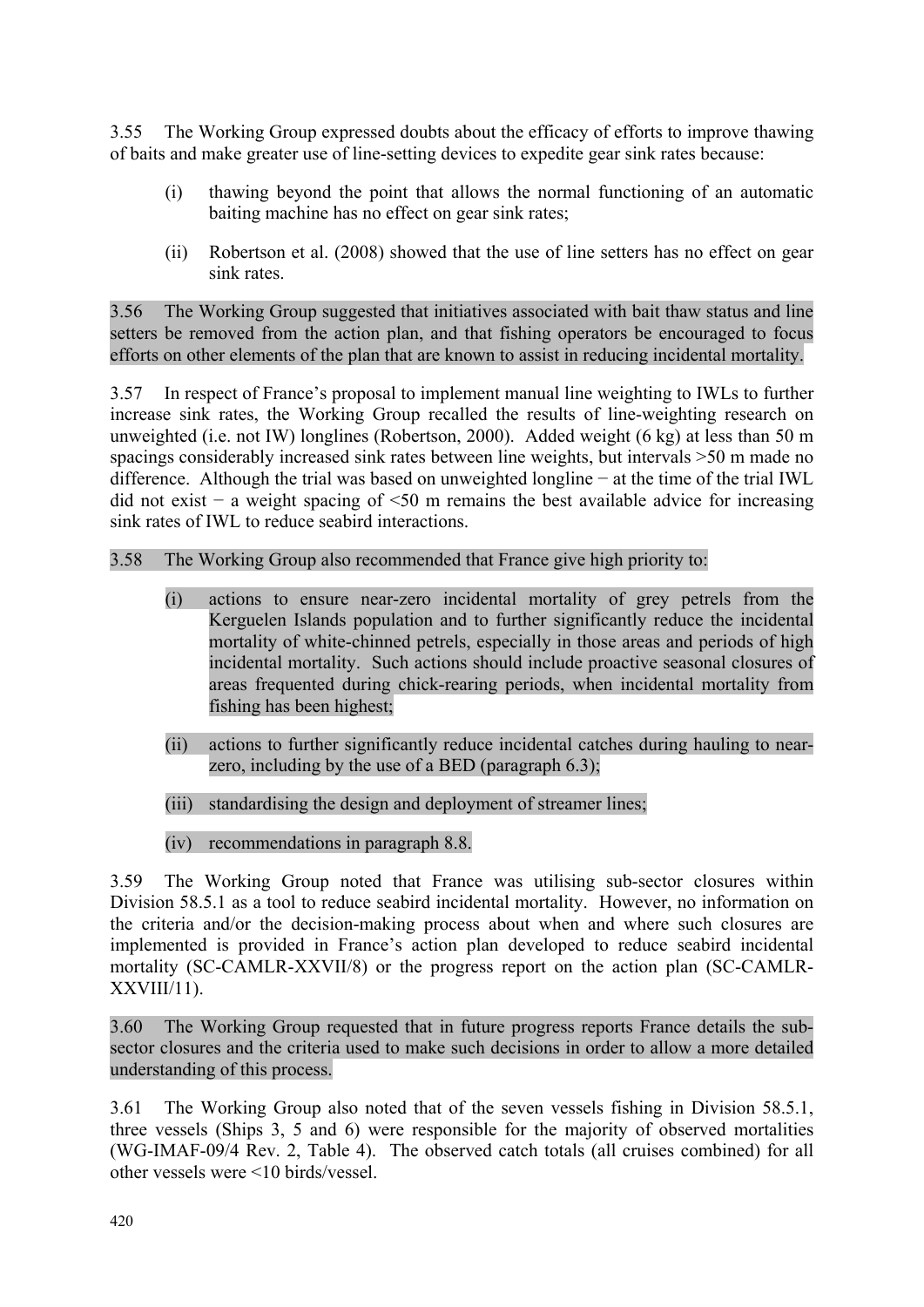<span id="page-16-0"></span>3.62 The Working Group agreed that individual vessel seabird limits had been very effective in reducing incidental mortality in other CCAMLR fisheries and encouraged France to develop such limits as part of its action plan to reduce/eliminate seabird incidental mortality in Subarea 58.6 and Division 58.5.1.

## INCIDENTAL MORTALITY OF SEABIRDS AND MARINE MAMMALS IN FISHERIES OUTSIDE THE CONVENTION AREA

4.1 The Working Group recalled the CCAMLR standing request to Members to report on the details and magnitude of seabird mortality for species breeding within the Convention Area, but arising from fisheries conducted outside the Convention Area (SC-CAMLR-XXIV/BG/28, item 3.2).

4.2 A written report was provided by New Zealand (WG-IMAF-09/16) noting the level of seabird incidental mortality within New Zealand's EEZ and its progress to reduce seabird incidental mortality. The Working Group encouraged New Zealand to undertake further actions in the near future to reduce these levels of incidental mortality.

4.3 Verbal reports were given by Mr C. Heinecken (South Africa) and Mr I. Hay (Australia) regarding the levels of incidental mortality of Convention Area seabirds within their respective country's EEZs and their progress to reduce seabird incidental mortality.

4.4 The Working Group welcomed these reports, noting that these Members had applied mitigation measures and processes that had been used by CCAMLR to significantly reduce seabird incidental mortality in the Convention Area.

4.5 Given that considerably greater levels of mortality of Convention Area seabirds continue to occur in areas north of the Convention Area, compared to levels within the Convention Area, the Working Group again urged all Members to comply with the request to report on incidental mortality of Convention Area seabirds and marine mammals arising from fisheries conducted outside the Convention Area (Resolution 22/XXV, paragraph 3; SC-CAMLR-XXV, Annex 5, Appendix D, Table 20, item 3.2; SC-CAMLR-XXVII, paragraphs 5.12 to 5.17). Members submitting reports in 2010 are encouraged to give emphasis to information about the level and species composition of incidental mortality, wherever possible, and the use of mitigation measures and management approaches similar to those used in CCAMLR fisheries or potentially relevant to such fisheries.

4.6 No data were received relating to fisheries' incidental mortality of Convention Area marine mammals outside the Convention Area.

## INCIDENTAL MORTALITY OF SEABIRDS DURING IUU FISHING IN THE CONVENTION AREA

5.1 As no information is available on rates of incidental mortality of seabirds from the IUU fishery, estimation of the incidental mortality of seabirds during IUU fishing within the Convention Area presents a number of difficulties, requiring various assumptions to be made. Notwithstanding this, in previous years the Working Group has prepared estimates of seabird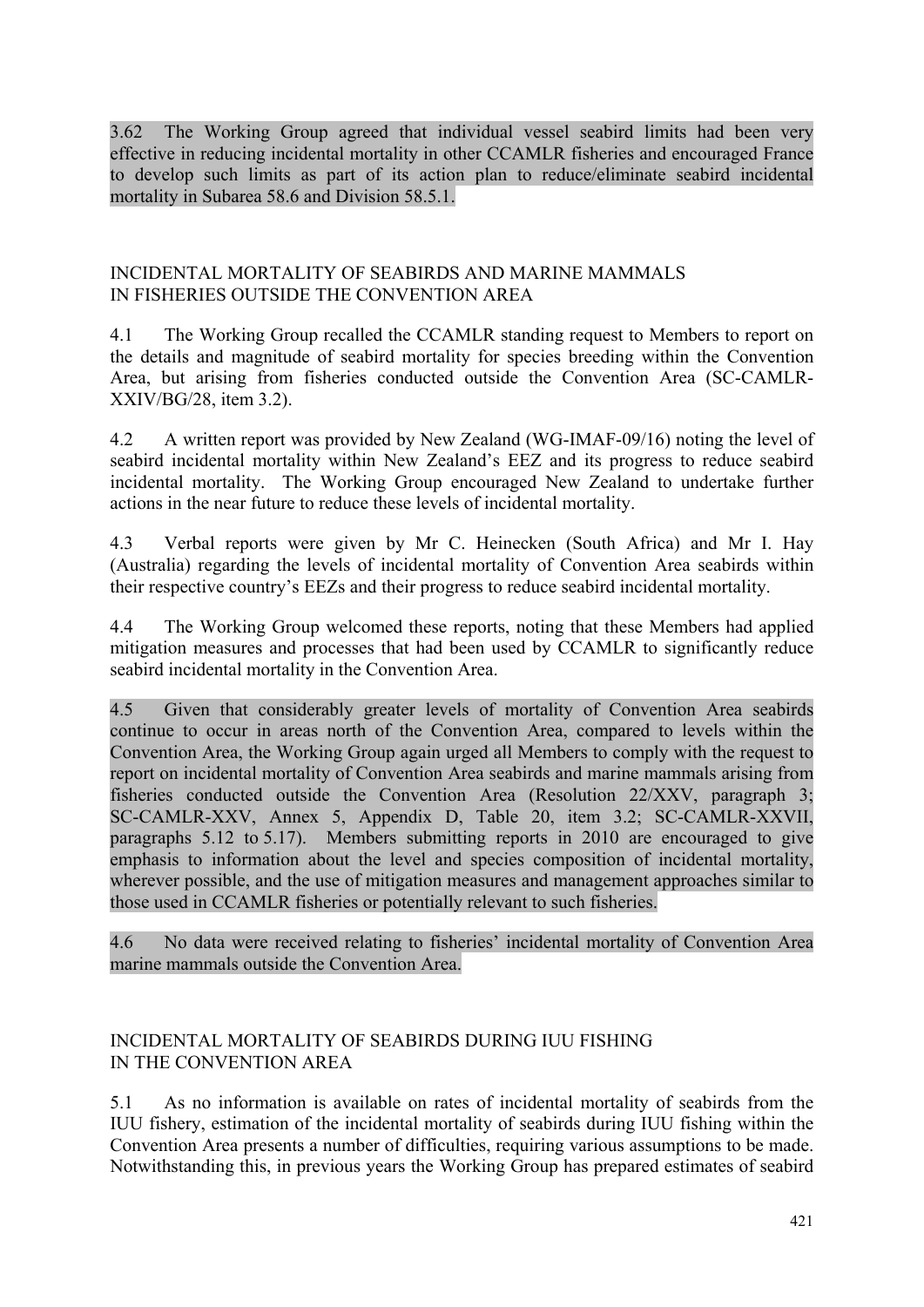<span id="page-17-0"></span>incidental mortality in IUU longline fisheries using both the average catch rate for all cruises from the appropriate period of the regulated fishery in a particular area and the highest catch rate for any cruise in the regulated fishery for that period. The method used to prepare estimates of the incidental mortality of seabirds during IUU fishing within the Convention Area is described in full in SC-CAMLR-XXV/BG/27 and in SC-CAMLR-XXII, Annex 5, paragraphs 6.112 to 6.117.

5.2 Estimates of IUU seabird incidental mortality in longline fisheries have been prepared every year from 1996 to 2007. The most recent estimates (2007) of potential IUU seabird incidental mortality in the Convention Area for longline vessels are provided in SC-CAMLR-XXVI/BG/32.

5.3 The Working Group noted that during the 2008/09 season, at least five of the six IUU vessels sighted in the Convention Area were reported as using gillnets (WG-FSA-09/5 Rev. 2). The Working Group welcomed the information presented by Australia (TASO-09/10) that it had hauled part of one IUU gillnet and found no evidence of seabird incidental mortality, noting that this was the only information about incidental mortality of seabirds from IUU gillnetting.

5.4 The Working Group noted that, given the absence of baited hooks, the risks to seabirds posed by gillnetting were quite different to those from longlining and, because of the reasons described in 2008 (SC-CAMLR-XXVII, Annex 6, paragraph 5.3), reiterated its view that there were insufficient data to estimate seabird incidental mortality caused by IUU gillnetting.

5.5 Because many seabird species are facing potential extinction as a result of fisheriesrelated mortality, the Working Group again requested the Commission to continue to take action to prevent further incidental mortality of seabirds by IUU vessels in the forthcoming fishing season.

## RESEARCH INTO AND EXPERIENCE WITH MITIGATION MEASURES

Longline

## Haul-mitigation devices

6.1 In recent years there has been an increased focus on methods to reduce incidental seabird captures that occur during longline hauling. Mrs Reid reported to the Working Group on the design and performance of BEDs placed around the hauling bay in CCAMLR longline fisheries (WG-IMAF-09/14). This review highlighted that effective BEDs had two operational characteristics:

- (i) to deter birds from flying directly into the area where the line is being hauled
- (ii) prevent birds that are sitting on the surface from swimming into the hauling bay area.

6.2 The Working Group agreed that a best-practice BED should comprise two booms – one forward and one aft of the hauling area – connected at their outboard ends by a rope and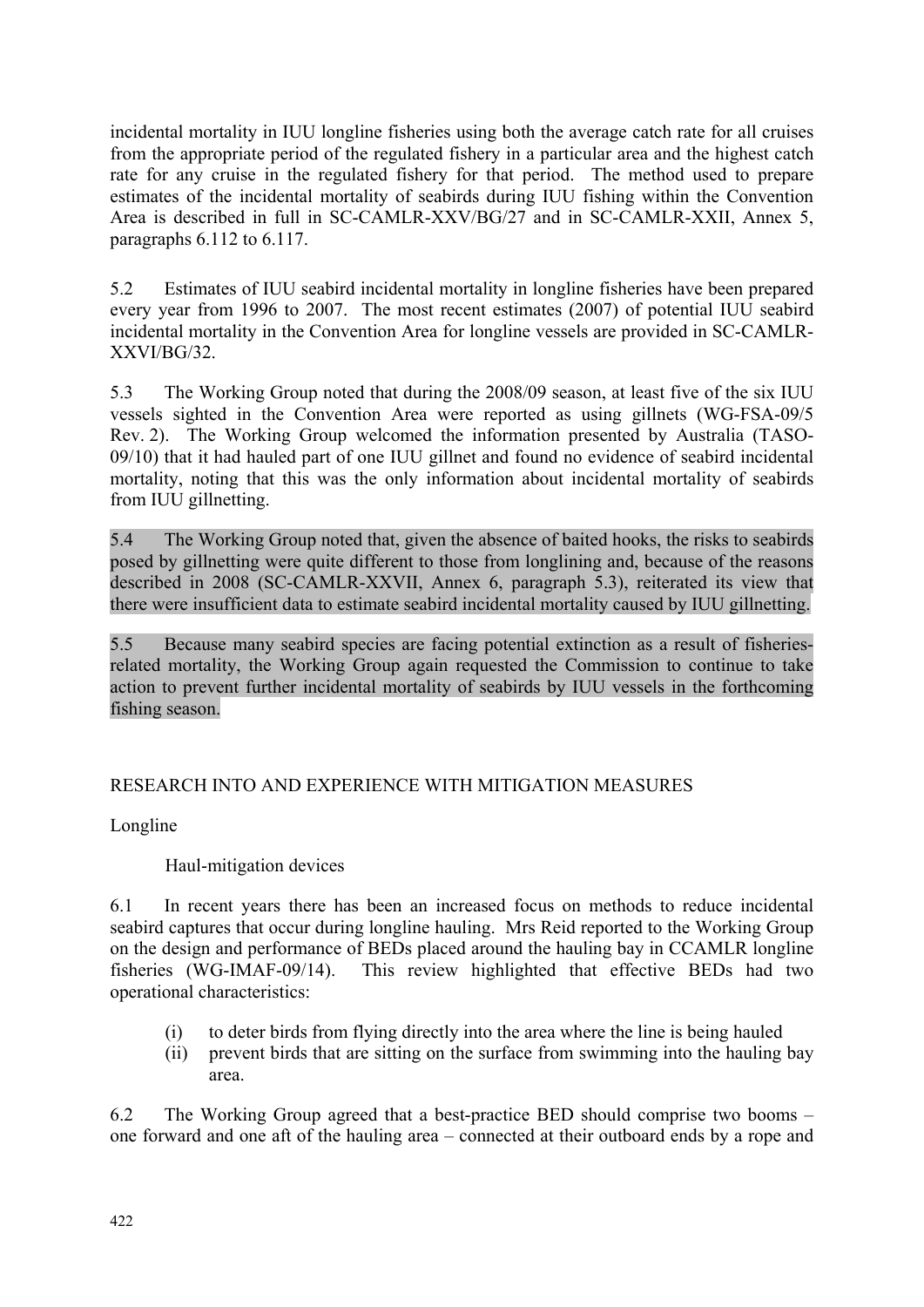trailing a line of buoys on the water surface connected to the outboard ends of both booms. Depending on weather conditions and seabird behaviour, streamers can be hung from the booms and/or the connecting rope.

6.3 The Working Group agreed that Conservation Measure 25-02 be revised to provide a description of a best-practice BED to reduce haul incidental catch on longline vessels operating in areas defined as average- to high-risk areas (levels of risk 4 or 5), where BEDs are required to be deployed. In addition, it was recommended that Conservation Measure 25-02 be revised to encourage longliners operating in low- to medium-risk areas (1–3) to adopt best-practice BEDs.

Trawl

6.4 The Working Group acknowledged the usefulness of TASO-09/5 (that described in detail the three main types of fishing for krill: conventional trawling, continuous trawling and a pumping system to clear the codend) in understanding the potential interactions with seabirds and marine mammals in the krill fishery.

6.5 WG-IMAF-09/15 reported on a review on the development of mitigation measures to reduce seabird mortality caused by net entanglement in the icefish trawl fishery in Subarea 48.3. The review clearly suggests that the adoption of net binding has been critical in reducing seabird incidental mortality caused by entanglement on the shot and net weighting appears to be largely responsible for reducing entanglements on the haul. These two measures in combination with other operationally simple and cost-effective measures, such as net cleaning and good deck practices to minimise the surface time of the net during the haul, have resulted in a reduction of seabird entanglements in Subarea 48.3 from 0.26 birds/trawl in 2001/02 to 0.01 birds/trawl in 2008/09.

6.6 The Working Group commended the industry for its success in developing and trialling this suite of measures that have reduced seabird incidental mortality in the icefish trawl fishery in Subarea 48.3. It was agreed that the introduction of a vessel-specific 20-bird mortality limit in 2001 provided a strong commercial incentive that was the key driver that led to the development of net binding and a suite of other measures that are highly effective, simple and easily applied.

6.7 The Working Group encouraged the appropriate use of these measures (net binding, net cleaning, net weighting and good deck practices) in trawl fisheries outside the Convention Area to mitigate incidental mortality of Convention Area seabirds from net entanglement.

6.8 The Working Group recommended that best-practice mitigation advice for the icefish trawl fishery in Subarea 48.3 would be clarified if the citation in footnote 3 of Conservation Measure 42-01 (SC-CAMLR-XXV, Annex 5, Appendix D, paragraph 59), which crossreferences technical advice on the application of net binding and other key mitigation measures, is substituted with the following text (in italics) which has been updated to reflect the findings of WG-IMAF-09/15:

*The following guidelines are provided to assist in the uptake of best-practice mitigation measures:*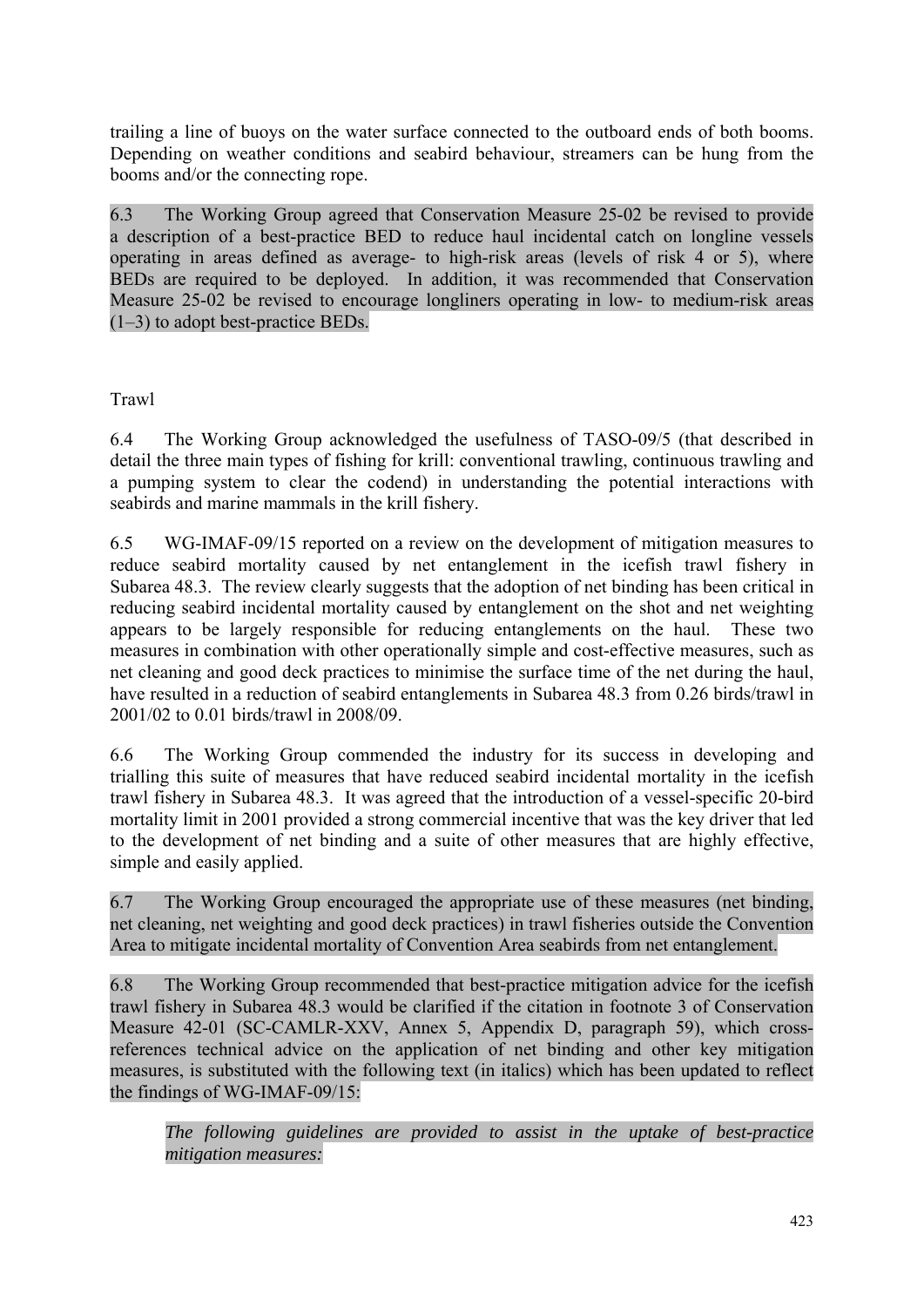- *(i) When the net is on the deck, prior to shooting, the application of 3-ply sisal string (which typically has a breaking strength of around 110 kg), or a similar inorganic material, at intervals of 5 m or less prevents the net from spreading and lofting at the surface. Net binding should be applied to mesh ranging from 120–800 mm. These mesh sizes have been shown to cause the majority of entanglements of white-chinned petrels and black-browed albatrosses, which are the species most vulnerable to this form of mortality in Subarea 48.3.*
- *(ii) When applying the 'string', tie an end to the net to prevent the string from slipping down the net and ensure that it can be removed when the net is hauled.*
- *(iii) Since 2003, weights of 200–1 250 kg have been added to the codend, belly, mouth and groundrope of the net to increase the sink rate and increase the angle of the net's ascent during hauling, thus minimising surface net time. Evidence suggests that this has been effective in reducing bird entanglements during the haul.* Vessels are encouraged to further experiment with appropriate net *weighting.*
- *(iv) Net cleaning should be used in conjunction with added weight and net binding to reduce seabird captures during shooting operations.*
- *(v) Other additional steps should be taken to minimise the time that the net is on the water's surface during shooting and hauling.*

## General

6.9 WG-IMAF-09/16 summarised ongoing developments in New Zealand's EEZ relevant to the reduction of seabird mortality in trawl fisheries. Among other items, the document summarised the results of a trial examining the effect on the number of seabirds attending a trawl vessel when discharging minced/mealed fish waste compared with when discharging unprocessed offal and whole fish. Mincing led to significant reductions in abundance of the large albatross species but did not alter the abundance of smaller seabird species. Other trials under way examine the effect of batch versus continuous discharge using offal, whole fish and minced fish waste. The Working Group welcomed this initiative, noted its relevance to trawl and longline fisheries in the Convention Area and encouraged the submission of the findings to WG-IMAF.

6.10 The Working Group discussed the potential effectiveness of different approaches to controlled offal management, including the form (minced/whole) and timing (batched versus continuous) of discharge and the location of the discharge point on the vessel, and encouraged further research on this topic.

6.11 The Working Group requested that the Scientific Committee provide a clear definition of offal and other fisheries by-catch related material discharged from the vessels at sea.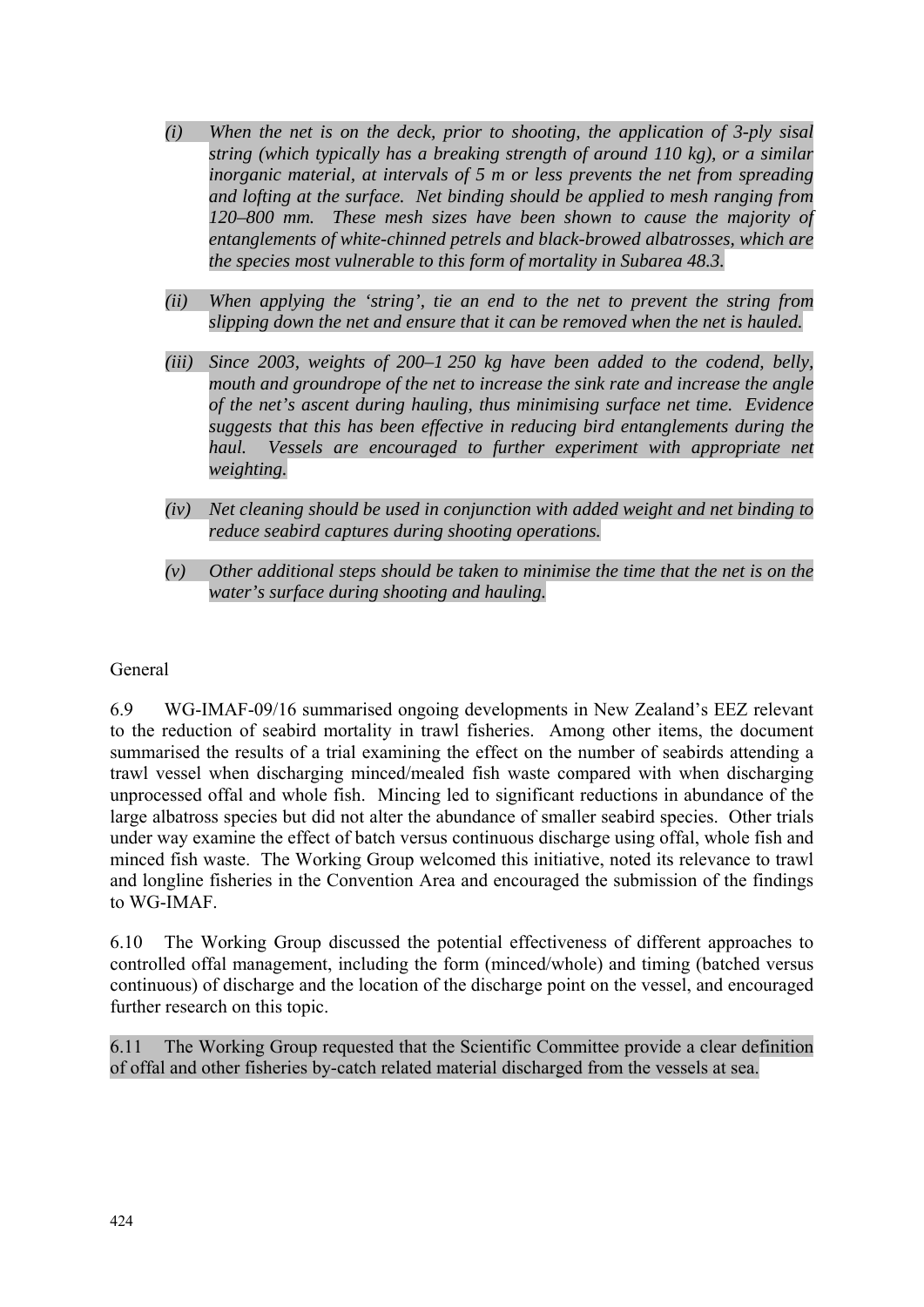## <span id="page-20-0"></span>OBSERVER REPORTS AND DATA COLLECTION

Notification of observer deployment

7.1 The Working Group expressed concern that the Secretariat reported that it had not received appropriate notifications prior to some observer deployments and reiterated the requirement that all technical coordinators report them as required in the text of the Scheme of International Scientific Observation.

Banded bird observation data

7.2 The Working Group requested again that technical coordinators advise observers to report both the colour and number of all bird bands in the cruise report (SC-CAMLR-XXVII, Annex 6, paragraph 7.3).

Extrapolation of total marine mammal incidental mortality

7.3 The Working Group agreed that, as in previous years, the nature of the longline fisheries meant that all marine mammal incidental mortalities are likely to have been recorded, and no extrapolation of the number of marine mammal incidental mortalities would be undertaken (SC-CAMLR-XXVII, Annex 6, paragraph 7.4).

7.4 The Working Group agreed that marine mammal incidental mortalities in krill fisheries should be considered on a case-by-case basis owing to inconsistent levels of observer coverage across vessels.

Progress on a trawl warp strike data collection protocol for inside the Convention Area

7.5 The Working Group noted that warp strike data were collected in 179 of 194 (92%) icefish trawls in Subarea 48.3 (up from 70% in the previous year) and that 8 strikes were observed: 3 albatrosses and 5 white-chinned petrels, all in the air. In Division 58.5.2, observation rates decreased from 14 to 6% and no strikes were recorded.

7.6 Warp strike data were collected in 234 of 1 329 (17%) of trawls in the krill fishery in Subareas 48.1 and 48.2 and a total of 73 strikes were observed: 64 petrels in the air, 8 petrels in the water and 1 petrel was dragged underwater. Data was also collected in 5 of 17 (29%) krill trawls in Subarea 48.3. In the continuous trawl system, observations are made during two 15-minute periods each day and not on the set and haul. For this reason, the coverage from the krill vessels this season cannot be compared with previous years.

7.7 Noting the similarity between the functions of paravanes and net sonde cables, the Working Group recommended that the observer logbook be updated and the term 'net sonde' be replaced by 'net monitoring cable' which should be defined as a third wire or cable running from the stern of the vessel to the net.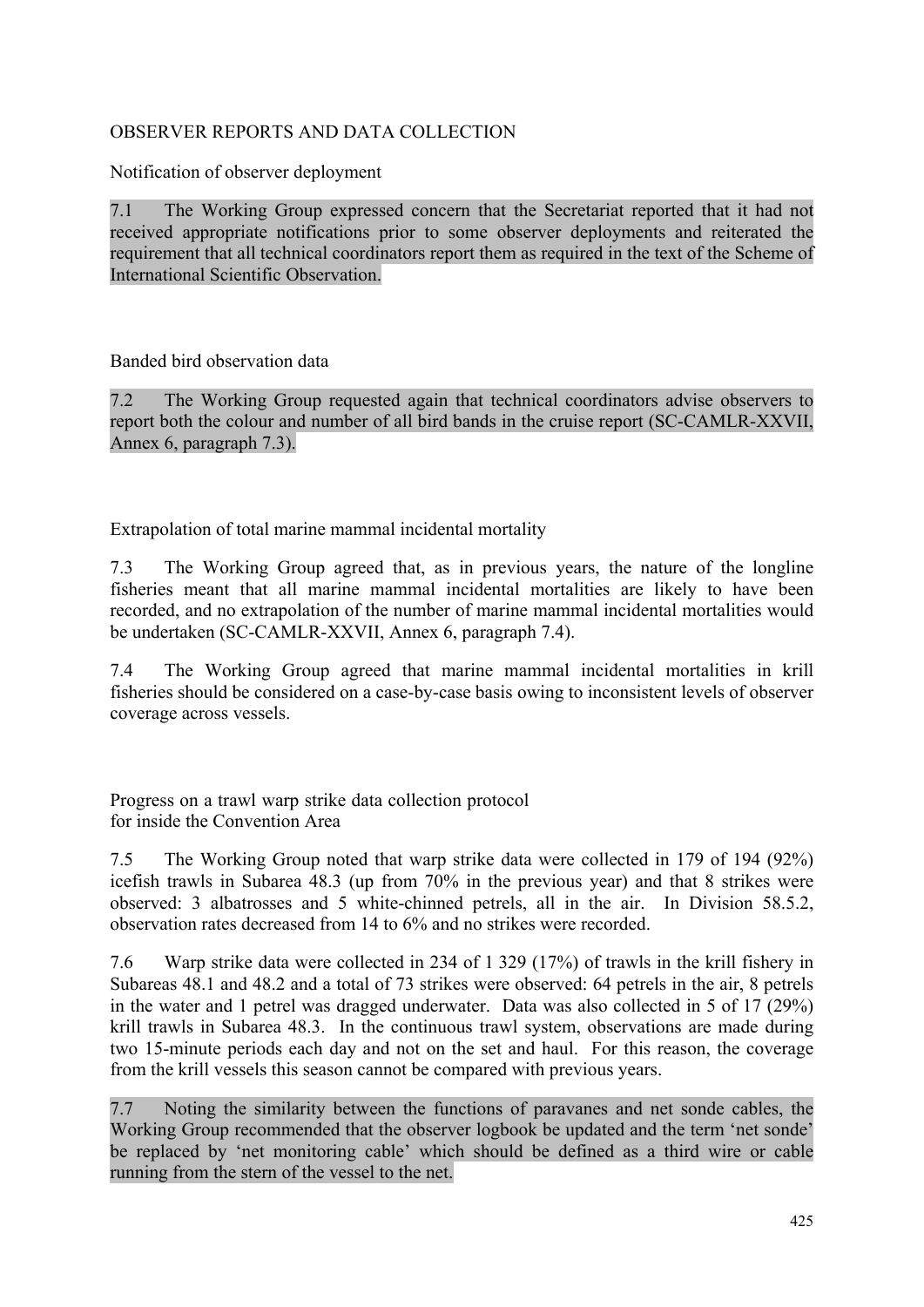7.8 The Working Group recommended that the cruise report be updated to include a request to observers to describe the details of any paravanes or other equipment extending from the vessel into the water for the purposes of monitoring fishing gear.

Streamer line information

7.9 The Working Group noted that variability in the measurement of aerial extent was relatively small and that the two main factors affecting aerial extent will be the height of attachment above the water and the type of towed object.

7.10 The Working Group therefore requested that accurate measurements of the aerial extent continue to be taken at the start of a cruise and then again only if streamer line construction changes. It also requested that observers record more detail on the specifications of the towed device − including its dimensions, mass and the type of materials used in its construction − and include a photograph in the cruise report.

Marine debris data and photograph collection

7.11 The Working Group discussed its previous request for photographs of fishing gear on CCAMLR vessels for the purpose of identifying marine debris (SC-CAMLR-XXVII, Annex 6, paragraphs 12.8 and 12.9). However, it noted that the marine debris reported was predominantly from non-fishing origins (WG-IMAF-09/8, Table 2).

7.12 Following concerns over the loss of fishing gear, the Working Group recommended that observer reports be amended to include more details of lost fishing gear, such as length of lines lost (paragraph 13.11) and that observer photographs of fishing gear are no longer required.

Observer training and accreditation of observer training

7.13 The Working Group noted a request from ad hoc TASO (SC-CAMLR-XXVIII/BG/9) for guidelines and observer training standards information and agreed to include the request in its intersessional work plan (Table 1).

WG-IMAF priorities for data collection by observers

7.14 The Working Group reiterated its needs and priorities for data collection by observers in CCAMLR fisheries (Tables 12, 13 and 14).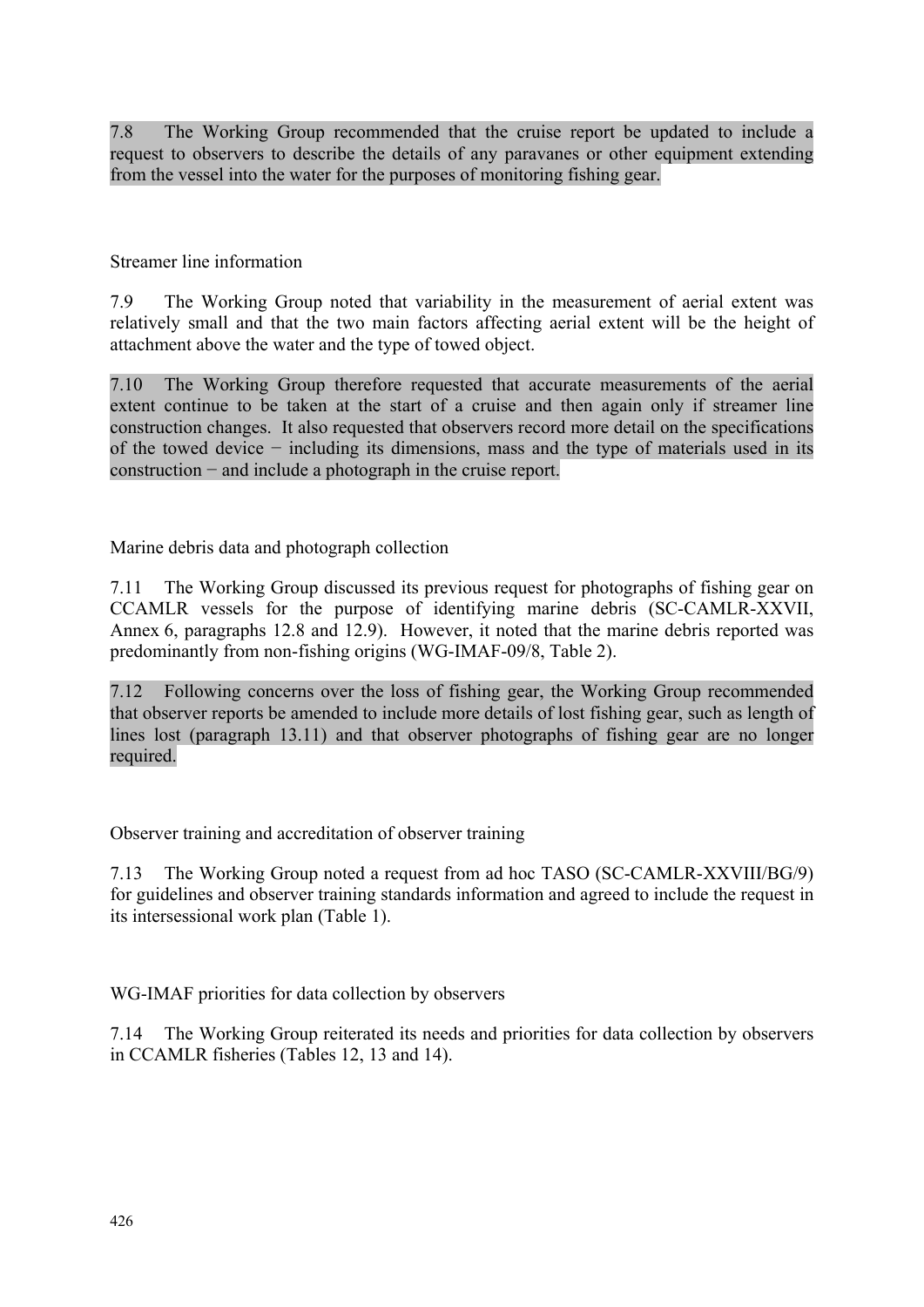## Longline

<span id="page-22-0"></span>7.15 The Working Group discussed the requirement to verify streamer line deployments on 100% of setting operations (Table 14).

7.16 The Working Group recommended that consideration should be given by ad hoc TASO to alternative methods for recording some of this information (e.g. via photographs, video, electronic monitoring (load cells)). It further noted that a reduction in the frequency of these observations, which may be hazardous in rough weather, would improve observer safety.

7.17 The Working Group also requested that ad hoc TASO investigate alternative methods (such as electronic monitoring means) of collecting data from hauling operations so that consideration of the current observer requirements may be reviewed in the future.

7.18 The Working Group reiterated its praise for the valuable work of observers and the importance of observer data to the work of WG-IMAF.

## RESEARCH INTO THE STATUS AND DISTRIBUTION OF SEABIRDS AND MARINE MAMMALS

8.1 The Working Group thanked BirdLife International for details of the most recent update to the BirdLife International Global Procellariiform Tracking Database which included information on sooty albatrosses (*Phoebetria fusca*) and Tristan albatrosses (*D. dabbenena*) from Gough Island and wandering albatrosses from South Georgia that were added in 2009 (WG-IMAF-09/13).

8.2 Dr Favero reported on progress in the work of ACAP's Status and Trends Working Group on ACAP Species Assessments which are available on the ACAP website (www.acap.aq). The Working Group noted that there are 22 species of albatross and 7 species of petrel.

8.3 The Working Group thanked France for the English translation of SC-CAMLR-XXVIII/BG/13 that summarised results of a study between 2004 and 2006 to evaluate the impact of longline fisheries on the populations of white-chinned and grey petrels breeding on Crozet Archipelago and Kerguelen Islands.

8.4 The Working Group reiterated its advice of last year (SC-CAMLR-XXVII, Annex 6, paragraph 8.7) that the authors should submit SC-CAMLR-XXVIII/BG/13 to WG-SAM in order that the population modelling of both white-chinned and grey petrels can receive expert review. The Working Group suggested that this was an appropriate process for similar studies that may be submitted in the future.

8.5 The Working Group expressed concern that between 1988 and 2005 the estimated population size of grey petrels on Kerguelen had decreased at a rate of 20 to 30% per year. This decline in population was largely attributed to an increase in adult mortality which was directly attributable to the legal and IUU longline fisheries operating in Divisions 58.5.1 and 58.5.2. It noted that mortality rates in 2007/08 and 2008/09 were 10 times lower than the maximum rates in 2004/05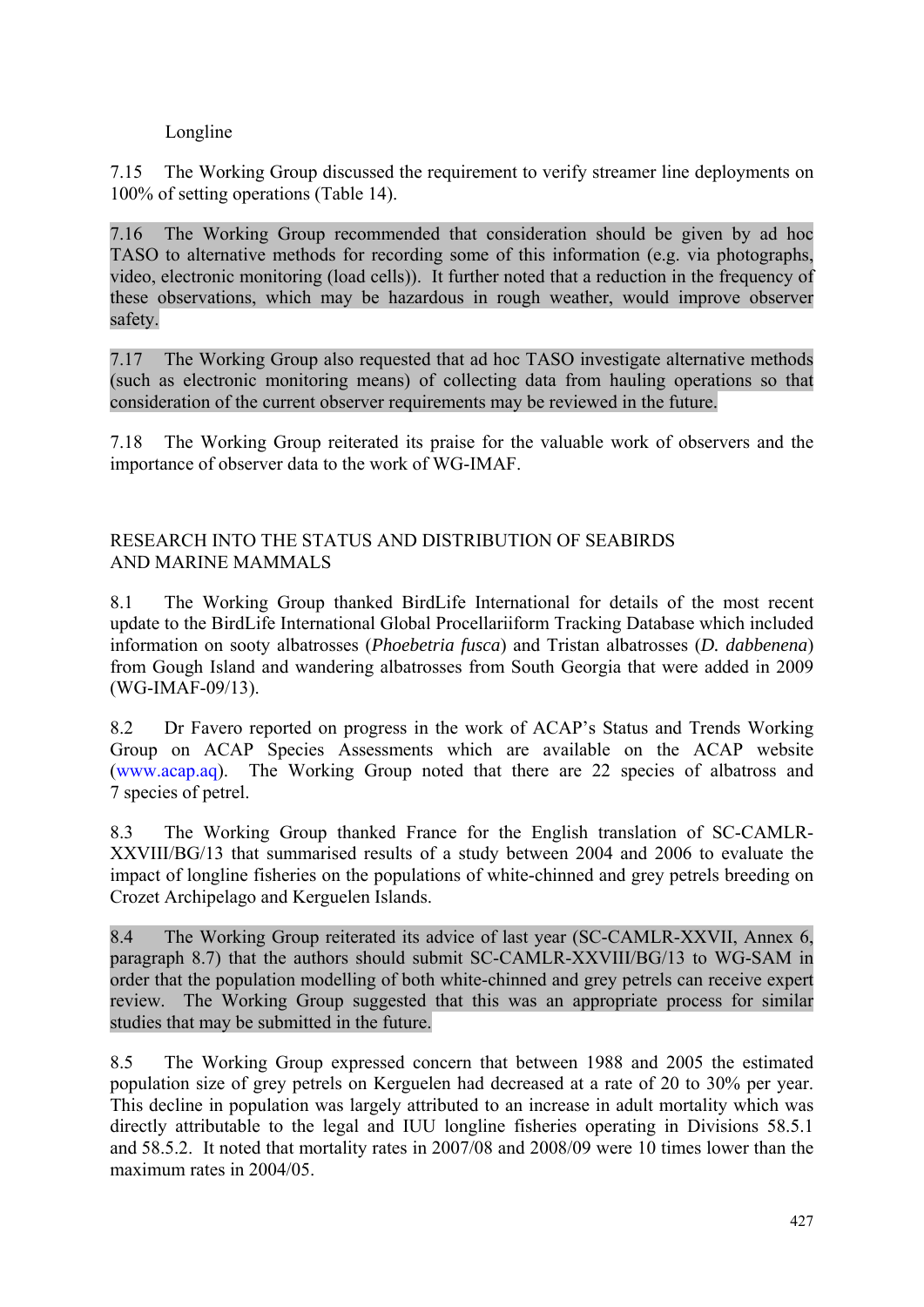8.6 The Working Group noted that the incidental mortality of grey petrels has reduced in recent years with nine recorded killed in Subarea 58.6 and Division 58.5.1 in 2008/09, however, it is unclear to what extent this reduction is due to reduced fishing effort, improved mitigation or fewer birds in the population.

8.7 SC-CAMLR-XXVIII/BG/13 also estimated that the number of breeding white-chinned petrel pairs on Possession Island declined by 41% between 1983 and 2004 at a rate of 2.6% per year. Fisheries incidental mortality was identified as being responsible for 30% of this decrease, while the remainder was due to environmental factors. The model also highlighted that longline fisheries mainly impact on juvenile white-chinned petrels and the Working Group noted that this suggested that, even in the absence of further incidental mortality, the population will continue to decline for several years due to reduced recruitment of juveniles into the breeding population.

8.8 The Working Group noted that the study in SC-CAMLR-XXVIII/BG/13 concluded in 2006. Since then the rate of incidental mortality had declined. However, the following suite of recommendations in respect of white-chinned and grey petrels, taken directly from SC-CAMLR-XXVIII/BG/13 (in italics), are still relevant to the further development and implementation of the French action plan aimed at reducing seabird by-catch in the French EEZs in Division 58.5.1 and Subarea 58.6 (paragraphs 3.46 to 3.62):

- *(i) Conservation schemes implemented to limit seabird by-catch by longliners operating around the Kerguelen Islands need to be sustained, at least for whitechinned petrels.*
- *(ii) However, concerning grey petrels, new conservation actions need to be implemented otherwise the Kerguelen population would disappear within 30 years.*
- *(iii) Banning of* D. eleginoides *fishing during May to July would be an effective conservation action for reducing by-catch levels. Such a scheme was adopted for white-chinned petrels (fishing ban during February) and resulted in a dramatic drop in the numbers of birds accidentally killed by longliners. However, the implementation of such a conservation measure, which would benefit grey petrels without doubt, would also have some economic consequences that need to be evaluated.*
- *(iv) More data should be collected, notably on the gender and sexual maturity of killed birds recovered on fishing vessels to improve modelling of this population's evolution.*
- *(v) With these new data, an updated analysis should be conducted to elucidate the exact most critical period and areas of overlap with fisheries for grey petrels. Such an analysis would help with designing effective conservations plans while also balancing economic interests.*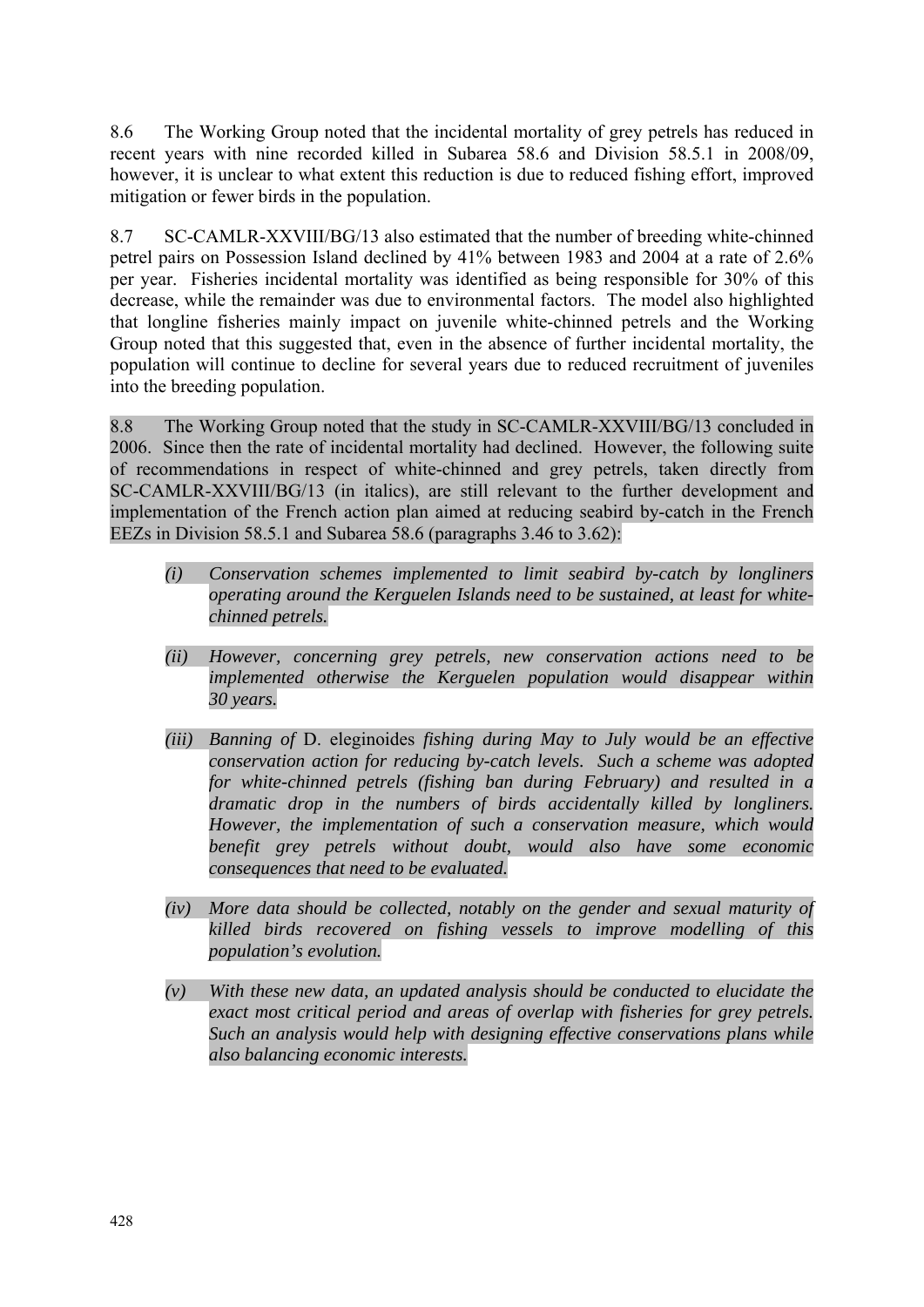## <span id="page-24-0"></span>ASSESSMENT OF RISK IN CCAMLR SUBAREAS AND DIVISIONS

9.1 As there was no additional information provided this year on the at-sea distribution of seabirds, the assessments and advice provided in SC-CAMLR-XXVI/BG/31 were again endorsed by the Working Group (Tables 13 and 14 and Figure 2).

9.2 WG-IMAF-09/11 contained a proposal to move the start date of the fishery for *D. eleginoides* in Subarea 48.3 forward by five days from the date of 1 May as set out in Conservation Measure 41-02.

9.3 The Working Group recalled the Scientific Committee's advice that the ultimate aim in managing seabird by-catch in the Convention Area is to allow fishing at any time of day without seasonal closure of fishing grounds (SC-CAMLR-XIX, paragraphs 4.41(iv) and 4.42), and that any relaxation of closed seasons should proceed in a step-wise fashion and the results of this be carefully monitored and reported (SC-CAMLR-XXI, paragraph 11.7).

9.4 The Working Group agreed that such an extension in the 2009/10 fishing season should only be open to vessels fully complying with Conservation Measure 25-02 in the previous fishing season and that any vessel that had three or more seabird mortalities during the extension would be required to suspend fishing operations until 1 May. The Working Group considered the additional risk was addressed by these measures.

9.5 The Working Group agreed that Conservation Measure 41-02 be modified as follows (in italics):

*For the purpose of the longline fishery for* Dissostichus eleginoides *in Statistical Subarea 48.3, the 2009/10 season is defined as the period from 1 May to 31 August in each season, or until the catch limit is reached, whichever is sooner. For the purpose of the pot fishery for* Dissostichus eleginoides *in Statistical Subarea 48.3, the 2009/10 season is defined as the period from 1 December to 30 November, or until the catch limit is reached, whichever is sooner. The season for longline fishing may be extended and start on 26 April for any vessel which has demonstrated full compliance with Conservation Measure 25-02 in the previous season. The extension to the season shall also be subject to a catch limit of three (3) seabirds per vessel. If three seabirds are caught during the season extension, fishing shall cease immediately for that vessel and shall not resume until 1 May 2010.* 

9.6 The Working Group noted that WG-IMAF-09/11 contained a proposal for incremental five-day extensions to the fishing season into April in subsequent years. In the event that WG-IMAF does not meet in 2010, the Working Group agreed that the following decision rules could be used by the Scientific Committee in respect of an extension in 2010/11, based on the level of seabird incidental mortality during the extension period in 2009/10:

- (i) if, on average, less than one seabird per vessel is caught during the extension period, the Working Group would not object to an extension for 2010/11 for a 10-day period at the end of April; or
- (ii) if, on average, between one and three seabirds per vessel, or more than 10 seabirds in total, are caught during the extension period, the Working Group would not object to another extension for 2010/11 for the same five-day period; or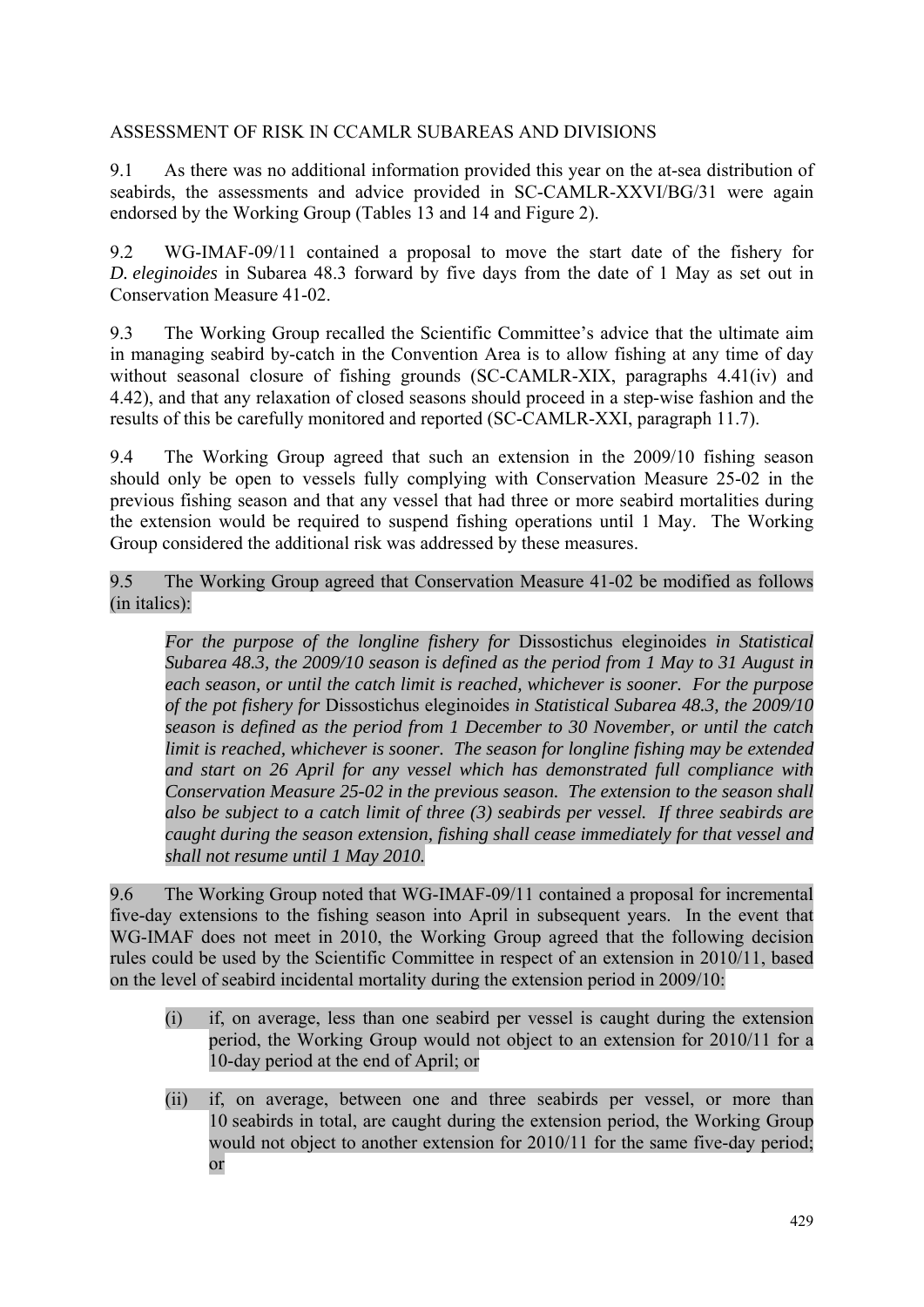<span id="page-25-0"></span>(iii) if, on average, more than three seabirds per vessel, or more than 15 seabirds in total, are caught during the extension period, the Working Group would recommend that there would be no extension into April for 2010/11.

9.7 Following 2010/11, results of these trial season extensions would need to be reviewed before any recommendations on further extensions could be made.

9.8 During its discussion of this proposal, the Working Group also noted that the requirement for sequential setting, as set out in Conservation Measure 41-08, paragraph 5, was unlikely to be useful in fishing season extensions in established fisheries.

## INCIDENTAL MORTALITY OF SEABIRDS IN RELATION TO NEW AND EXPLORATORY FISHERIES

New and exploratory fisheries operational in 2008/09

10.1 Of the 72 vessel by subarea/division notifications for exploratory longline fisheries for 2008/09, 33 were undertaken. No incidental seabird mortality was recorded. The strict adherence to the requirements in Conservation Measures 24-02 and 25-02 has proven successful in achieving zero incidental mortality of seabirds. Two crabeater seals were reported caught in the exploratory fishery in Subarea 88.1 (WG-IMAF-09/4 Rev. 2).

10.2 The notification for an exploratory krill trawl fishery for 2008/09 was undertaken. The two notifications for new pot fisheries in 2008/09 were not undertaken.

New and exploratory fisheries proposed for 2009/10

10.3 The assessment of the risk to seabirds posed by new and exploratory longline fisheries in the Convention Area is incorporated in SC-CAMLR-XXVI/BG/31, and is summarised in Table 14 and Figure 2. Table 14 also includes an assessment of recommended levels of observer coverage.

10.4 Sixty-nine notifications (vessels by subarea/division) for exploratory longline fisheries, submitted by nine Members, were received by CCAMLR in 2009. The areas for which longline proposals were received (CCAMLR-XXVIII/13, Table 1) were assessed in relation to the risk of seabird incidental mortality according to the approach and criteria set out in SC-CAMLR-XXVI/BG/31.

10.5 One notification for an exploratory trawl fishery for krill was received by CCAMLR in 2009. The area for which a trawl proposal was received (Subarea 48.6, CCAMLR-XXVIII/13, Table 2) was assessed in relation to the risk of seabird incidental mortality according to the approach and criteria set out in SC-CAMLR-XXVI/BG/31.

10.6 Two notifications for new pot fisheries for crabs were received by CCAMLR in 2009. The areas for which these proposals were received (CCAMLR-XXVIII/13, Table 3) have not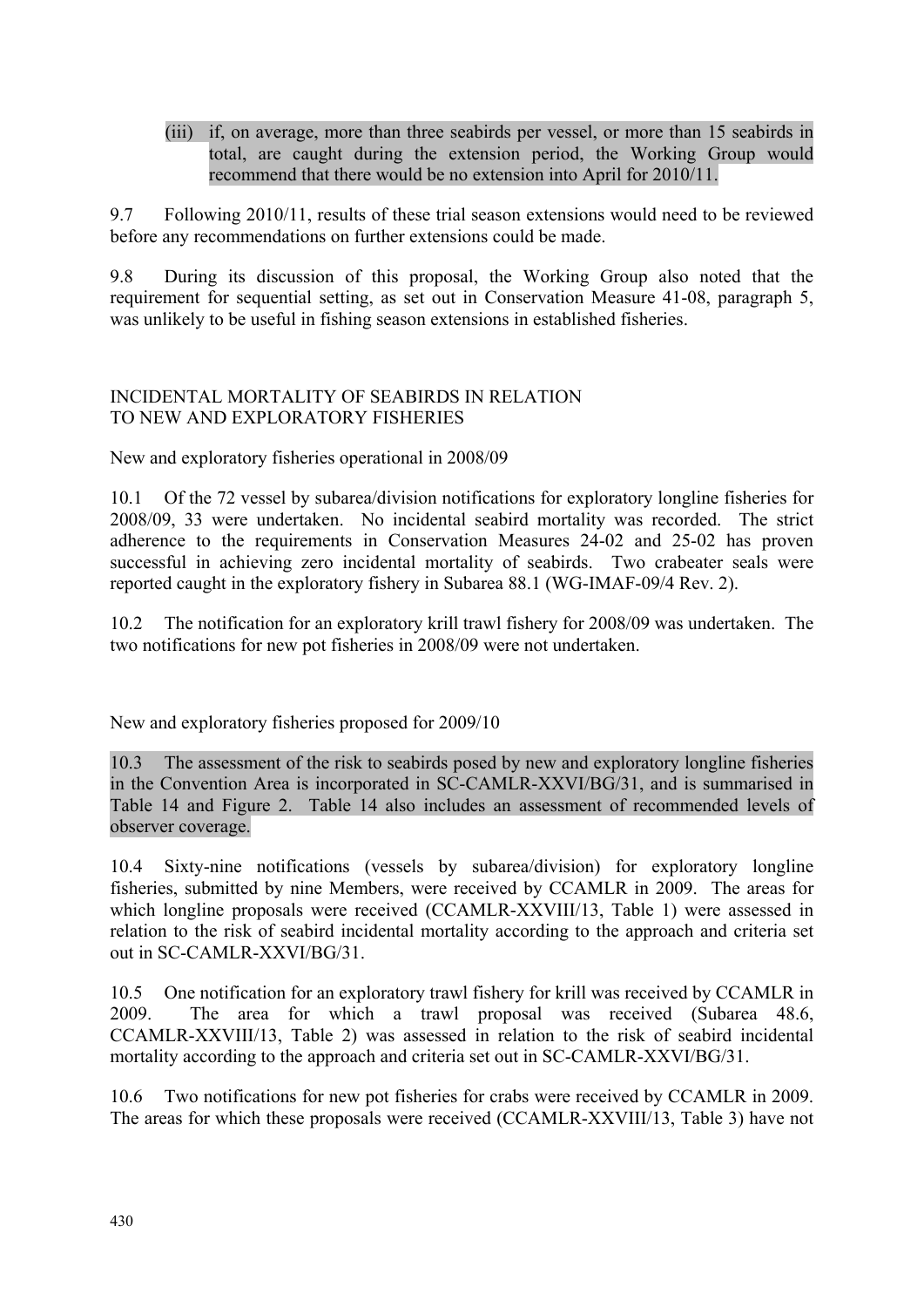<span id="page-26-0"></span>been assessed in relation to the risk of seabird incidental mortality in pot fisheries. A risk assessment for pot fisheries may be possible in future, but at this time insufficient information is available to undertake such an exercise.

10.7 The Working Group agreed that in the interim, observation of pot fishing was required to collect descriptive information about the potential for seabird and marine mammal incidental mortality using this fishing method. Observation should focus on hauls for incidental mortality events and description of any entanglements.

10.8 In 2005 the Working Group developed a checklist to assist Members when completing their longline notifications (SC-CAMLR-XXIV, Annex 5, Appendix O, paragraph 193). This checklist was expanded in 2009 to also include trawl and pot fishery notifications (COMM CIRC 09/66–SC CIRC 09/31, 16 June 2009).

10.9 All longline notifications provided sufficient information to indicate that the proposals fully comply with relevant seabird incidental mortality minimisation measures (Conservation Measures 24-02 and 25-02, and the relevant measures in the 41-series), and do not conflict with the WG-IMAF risk assessment.

10.10 The Working Group welcomed the continued improvement in notifications, in particular that all longline notifications in 2008 and 2009 have provided a high standard of information compared with 15% of proposals that had insufficient information in 2007.

10.11 However, the Working Group noted that two notifications contained ambiguities that will be discussed by the Secretariat with the relevant Members and clarified prior to SC-CAMLR-XXVIII.

10.12 The Working Group noted that it had not undertaken a risk assessment for marine mammals to date and that this was an identified item of future work for WG-IMAF. Completion of such a risk assessment would allow the provision of more complete advice on incidental mortality associated with fishing.

## INTERNATIONAL AND NATIONAL INITIATIVES RELATING TO INCIDENTAL MORTALITY OF SEABIRDS AND MARINE MAMMALS IN FISHING

# ACAP

11.1 The ACAP representative (Dr Favero) introduced WG-IMAF-09/17 which presented key outcomes of the Third Session of its Meeting of the Parties (27 April to 1 May 2009) of relevance to WG-IMAF. Those outcomes were the adoption of the Advisory Committee's Work Programme for 2010–2012 and the granting of approval for the ACAP Secretariat to enter into a Memorandum of Understanding (MOU) with CCAMLR. The objective of this MOU is to facilitate cooperation between CCAMLR and ACAP with a view to supporting efforts to minimise incidental mortality of albatrosses and petrels listed in Annex 1 of ACAP within CAMLR's Convention Area, including exchange of data and expertise. The proposed MOU has been submitted as a background document for consideration at CCAMLR-XXVIII (CCAMLR-XXVIII/BG/19).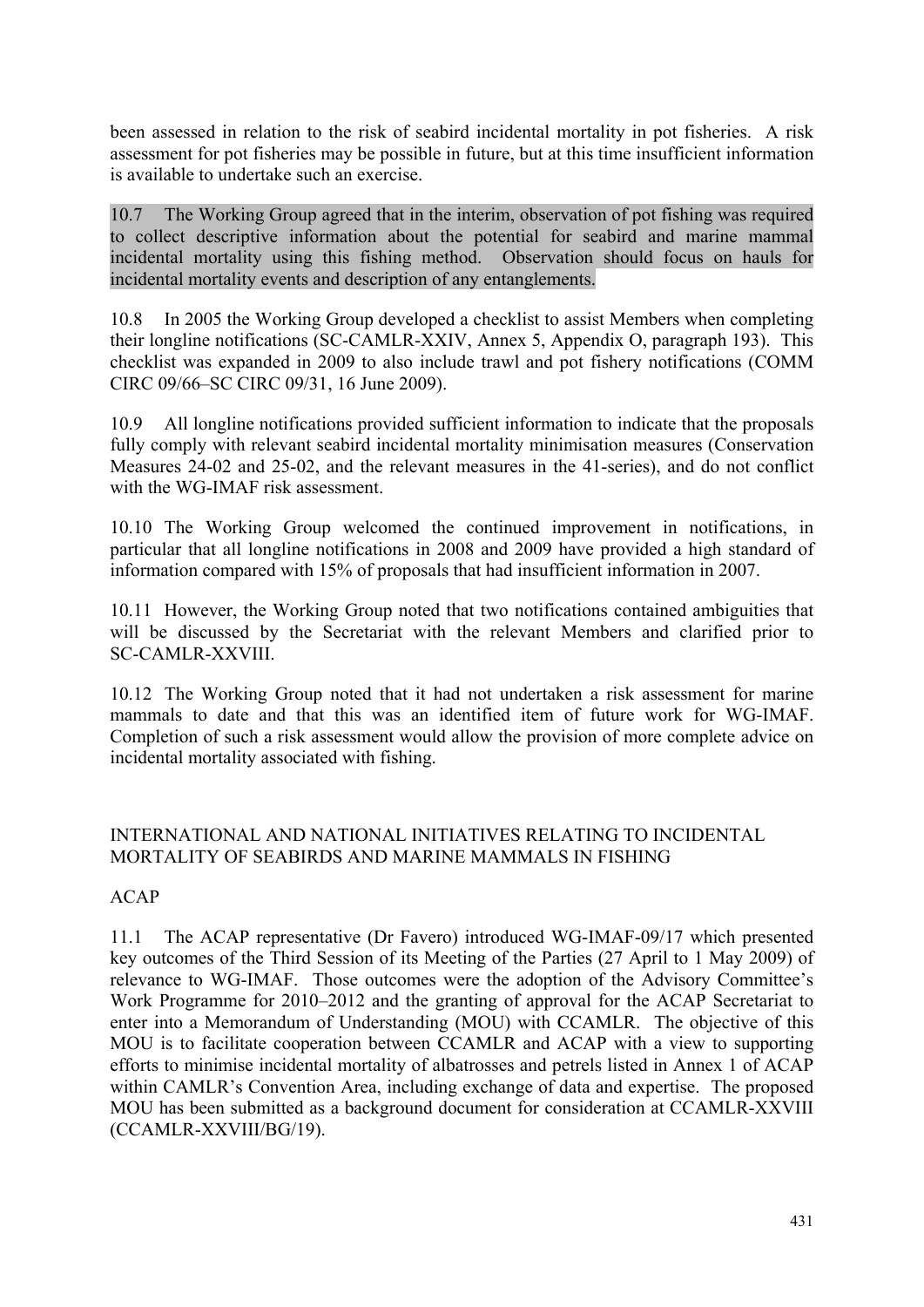11.2 The Working Group strongly supported closer engagement with ACAP, noting that it would potentially benefit the work of CCAMLR in several ways, including data exchange (e.g. reporting of seabird incidental mortalities outside the Convention Area by CCAMLR Parties which are also ACAP Parties) and encouraging RFMOs adjacent to the Convention Area to reduce seabird incidental mortality in the fisheries they manage. Therefore, the Working Group supported an MOU between CCAMLR and ACAP.

11.3 Dr B. Sullivan (BirdLife International) informed the Working Group about a BirdLife/ACAP collaboration to develop fact sheets aimed at informing fisheries and vessel managers on best-practice mitigation to reduce seabird by-catch. There are currently 15 available in English<sup>2</sup> and they will soon be available in French, Japanese, Portuguese and Spanish. The experiences of CCAMLR feature prominently in the demersal longline and trawl fact sheets.

# International initiatives

## Implementation of CCAMLR Resolution 22/XXV

11.4 The Working Group noted that the work of ACAP is increasingly relevant to the implementation of Resolution 22/XXV including, in respect of ACAP, gathering data on incidental mortalities of Convention Area species in fisheries outside the Convention Area. The Working Group encouraged ACAP to report this and other relevant information to CCAMLR.

## FAO IPOA-Seabirds

11.5 CCAMLR-XXVIII/BG/4 reported on the Secretariat's attendance at COFI-28 and the pending publication of best-practices technical guidelines for implementation of the *International Plan of Action for Reducing the Incidental Catch of Seabirds in Longline*  Fisheries (COFI-28 Report<sup>3</sup>, paragraph 13). The guidelines will become part of the UN FAO Technical Guideline Series under the Code of Conduct for Responsible Fisheries. As reported in 2007 (SC-CAMLR-XXVI, Annex 6, paragraph I.65(ii)) and 2008 (SC-CAMLR-XXVII, Annex 6, paragraph 11.8) the guidelines will extend the application of IPOA-Seabirds beyond longline fisheries and will provide guidance on best practice to other relevant gear (trawl and gillnet fisheries) and for regional plans developed by RFMOs.

11.6 The achievements of CCAMLR in reducing seabird incidental mortality in demersal longline and trawl fisheries featured prominently in the report of the Consultation. The Working Group thanked CCAMLR Members for their critical support for the initiative at COFI-28.

11.7 The Working Group recommended that CCAMLR Members follow the Best Practice Technical Guidelines for IPOA/NPOA-Seabirds when designing or revising their NPOA-Seabirds.

1

www.birdlife.org/seabirds/savethealbatross.html#Simple\_effect\_and\_cheap\_solutions

Available from ftp://ftp.fao.org/docrep/fao/012/i1017e/i1017e00.pdf.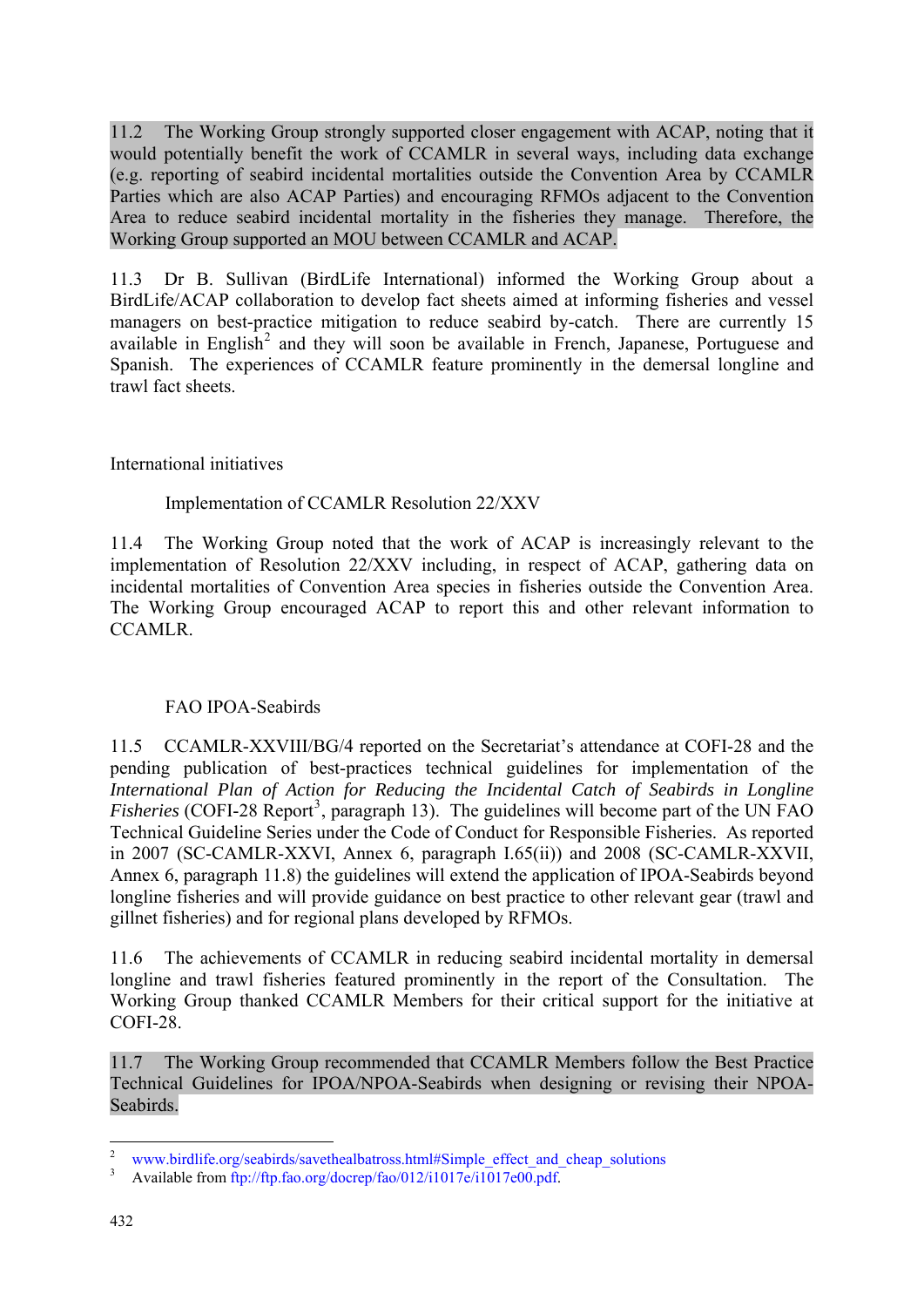RFMOs and international governmental organisations

## WCPFC

11.8 The Working Group noted that WCPFC is continuing its risk-assessment process and this is expected to result in further improvements to its seabird incidental mortality management measures, including those for reducing seabird incidental mortality.

## ICCAT

11.9 ICCAT's Sub-committee on Ecosystems completed its initial seabird risk assessment in 2009. Information from this assessment as well as the sub-committee's recommendations, will be considered by ICCAT's Scientific Committee on Research and Statistics and the ICCAT Commission in October and November of this year.

## **CCSBT**

11.10 In discussion of CCAMLR-XXVIII/BG/10, the Working Group noted the offers made by CCAMLR to the CCSBT ERSWG in respect of sharing knowledge and experience in issues related to seabird mitigation, including in areas of education and outreach.

11.11 Noting that the discussion of seabird by-catch by the CCSBT ERSWG was relevant to CAMLR Convention Area seabirds, WG-IMAF asked that the Secretariat request a copy of the ERSWG report from CCSBT and any other documents from that meeting that might be relevant to incidental mortality of seabirds in the fishery for southern bluefin tuna.

11.12 The Working Group noted the difference in approach to issues of seabird incidental mortality of Members of CCSBT and other relevant RFMOs, which are also Members of CCAMLR, in different fora and encouraged internal communications within these Members in order to give better effect to the commitment contained in CCAMLR Resolution 22/XXV in all of the RFMOs listed in Appendix 1 of that resolution.

#### IOTC

11.13 The Working Group had no further update on developments in IOTC and noted that the IOTC is presently meeting in Kenya.

## Joint Tuna RFMOs Meeting

11.14 The European Community organised and hosted in 2009 the Second Joint Meeting of Tuna RFMOs. The meeting developed and adopted by consensus a Course of Actions,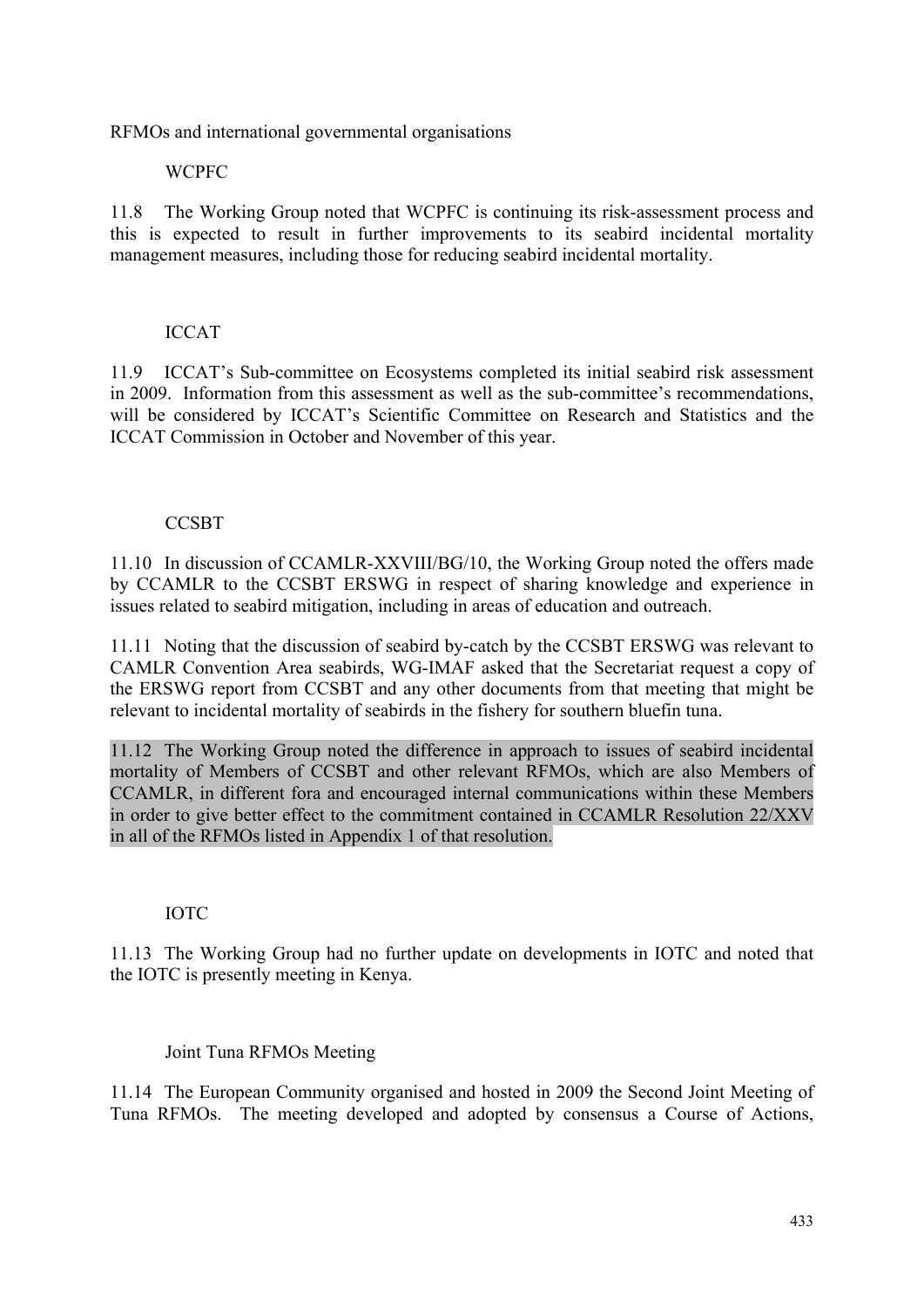including a number of elements for immediate action and the organisation of four intersessional workshops, one of them specifically addressing issues relating to by-catch, to be organised by the USA and held in 2010.

## National initiatives

11.15 Since 2007, South Africa has maintained 100% observer coverage on all foreignflagged pelagic tuna longline vessels permitted to fish within the South African EEZ and operating on adjacent high seas with South African permits. South African-flagged pelagic and demersal longline vessels have 25 and 15% observer coverage respectively.

11.16 South Africa has taken a proactive approach to mitigation measures in all sectors of its longline and trawl fisheries and these form part of the permit conditions that legally allow vessels to operate. Specific seabird mitigation measures include: (i) seasonal limits on the total seabird catch for each vessel; (ii) setting operations restricted to night-time only; (iii) the compulsory use of streamer lines for longliners during the setting operations; (iv) the compulsory use of streamer lines for demersal and midwater trawlers during the entire tow time; and (v) regulations of offal discharge for longline fisheries.

11.17 The Working Group noted that New Zealand is currently revising its 'National Plan of Action to Reduce the Incidental Catch of Seabirds in New Zealand Fisheries' (NPOA-Seabirds) and is taking into account FAO's Best Practice Technical Guidelines for IPOA/NPOA Seabirds. The revised approach uses a hierarchical risk-assessment process to determine high-risk seabird species and high-priority fisheries where additional management action may be necessary to reduce mortalities to biologically 'safer' levels. In addition, bestpractice measures will likely be implemented across all fisheries that pose a risk to seabirds, with the aim of minimising seabird interactions in a safe and practical manner (WG-IMAF-09/16). The Working Group commended New Zealand for using the Best Practice Technical Guidelines for IPOA/NPOA Seabirds as a basis for the revision of its NPOA-Seabirds.

11.18 The Working Group welcomed a range of information and papers submitted by France to WG-IMAF-09 (Agenda Item 3.4).

11.19 Mr Hay reported on the third year of a trial of demersal longlining for toothfish off Macquarie Island, which lies adjacent to the Convention Area, and the seabird incidental mortality mitigation measures used during the trial (WG-FSA-07/19). No seabirds have been caught during the three years of the trial, which used mitigation measures similar to those prescribed in CCAMLR but with the addition of seabird catch limits for individual species. The trial is presently being evaluated prior to a decision about whether longlining should be an approved method in this fishery.

11.20 Mr Hay also reported that Australia is presently conducting a study of seabird incidental mortality in its major pelagic finfish trawl fishery. The study, which will be completed in mid-2010, is assessing the risks of incidental mortality from different gear types and will provide advice about how best to mitigate seabird incidental mortality.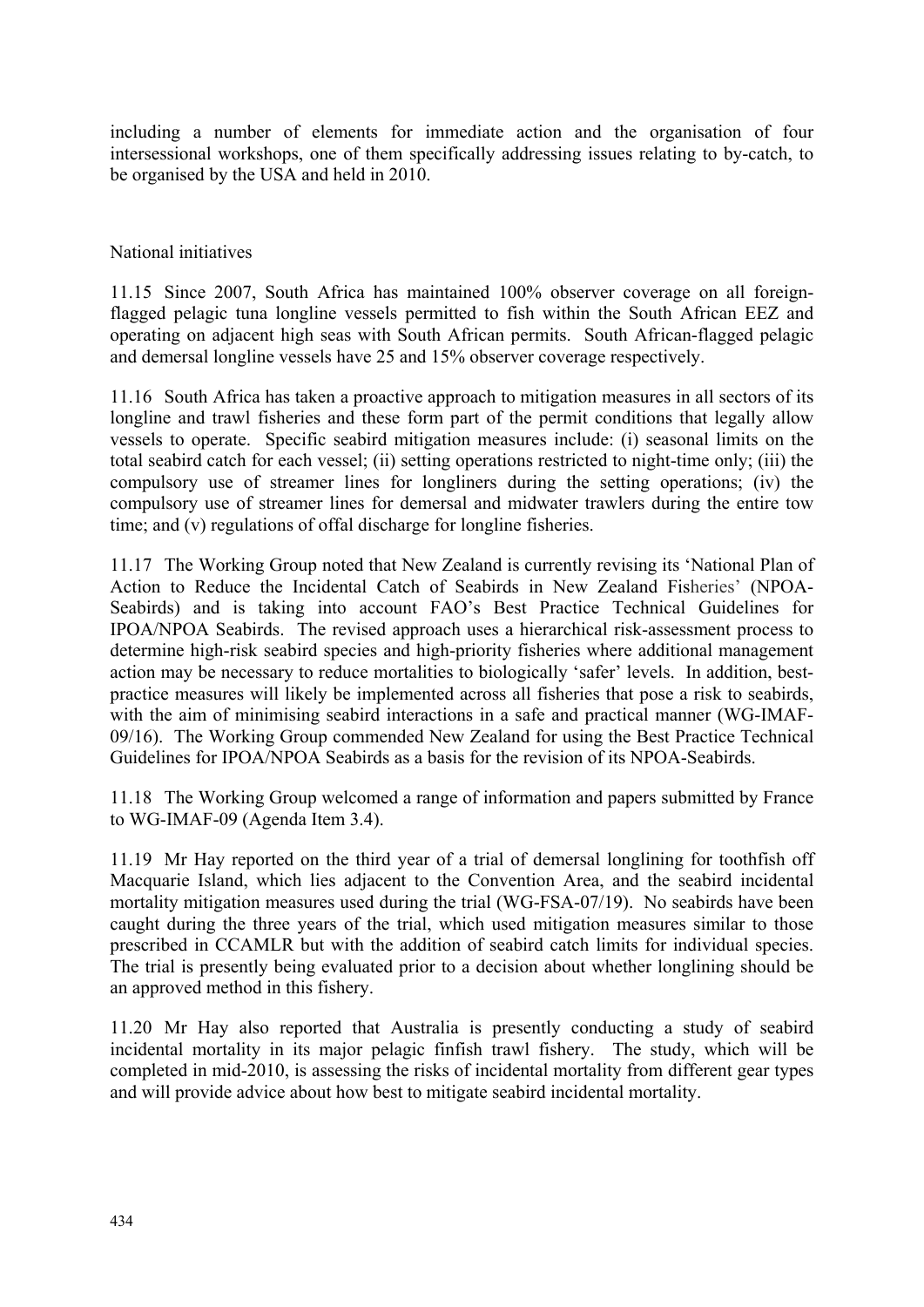## <span id="page-30-0"></span>FISHERY REPORTS

12.1 The Working Group reviewed the Fishery Reports developed by WG-FSA (Annex 5, Agenda Item 5) and the information relating to the incidental mortality of seabirds and marine mammals contained within the reports.

12.2 The Working Group updated the Fishery Reports based on the information contained in SC-CAMLR-XXVII, Annex 6, and the information contained in WG-IMAF-09/4 Rev. 2, 09/5 Rev. 2 and 09/6 Rev. 2.

## MARINE DEBRIS AND ITS IMPACTS ON MARINE MAMMALS AND SEABIRDS IN THE CONVENTION AREA

13.1 The Working Group considered WG-IMAF-09/8, 09/9 and 09/10 that provided reviews of marine debris in the Convention Area and noted that data had been submitted by four Members from five sites in 2009.

13.2 The Working Group noted that although the Secretariat had contacted six Members which may have relevant data, it had only received two responses so far from Members stating that there was no program in place. The Working Group encouraged Members with marine debris data and/or the potential to collect those data to participate in CCAMLR's marine debris monitoring program.

13.3 Data from long-term monitoring of marine debris on beaches from three sites in Area 48 indicated that in 2009 there had been an increase in the amount of debris in Subareas 48.1 and 48.2 and a slight decrease in Subarea 48.3 and that at all three sites monitored, the majority of debris was categorised as non-fishing items.

13.4 At Bird Island in South Georgia, the number of entangled seals was lower than the long-term mean. However, the number of oiled seabirds was the highest recorded since annual monitoring began in 1992. The Working Group noted that the oiling occurred in August/September, and as it involved gentoo penguins, the source of the oil was probably local, as gentoo penguins only make short foraging trips from colonies at this time of year.

13.5 The Working Group noted that the occurrence of fishing debris (longline hooks and snoods) in wandering albatross colonies at Bird Island, South Georgia, was consistently higher than in other seabird species monitored, had been high relative to the long-term mean for the last three years and showed no sign of decreasing. Reports from scientists involved in this monitoring suggest that in most cases the snoods appear to have been cut rather than snapped under load.

13.6 From an analysis of hooks found in the wandering albatross colonies at Bird Island, presented in WG-IMAF-09/10, it is apparent that determining the vessel-specific provenance of hooks is probably not possible. However, changes in the occurrence of hooks may indicate changes in the operation of a fishery. For example, the increase in the number of hooks reported in the last three years was attributed to an increase in the use of the trotline system, especially when snoods are cut to dispose of by-catch.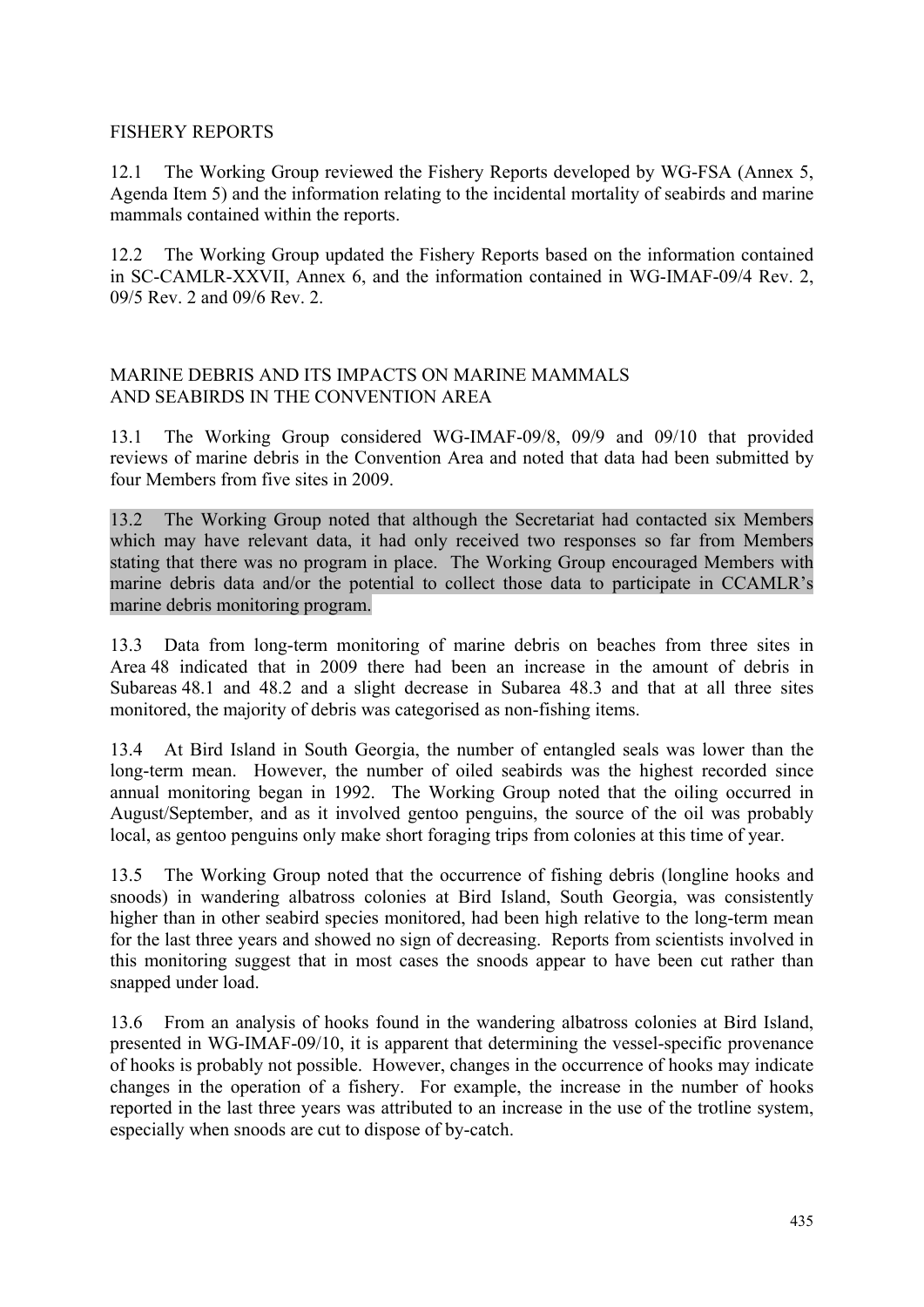<span id="page-31-0"></span>13.7 The Working Group noted anecdotal reports that some longline fisheries using the trotline method routinely discard by-catch fish, such as macrourids, by cutting the snood and leaving the hook in place. These fisheries are known to occur within the foraging range of chick-rearing wandering albatrosses from South Georgia.

13.8 Although the breeding success of wandering albatrosses at Bird Island remains relatively high, the Working Group noted that the digestion of hooks by chicks has the potential to compromise their long-term survival because of the likely effects of disruption of body function/development by metal contaminants from the digested hooks and this may be a contributory factor in the low rate of recruitment of birds into the breeding population.

13.9 The Working Group welcomed ACAP's offer to engage with ACAP Parties to find out where the practice of cutting snoods to dispose of by-catch fish occurred and to seek to address this issue with those Parties in their domestic fisheries.

13.10 In considering the reports by observers of gear lost from vessels, the Working Group acknowledged that there was a high degree of variability in the level of detail provided. From the available data, at least 100 km of longline had been lost in Subarea 88.1 in both 2007/08 and 2008/09. The Working Group also noted the recovery of a sperm whale entangled in lost fishing gear in 2008/09 (paragraph 3.21).

13.11 In order that WG-IMAF can consider the impacts of lost fishing gear on Convention Area seabirds and marine mammals in the future, the Working Group encouraged the improved collection of data regarding lost fishing gear by observers and in all catch and effort data. This should be reflected in an alteration in the observer reports.

13.12 The Working Group recommended that observers no longer need to collect photographs of potential marine debris from fishing vessels (paragraph 7.12).

13.13 The Working Group recommended that photos of beach debris of fisheries-origin should be submitted to CCAMLR with future marine debris reports. This may aid in tracking the provenance of the marine debris to fishery, country or vessel, in order to better target any program to reduce marine debris.

13.14 The Working Group encouraged those Members conducting marine debris surveys to continue to seek input from fishing industry experts about the potential origins of any fishing gear debris.

## STREAMLINING THE WORK OF THE SCIENTIFIC COMMITTEE

14.1 In 2008, WG-IMAF held a workshop to consider its terms of reference, future work and meeting frequency required to achieve this work, and agreed to review these items on a continuing basis (SC-CAMLR-XXVII, Annex 6, paragraphs 15.1 to 15.4).

14.2 The work of WG-IMAF (including ad hoc WG-IMALF) has raised awareness of, and created a response to, seabird mortality that is widely recognised and unprecedented in fisheries management organisations. The expertise developed in WG-IMAF at successfully designing and implementing effective mitigation measures is now being applied to address seabird incidental mortality in other fisheries, particularly pelagic longlining, outside the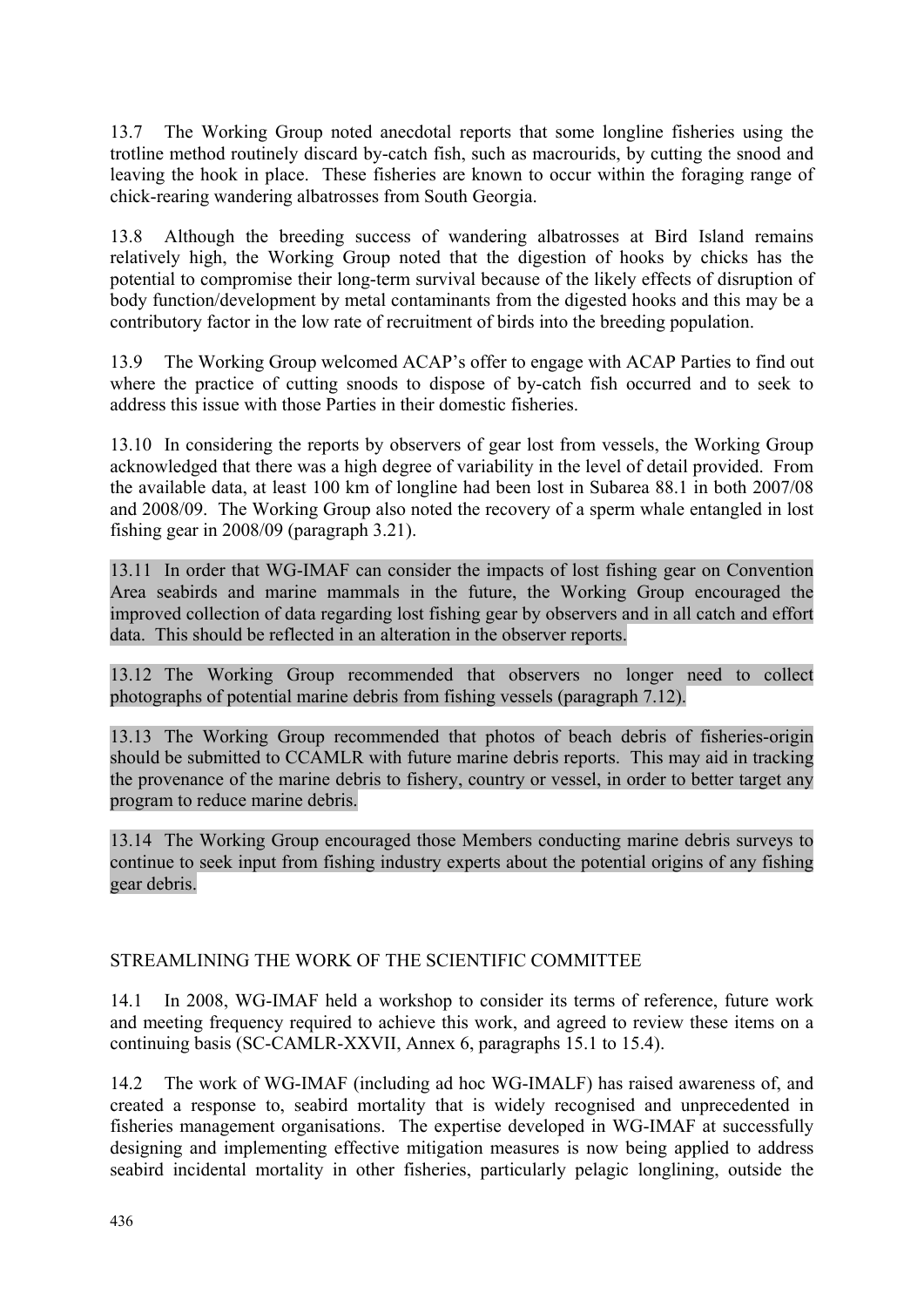Convention Area (including those where Convention Area seabirds are at risk). This has also been reflected in the reduced attendance at WG-IMAF, with many current and former participants now engaged in work with other fisheries and RFMOs where the problem of incidental mortality of seabirds is a much more urgent issue.

14.3 The development of ACAP, within which WG-IMAF participants have many key roles, has provided a vehicle to address some of the issues previously on the agenda of WG-IMAF, including research into mitigation approaches and the status and distribution of seabirds.

14.4 Given these changes in circumstances, the Working Group recommended amending its meeting schedule to a biennial basis and holding its next meeting in October 2011.

14.5 The Working Group reviewed its terms of reference and core tasks that were endorsed by the Scientific Committee in 2008 (SC-CAMLR-XXVII, paragraph 5.43) and agreed that the core functions continue to be:

- (i) annual review and monitoring of incidental mortality of seabirds and marine mammals in Convention Area fisheries;
- (ii) annual review and monitoring of information relating to the performance of implementation of specific conservation measures;
- (iii) research into, and experience with, fishing gears and mitigation methods;
- (iv) evaluate and advise on changing needs for observer reports and data collection;
- (v) conduct assessments of risk to seabirds in CCAMLR areas, subareas and divisions;
- (vi) coordinate and collaborate with ACAP;
- (vii) review the level and significance of direct impacts of marine debris in the Convention Area.

14.6 The Working Group acknowledged that, with a biennial schedule of meetings, it would be necessary for the Scientific Committee and SCIC to find a mechanism to address some of these tasks during years when WG-IMAF does not meet.

#### 14.7 The Working Group recommended that:

- (i) the Secretariat continue to summarise the incidental mortality of seabirds and marine mammals in the Convention Area, and the scientific observations related to the implementation of various conservation measures (25-02, 25-03, 26-01 and 51-01);
- (ii) the review of notifications for new and exploratory fisheries with respect to these conservation measures could be included in the work of WG-FSA in the years when that working group was not undertaking assessments;
- (iii) other core WG-IMAF tasks could be addressed on a biennial basis.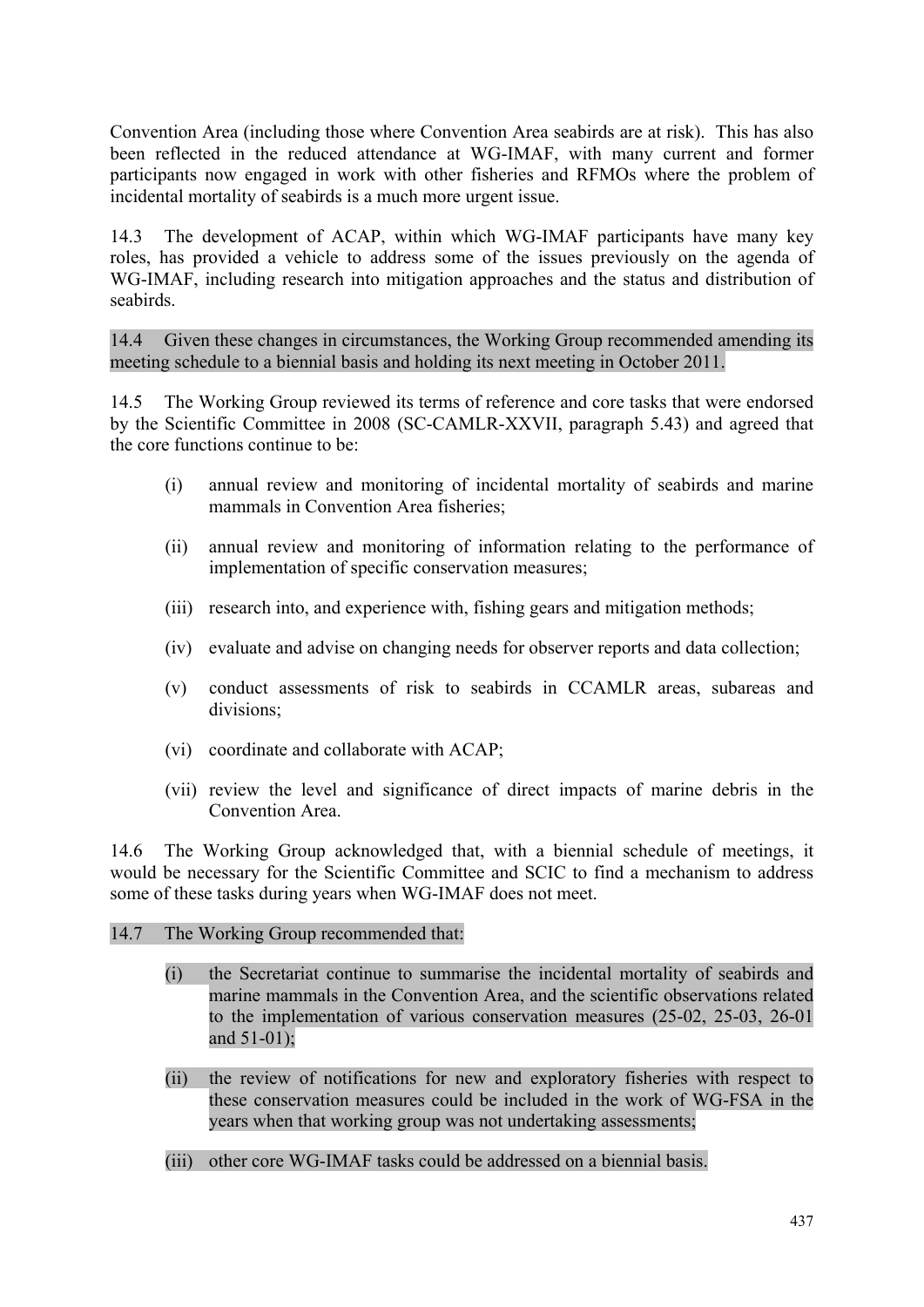<span id="page-33-0"></span>14.8 A biennial WG-IMAF meeting schedule conveys several benefits. This meeting frequency represents an efficiency and reflects a logical progression based on the successful work of this group. It further allows for WG-IMAF's enhanced coordination with ACAP as WG-IMAF participants may attend ACAP Advisory Committee meetings in off years. This schedule also represents reduced costs to Members for participation at WG-IMAF and reduced cost to CCAMLR for report production and translation.

14.9 A biennial WG-IMAF meeting schedule may present delays in addressing incidental mortality issues arising in the fishing season immediately after a WG-IMAF meeting. However, the continued production of annual reviews by the Secretariat, the increased technical interaction with ACAP and the facility to consider IMAF-related issues in WG-FSA in years when WG-IMAF does not meet, should ensure that the risks incurred by such delays are minimal.

## OTHER BUSINESS

15.1 There was no other business presented for discussion.

## ADVICE TO THE SCIENTIFIC COMMITTEE AND ITS WORKING GROUPS

16.1 The Working Group identified the following advice to the Scientific Committee and its working groups:

- (i) intersessional work of WG-IMAF (paragraphs 2.5 and 2.7);
- (ii) incidental mortality of seabirds and marine mammals in fisheries in the Convention Area (paragraphs 3.3, 3.4, 3.7, 3.10, 3.14, 3.16, 3.19 to 3.22, 3.24 and 3.25);
- (iii) implementation of conservation measures (paragraphs 3.35 and 3.45);
- (iv) France's action plan to reduce/eliminate seabird mortality in Subarea 58.6 and Division 58.5.1 (paragraphs 3.48, 3.54, 3.56, 3.58, 3.60 and 3.62);
- (v) incidental mortality of seabirds and marine mammals in fisheries outside the Convention Area (paragraphs 4.5 and 4.6);
- (vi) incidental mortality of seabirds during IUU fishing in the Convention Area (paragraphs 5.4 and 5.5);
- (vii) research into, and experience with, mitigation measures (paragraphs 6.3, 6.7, 6.8 and 6.11);
- (viii) observer reports and data collection (paragraphs 7.1, 7.2, 7.7, 7.8, 7.10, 7.12, 7.16 and 7.17);
- (ix) research into the status and distribution of seabirds and marine mammals (paragraphs 8.4 and 8.8);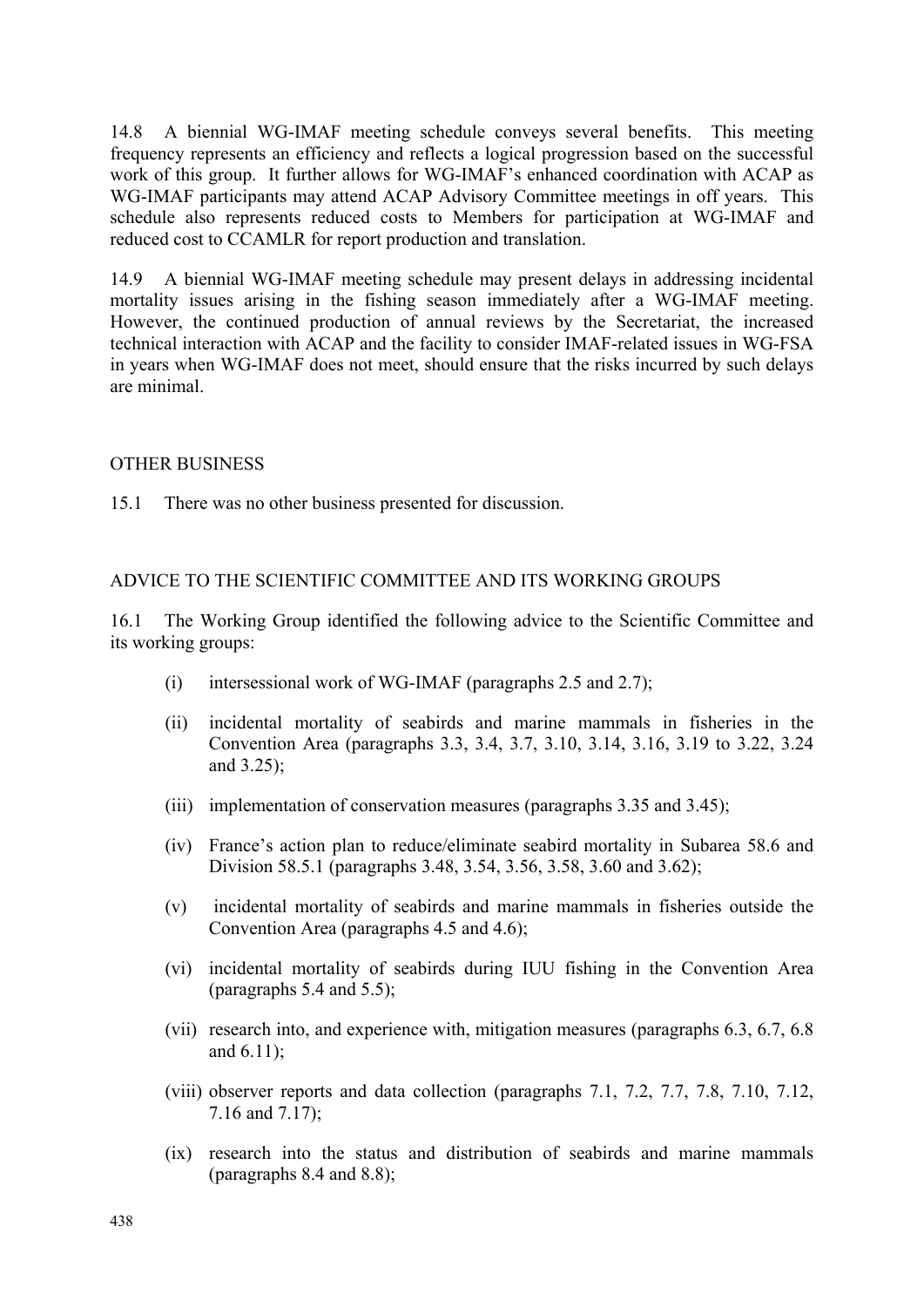- <span id="page-34-0"></span>(x) assessment of risk in CCAMLR subareas and divisions (paragraphs 9.5 and 9.6);
- (xi) incidental mortality of seabirds in relation to new and exploratory fisheries (paragraphs 10.3 and 10.7);
- (xii) international and national initiatives relating to incidental mortality of seabirds and marine mammals in fishing (paragraphs 11.2, 11.7 and 11.12);
- (xiii) marine debris and its impacts on marine mammals and seabirds in the Convention Area (paragraphs 13.2 and 13.11 to 13.14);
- (xiv) streamlining the work of the Scientific Committee (paragraphs 14.4 and 14.7).

#### ADOPTION OF THE REPORT AND CLOSE OF THE MEETING

17.1 The report of the meeting of WG-IMAF was adopted.

17.2 In closing the meeting, Ms Rivera and Mr Walker thanked all participants for their engagement and teamwork that characterised meetings of WG-IMAF. They particularly thanked the new participants for their input into the meeting and the Secretariat for its support. Ms Rivera noted that the ability to move to a biennial schedule should be viewed as a mark of success for the Working Group and did not diminish the importance of its work.

17.3 Mr Hay, on behalf of the participants, thanked Ms Rivera and Mr Walker for their guidance throughout the meeting and their dedication during the intersessional period.

17.4 The meeting closed.

#### **REFERENCES**

- Robertson, G.G. 2000. Effect of line sink rate on albatross mortality in the Patagonian toothfish longline fishery. *CCAMLR Science*, 7: 133–150.
- Robertson, G., J. Williamson, M. McNeill, S.G. Candy and N. Smith. 2008. Seabird by-catch by autoline vessels: do line setters increase the sink rate of integrated weight longlines? *CCAMLR Science*, 15: 107–114.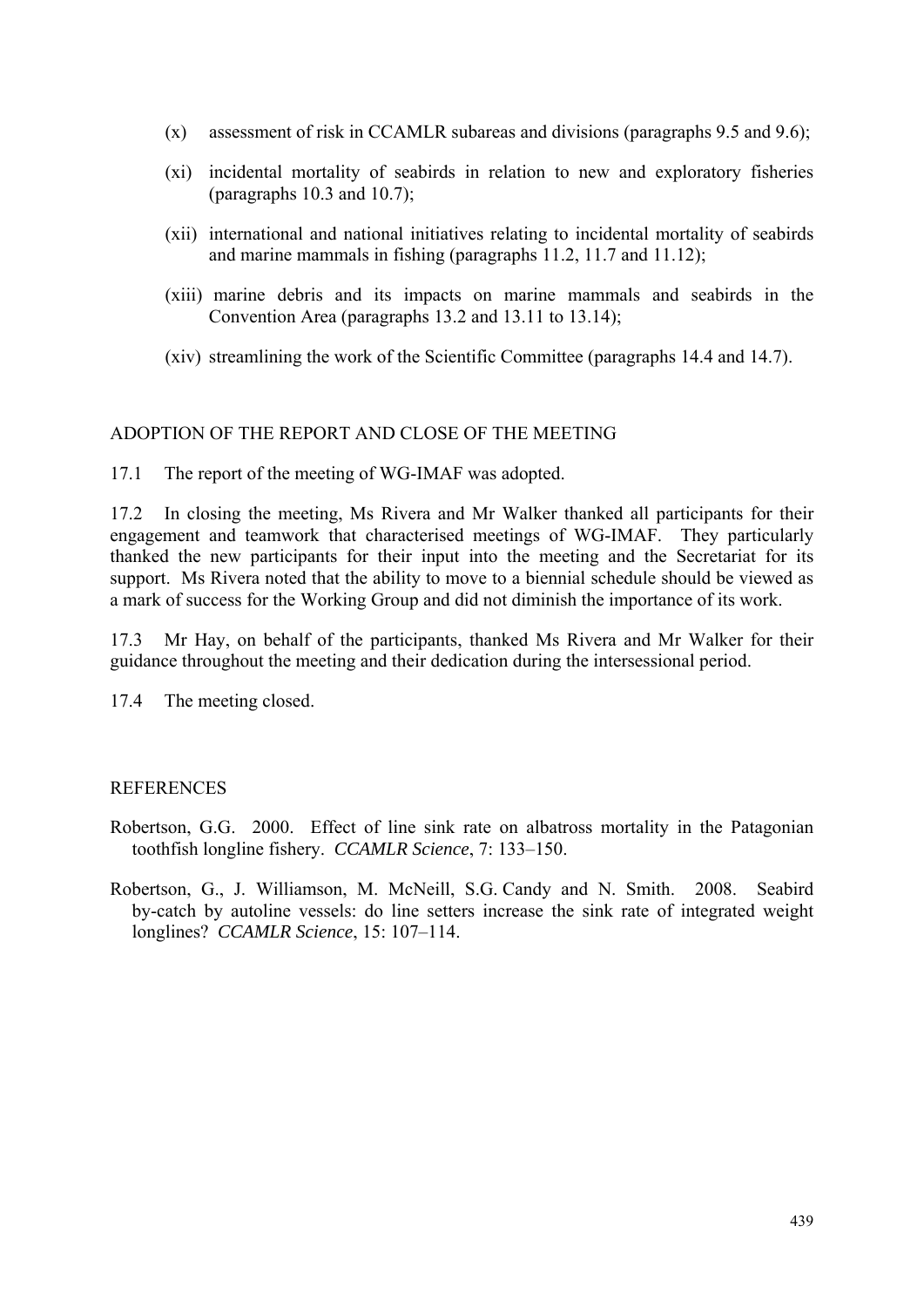## <span id="page-35-0"></span>Table 1: Intersessional work plan for WG-IMAF.

|     | Task/Topic                                                                                                                                                                                                                                                                               | Paragraphs of<br>WG-IMAF<br>report         | Priority            | <b>Members</b>            | Secretariat        | Delivery                    | Specific action                                                                             |
|-----|------------------------------------------------------------------------------------------------------------------------------------------------------------------------------------------------------------------------------------------------------------------------------------------|--------------------------------------------|---------------------|---------------------------|--------------------|-----------------------------|---------------------------------------------------------------------------------------------|
| ı.  | Planning and coordination of work                                                                                                                                                                                                                                                        |                                            |                     |                           |                    |                             |                                                                                             |
| 1.1 | Develop advice for ad hoc TASO on observer<br>training standards and information related to<br>IMAF.                                                                                                                                                                                     | 7.13                                       | High                | Technical<br>coordinators |                    | <b>TASO</b><br>2010         | Submission of curricula and accreditation<br>procedures.                                    |
| 2.  | Integrate work of WG-IMAF and ACAP                                                                                                                                                                                                                                                       |                                            |                     |                           |                    |                             |                                                                                             |
| 2.1 | Maintain dialogue with ACAP on issues of<br>common interest and plan for migration of tasks<br>as appropriate. Develop a medium- to long-<br>term strategy to accomplish this coordination.                                                                                              | Ongoing                                    | High                | Co-conveners              | Secretariat        |                             | <b>ACAP</b>                                                                                 |
| 3.  | <b>Research and development activities</b>                                                                                                                                                                                                                                               |                                            |                     |                           |                    |                             |                                                                                             |
| 3.1 | Plan with BirdLife for more detailed multi-year<br>review of tracking database to be provided at<br>next IMAF meeting.                                                                                                                                                                   | <b>SC-CAMLR-</b><br>XXVII,<br>Annex 6, 8.2 | for next<br>WG-IMAF | Co-conveners              |                    |                             | Co-conveners to liaise with BirdLife<br>International with respect to multi-year<br>review. |
| 3.2 | Report on implementation of action plan.<br>Submit progress report of action plan. Include<br>figures to show the overlap between the weekly<br>fishing effort by sector and seabird incidental<br>mortality rates. Note status of implementation<br>with recommendations from Table 12. | 3.48                                       | High                | France                    |                    | Report to<br><b>SC 2010</b> |                                                                                             |
| 4.  | <b>Information from outside the Convention Area</b>                                                                                                                                                                                                                                      |                                            |                     |                           |                    |                             |                                                                                             |
| 4.1 | Develop standard format for reporting data from<br>outside the Convention Area about Convention<br>Area seabird incidental mortality.                                                                                                                                                    | 4.3                                        | High                | Co-conveners              | Science<br>Officer | Late $2010$                 | Coordinate with ACAP                                                                        |

(continued)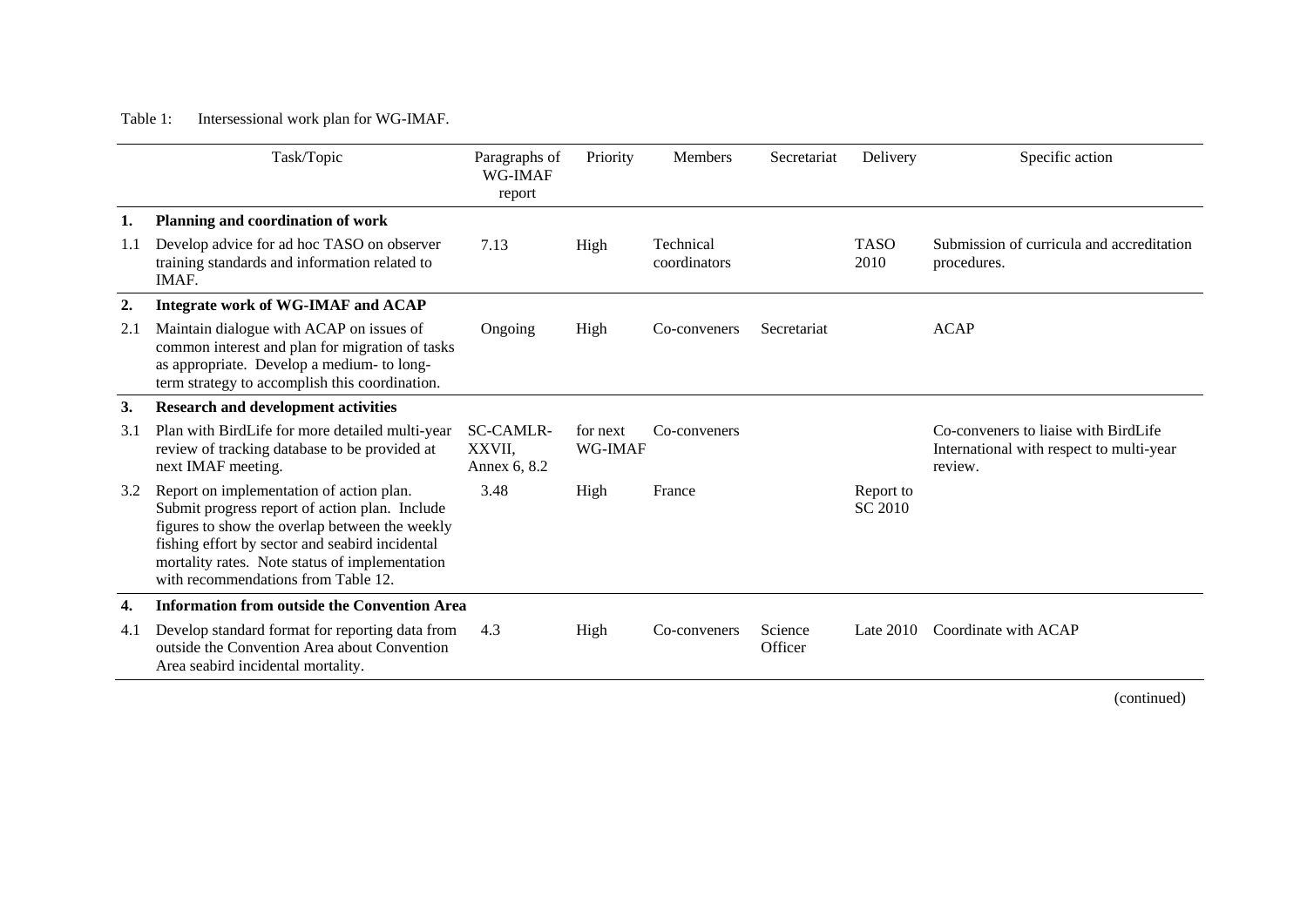## Table 1 (continued)

|     | Task/Topic                                                                                                                                                                                                                                                                                                                                                                                                                            | Paragraphs of<br>WG-IMAF<br>report | Priority | <b>Members</b>            | Secretariat            | Delivery            | Specific action                                                                                                     |
|-----|---------------------------------------------------------------------------------------------------------------------------------------------------------------------------------------------------------------------------------------------------------------------------------------------------------------------------------------------------------------------------------------------------------------------------------------|------------------------------------|----------|---------------------------|------------------------|---------------------|---------------------------------------------------------------------------------------------------------------------|
| 5.  | Cooperation with international organisations                                                                                                                                                                                                                                                                                                                                                                                          |                                    |          |                           |                        |                     |                                                                                                                     |
| 5.1 | Maintain/outreach and correspondence with<br>Executive Secretaries of RFMOs listed in<br>Appendix 1 of Resolution 22/XXV reiterating<br>the Commission's interest in reducing the<br>incidental mortality of Convention Area<br>seabirds outside the Convention Area. When<br>communicating with RFMOs and other<br>appropriate international bodies, address marine<br>debris discharge in, and adjacent to, the<br>Convention Area. | Ongoing                            | High     |                           | Executive<br>Secretary | Ongoing             | Brief CCAMLR observers on desired<br>feedback on IMAF matters (seabird<br>by-catch levels and mitigating measures). |
| 6.  | Data acquisition and analysis                                                                                                                                                                                                                                                                                                                                                                                                         |                                    |          |                           |                        |                     |                                                                                                                     |
| 6.1 | Compile information (including observer cruise<br>reports and commercial data) on gear reported<br>as lost by vessels.                                                                                                                                                                                                                                                                                                                | Ongoing                            | High     |                           | Secretariat            | For next<br>WG-IMAF |                                                                                                                     |
| 6.2 | Research into management and processing of all<br>fisheries waste within the CCAMLR area.                                                                                                                                                                                                                                                                                                                                             | 6.10                               | High     | Technical<br>coordinators |                        | For next<br>WG-IMAF |                                                                                                                     |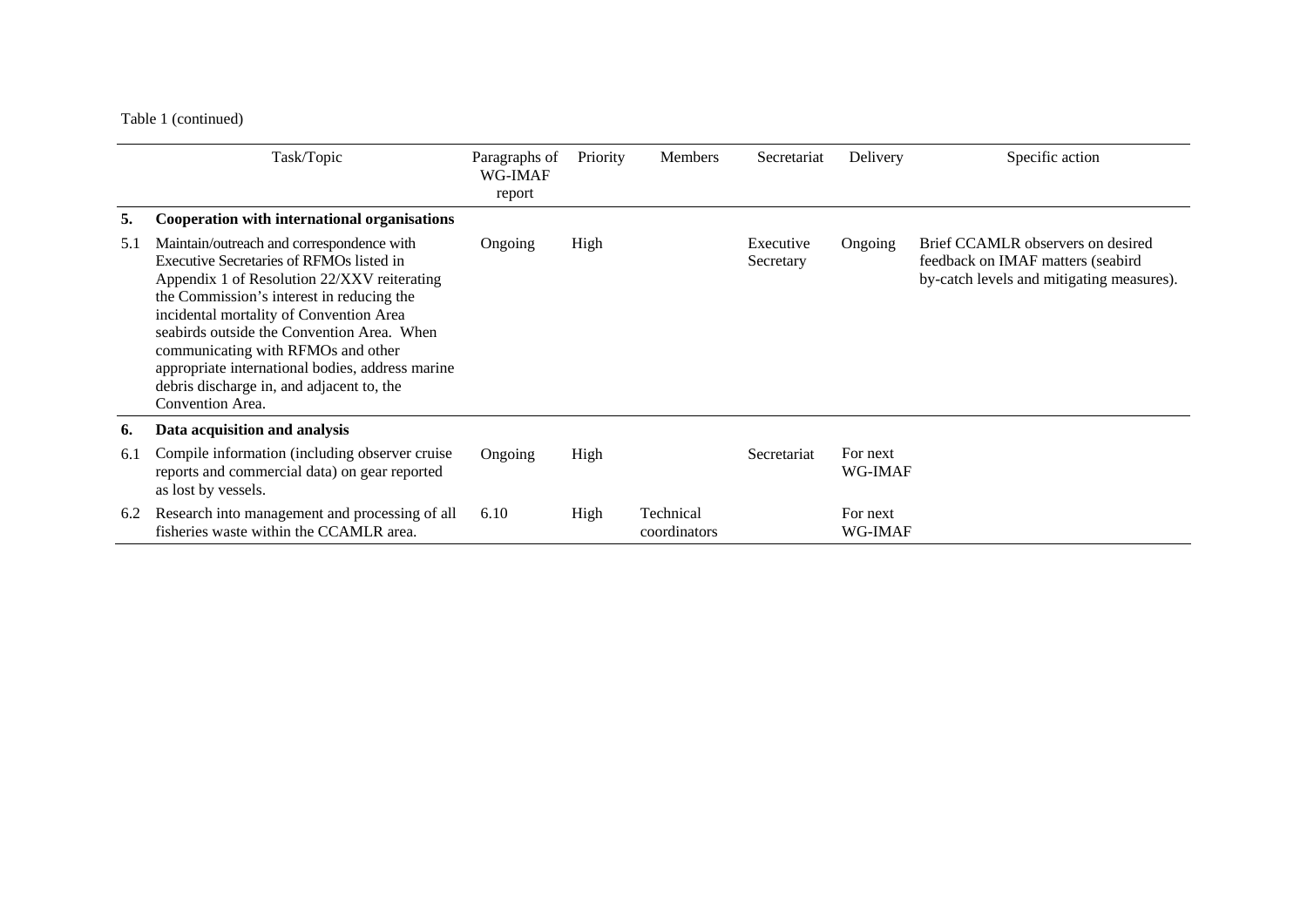| Vessel                                     | Dates<br>of fishing | Method |                |                | Sets deployed |     |           | No. of hooks<br>(thousands) |          |                |                |                | No. of birds<br>observed caught |                  |                  |                | Observed seabird mortality<br>(includes injured birds)<br>(birds/thousand hooks) |                  | Streamer<br>line in<br>use % |     |       | Offal discharge<br>during |
|--------------------------------------------|---------------------|--------|----------------|----------------|---------------|-----|-----------|-----------------------------|----------|----------------|----------------|----------------|---------------------------------|------------------|------------------|----------------|----------------------------------------------------------------------------------|------------------|------------------------------|-----|-------|---------------------------|
|                                            |                     |        | N              | D              | Total         | %N  | Obs.      | Set                         | %        | Dead           |                |                | Injured                         | Uninjured        |                  |                |                                                                                  |                  |                              |     | Set   | Haul                      |
|                                            |                     |        |                |                |               |     |           |                             | observed | $\mathbf N$    | D              | N              | D                               | N                | D                | N              | D                                                                                | Total            | N                            | D   | (% )  | (% )                      |
| Subarea 48.3                               |                     |        |                |                |               |     |           |                             |          |                |                |                |                                 |                  |                  |                |                                                                                  |                  |                              |     |       |                           |
| <b>Argos Froyanes</b>                      | $2/5 - 31/8$        | A      | 307            | $\mathbf{0}$   | 307           | 100 | 535.8     | 2073.9                      | 25       | $\mathbf{0}$   | $\mathbf{0}$   | $\overline{0}$ | $\Omega$                        | $\theta$         | $\overline{0}$   | $\mathbf{0}$   | $\theta$                                                                         | $\mathbf{0}$     | 100                          |     | (0.0) | $\circ$<br>(0.0)          |
| Tronio                                     | $1/5 - 24/8$        | Sp     | 204            | $\mathbf{0}$   | 204           | 100 | 476.1     | 1886.7                      | 25       | $\Omega$       | $\theta$       | $\theta$       | $\mathbf{0}$                    | $\mathbf{2}$     | $\theta$         | $\mathbf{0}$   | $\theta$                                                                         | $\boldsymbol{0}$ | 100                          |     | (0.0) | (0.5)<br>$\mathbf{O}$     |
| Argos Helena                               | $3/5 - 30/8$        | A      | 390            | $\overline{0}$ | 390           | 100 | 420.2     | 1777.5                      | 23       | $\mathbf{0}$   | $\theta$       | $\theta$       | $\overline{0}$                  | $\mathbf{0}$     | $\Omega$         | $\Omega$       | $\Omega$                                                                         | $\mathbf{0}$     | 100                          |     | (0.0) | S<br>(0.0)                |
| Koryo Maru No. 11                          | $5/5 - 27/8$        | Sp     | 216            | $\Omega$       | 216           | 100 | 414.6     | 1651.0                      | 25       |                |                | $\Omega$       | $\theta$                        | $\overline{0}$   | $\theta$         | 0.002          | $\Omega$                                                                         | 0.002            | 100                          |     | (0.0) | O(82.4)                   |
| Viking Bay                                 | $1/5 - 27/8$        | Sp     | 283            | $\Omega$       | 283           | 100 | 396.8     | 1598.9                      | 24       |                | $\Omega$       | $\Omega$       | $\Omega$                        | 3                | $\Omega$         | 0.003          | $\Omega$                                                                         | 0.003            | 100                          |     | (0.0) | O(85.9)                   |
| San Aspiring                               | $1/5 - 11/6$        | A      | 118            | $\mathbf{0}$   | 118           | 100 | 448.7     | 853.1                       | 52       | $\mathbf{0}$   | $\Omega$       | $\theta$       | $\Omega$                        | $\overline{0}$   | $\Omega$         | $\Omega$       | $\Omega$                                                                         | $\theta$         | 100                          |     | (0.0) | (0.0)<br>$\Omega$         |
| Jacqueline                                 | $7/5 - 31/8$        | Sp     | 297            | $\theta$       | 297           | 100 | 508.1     | 1652.6                      | 30       | $\Omega$       | $\theta$       | $\Omega$       | $\theta$                        | $\overline{0}$   | $\Omega$         | $\Omega$       | $\Omega$                                                                         | $\mathbf{0}$     | 100                          |     | (0.0) | O(98.3)                   |
| Antarctic Bay                              | $21/5 - 5/8$        | Sp     | 202            | $\overline{0}$ | 202           | 100 | 248.9     | 1071.0                      | 23       | $\mathbf{0}$   | $\Omega$       | $\theta$       | $\mathbf{0}$                    | 3                | $\Omega$         | $\Omega$       | $\Omega$                                                                         | $\mathbf{0}$     | 100                          |     | (0.0) | O(20.3)                   |
| Ross Star                                  | $16/5 - 30/8$       | A      | 200            | $\Omega$       | 200           | 100 | 340.3     | 1119.6                      | 30       | $\Omega$       |                | $\Omega$       | $\Omega$                        | $\mathbf{2}$     | $\Omega$         | $\Omega$       |                                                                                  | $\Omega$         | 100                          |     | (0.0) | (0.0)<br>$\mathbf{O}$     |
| Argos Georgia                              | $28/5 - 13/8$       | А      | 187            | $\Omega$       | 187           | 100 | 224.0     | 1095.2                      | 20       | $\Omega$       | $\Omega$       | $\Omega$       | $\Omega$                        | $\Omega$         | $\Omega$         | $\Omega$       | $\Omega$                                                                         | $\Omega$         | 100                          |     | (0.0) | (0.0)<br>$\Omega$         |
| San Aspiring                               | $23/6 - 26/8$       | A      | 151            | $\mathbf{0}$   | 151           | 100 | 340.5     | 1336.0                      | 25       | $\mathbf{0}$   | $\theta$       | $\mathbf{0}$   | $\mathbf{0}$                    | $\mathbf{0}$     | $\Omega$         | $\theta$       | $\theta$                                                                         | $\overline{0}$   | 100                          |     | (0.0) | (0.7)<br>$\Omega$         |
| Total                                      |                     |        |                |                |               | 100 | 4354.0    | 16115.7                     | 27       | 2              | $\Omega$       | $\Omega$       | $\Omega$                        | 10               | $\Omega$         | 0.0005         | $\Omega$                                                                         | 0.0005           |                              |     |       |                           |
| Subarea 48.4                               |                     |        |                |                |               |     |           |                             |          |                |                |                |                                 |                  |                  |                |                                                                                  |                  |                              |     |       |                           |
| Argos Georgia                              | $1/3 - 24/3$        | A      | 25             | 35             | 60            | 42  | 74.4      | 342.8                       | 21       | $\theta$       |                | $\theta$       | $\Omega$                        | $\theta$         | $\Omega$         | $\mathbf{0}$   | $\theta$                                                                         | $\theta$         | 100                          | 100 | (0.0) | S<br>(0.0)                |
| San Aspiring                               | $21/3 - 23/4$       | A      | 55             | 39             | 94            | 59  | 298.2     | 528.8                       | 56       | $\Omega$       | $\Omega$       | $\Omega$       | $\theta$                        | $\Omega$         | $\Omega$         | $\Omega$       | $\Omega$                                                                         | $\Omega$         | 100                          | 100 | (0.0) | $\Omega$<br>(2.1)         |
| Argos Georgia                              | $4/5 - 17/5$        | A      | 31             | 10             | 41            | 76  | 35.1      | 208.3                       | 16       | $\overline{0}$ | $\overline{0}$ | $\mathbf{0}$   | $\theta$                        | $\overline{0}$   | $\overline{0}$   | $\mathbf{0}$   | $\overline{0}$                                                                   | $\mathbf{0}$     | 100                          | 100 | (0.0) | $\Omega$<br>(0.0)         |
| Total                                      |                     |        |                |                |               | 57  | 407.7     | 1079.9                      | 38       | $\Omega$       | $\Omega$       | $\Omega$       | $\Omega$                        | $\Omega$         | $\Omega$         | $\Omega$       | $\Omega$                                                                         | $\theta$         |                              |     |       |                           |
| Subarea 48.6                               |                     |        |                |                |               |     |           |                             |          |                |                |                |                                 |                  |                  |                |                                                                                  |                  |                              |     |       |                           |
| Shinsei Maru No. 3                         | $10/11 - 21/12$     | T      | 24             | 59             | 83            | 29  | 213.1     | 415.9                       | 51       | $\overline{0}$ | $\mathbf{0}$   | $\mathbf{0}$   | $\mathbf{0}$                    | $\boldsymbol{0}$ | $\theta$         | $\mathbf{0}$   | $\boldsymbol{0}$                                                                 | $\mathbf{0}$     | 100                          | 100 | (0.0) | $\mathbf{O}$<br>(0.0)     |
| Total                                      |                     |        |                |                |               | 29  | 213.1     | 415.9                       | 51       | $\Omega$       | $\Omega$       | $\theta$       | $\theta$                        | $\Omega$         | $\Omega$         | $\Omega$       | $\Omega$                                                                         | $\theta$         |                              |     |       |                           |
| Divisions 58.4.1, 58.4.2, 58.4.3a, 58.4.3b |                     |        |                |                |               |     |           |                             |          |                |                |                |                                 |                  |                  |                |                                                                                  |                  |                              |     |       |                           |
| <i>Insung No.</i> $1^2$                    | $12/12 - 8/3$       | Sp     | 53             | 59             | 112           | 112 | $139.6^3$ | 991.4                       | 14       | $\overline{0}$ | $\theta$       | $\theta$       | $\overline{0}$                  | $\theta$         | $\theta$         | $\mathbf{0}$   | $\theta$                                                                         | $\mathbf{0}$     | 100                          | 100 | (0.0) | (0.0)<br>$\circ$          |
| Insung No. 22                              | $24/12 - 5/3$       | Sp     | 2              | 139            | 141           | 141 | 992.0     | 1006.1                      | 98       | $\theta$       | $\theta$       | $\Omega$       | $\Omega$                        | $\overline{0}$   | $\theta$         | $\Omega$       |                                                                                  | $\mathbf{0}$     | 100                          | 100 | (0.0) | (0.0)<br>$\circ$          |
| Shinsei Maru No. 3 <sup>2</sup>            | $19/1 - 29/3$       | T      | 33             | 87             | 120           | 120 | 279.2     | 581.2                       | 48       | $\mathbf{0}$   | $\theta$       | $\mathbf{0}$   | $\mathbf{0}$                    | $\overline{0}$   | $\Omega$         | $\mathbf{0}$   | $\Omega$                                                                         | $\theta$         | 100                          | 100 | (0.0) | O(19.2)                   |
| Banzare                                    | $5/1 - 5/3$         | T      | $\overline{4}$ | 90             | 94            | 94  | $563.4^3$ | 573.1                       | 98       | $\mathbf{0}$   | $\theta$       | $\theta$       | $\overline{0}$                  | $\overline{0}$   | $\Omega$         | $\Omega$       | $\Omega$                                                                         | $\Omega$         | 100                          | 100 | (0.0) | O(54.3)                   |
| Shinsei Maru No. 3                         | $26/6 - 30/7$       | T      | 32             | 27             | 59            | 59  | 183.7     | 392.2                       | 46       | $\overline{0}$ | $\Omega$       | $\theta$       | $\mathbf{0}$                    | $\overline{0}$   | $\Omega$         | $\Omega$       | $\theta$                                                                         | $\Omega$         | 100                          | 100 | (0.0) | O(100)                    |
| Total                                      |                     |        |                |                |               | 24  | 2157.9    | 3544.0                      | 61       | $\Omega$       | $\Omega$       | $\Omega$       | $\Omega$                        | $\Omega$         | $\Omega$         | $\Omega$       | $\Omega$                                                                         | $\Omega$         |                              |     |       |                           |
| Division 58.5.2                            |                     |        |                |                |               |     |           |                             |          |                |                |                |                                 |                  |                  |                |                                                                                  |                  |                              |     |       |                           |
| <b>Austral Leader II</b>                   | $14/4 - 21/6$       | A      | 97             | 74             | 171           | 57  | 499.0     | 1019.3                      | 48       | $\overline{0}$ | $\theta$       | $\overline{0}$ | $\overline{0}$                  | $\boldsymbol{0}$ | $\boldsymbol{2}$ | $\overline{0}$ | $\overline{0}$                                                                   | $\mathbf{0}$     | 99                           | 100 | (0.0) | $\Omega$<br>(0.0)         |
| Antarctic Chieftain                        | $27/4 - 29/8$       | A      | 131            | 90             | 221           | 59  | 696.6     | 1562.3                      | 44       | $\overline{0}$ |                | $\overline{0}$ | $\overline{0}$                  | $\overline{0}$   | $\mathbf{0}$     | $\overline{0}$ | 0.004                                                                            | 0.001            | 100                          | 100 | (0.0) | (0.0)<br>$\Omega$         |
| Total                                      |                     |        |                |                |               | 58  | 1195.5    | 2581.6                      | 46       | $\Omega$       |                | $\Omega$       | $\theta$                        | $\Omega$         | 2                | $\Omega$       | 0.002                                                                            | 0.001            |                              |     |       |                           |

Table 2: Observed incidental mortality of seabirds in the longline fisheries for *Dissostichus* spp. in Subareas 48.3, 48.4, 48.6, 58.7, 88.1, 88.2 and Divisions 58.4.1, 58.4.2, 58.4.3 and 58.5.2 during the 2008/09 season, including related mitigation information. A – auto; Sp – Spanish; T – trotline; N – night-time setting; D – daytime setting (including nautical dawn and dusk); O – opposite side to hauling; S – same side as hauling.

(continued)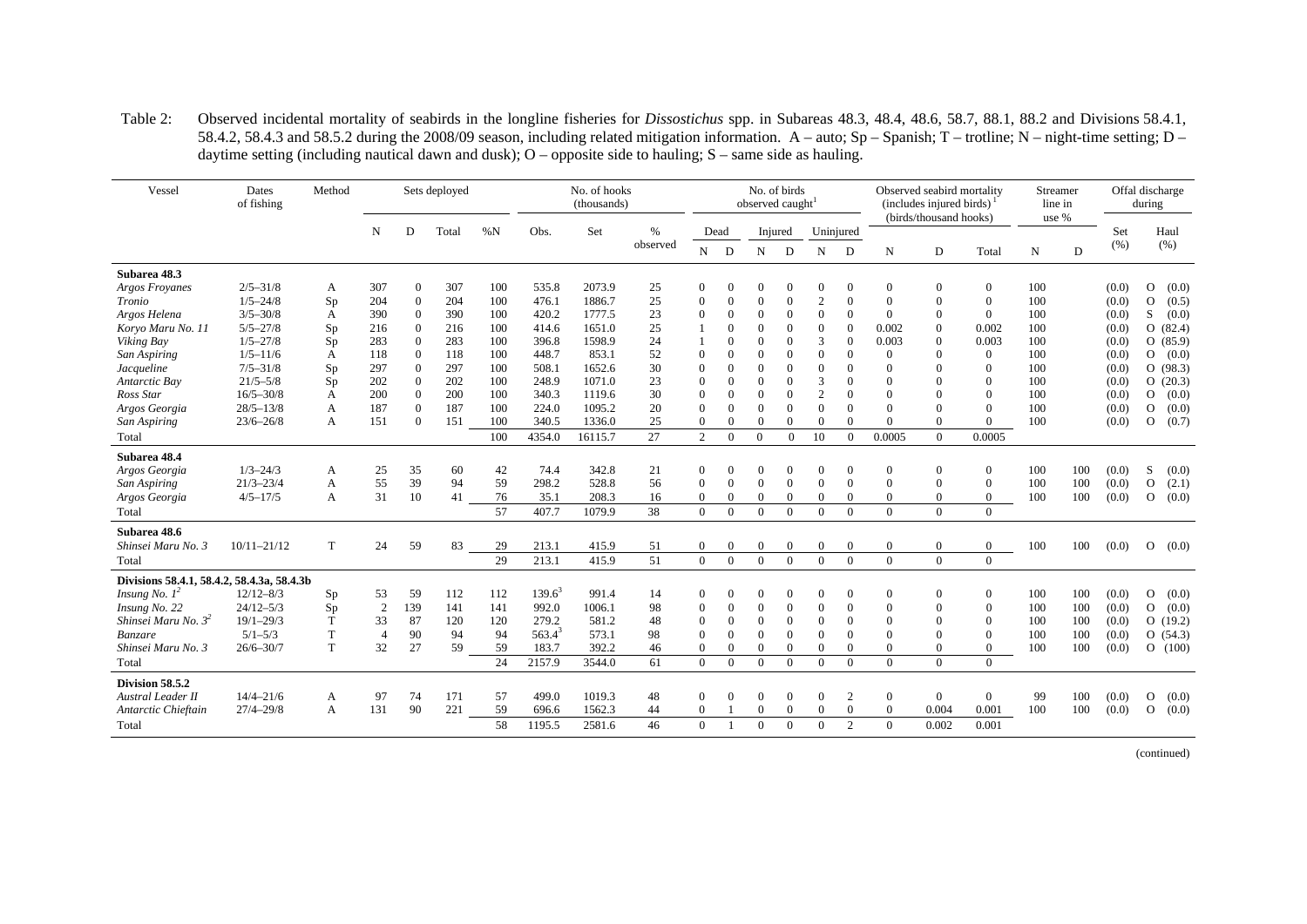#### Table 2 (continued)

| Vessel                            | Dates<br>of fishing            | Method   |                            |          | Sets deployed  |                      | No. of hooks<br>(thousands) |                |          |                | No. of birds<br>observed caught <sup>1</sup> |                |                      |                      |          |          | Observed seabird mortality<br>(includes injured birds)<br>(birds/thousand hooks) | Streamer<br>line in<br>use % |                                  | Offal discharge<br>during |                |                  |
|-----------------------------------|--------------------------------|----------|----------------------------|----------|----------------|----------------------|-----------------------------|----------------|----------|----------------|----------------------------------------------|----------------|----------------------|----------------------|----------|----------|----------------------------------------------------------------------------------|------------------------------|----------------------------------|---------------------------|----------------|------------------|
|                                   |                                |          | N                          | D        | Total          | %N                   | Obs.                        | Set            | $\%$     |                | Dead                                         |                | Injured              | Uninjured            |          |          |                                                                                  |                              |                                  |                           | Set            | Haul             |
|                                   |                                |          |                            |          |                |                      |                             |                | observed | N              | D                                            | N              | D                    | N                    | D        | N        | D                                                                                | Total                        | N                                | D                         | (% )           | (% )             |
| Subarea 58.7<br>Koryo Maru No. 11 | $11/4 - 11/4$                  | Sp       | 2                          | $\Omega$ | $\mathfrak{D}$ | 100                  | 12.1                        | 22.5           | 54       | $\overline{0}$ | $\overline{0}$                               | $\overline{0}$ | $\overline{0}$       | $\overline{0}$       | $\theta$ |          |                                                                                  |                              | 100                              |                           | (0.0)          | (100)<br>$\circ$ |
| Total                             |                                |          |                            |          |                | 100                  | 12.1                        | 22.5           | 54       | $\overline{0}$ | $\overline{0}$                               | $\Omega$       | $\overline{0}$       | $\theta$             | $\Omega$ | $\Omega$ | $\Omega$                                                                         | $\overline{0}$               |                                  |                           |                |                  |
| Subarea 88.1, 88.2                |                                |          |                            |          | 49             |                      | $640.0^3$                   |                |          | $\theta$       |                                              |                |                      |                      | $\theta$ | $\Omega$ | $\Omega$                                                                         |                              |                                  |                           |                |                  |
| Jung Woo No. 2                    | $29/12 - 25/1$<br>$3/1 - 24/1$ | Sp<br>T. | $\theta$<br>$\overline{0}$ | 49<br>36 | 36             | $\Omega$             | 134.5                       | 673.8<br>135.7 | 95<br>99 | $\theta$       | $\overline{0}$<br>$\theta$                   | $\Omega$       | $\Omega$<br>$\Omega$ | $\Omega$<br>$\theta$ |          |          |                                                                                  | $\mathbf{0}$<br>$\Omega$     | $\overline{0}$<br>$\overline{0}$ | 100<br>100                | (0.0)<br>(0.0) | (0.0)            |
| Jung Woo No. 3                    | $1/1 - 22/1$                   |          | $\theta$                   | 91       | 91             | $\theta$             | 198.7                       | 400.2          |          | $\theta$       | $\overline{0}$                               |                | $\Omega$             |                      |          |          |                                                                                  |                              | $\theta$                         | 100                       |                | (0.0)            |
| San Aotea II                      | $3/12 - 24/1$                  | А        |                            | 74       | 74             | $\theta$<br>$\Omega$ | 204.8                       | 457.6          | 49<br>44 | $\Omega$       | $\overline{0}$                               |                |                      |                      |          |          |                                                                                  |                              | $\theta$                         | 100                       | (0.0)<br>(0.0) | (0.0)<br>(0.0)   |
| San Aspiring<br>Ross Mar          | $5/12 - 3/2$                   | А        | $\Omega$                   | 156      | 156            | $\Omega$             | 347.7                       | 725.4          | 47       | $\Omega$       | $\Omega$                                     |                |                      |                      |          |          |                                                                                  |                              | $\Omega$                         | 100                       | (0.0)          | (0.0)            |
| Argos Georgia                     | $8/12 - 6/2$                   | А        | 48                         | 98       | 146            | 33                   | 324.6                       | 599.9          | 54       | $\Omega$       | $\Omega$                                     |                |                      |                      |          |          |                                                                                  | $\Omega$                     | 100                              | 100                       | (0.0)          | (0.0)            |
| Tronio                            | $8/12 - 7/2$                   | A<br>Sp  | $\Omega$                   | 107      | 107            | $\mathbf{0}$         | 477.8                       | 911.2          | 52       | $\theta$       | $\Omega$                                     |                |                      |                      |          |          |                                                                                  | $\Omega$                     | $\overline{0}$                   | 100                       | (0.0)          | (0.0)            |
| Ross Star                         | $9/1 - 16/2$                   | А        | $\theta$                   | 64       | 64             | $\Omega$             | 59.5                        | 358.0          | 16       | $\Omega$       | $\Omega$                                     |                |                      |                      |          |          |                                                                                  |                              | $\theta$                         | 100                       | (0.0)          | (0.0)            |
| Isla Eden                         | $1/12 - 31/1$                  | А        | $\Omega$                   | 96       | 96             | $\Omega$             | 272.1                       | 497.7          | 54       | $\Omega$       | $\theta$                                     |                |                      |                      |          |          |                                                                                  |                              |                                  | 100                       | (0.0)          | (0.0)            |
| Hong Jin No. 707                  | $7/12 - 10/2$                  | Sp       |                            | 83       | 87             |                      | $668.0^{3}$                 | 674.0          | 99       | $\Omega$       | $\Omega$                                     |                |                      |                      |          |          |                                                                                  |                              | 100                              | 100                       | (0.0)          | (0.0)            |
| Janas                             | $1/1 - 18/2$                   | А        |                            | 112      | 113            |                      | 330.7                       | 666.4          | 49       | $\theta$       | $\theta$                                     |                |                      |                      |          |          |                                                                                  | $\theta$                     | 100                              | 100                       | (0.0)          | (0.0)            |
| Argos Helena                      | $4/12 - 30/1$                  | А        |                            | 162      | 163            |                      | 312.8                       | 580.2          | 53       | $\theta$       | $\Omega$                                     |                |                      |                      |          |          |                                                                                  |                              | 100                              | 100                       | (0.0)          | (0.0)            |
| Antarctic Chieftain               | $2/12 - 16/2$                  | А        | $\Omega$                   | 111      | 111            | $\Omega$             | 401.9                       | 806.9          | 49       | $\Omega$       | $\Omega$                                     |                |                      |                      |          |          |                                                                                  |                              |                                  | 100                       | (0.0)          | (0.0)            |
| Argos Froyanes                    | $1/12 - 12/2$                  | А        | .5                         | 157      | 162            |                      | 356.5                       | 706.9          | 50       | $\Omega$       | $\Omega$                                     |                |                      |                      |          |          | 0                                                                                | $\mathbf{0}$                 | 100                              | 100                       | (0.0)          | (0.0)            |
| Total                             |                                |          |                            |          |                |                      | 4729.6                      | 8193.9         | 58       | $\theta$       | $\overline{0}$                               | $\Omega$       | $\Omega$             | $\Omega$             | $\Omega$ | $\Omega$ | $\Omega$                                                                         | $\theta$                     |                                  |                           |                |                  |

<sup>1</sup> Bird 'caught' as defined by the Commission at CCAMLR-XXIII, paragraphs 10.30 and 10.31.

<sup>2</sup> These vessels also conducted some fishing in Subarea 88.1 during this cruise.

 $3$  Information obtained from cruise report.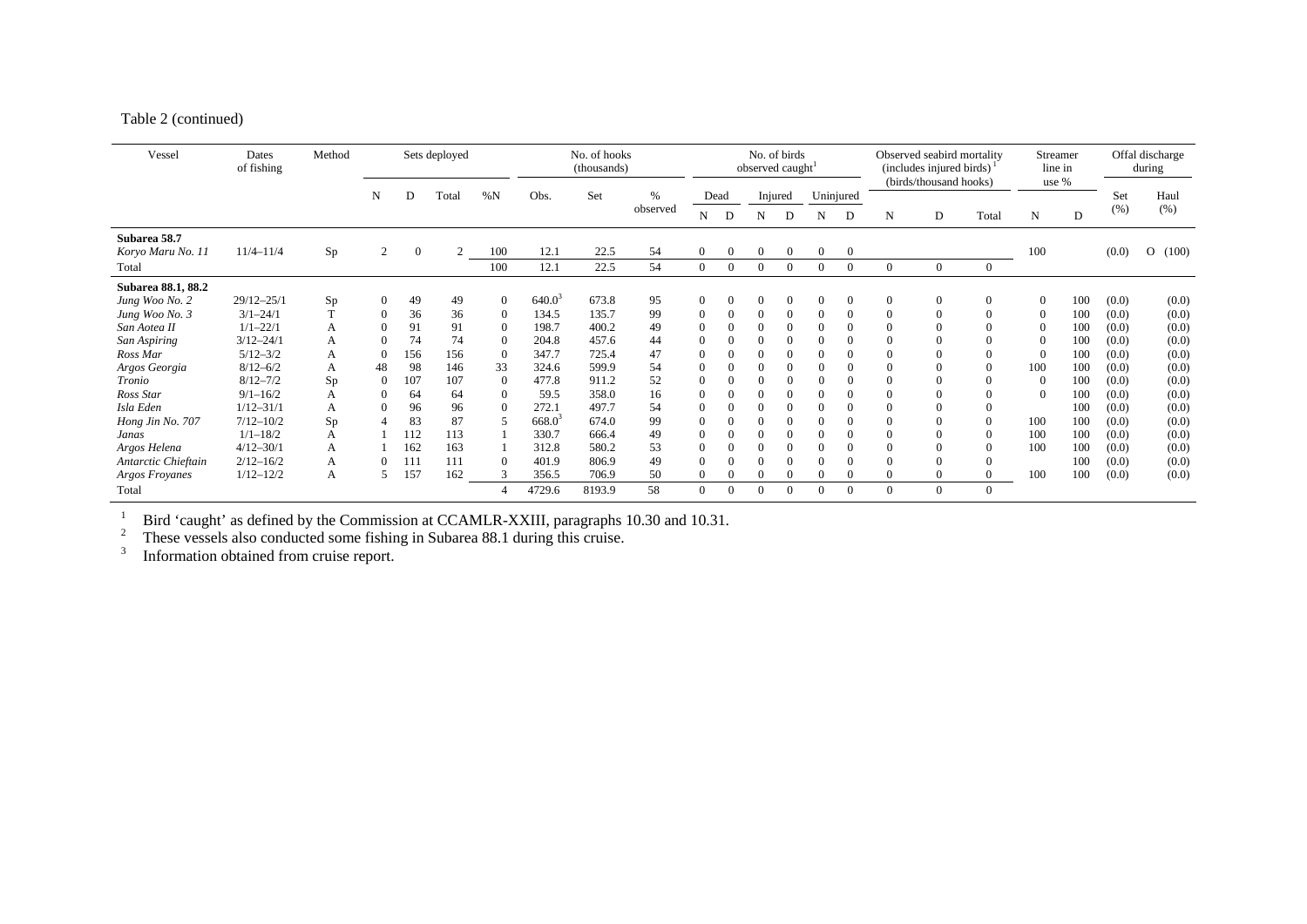| Vessel          | Dates<br>of fishing | Method |     |                  | Sets deployed |       |        | No. of hooks<br>(thousands) |            |                  |                | No. of birds<br>observed caught |                  |              |                  | Observed seabird mortality<br>$(includes\,)$ <sup><math>\perp</math></sup> |                  |                | Streamer<br>line in |   |
|-----------------|---------------------|--------|-----|------------------|---------------|-------|--------|-----------------------------|------------|------------------|----------------|---------------------------------|------------------|--------------|------------------|----------------------------------------------------------------------------|------------------|----------------|---------------------|---|
|                 |                     |        | N   | D                | Total         | $\%N$ | Obs.   | Set                         | % observed |                  | Dead           |                                 | Injured          |              | Uninjured        | (birds/thousand hooks)                                                     |                  |                | use %               |   |
|                 |                     |        |     |                  |               |       |        |                             |            | N                | D              | N                               | D                | N            | D                | N                                                                          | ${\rm D}$        | Total          | N                   | D |
| Subarea 58.6    |                     |        |     |                  |               |       |        |                             |            |                  |                |                                 |                  |              |                  |                                                                            |                  |                |                     |   |
| Ship 2          | $29/1 - 14/2$       | A      | 45  | $\mathbf{0}$     | 45            | 100   | 67.3   | 269.0                       | 25         | 2                | $\overline{0}$ | $\overline{0}$                  | $\theta$         | $\mathbf{0}$ | 0                | 0.030                                                                      | $\overline{0}$   | 0.030          | 100                 |   |
| Ship 2          | $5/6 - 9/8$         | A      | 97  | $\Omega$         | 97            | 100   | 128.2  | 567.6                       | 22         | $\mathbf{0}$     | $\mathbf{0}$   | $\theta$                        | $\overline{0}$   |              | $\mathbf{0}$     | $\overline{0}$                                                             | $\theta$         | $\theta$       | 100                 |   |
| Ship 8          | $12/12 - 22/2$      | A      | 107 | $\theta$         | 107           | 100   | 128.2  | 529.8                       | 24         | 5                | $\theta$       | $\mathbf{0}$                    | $\overline{0}$   | $\mathbf{0}$ | $\mathbf{0}$     | 0.039                                                                      | $\mathbf{0}$     | 0.039          | 100                 |   |
| Ship 1          | $28/1 - 9/2$        | A      | 31  | $\boldsymbol{0}$ | 31            | 100   | 53.6   | 214.5                       | 24         |                  | $\overline{0}$ | $\overline{0}$                  | $\boldsymbol{0}$ |              | $\boldsymbol{0}$ | 0.019                                                                      | $\boldsymbol{0}$ | 0.019          | 100                 |   |
| Ship 1          | $20/3 - 27/5$       | A      | 94  | $\overline{0}$   | 94            | 100   | 132.2  | 553.5                       | 23         |                  | $\overline{0}$ | $\overline{2}$                  | $\overline{0}$   | 3            | $\mathbf{0}$     | 0.023                                                                      | $\theta$         | 0.023          | 100                 |   |
| Ship 2          | $28/4 - 12/5$       | A      | 42  | $\boldsymbol{0}$ | 42            | 100   | 76.3   | 291.7                       | 26         | $\theta$         | $\theta$       | $\Omega$                        | $\theta$         |              | $\mathbf{0}$     | $\overline{0}$                                                             | $\Omega$         | $\theta$       | 100                 |   |
| Ship 3          | $19/1 - 31/1$       | A      | 32  | $\overline{0}$   | 32            | 100   | 64.9   | 254.1                       | 25         | $\overline{0}$   | $\theta$       | $\Omega$                        | $\theta$         | $\mathbf{0}$ | $\theta$         | $\overline{0}$                                                             | $\mathbf{0}$     | $\overline{0}$ | 100                 |   |
| Ship 3          | $11/4 - 19/5$       | A      | 88  | $\mathbf{0}$     | 88            | 100   | 245.7  | 984.8                       | 24         |                  | $\Omega$       | $\Omega$                        | $\overline{0}$   | $\Omega$     | $\theta$         | 0.004                                                                      | $\Omega$         | 0.004          | 100                 |   |
| Ship 5          | $2/2 - 15/2$        | A      | 37  | $\Omega$         | 37            | 100   | 56.8   | 241.5                       | 23         |                  | $\theta$       | $\Omega$                        | $\theta$         | $\Omega$     | $\Omega$         | 0.018                                                                      | $\Omega$         | 0.018          | 100                 |   |
| Ship 5          | $16/5 - 1/6$        | A      | 56  | $\overline{0}$   | 56            | 100   | 89.7   | 363.8                       | 24         | $\theta$         | $\theta$       | $\Omega$                        | $\overline{0}$   | $\theta$     | $\mathbf{0}$     | $\overline{0}$                                                             | $\mathbf{0}$     | $\theta$       | 100                 |   |
| Ship 6          | $31/1 - 3/3$        | A      | 82  | $\boldsymbol{0}$ | 82            | 100   | 98.8   | 366.0                       | 27         |                  | $\Omega$       |                                 | $\overline{0}$   | $\theta$     | $\mathbf{0}$     | 0.020                                                                      | $\mathbf{0}$     | 0.020          | 100                 |   |
| Ship 6          | $19/6 - 14/7$       | A      | 88  | $\mathbf{0}$     | 88            | 100   | 80.8   | 319.5                       | 25         | $\boldsymbol{0}$ | $\overline{0}$ | $\overline{0}$                  | $\mathbf{0}$     | $\mathbf{0}$ | $\boldsymbol{0}$ | $\overline{0}$                                                             | $\theta$         | $\theta$       | 100                 |   |
| Ship 7          | $5/4 - 9/6$         | A      | 111 | $\mathbf{0}$     | 111           | 100   | 53.1   | 212.3                       | 25         | $\overline{c}$   | $\Omega$       | $\Omega$                        | $\theta$         | $\Omega$     | $\Omega$         | 0.016                                                                      | $\Omega$         | 0.016          | 100                 |   |
| Ship 7          | $5/2 - 16/2$        | A      | 37  | $\Omega$         | 37            | 100   | 128.5  | 537.0                       | 23         | $\overline{4}$   | $\overline{0}$ | $\Omega$                        | $\overline{0}$   | $\Omega$     | $\mathbf{0}$     | 0.075                                                                      | $\mathbf{0}$     | 0.075          | 100                 |   |
| Ship 8          | $1/4 - 25/5$        | A      | 107 | $\Omega$         | 107           | 100   | 118.9  | 503.0                       | 23         | $\overline{2}$   | $\Omega$       | $\Omega$                        | $\Omega$         |              | $\theta$         | 0.017                                                                      | $\overline{0}$   | 0.017          | 100                 |   |
| Total           |                     |        |     |                  |               | 100   | 1522.9 | 6 207.9                     | 25         | 20               | $\Omega$       | 3                               | $\Omega$         | 7            | $\Omega$         | 0.015                                                                      | $\Omega$         | 0.015          |                     |   |
| Division 58.5.1 |                     |        |     |                  |               |       |        |                             |            |                  |                |                                 |                  |              |                  |                                                                            |                  |                |                     |   |
| Ship 1          | $8/4 - 3/5$         | A      | 72  | $\overline{0}$   | 72            | 100   | 255.8  | 1 0 26.0                    | 24         | 3                | $\overline{0}$ | $\overline{0}$                  | $\theta$         | $\mathbf{0}$ | $\mathbf{0}$     | 0.022                                                                      | $\overline{0}$   | 0.022          | 100                 |   |
| Ship 1          | $11/12 - 23/1$      | A      | 102 | $\boldsymbol{0}$ | 102           | 100   | 138.0  | 561.8                       | 24         |                  | $\overline{0}$ | $\Omega$                        | $\boldsymbol{0}$ |              | $\mathbf{0}$     | 0.004                                                                      | $\boldsymbol{0}$ | 0.004          | 100                 |   |
| Ship 2          | $8/12 - 24/1$       | A      | 147 | $\boldsymbol{0}$ | 147           | 100   | 298.1  | 1 1 1 6 .1                  | 26         | $\overline{c}$   | $\overline{0}$ | $\mathbf{0}$                    | $\overline{0}$   | $\mathbf{0}$ | $\theta$         | 0.007                                                                      | $\theta$         | 0.007          | 100                 |   |
| Ship 2          | $16/6 - 9/7$        | A      | 87  | $\mathbf{0}$     | 87            | 100   | 236.8  | 933.3                       | 25         | $\sqrt{2}$       | $\Omega$       | $\theta$                        | $\overline{0}$   | 2            | $\theta$         | 0.017                                                                      | $\mathbf{0}$     | 0.017          | 100                 |   |
| Ship 2          | $11/3 - 23/4$       | A      | 117 | $\theta$         | 117           | 100   | 120.2  | 507.9                       | 23         | 9                | $\Omega$       | $\Omega$                        | $\theta$         | $\Omega$     | $\theta$         | 0.038                                                                      | $\mathbf{0}$     | 0.038          | 100                 |   |
| Ship 3          | $14/3 - 5/4$        | A      | 47  | $\theta$         | 47            | 100   | 284.4  | 1 1 2 0.4                   | 25         | 27               | $\overline{0}$ | $\Omega$                        | $\overline{0}$   | $\Omega$     | $\theta$         | 0.162                                                                      | $\mathbf{0}$     | 0.162          | 100                 |   |
| Ship 3          | $5/12 - 15/1$       | A      | 95  | $\Omega$         | 95            | 100   | 167.1  | 669.9                       | 24         | $\theta$         | $\Omega$       | $\Omega$                        | $\overline{0}$   | $\Omega$     | $\theta$         | $\overline{0}$                                                             | $\Omega$         | $\theta$       | 100                 |   |
| Ship 5          | $2/5 - 14/6$        | A      | 113 | $\theta$         | 113           | 100   | 314.1  | 1 251.8                     | 25         |                  | $\overline{0}$ | $\Omega$                        | $\overline{0}$   |              | $\mathbf{0}$     | 0.004                                                                      | $\mathbf{0}$     | 0.004          | 100                 |   |
| Ship 5          | $18/12 - 30/1$      | A      | 112 | $\Omega$         | 112           | 100   | 261.8  | 1 080.8                     | 24         | 3                | $\theta$       | $\Omega$                        | $\overline{0}$   |              | $\theta$         | 0.011                                                                      | $\mathbf{0}$     | 0.011          | 100                 |   |
| Ship 5          | $25/3 - 10/5$       | A      | 124 | $\theta$         | 124           | 100   | 253.0  | 1 0 1 0 .3                  | 25         | 28               | $\theta$       | $\Omega$                        | $\overline{0}$   | $\Omega$     | 0                | 0.089                                                                      | $\mathbf{0}$     | 0.089          | 100                 |   |

Table 3: Observed incidental mortality of seabirds in the French EEZ longline fisheries for *Dissostichus* spp. in Subarea 58.6 and Division 58.5.1 during the 2008/09 season, including related mitigation information. A – autoliner; N – night-time setting; D – daytime setting (including nautical dawn and dusk).

(continued)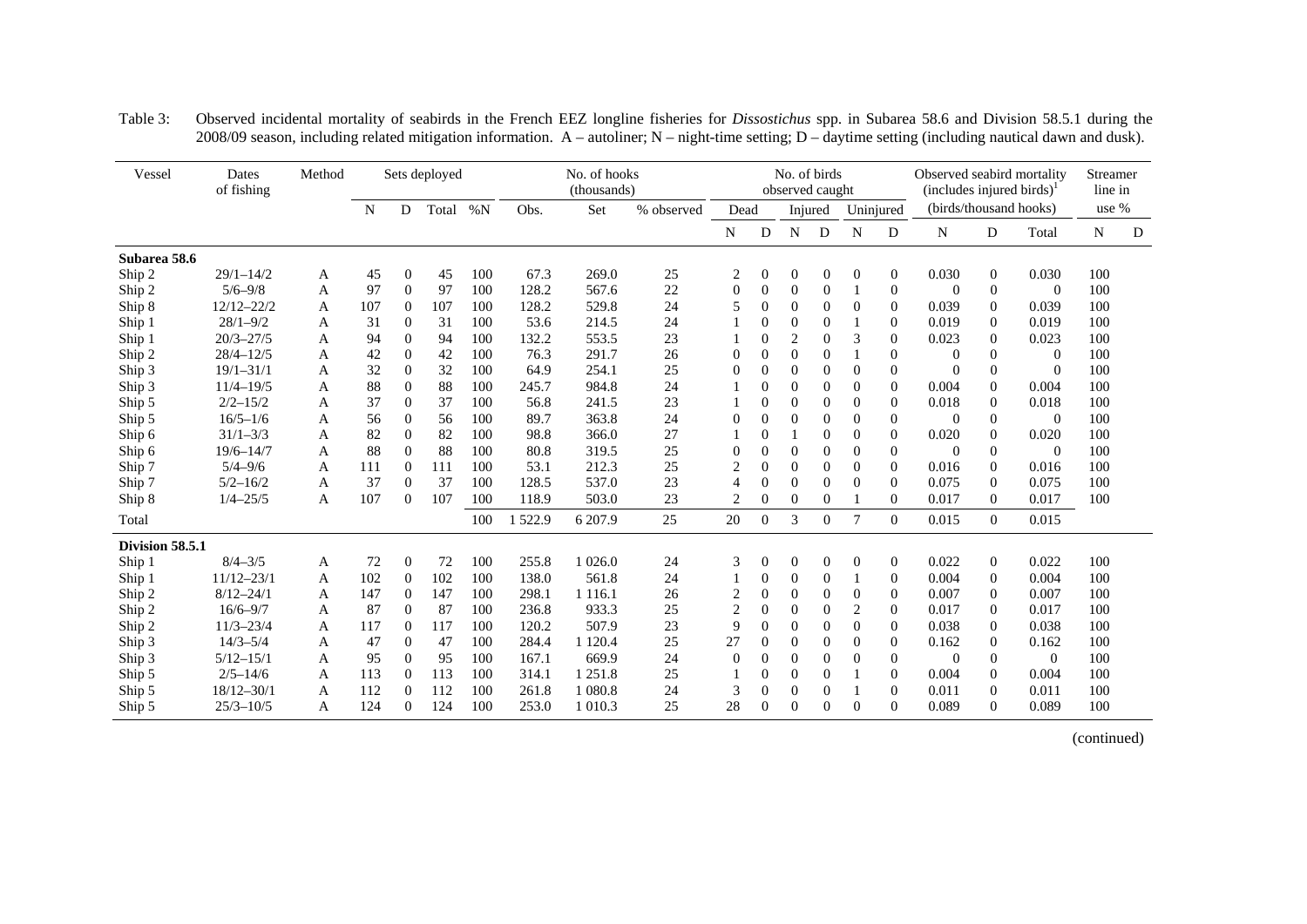|  | Table 3 (continued) |
|--|---------------------|
|--|---------------------|

| Vessel    | Dates<br>of fishing | Method |     |          | Sets deployed |     |       | No. of hooks<br>(thousands) |                               |     |   | No. of birds<br>observed caught |           |          |   | Observed seabird mortality<br>$(includes\ injured\ birds)^{1}$ | Streamer<br>line in    |       |     |   |
|-----------|---------------------|--------|-----|----------|---------------|-----|-------|-----------------------------|-------------------------------|-----|---|---------------------------------|-----------|----------|---|----------------------------------------------------------------|------------------------|-------|-----|---|
|           |                     |        | N   |          | l`otal        | %N  | Obs.  | Set                         | Injured<br>% observed<br>Dead |     |   |                                 | Uninjured |          |   |                                                                | (birds/thousand hooks) | use % |     |   |
|           |                     |        |     |          |               |     |       |                             |                               | N   |   | N                               |           | N        | D | N                                                              | D                      | Total | N   | D |
| Ship $62$ | $13/1 - 1/4$        | А      | 78  | $\Omega$ | 78            | 100 | 231.6 | 789.0                       | 29                            | 23  | 0 |                                 | $\Omega$  | $\theta$ |   | 0.099                                                          | $\Omega$               | 0.099 | 100 |   |
| Ship 7    | $20/4 - 14/5$       |        | 58  | $\Omega$ | 58            | 100 | 233.0 | 920.3                       | 25                            |     |   |                                 | 0         | $\left($ |   | 0.007                                                          | $\Omega$               | 0.007 | 100 |   |
| Ship 7    | $19/12 - 29/1$      | А      | 128 | $\Omega$ | 28            | 100 | 149.2 | 616.5                       | 24                            | 4   |   |                                 | 0         |          |   | 0.017                                                          | $\Omega$               | 0.017 | 100 |   |
| Ship 8    | $24/12 - 25/1$      | А      | 94  | $\theta$ | 94            | 100 | 110.5 | 443.1                       | 24                            |     |   |                                 | 0         | $\theta$ |   | 0.009                                                          | $\Omega$               | 0.009 | 100 |   |
| Ship 8    | $26/4 - 11/5$       | А      | 51  | 0        | 51            | 100 | 56.4  | 232.1                       | 24                            | 0   |   |                                 |           |          |   | 0.022                                                          | $\Omega$               | 0.022 | 100 |   |
| Total     |                     |        |     |          |               | 100 | 110.0 | 12 279.0                    | 25                            | 105 |   |                                 |           |          |   | 0.034                                                          |                        | 0.034 |     |   |

<sup>1</sup> Bird 'caught' as defined by the Commission at CCAMLR-XXIII, paragraphs 10.30 and 10.31.

<sup>2</sup> This vessel did not conduct any fishing in Division 58.5.1 during the closed season ( $1/2/09-10/3/09$ ).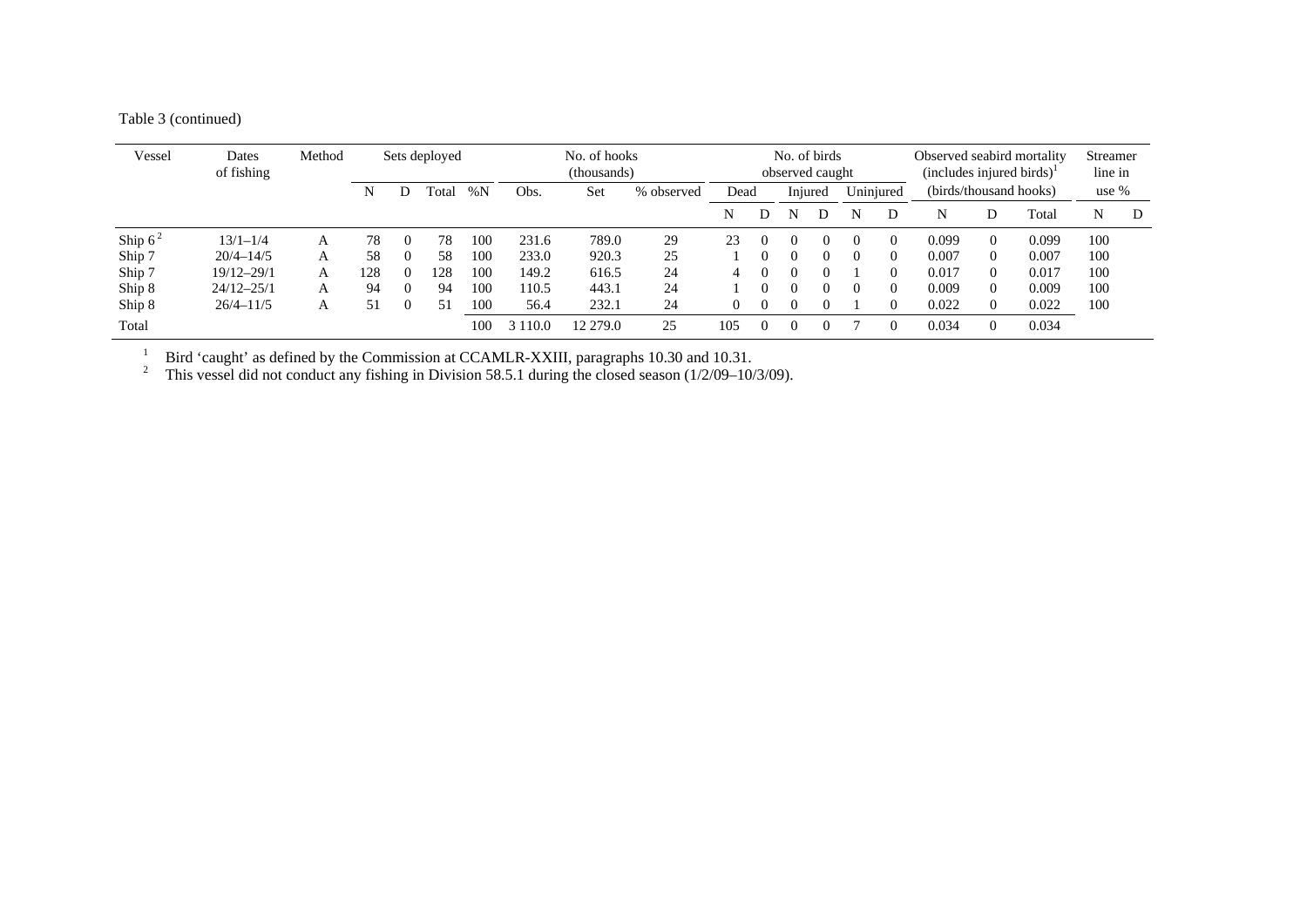| Area                                                                                                                                                                  |                 |                              |                                 |                          |                              |                          | Year                     |                                    |                                    |                                      |                                |                                  |                                  |
|-----------------------------------------------------------------------------------------------------------------------------------------------------------------------|-----------------|------------------------------|---------------------------------|--------------------------|------------------------------|--------------------------|--------------------------|------------------------------------|------------------------------------|--------------------------------------|--------------------------------|----------------------------------|----------------------------------|
|                                                                                                                                                                       | 1997            | 1998                         | 1999                            | 2000                     | 2001                         | 2002                     | 2003                     | 2004                               | 2005                               | 2006                                 | 2007                           | 2008                             | 2009                             |
| Subarea 48.3<br><b>Extrapolated mortality</b><br>Observed mortality rate                                                                                              | 5 7 5 5<br>0.23 | 640<br>0.032                 | $210^{1}$<br>0.013 <sup>1</sup> | 21<br>0.002              | 30<br>0.002                  | 27<br>0.0015             | 8<br>0.0003              | 27<br>0.0015                       | 13<br>0.0011                       | $\boldsymbol{0}$<br>$\boldsymbol{0}$ | $\boldsymbol{0}$<br>$\Omega$   | $\boldsymbol{0}$<br>$\mathbf{0}$ | 8<br>0.0005                      |
| Subarea 48.4<br><b>Extrapolated mortality</b><br>Observed mortality rate                                                                                              |                 |                              |                                 |                          |                              |                          |                          |                                    | $\boldsymbol{0}$<br>$\mathbf{0}$   | $\boldsymbol{0}$<br>$\mathbf{0}$     | $\mathbf{0}$<br>$\overline{0}$ | $\theta$<br>$\Omega$             | $\overline{0}$<br>$\mathbf{0}$   |
| Subarea 48.6<br>Extrapolated mortality<br>Observed mortality rate                                                                                                     |                 |                              |                                 |                          |                              |                          |                          | $\mathbf{0}$<br>$\theta$           | $\boldsymbol{0}$<br>$\overline{0}$ | $\boldsymbol{0}$<br>$\overline{0}$   | $\boldsymbol{0}$<br>$\theta$   |                                  | $\boldsymbol{0}$<br>$\theta$     |
| <b>Subareas 58.6, 58.7</b><br><b>Extrapolated mortality</b><br>Observed mortality rate                                                                                | 834<br>0.52     | 528<br>0.194                 | 156<br>0.034                    | 516<br>0.046             | 199<br>0.018                 | $\mathbf{0}$<br>$\theta$ | $\overline{7}$<br>0.003  | 39<br>0.025                        | 76<br>0.149                        | $\boldsymbol{0}$<br>$\theta$         | $\boldsymbol{0}$<br>$\theta$   | $\boldsymbol{0}$<br>$\Omega$     | $\boldsymbol{0}$<br>$\theta$     |
| Subarea 58.6 French EEZ<br>Extrapolated mortality <sup>3</sup><br>Observed mortality rate <sup>3</sup><br>Extrapolated mortality<br>Observed mortality rate           | no<br>data      | no<br>data                   | no<br>data                      | no<br>data               |                              | $1243^2$<br>0.1672       | $720^2$<br>0.1092        | $343^2$<br>0.0875                  | 242<br>0.0490                      | 235<br>0.0362                        | 314<br>0.065                   | 131<br>0.0305                    | 94<br>0.0119<br>93<br>0.015      |
| <b>Subareas 88.1, 88.2</b><br>Extrapolated mortality<br>Observed mortality rate                                                                                       |                 | $\boldsymbol{0}$<br>$\theta$ | $\boldsymbol{0}$<br>$\theta$    | $\mathbf{0}$<br>$\theta$ | $\boldsymbol{0}$<br>$\Omega$ | $\mathbf{0}$<br>$\Omega$ | $\mathbf{0}$<br>$\Omega$ | 1<br>0.0001                        | $\boldsymbol{0}$<br>$\theta$       | $\boldsymbol{0}$<br>$\overline{0}$   | $\boldsymbol{0}$<br>$\Omega$   | $\mathbf{0}$<br>$\Omega$         | $\boldsymbol{0}$<br>$\Omega$     |
| Divisions 58.4.1, 58.4.2, 58.4.3a, 58.4.3b<br><b>Extrapolated mortality</b><br>Observed mortality rate                                                                |                 |                              |                                 |                          |                              |                          |                          | $\boldsymbol{0}$<br>$\overline{0}$ | 8<br>< 0.001                       | $\overline{c}$<br>0.0002             | $\boldsymbol{0}$<br>$\theta$   | $\mathbf{0}$<br>$\mathbf{0}$     | $\boldsymbol{0}$<br>$\mathbf{0}$ |
| Division 58.5.1 French EEZ<br>Extrapolated mortality <sup>3</sup><br>Observed mortality rate <sup>3</sup><br><b>Extrapolated mortality</b><br>Observed mortality rate | no<br>data      | no<br>data                   | no<br>data                      | no<br>data               | $1917^2$<br>0.0920           | $10814^2$<br>0.9359      | $13926^2$<br>0.5180      | $3666^2$<br>0.2054                 | 4 3 8 7<br>0.1640                  | 2 3 5 2<br>0.0920                    | 1943<br>0.0798                 | 1 2 2 4<br>0.0585                | 643<br>0.0316<br>417<br>0.034    |
| <b>Division 58.5.2</b><br><b>Extrapolated mortality</b><br>Observed mortality rate                                                                                    |                 |                              |                                 |                          |                              |                          | $\mathbf{0}$<br>$\Omega$ | $\mathbf{0}$<br>$\Omega$           | $\boldsymbol{0}$<br>$\theta$       | $\boldsymbol{0}$<br>$\Omega$         | $\mathbf{0}$<br>$\theta$       | $\overline{2}$<br>0.002          | 3<br>0.001                       |
| Total seabird mortality                                                                                                                                               | 6589            | 1 1 6 8                      | 366                             | 537                      | 2 1 4 6                      | 12 084                   | 14 661                   | 4076                               | 4 7 2 6                            | 2589                                 | 2 2 5 7                        | 1 3 5 7                          | $521^{4}$                        |

Table 4: Total extrapolated incidental mortality of seabirds and observed mortality rates (birds/thousand hooks) in longline fisheries in Subareas 48.3, 48.4, 48.6, 58.6, 58.7, 88.1, 88.2, Divisions 58.4.1, 58.4.2, 58.4.3a, 58.4.3b, 58.5.1 and 58.5.2 from 1997 to 2009 (- indicates no fishing occurred).

Excluding *Argos Helena* line-weighting experiment cruise.<br>
<sup>2</sup><br>
The number of hooks has not been collected and the values given are from the total number of hooks set.<br>
<sup>3</sup><br>
Data provided by France for fishing season 1 S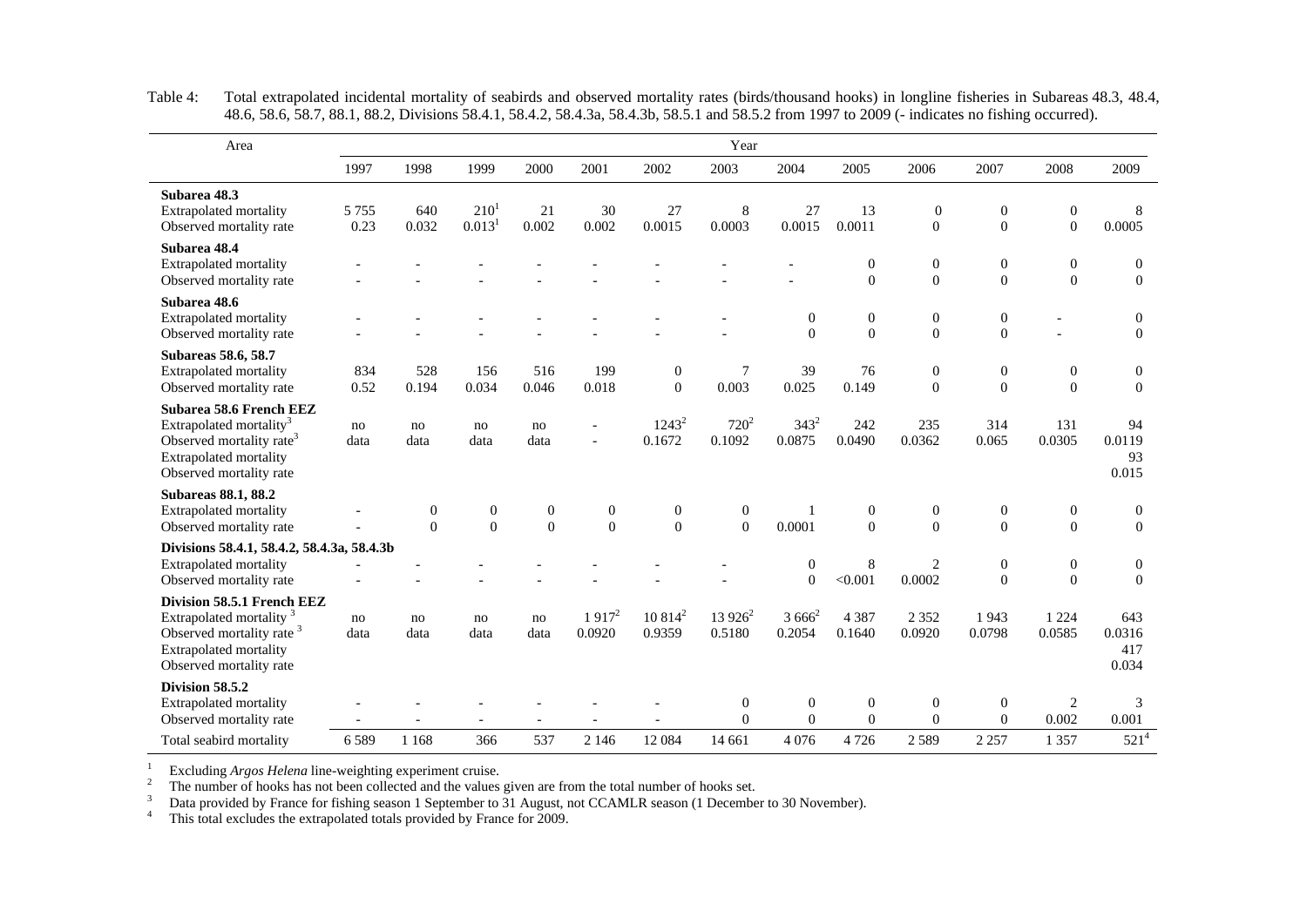| Area       | Vessel                              | Cruise dates   |      | Trawls   | <b>BPT</b> |                  | Dead           |              | Total            | Total          |
|------------|-------------------------------------|----------------|------|----------|------------|------------------|----------------|--------------|------------------|----------------|
|            | (target species)                    |                | Set  | Observed |            | <b>DIM</b>       | <b>PRO</b>     | <b>DAC</b>   | dead             | alive          |
| 48.1, 48.2 | Saga Sea (KRI) <sup>1</sup>         | $28/21 - 2/3$  | 1060 | 1037     | 0.01       |                  |                | 9            | 9                | $\Omega$       |
|            | Saga Sea (KRI) <sup>1</sup>         | $6/3 - 5/5$    | 774  | $17^{2}$ | 0.00       |                  |                |              | 0                |                |
|            | Saga Sea (KRI) <sup>1</sup>         | $7/5 - 22/7$   | 875  | $13^2$   | 0.08       |                  |                | $\mathbf{1}$ |                  | 34             |
|            | Dalmor II (KRI)                     | $23/5 - 16/7$  | 337  | 217      | 0.00       |                  |                |              | 0                | 0              |
|            | Maksim Starostin (KRI) <sup>1</sup> | $4/1 - 9/3$    | 56   | 56       | 0.00       |                  |                |              | $\Omega$         | $\Omega$       |
|            | Juvel (KRI)                         | $22/3 - 8/8$   | 27   | 25       | 0.00       |                  |                |              | $\theta$         | $\Omega$       |
|            | Total                               |                | 3129 | 1365     | 0.01       |                  |                | 10           | 10               | 35             |
| 48.3       | Robin M Lee (ANI)                   | $14/1 - 11/2$  | 38   | 38       | 0.03       |                  |                |              |                  | 12             |
|            | Robin M Lee (ANI)                   | $20/4 - 22/5$  | 30   | 24       | 0.00       |                  |                |              | 0                | $\Omega$       |
|            | <i>Sil</i> (ANI)                    | $13/1 - 11/2$  | 27   | 21       | 0.07       |                  | $\overline{2}$ |              | 2                |                |
|            | New Polar (ANI)                     | $31/1 - 11/2$  | 22   | 20       | 0.00       |                  |                |              | $\boldsymbol{0}$ |                |
|            | Insung Ho (ANI)                     | $27/12 - 6/1$  | 27   | 22       | 0.07       | $\boldsymbol{2}$ |                |              | $\overline{c}$   |                |
|            | Dongsan Ho (ANI)                    | $5/2 - 14/2$   | 18   | 11       | 0.33       | $\overline{4}$   | $\overline{2}$ |              | 6                | 13             |
|            | New Polar (ANI)                     | $28/4 - 21/5$  | 32   | 23       | 0.00       |                  |                |              | $\Omega$         | $\Omega$       |
|            | Total                               |                | 194  | 159      | 0.07       | 6                | 5              |              | 11               | 31             |
| 48.3       | Maksim Starostin (KRI) <sup>1</sup> | $9/6 - 16/6$   | 16   | 10       | 0.00       |                  |                |              | $\boldsymbol{0}$ | $\Omega$       |
|            | Insung Ho (KRI)                     | $23/7 - 23/7$  |      |          | 0.00       |                  |                |              | $\Omega$         | $\left($       |
|            | Total                               |                | 17   | 11       | 0.00       |                  |                |              | $\mathbf{0}$     | $\overline{0}$ |
| 58.5.2     | Southern Champion<br>(TOP)          | $29/12 - 19/1$ | 118  | 118      | 0.01       |                  |                | 1            |                  | $\Omega$       |
|            | Southern Champion<br>(ANI/TOP)      | $23/3 - 19/5$  | 440  | 440      | 0.00       |                  |                |              | $\overline{0}$   | $\Omega$       |
|            | Total                               |                | 558  | 558      | 0.002      |                  |                | 1            |                  | $\mathbf{0}$   |

Table 5: Seabird mortality totals and rates (BPT: birds/trawl) and species composition, recorded by observers in the CAMLR Convention Area trawl fishery during the 2008/09 season. DIM – *Thalassarche melanophrys*; PRO – *Procellaria aequinoctialis*; DAC – *Daption capense*.

 $1$  Continuous trawl method

<sup>2</sup> These low haul numbers are a result of continuous trawls (WG-IMAF-09/5 Rev. 2, paragraph 2).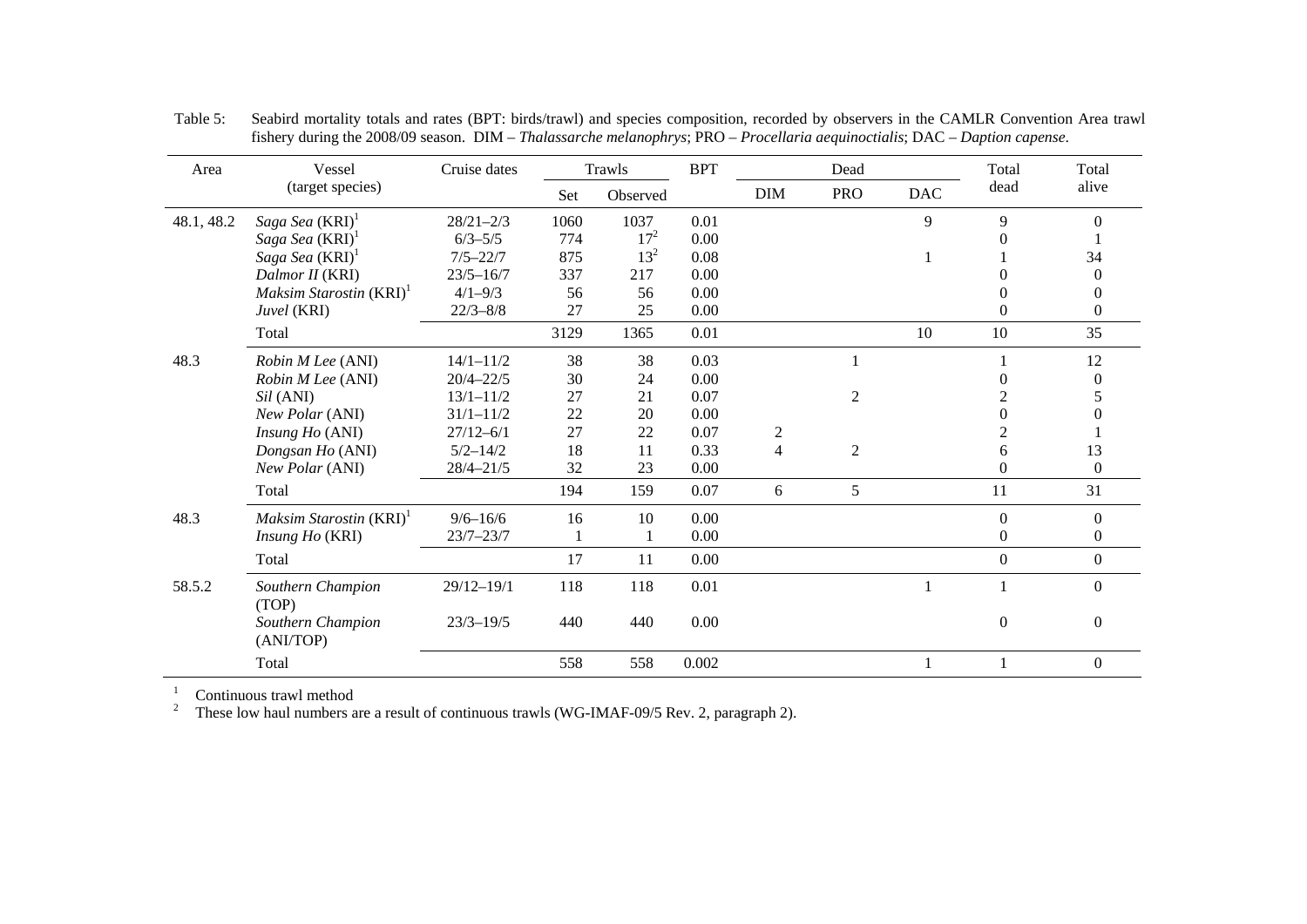| Season | Area   | Target species | <b>Trips</b>   | Trawls |          | <b>BPT</b>     | Dead   |              |                |                |              |            |  |                | Total | Total            |                  |
|--------|--------|----------------|----------------|--------|----------|----------------|--------|--------------|----------------|----------------|--------------|------------|--|----------------|-------|------------------|------------------|
|        |        |                | observed       | Set    | observed | (% )           |        | <b>DIC</b>   | <b>DIM</b>     | <b>PRO</b>     | <b>MAH</b>   | <b>KPY</b> |  | PTZ DAC        | MAI   | dead             | alive            |
| 2004   | 48     | E. superba     | 1              | 334    | 258      | 77             | < 0.10 |              |                |                |              |            |  |                |       | $\overline{0}$   | $\boldsymbol{0}$ |
|        | 48.3   | E. superba     | 6              | 1145   | 829      | 72             | < 0.10 |              |                |                |              |            |  |                |       | $\boldsymbol{0}$ | $\boldsymbol{0}$ |
|        | 48.3   | C. gunnari     | 6              | 247    | 238      | 96             | 0.37   | 1            | 26             | 59             |              |            |  |                | 1     | 87               | 132              |
|        | 58.5.2 | D. eleginoides | 5              | 1218   | 1215     | 100            | < 0.10 |              |                |                |              |            |  |                |       | $\boldsymbol{0}$ | 13               |
|        |        | C. gunnari     |                |        |          |                |        |              |                |                |              |            |  |                |       |                  |                  |
| 2005   | 48.2   | E. superba     | $\overline{2}$ | 391    | 285      | 73             | < 0.10 |              |                |                |              |            |  | 1              |       | 1                | $\boldsymbol{0}$ |
|        | 48.3   | C. gunnari     | 7              | 337    | 277      | 82             | < 0.14 |              | 9              | 1              | $\mathbf{1}$ |            |  |                |       | 11               | 14               |
|        | 48.3   | E. superba     | 5              | 1451   | 842      | 58             | < 0.10 |              |                |                |              |            |  |                |       | $\boldsymbol{0}$ | $\boldsymbol{0}$ |
|        | 58.5.2 | D. eleginoides | 6              | 1303   | 1301     | 100            | < 0.11 |              | 5              | 3              |              |            |  |                |       | 8                | $\mathbf{0}$     |
|        |        | C. gunnari     |                |        |          |                |        |              |                |                |              |            |  |                |       |                  |                  |
| 2006   | 48.1   | E. superba     | $\sqrt{2}$     | 1127   | 839      | 74             | 0.00   |              |                |                |              |            |  |                |       | $\boldsymbol{0}$ | $\boldsymbol{0}$ |
|        | 48.3   | C. gunnari     | 5              | 585    | 457      | 78             | 0.07   | $\mathbf{1}$ | 11             | 20             |              |            |  |                |       | 33               | 89               |
|        | 48.3   | E. superba     | $\sqrt{2}$     | 395    | 181      | 46             | 0.00   |              |                |                |              |            |  |                |       | $\boldsymbol{0}$ | $\boldsymbol{0}$ |
|        | 58.5.2 | D. eleginoides | 3              | 1086   | 1086     | 100            | 0.00   |              |                |                |              |            |  |                |       | $\boldsymbol{0}$ | $\overline{0}$   |
|        |        | C. gunnari     |                |        |          |                |        |              |                |                |              |            |  |                |       |                  |                  |
| 2007   | 48.1/2 | E. superba     | $\mathfrak{2}$ | 656    | 418      | 64             | 0.00   |              |                |                |              |            |  |                |       | $\boldsymbol{0}$ | $\overline{c}$   |
|        | 48.3   | C. gunnari     | $\overline{4}$ | 102    | 91       | 89             | 0.07   | 1            | $\overline{2}$ | 3              |              |            |  |                |       | 6                | $\mathfrak{Z}$   |
|        | 48.3   | E. superba     | $\overline{4}$ | 580    | 194      | 33             | 0.00   |              |                |                |              |            |  |                |       | $\boldsymbol{0}$ | $\boldsymbol{0}$ |
|        | 58.5.2 | D. eleginoides | 3              | 1005   | 936      | 93             | < 0.01 |              |                |                |              |            |  | $\overline{2}$ |       | $\overline{2}$   | $\overline{0}$   |
|        |        | C. gunnari     |                |        |          |                |        |              |                |                |              |            |  |                |       |                  |                  |
| 2008   | 48.1/2 | E. superba     | 4              | 2877   | 233      | 8 <sup>1</sup> | 0.00   |              |                |                |              |            |  |                |       | $\boldsymbol{0}$ | $\boldsymbol{0}$ |
|        | 48.3   | C. gunnari     | 6              | 232    | 206      | 89             | 0.024  |              |                | $\mathfrak{Z}$ |              | $\sqrt{2}$ |  |                |       | 5                | $\sqrt{5}$       |
|        | 48.3   | E. superba     | 4              | 1058   | 81       | 8 <sup>1</sup> | 0.00   |              |                |                |              |            |  |                |       | $\boldsymbol{0}$ | $\boldsymbol{0}$ |
|        | 58.5.2 | D. eleginoides | 3              | 723    | 700      | 97             | 0.00   |              |                |                |              |            |  |                |       | $\boldsymbol{0}$ | $\mathbf{1}$     |
|        |        | C. gunnari     |                |        |          |                |        |              |                |                |              |            |  |                |       |                  |                  |
| 2009   | 48.1/2 | E. superba     | 6              | 3129   | 1365     | $44^{1}$       | 0.01   |              |                |                |              |            |  | 10             |       | 10               | 35               |
|        | 48.3   | C. gunnari     | 7              | 194    | 159      | 82             | 0.07   |              | $\sqrt{6}$     | $\sqrt{5}$     |              |            |  |                |       | 11               | 31               |
|        | 48.3   | E. superba     | $\mathfrak{2}$ | 17     | 11       | 65             | 0.00   |              |                |                |              |            |  |                |       | $\boldsymbol{0}$ | $\boldsymbol{0}$ |
|        | 58.5.2 | D. eleginoides | $\mathfrak{2}$ | 558    | 558      | 100            | 0.002  |              |                |                |              |            |  |                |       | $\mathbf{1}$     | $\boldsymbol{0}$ |
|        |        | C. gunnari     |                |        |          |                |        |              |                |                |              |            |  |                |       |                  |                  |

Table 6: Seabird mortality totals and rates (BPT: birds/trawl) and species composition of by-catch, recorded by observers in the CAMLR Convention Area trawl fisheries over the last six seasons. DIC – *Thalassarche chrysostoma*; DIM – *Thalassarche melanophris*; PRO – *Procellaria aequinoctialis*; MAH – *Macronectes halli*; KPY – *Aptenodytes patagonicus*; PTZ – unknown petrel; DAC – *Daption capense*; MAI – *Macronectes giganteus*.

<sup>1</sup> These low haul numbers are a result of continuous trawls (WG-IMAF-09/5 Rev. 2, paragraph 2).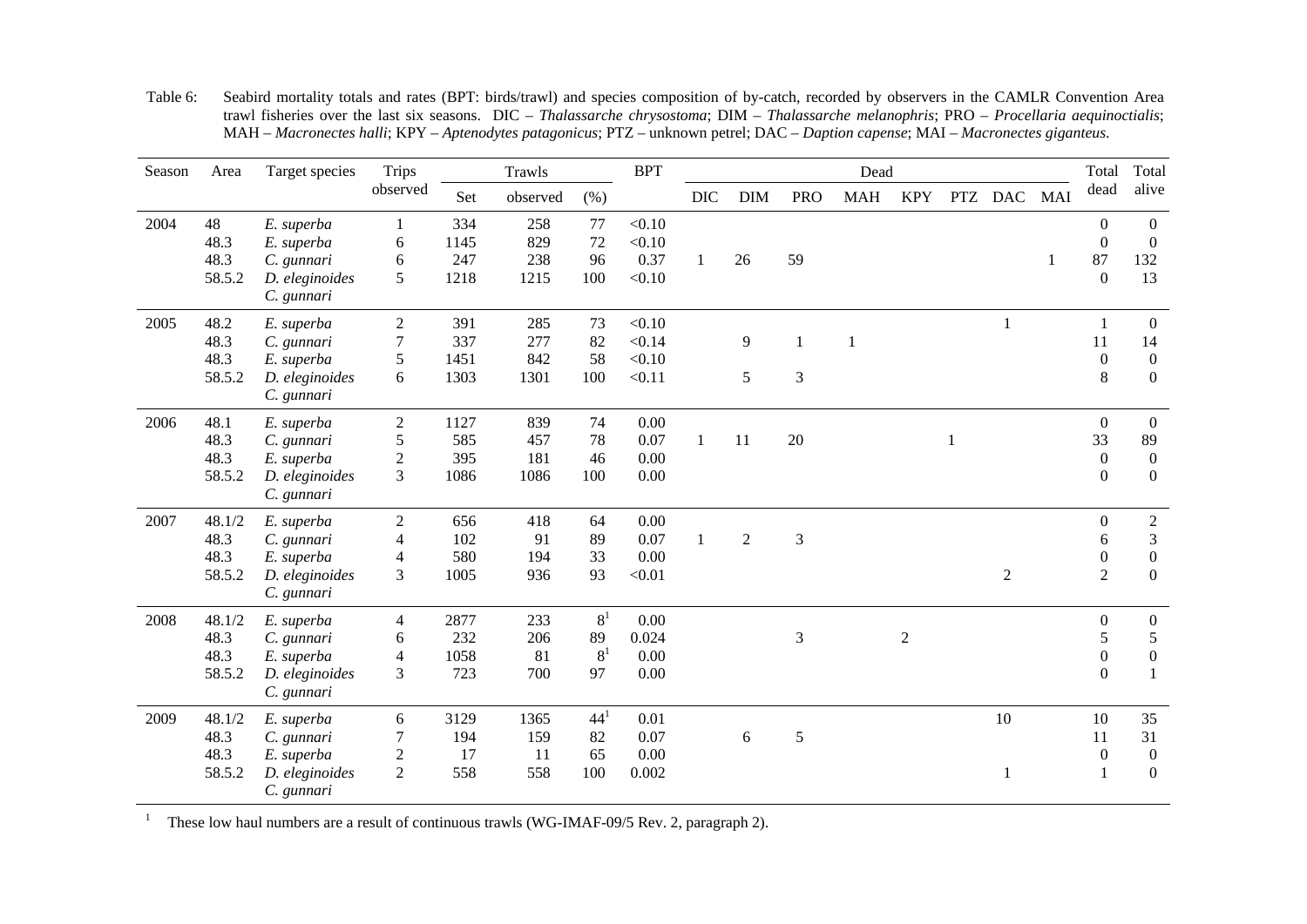| Area       | Vessel                              | Cruise dates   |      | Trawls   | <b>SPT</b> | Dead       | Total dead     | Total alive      |
|------------|-------------------------------------|----------------|------|----------|------------|------------|----------------|------------------|
|            | (target species)                    |                | Set  | Observed |            | <b>SEA</b> |                |                  |
| 48.1, 48.2 | Saga Sea (KRI) <sup>1</sup>         | $28/21 - 2/3$  | 1060 | 1037     | 0.00       |            | $\Omega$       | $\theta$         |
|            | Saga Sea (KRI) <sup>1</sup>         | $6/3 - 5/5$    | 774  | $17^{2}$ | 0.00       |            | 0              | $\theta$         |
|            | Saga Sea (KRI) <sup>1</sup>         | $7/5 - 22/7$   | 875  | $13^2$   | 0.00       |            | 0              | 2                |
|            | Maksim Starostin (KRI) <sup>1</sup> | $4/1 - 9/3$    | 56   | $56^2$   | 0.00       |            | 0              | $\theta$         |
|            | Dalmor II (KRI)                     | $23/5 - 16/7$  | 337  | 217      | 0.06       | 12         | 12             | 4                |
|            | Juvel (KRI)                         | $22/3 - 8/8$   | 27   | 25       | 0.00       |            | $\theta$       |                  |
|            | Total                               |                | 3129 | 1365     | 0.01       |            | 12             | 7                |
| 48.3       | Robin M Lee (ANI)                   | $14/1 - 11/2$  | 38   | 38       | 0.00       |            | $\theta$       | $\Omega$         |
|            | Robin M Lee (ANI)                   | $20/4 - 22/5$  | 30   | 24       | 0.00       |            | $\Omega$       | $\theta$         |
|            | Sil (ANI)                           | $13/1 - 11/2$  | 27   | 21       | 0.00       |            | $\theta$       | 0                |
|            | New Polar (ANI)                     | $31/1 - 11/2$  | 22   | 20       | 0.00       |            | $\Omega$       | $\Omega$         |
|            | Insung Ho (ANI)                     | $27/12 - 6/1$  | 27   | 22       |            |            |                |                  |
|            | Dongsan Ho (ANI)                    | $5/2 - 14/2$   | 18   | 11       | 0.00       |            | $\Omega$       | $\boldsymbol{0}$ |
|            | New Polar (ANI)                     | $28/4 - 21/5$  | 32   | 23       | 0.00       |            | $\Omega$       | $\Omega$         |
|            | Total                               |                | 194  | 159      | 0.00       |            | $\overline{0}$ | $\mathbf{0}$     |
| 48.3       | Maksim Starostin (KRI) <sup>1</sup> | $9/6 - 16/6$   | 16   | $10^{2}$ | 0.10       |            | $\Omega$       | $\Omega$         |
|            | Insung Ho (KRI)                     | $23/7 - 23/7$  |      |          | 0.00       |            | $\Omega$       | $\Omega$         |
|            | Total                               |                | 17   | 11       | 0.00       |            | $\mathbf{0}$   | $\mathbf{0}$     |
| 58.5.2     | Southern Champion<br>(TOP)          | $29/12 - 19/1$ | 118  | 118      | 0.00       |            | $\mathbf{0}$   | $\mathbf{0}$     |
|            | Southern Champion<br>(ANI/TOP)      | $23/3 - 19/5$  | 440  | 440      | 0.00       |            | $\mathbf{0}$   | $\Omega$         |
|            | Total                               |                | 558  | 558      | 0.00       |            | $\Omega$       | $\mathbf{0}$     |

Table 7: Seal mortality totals and rates (SPT: seals/trawl) and species composition, recorded by observers in the CAMLR Convention Area trawl fishery during the 2008/09 season. SEA – *Arctocephalus gazella*.

<sup>1</sup> Continuous trawl method Theorian are a result of continuous trawls (WG-IMAF-09/5 Rev. 2, paragraph 2).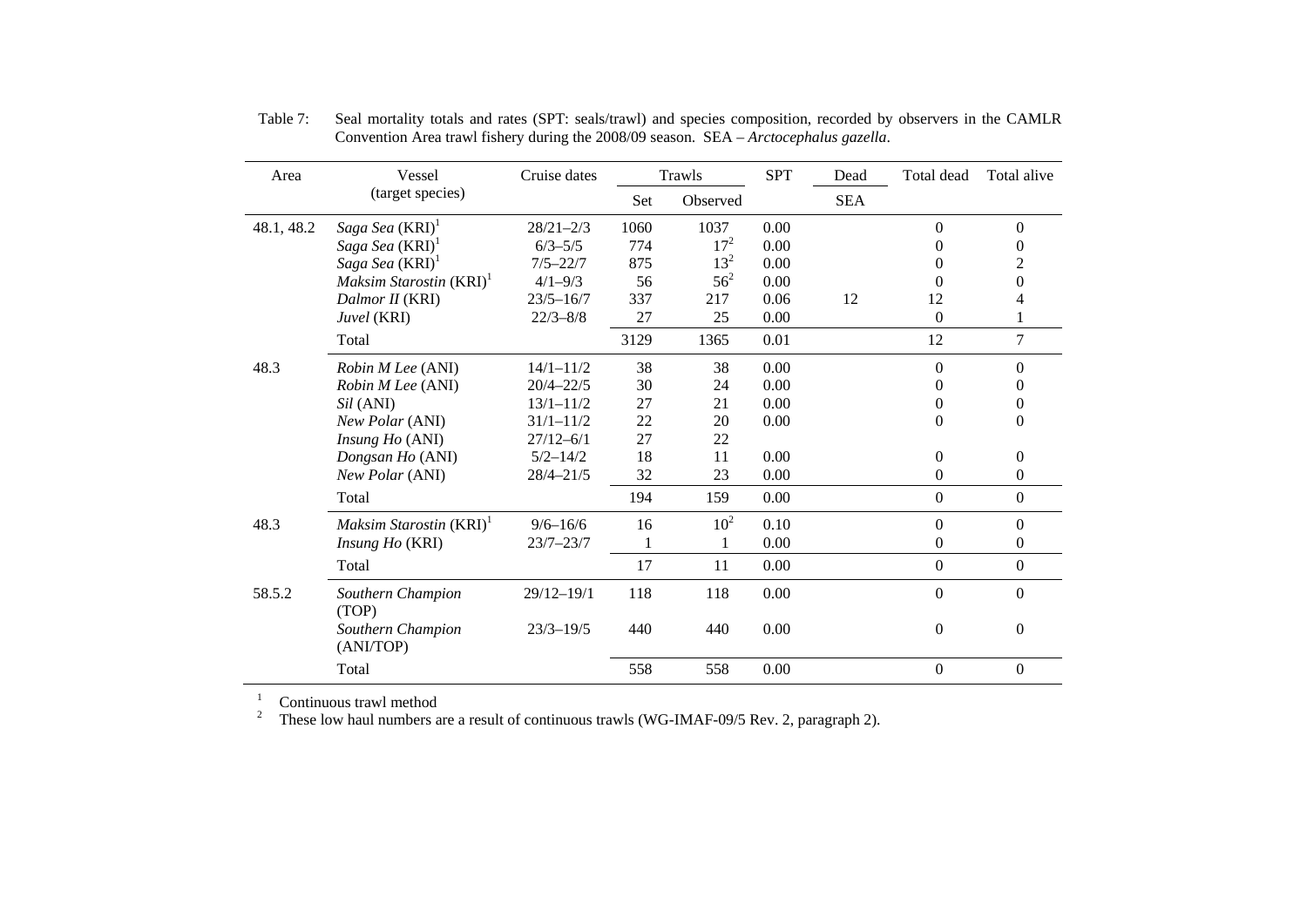| Season | Area   | Target species               | <b>Trips</b>     | Trawls |           | <b>SPT</b>       |            | Dead             |              | Total            | Total            |
|--------|--------|------------------------------|------------------|--------|-----------|------------------|------------|------------------|--------------|------------------|------------------|
|        |        |                              | observed         | Set    | Observed  |                  | <b>SLP</b> | <b>SEA</b>       | <b>SXX</b>   | dead             | alive            |
| 2004   | 48     | E. superba                   | 1                | 334    | 258       | $\boldsymbol{0}$ |            | $\boldsymbol{0}$ |              | $\theta$         | $\overline{0}$   |
|        | 48.3   | E. superba                   | 6                | 1145   | 829       | 0.17             |            | 142              |              | 142              | 12               |
|        | 48.3   | C. gunnari                   | 6                | 247    | 238       | $\mathbf{0}$     |            |                  |              | $\boldsymbol{0}$ | $\boldsymbol{0}$ |
|        | 58.5.2 | D. eleginoides<br>C. gunnari | 5                | 1218   | 1215      | 0.002            |            | 3                |              | 3                | $\boldsymbol{0}$ |
| 2005   | 48.2   | E. superba                   | $\sqrt{2}$       | 391    | 285       | 0.06             |            | 16               |              | 16               | $8\,$            |
|        | 48.3   | C. gunnari                   | 7                | 337    | 277       | 0.00             |            | $\boldsymbol{0}$ |              | $\boldsymbol{0}$ | $\overline{c}$   |
|        | 48.3   | E. superba                   | 5                | 1451   | 842       | 0.006            |            | 5                |              | 5                | 64               |
|        | 58.5.2 | D. eleginoides<br>C. gunnari | 6                | 1303   | 1301      | 0.00             |            |                  |              | $\boldsymbol{0}$ | -1               |
| 2006   | 48.1   | E. superba                   | $\boldsymbol{2}$ | 1127   | 839       | 0.001            |            | $\mathbf{1}$     |              | $\mathbf{1}$     | $\Omega$         |
|        | 48.3   | C. gunnari                   | 5                | 585    | 457       | 0.00             |            |                  |              | $\boldsymbol{0}$ | $\Omega$         |
|        | 48.3   | E. superba                   | $\overline{c}$   | 395    | 181       | 0.00             |            |                  |              | $\boldsymbol{0}$ | $\theta$         |
|        | 58.5.2 | D. eleginoides<br>C. gunnari | 3                | 1086   | 1086      | 0.00             | 1          |                  |              | $\mathbf{1}$     | $\boldsymbol{0}$ |
| 2007   | 48.1/2 | E. superba                   | $\sqrt{2}$       | 656    | 418       | 0.00             |            |                  |              | $\boldsymbol{0}$ | $\Omega$         |
|        | 48.3   | C. gunnari                   | 4                | 102    | 91        | 0.00             |            |                  |              | $\boldsymbol{0}$ | $\Omega$         |
|        | 48.3   | E. superba                   | 4                | 580    | 194       | 0.00             |            |                  |              | $\boldsymbol{0}$ | $\theta$         |
|        | 58.5.2 | D. eleginoides<br>C. gunnari | 3                | 1005   | 936       | 0.00             |            |                  |              | $\boldsymbol{0}$ | $\boldsymbol{0}$ |
| 2008   | 48.1/2 | E. superba                   | 4                | 2877   | $(233)^1$ | 0.00             |            |                  |              | $\boldsymbol{0}$ | $\theta$         |
|        | 48.3   | C. gunnari                   | 6                | 232    | 206       | 0.00             |            |                  |              | $\boldsymbol{0}$ | $\Omega$         |
|        | 48.3   | E. superba                   | 4                | 1058   | $(81)^1$  | 0.07             |            | 5                | $\mathbf{1}$ | 6                | 0                |
|        | 58.5.2 | D. eleginoides<br>C. gunnari | 3                | 723    | 700       | 0.00             |            |                  |              | $\boldsymbol{0}$ | $\boldsymbol{0}$ |
| 2009   | 48.1/2 | E. superba                   | $\epsilon$       | 3129   | $1365^1$  | 0.01             |            | 12               |              | 12               | 7                |
|        | 48.3   | C. gunnari                   | 7                | 194    | 159       | 0.00             |            |                  |              | $\boldsymbol{0}$ | $\Omega$         |
|        | 48.3   | E. superba                   | $\overline{c}$   | 17     | 11        | 0.00             |            |                  |              | $\boldsymbol{0}$ | $\theta$         |
|        | 58.5.2 | D. eleginoides<br>C. gunnari | $\overline{2}$   | 558    | 558       | 0.00             |            |                  |              | $\boldsymbol{0}$ | $\overline{0}$   |

Table 8: Seal mortality totals and rates (SPT: seals/trawl) and species composition of by-catch, recorded by observers in the CAMLR Convention Area trawl fisheries over the last six seasons. SLP – *Hydrurga leptonyx*; SEA – *Arctocephalus gazella*; SXX – unidentified seal.

<sup>1</sup> These low haul numbers are a result of continuous trawls (WG-IMAF-09/5 Rev. 2, paragraph 2).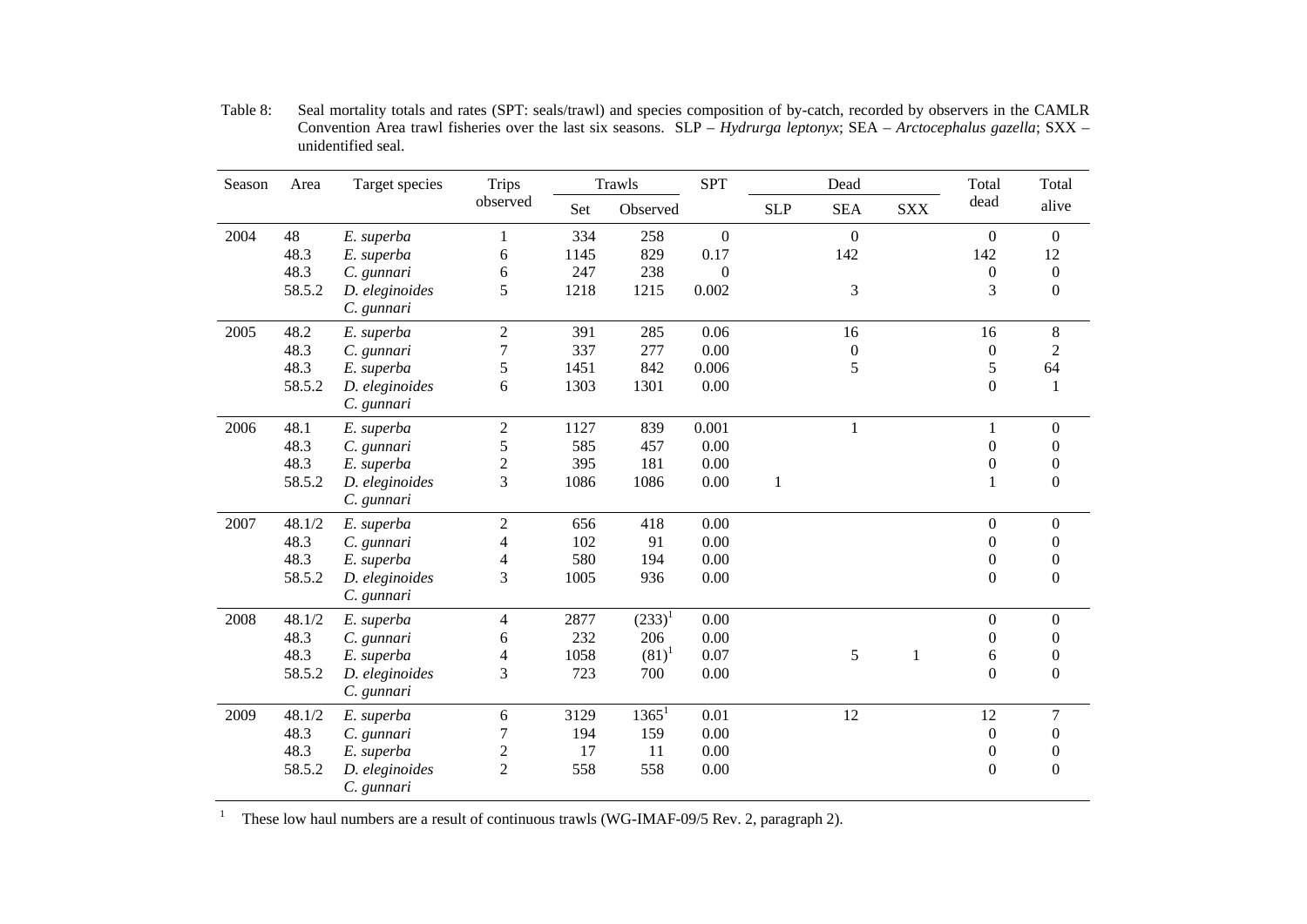| Area/season  |         |                |                    | Line weighting (Spanish system only) |                       | Night                                 | Offal discharge |                      |          |         |     |                    |     | Streamer line compliance (%) |          |                             |          |                   | Total catch rate          |                |
|--------------|---------|----------------|--------------------|--------------------------------------|-----------------------|---------------------------------------|-----------------|----------------------|----------|---------|-----|--------------------|-----|------------------------------|----------|-----------------------------|----------|-------------------|---------------------------|----------------|
|              |         |                | Compliance<br>$\%$ | Median<br>weight $(kg)$              | Median<br>spacing (m) | setting<br>$(% \mathbf{A})$ (% night) |                 | (%) opposite<br>haul |          | Overall |     | Attached<br>height |     | Total<br>length              |          | <b>Streamers</b><br>length' |          | Distance<br>apart | (birds/thousand<br>hooks) |                |
|              |         |                |                    |                                      |                       |                                       |                 |                      |          |         |     |                    |     |                              |          |                             |          |                   | Night                     | Day            |
| Subarea 48.3 |         |                |                    |                                      |                       |                                       |                 |                      |          |         |     |                    |     |                              |          |                             |          |                   |                           |                |
|              | 1996/97 | $\overline{0}$ | (91)               | 5.0                                  | 45                    | 81                                    | $\overline{0}$  | (91)                 | 6        | (94)    | 47  | (83)               | 24  | (94)                         | 76       | (94)                        | 100      | (78)              | 0.18                      | 0.93           |
|              | 1997/98 | $\mathbf{0}$   | (100)              | 6.0                                  | 42.5                  | 90                                    | 31              | (100)                | 13       | (100)   | 64  | (93)               | 33  | (100)                        | 100      | (93)                        | 100      | (93)              | 0.03                      | 0.04           |
|              | 1998/99 | 5              | (100)              | 6.0                                  | 43.2                  | 80 <sup>1</sup>                       | 71              | (100)                | $\theta$ | (95)    | 84  | (90)               | 26  | (90)                         | 76       | (81)                        | 94       | (86)              | 0.01                      | 0.08           |
|              | 1999/00 |                | (91)               | 6.0                                  | 44                    | 92                                    | 76              | (100)                | 31       | (94)    | 100 | (65)               | 25  | (71)                         | 100      | (65)                        | 85       | (76)              | < 0.01                    | < 0.01         |
|              | 2000/01 | 21             | (95)               | 6.8                                  | 41                    | 95                                    | 95              | (95)                 | 50       | (85)    | 88  | (90)               | 53  | (94)                         | 94       | (94)                        | 82       | (94)              | < 0.01                    | < 0.01         |
|              | 2001/02 | 63             | (100)              | 8.6                                  | 40                    | 99                                    | 100             | (100)                | 87       | (100)   | 94  | (100)              | 93  | (100)                        | 100      | (100)                       | 100      | (100)             | 0.002                     | $\Omega$       |
|              | 2002/03 | 100            | (100)              | 9.0                                  | 39                    | 98                                    | 100             | (100)                | 87       | (100)   | 91  | (100)              | 96  | (100)                        | 100      | (100)                       | 100      | (100)             | < 0.001                   | $\Omega$       |
|              | 2003/04 | 87             | (100)              | 9.0                                  | 40                    | 98                                    | 100             | (100)                | 69       | (94)    | 88  | (100)              | 93  | (94)                         | 73       | (100)                       | 100      | (100)             | 0.001                     | $\Omega$       |
|              | 2004/05 | 100            | (100)              | 9.5                                  | 45                    | 99                                    | 100             | (100)                | 75       | (100)   | 88  | (100)              | 88  | (100)                        | 75       | (100)                       | 100      | (100)             | 0.001                     | $\Omega$       |
|              | 2005/06 | 100            | (100)              | 10.0                                 | 40                    | 100                                   | 100             | (100)                | 100      | (100)   | 100 | (100)              | 100 | (100)                        | 100      | (100)                       | 100      | (100)             | $\Omega$                  | 0              |
|              | 2006/07 | 100            | (100)              | 9.8                                  | 39                    | 100                                   | 100             | (100)                | 90       | (100)   | 100 | (100)              | 100 | (100)                        | 90       | (100)                       | 100      | (100)             | $\Omega$                  | $\Omega$       |
|              | 2007/08 | 100            | (100)              | 9.5                                  | 38.5                  | 100                                   | 100             | (100)                | 100      | (100)   | 100 | (100)              | 100 | (100)                        | 100      | (100)                       | 100      | (100)             | $\Omega$                  | $\Omega$       |
|              | 2008/09 | 100            | (100)              | 9.5                                  | 39                    | 100                                   | 100             | (100)                | 100      | (100)   | 100 | (100)              | 100 | (100)                        | 100      | (100)                       | 100      | (100)             | < 0.001                   | $\Omega$       |
| Subarea 48.4 |         |                |                    |                                      |                       |                                       |                 |                      |          |         |     |                    |     |                              |          |                             |          |                   |                           |                |
|              | 2005/06 | Auto only      |                    | na                                   | na                    | 100                                   | 100             | (100)                | 100      | (100)   | 100 | (100)              | 100 | (100)                        | 100      | (100)                       | 100      | (100)             | $\theta$                  | 0              |
|              | 2006/07 | Auto only      |                    | na                                   | na                    | 100                                   | 100             | (100)                | 100      | (100)   | 100 | (100)              | 100 | (100)                        | 100      | (100)                       | 100      | (100)             | $\Omega$                  | 0              |
|              | 2007/08 | Auto only      |                    | na                                   | na                    | 100                                   | 100             | (100)                | 100      | (100)   | 100 | (100)              | 100 | (100)                        | 100      | (100)                       | 100      | (100)             | $\theta$                  | $\overline{0}$ |
|              | 2008/09 | Auto only      |                    | na                                   | na                    | $57^{10}$                             | 100             | (100)                | 100      | (100)   | 100 | (100)              | 100 | (100)                        | 100      | (100)                       | 100      | (100)             | $\theta$                  | $\overline{0}$ |
| Subarea 48.6 |         |                |                    |                                      |                       |                                       |                 |                      |          |         |     |                    |     |                              |          |                             |          |                   |                           |                |
|              | 2003/04 | 100            | (100)              | 7.0                                  | 20                    | $41^{6}$                              |                 | No discharge         | $\theta$ | (100)   | 100 | (100)              | 100 | (100)                        | $\Omega$ | (100)                       | 100      | (100)             | $\theta$                  | 0              |
|              | 2004/05 | 100            | (100)              | 6.5                                  | 19.5                  | $29^{6}$                              |                 | No discharge         | 100      | (100)   | 100 | (100)              | 100 | (100)                        | 100      | (100)                       | $\theta$ | (100)             | $\Omega$                  | $\Omega$       |
|              | 2005/06 | Auto only      |                    | na                                   | na                    | $36^{6}$                              |                 | No discharge         | 50       | (100)   | 100 | (100)              | 50  | (100)                        | 100      | (100)                       | 100      | (100)             | $\Omega$                  | $\Omega$       |
|              | 2006/07 | Auto only      |                    | na                                   | na                    | $44^{6}$                              |                 | No discharge         | 100      | (100)   | 100 | (100)              | 100 | (100)                        | 100      | (100)                       | 100      | (100)             | $\Omega$                  | $\Omega$       |
|              | 2008/09 | Trotline       |                    | na                                   | na                    | $29^{6}$                              |                 | No discharge         | 100      | (100)   | 100 | (100)              | 100 | (100)                        | 100      | (100)                       | 100      | (100)             | $\Omega$                  | $\Omega$       |

Table 9: Summary of scientific observations relating to compliance with Conservation Measure 25-02 (2008), based on data from scientific observers from the 1996/97 to the 2008/09 season. Values in parentheses are % of observer records that were complete. na – not applicable.

(continued)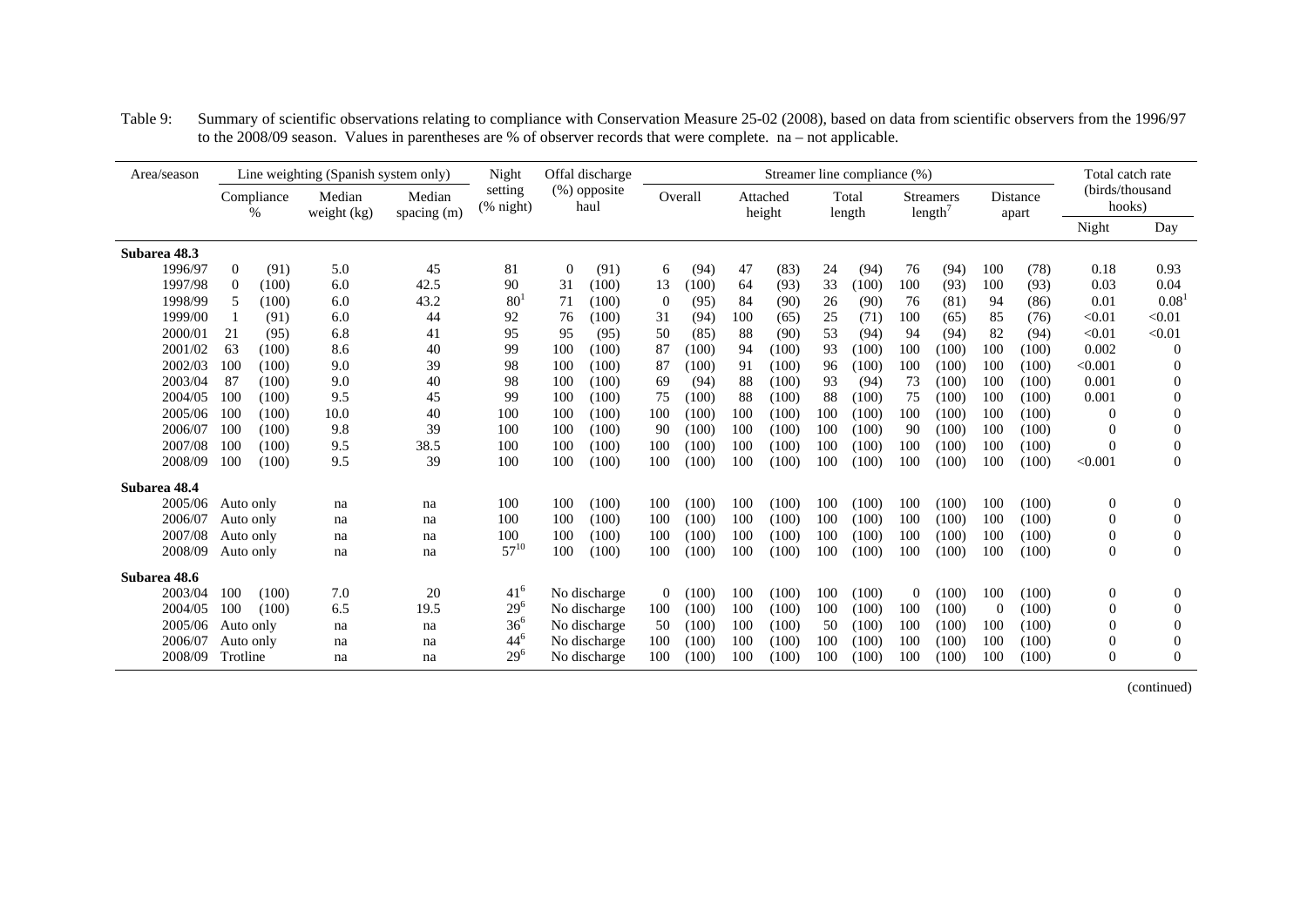Table 9 (continued)

| Area/season                               |                         | Line weighting (Spanish system only) |                       | Night                | Offal discharge          |          |         |     |                    |                | Streamer line compliance (%) |          |                                         |                |                   | Total catch rate          |                  |
|-------------------------------------------|-------------------------|--------------------------------------|-----------------------|----------------------|--------------------------|----------|---------|-----|--------------------|----------------|------------------------------|----------|-----------------------------------------|----------------|-------------------|---------------------------|------------------|
|                                           | Compliance<br>$\%$      | Median<br>weight (kg)                | Median<br>spacing (m) | setting<br>(% night) | (%) opposite<br>haul     |          | Overall |     | Attached<br>height |                | Total<br>length              |          | <b>Streamers</b><br>length <sup>7</sup> |                | Distance<br>apart | (birds/thousand<br>hooks) |                  |
|                                           |                         |                                      |                       |                      |                          |          |         |     |                    |                |                              |          |                                         |                |                   | Night                     | Day              |
| Division 58.4.1, 58.4.2, 58.4.3a, 58.4.3b |                         |                                      |                       |                      |                          |          |         |     |                    |                |                              |          |                                         |                |                   |                           |                  |
| 2002/03                                   | Auto only               | na                                   | na                    | $24^{5}$             | No discharge             | 100      | (100)   | 100 | (100)              | 100            | (100)                        | 100      | (100)                                   | 100            | (100)             | $\boldsymbol{0}$          | $\overline{0}$   |
| 2003/04                                   | Auto only               | na                                   | na                    | 0 <sup>5</sup>       | No discharge             | 100      | (100)   | 100 | (100)              | 100            | (100)                        | 100      | (100)                                   | 100            | (100)             | $\theta$                  | $\theta$         |
| 2004/05                                   | $33^{8}$<br>(100)       | 7.9                                  | 40                    | $26^{5}$             | No discharge             | 88       | (100)   | 100 | (100)              | 100            | (100)                        | 88       | (100)                                   | 100            | (100)             | $\boldsymbol{0}$          | < 0.001          |
| 2005/06                                   | $16^{8}$<br>(100)       | 7.2                                  | 48                    | 16 <sup>5</sup>      | No discharge             | 100      | (100)   | 100 | (100)              | 100            | (100)                        | 100      | (100)                                   | 100            | (100)             | $\overline{0}$            | < 0.001          |
| 2006/07                                   | $20^8$ (100)            | 7.7                                  | 40                    | 10 <sup>5</sup>      | $4\%$ by<br>1 vessel $9$ | 50       | (100)   | 100 | (100)              | 83             | (100)                        | 83       | (100)                                   | 83             | (100)             | $\Omega$                  | $\Omega$         |
| 2007/08                                   | $71^{8}$<br>(100)       | 8.5                                  | 40                    | 10 <sup>5</sup>      | No discharge             | 88       | (100)   | 100 | (100)              | 100            | (100)                        | 88       | (100)                                   | 100            | (100)             | $\mathbf{0}$              | $\boldsymbol{0}$ |
| 2008/09                                   | 100<br>(100)            | 10                                   | 40                    | $24^{5}$             | 60<br>(100)              | 80       | (100)   | 100 | (100)              | 100            | (100)                        | 80       | (100)                                   | 100            | (100)             | $\mathbf{0}$              | $\theta$         |
| Division 58.4.4                           |                         |                                      |                       |                      |                          |          |         |     |                    |                |                              |          |                                         |                |                   |                           |                  |
| 1999/00                                   | $0^9$ (100)             | 5                                    | 45                    | 50                   | $\overline{0}$<br>(100)  | $\Omega$ | (100)   | 100 | (100)              | $\overline{0}$ | (100)                        | 100      | (100)                                   | 100            | (100)             | $\mathbf{0}$              | $\theta$         |
| Division 58.5.2                           |                         |                                      |                       |                      |                          |          |         |     |                    |                |                              |          |                                         |                |                   |                           |                  |
| 2002/03                                   | Auto only               | na                                   | na                    | 100                  | No discharge             | 100      | (100)   | 100 | (100)              | 100            | (100)                        | 100      | (100)                                   | 100            | (100)             | $\overline{0}$            | $\Omega$         |
| 2003/04                                   | Auto only               | na                                   | na                    | $99^{8}$             | No discharge             | 100      | (100)   | 100 | (100)              | 100            | (100)                        | 100      | (100)                                   | 100            | (100)             | $\theta$                  | $\theta$         |
| 2004/05                                   | Auto only               | na                                   | na                    | $50^{8}$             | No discharge             | 100      | (100)   | 100 | (100)              | 100            | (100)                        | 100      | (100)                                   | 100            | (100)             | $\mathbf{0}$              | $\boldsymbol{0}$ |
| 2005/06                                   | Auto only               | na                                   | na                    | $53^{8}$             | No discharge             | 100      | (100)   | 100 | (100)              | 100            | (100)                        | 100      | (100)                                   | 100            | (100)             | $\mathbf{0}$              | $\theta$         |
| 2006/07                                   | Auto only               | na                                   | na                    | $54^{8}$             | No discharge             | 100      | (100)   | 100 | (100)              | 100            | (100)                        | 100      | (100)                                   | 100            | (100)             | $\mathbf{0}$              | $\theta$         |
| 2007/08                                   | Auto only               | na                                   | na                    | $45^{8}$             | No discharge             | 100      | (100)   | 100 | (100)              | 100            | (100)                        | 100      | (100)                                   | 100            | (100)             | $\boldsymbol{0}$          | $\Omega$         |
| 2008/09                                   | Auto only               | na                                   | na                    | $58^{8}$             | No discharge             | 100      | (100)   | 100 | (100)              | 100            | (100)                        | 100      | (100)                                   | 100            | (100)             | $\Omega$                  | 0.002            |
| Subareas 58.6 and 58.7                    |                         |                                      |                       |                      |                          |          |         |     |                    |                |                              |          |                                         |                |                   |                           |                  |
| 1996/97                                   | $\theta$                | 6                                    | 35                    | 52                   | (87)<br>69               | 10       | (66)    | 100 | (60)               | 10             | (66)                         | 90       | (66)                                    | 60             | (66)              | 0.52                      | 0.39             |
| 1997/98                                   | $\overline{0}$<br>(100) | 6                                    | 55                    | 93                   | 87<br>(94)               | 9        | (92)    | 91  | (92)               | 11             | (75)                         | 100      | (75)                                    | 90             | (83)              | 0.08                      | 0.11             |
| 1998/99                                   | (100)<br>$\theta$       | 8                                    | 50                    | $84^{2}$             | 100<br>(89)              | $\Omega$ | (100)   | 100 | (90)               | 10             | (100)                        | 100      | (90)                                    | 100            | (90)              | 0.05                      | $\theta$         |
| 1999/00                                   | (83)<br>$\mathbf{0}$    | 6                                    | 88                    | 72                   | 100<br>(93)              | 8        | (100)   | 91  | (92)               | $\theta$       | (92)                         | 100      | (92)                                    | 91             | (92)              | 0.03                      | 0.01             |
| 2000/01                                   | 18<br>(100)             | 5.8                                  | 40                    | 78                   | 100<br>(100)             | 64       | (100)   | 100 | (100)              | 64             | (100)                        | 100      | (100)                                   | 100            | (100)             | 0.01                      | 0.04             |
| 2001/02                                   | (100)<br>66             | 6.6                                  | 40                    | 99                   | 100<br>(100)             | 100      | (100)   | 100 | (100)              | 100            | (100)                        | 100      | (100)                                   | 100            | (100)             | $\theta$                  | $\theta$         |
| 2002/03                                   | $\overline{0}$<br>(100) | 6.0                                  | 41                    | 98                   | 50<br>(100)              | 100      | (100)   | 100 | (100)              | 100            | (100)                        | 100      | (100)                                   | 100            | (100)             | < 0.01                    | $\overline{0}$   |
| 2003/04                                   | 100<br>(100)            | 7.0                                  | 20                    | 83                   | 100<br>(100)             | 50       | (100)   | 50  | (100)              | 100            | (100)                        | 100      | (100)                                   | 100            | (100)             | 0.03                      | 0.01             |
| 2004/05                                   | 100<br>(100)            | 6.5                                  | 20                    | 100                  | 100<br>(100)             | $\Omega$ | (100)   | 100 | (100)              | 100            | (100)                        | 100      | (100)                                   | $\Omega$       | (100)             | 0.149                     | $\Omega$         |
| 2005/06                                   | 100<br>(100)            | 9.1                                  | 40                    | 100                  | 100<br>(100)             | 0        | (100)   | 100 | (100)              | 100            | (100)                        | $\theta$ | (100)                                   | $\overline{0}$ | (100)             | $\theta$                  | $\Omega$         |
| 2006/07                                   | 100<br>(100)            | 10.4                                 | 40                    | 100                  | 100<br>(100)             | 100      | (100)   | 100 | (100)              | 100            | (100)                        | 100      | (100)                                   | 100            | (100)             | $\Omega$                  | $\Omega$         |
| 2007/08                                   | (100)<br>$\Omega$       | 11                                   | 56                    | 100                  | 100<br>(100)             | 100      | (100)   | 100 | (100)              | 100            | (100)                        | 100      | (100)                                   | 100            | (100)             | $\boldsymbol{0}$          | $\theta$         |
| 2008/09                                   | 100<br>(100)            | 12                                   | 39                    | 100                  | 100<br>(100)             | 100      | (100)   | 100 | (100)              | 100            | (100)                        | 100      | (100)                                   | 100            | (100)             | $\Omega$                  | $\mathbf{0}$     |

(continued)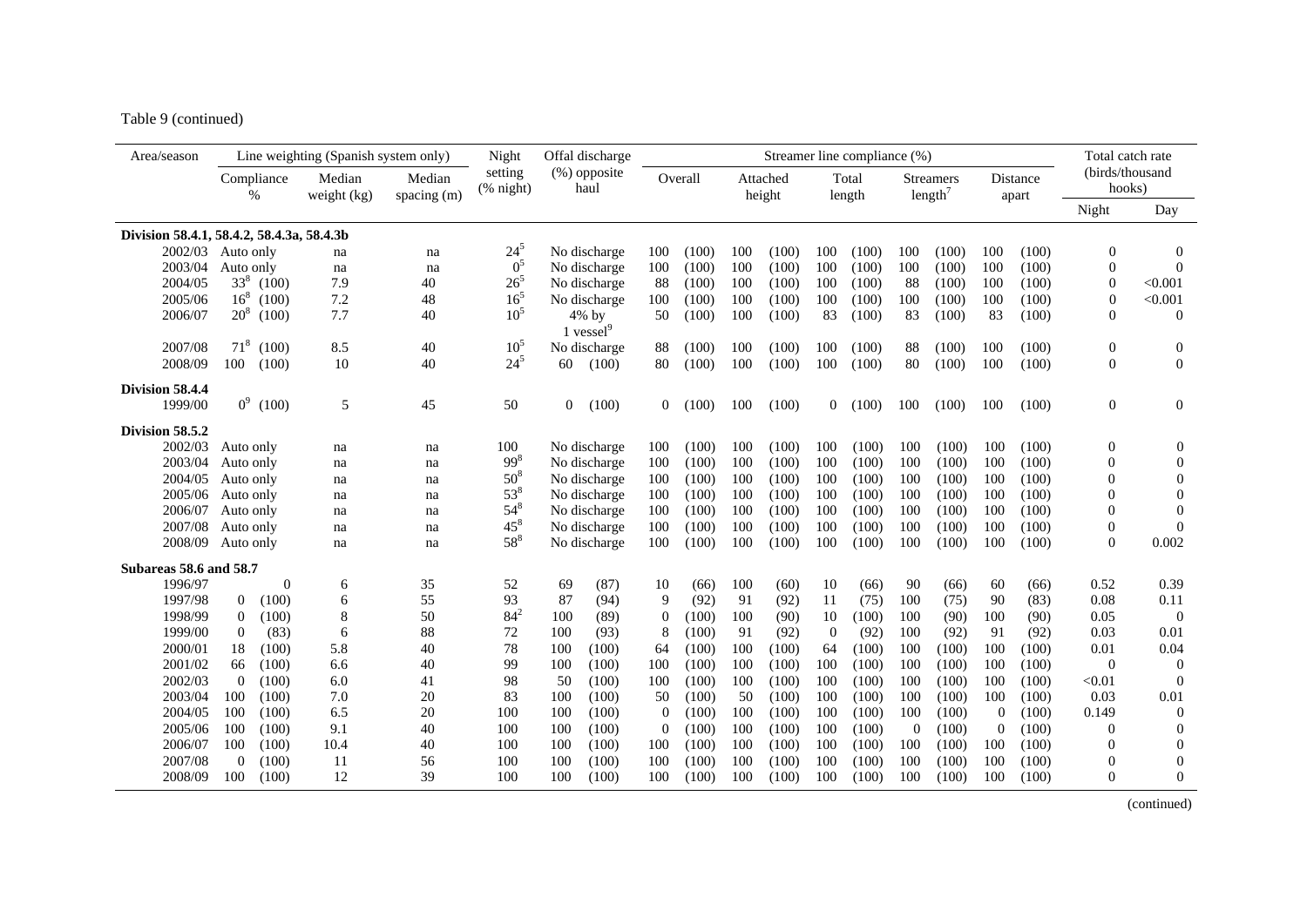Table 9 (continued)

| Area/season        |                 | Line weighting (Spanish system only) |                         | Night                | Offal discharge      |     |         |     |                    |     | Streamer line compliance (%) |     |                            |     |                   | Total catch rate          |          |
|--------------------|-----------------|--------------------------------------|-------------------------|----------------------|----------------------|-----|---------|-----|--------------------|-----|------------------------------|-----|----------------------------|-----|-------------------|---------------------------|----------|
|                    | Compliance<br>% | Median<br>weight (kg)                | Median<br>spacing $(m)$ | setting<br>(% night) | (%) opposite<br>haul |     | Overall |     | Attached<br>height |     | Total<br>length              |     | <b>Streamers</b><br>length |     | Distance<br>apart | (birds/thousand<br>hooks) |          |
|                    |                 |                                      |                         |                      |                      |     |         |     |                    |     |                              |     |                            |     |                   | Night                     | Day      |
| Subarea 88.1, 88.2 |                 |                                      |                         |                      |                      |     |         |     |                    |     |                              |     |                            |     |                   |                           |          |
| 1996/97            | Auto only       | na                                   | na                      | 50                   | $\Omega$<br>(100)    | 100 | (100)   | 100 | (100)              | 100 | (100)                        | 100 | (100)                      | 100 | (100)             | $\left($                  | $\Omega$ |
| 1997/98            | Auto only       | na                                   | na                      | 71                   | (100)<br>$\Omega$    | 100 | (100)   | 100 | (100)              | 100 | (100)                        | 100 | (100)                      | 100 | (100)             | $\Omega$                  | 0        |
| 1998/99            | Auto only       | na                                   | na                      |                      | 100<br>(100)         | 100 | (100)   | 100 | (100)              | 100 | (100)                        | 100 | (100)                      | 100 | (100)             | $\bf{0}$                  | C        |
| 1999/00            | Auto only       | na                                   | na                      | 6                    | No discharge         | 67  | (100)   | 100 | (100)              | 67  | (100)                        | 100 | (100)                      | 100 | (100)             | 0                         |          |
| 2000/01            | (100)           | 12                                   | 40                      | 18'                  | No discharge         | 100 | (100)   | 100 | (100)              | 100 | (100)                        | 100 | (100)                      | 100 | (100)             | 0                         |          |
| 2001/02            | Auto only       | na                                   | na                      | $33^{4}$             | No discharge         | 100 | (100)   | 100 | (100)              | 100 | (100)                        | 100 | (100)                      | 100 | (100)             | $\Omega$                  | $\Omega$ |
| 2002/03            | 100<br>(100)    | 9.6                                  | 41                      | $21^{4}$             | 1 incidence          | 100 | (100)   | 100 | (100)              | 100 | (100)                        | 100 | (100)                      | 100 | (100)             | $\Omega$                  | $\Omega$ |
|                    |                 |                                      |                         |                      | by 1 yessel          |     |         |     |                    |     |                              |     |                            |     |                   |                           |          |
| 2003/04            | 89<br>(100)     | 9                                    | 40                      | $5^{\circ}$          | 24% by 1 yessel      | 59  | (100)   | 82  | (100)              | 86  | (100)                        | 61  | (81)                       | 100 | (100)             | $\theta$                  | < 0.01   |
| 2004/05            | 33<br>(100)     | 9.0                                  | 45                      |                      | 1% by 1 vessel       | 64  | (100)   | 100 | (100)              | 100 | (100)                        | 60  | (94)                       | 94  | (100)             | $\Omega$                  | $\Omega$ |
| 2005/06            | 100<br>(100)    | 9.2                                  | 35                      |                      | No discharge         | 85  | (92)    | 100 | (92)               | 85  | (92)                         | 92  | (92)                       | 100 | (92)              | $\Omega$                  |          |
| 2006/07            | 100<br>(100)    | 10                                   | 36                      |                      | 1% by 1 vessel       | 93  | (100)   | 100 | (100)              | 100 | (100)                        | 93  | (93)                       | 100 | (100)             | 0                         |          |
| 2007/08            | (100)<br>67     | 10                                   | 37                      | $11^{\circ}$         | No discharge         | 92  | (100)   | 100 | (100)              | 100 | (100)                        | 92  | (100)                      | 100 | (100)             | 0                         | $\Omega$ |
| 2008/09            | 67<br>(100)     | 10                                   | 37                      | $4^4$                | No discharge         | 100 | (100)   | 100 | (100)              | 100 | (100)                        | 100 | (100)                      | 100 | (100)             | 0                         | $\Omega$ |

Includes daytime setting – and associated seabird by-catch – as part of line-weighting experiments on *Argos Helena* (WG-FSA-99/5).<br>
Includes some daytime setting in conjunction with use of an underwater-setting funnel on

Measure 24-02.<br>
<sup>6</sup> Conservation Measure 41-04 (2003, 2004, 2007) permits daytime setting if the vessel complies with Conservation Measure 24-02.

Conservation Measure 25-02 (2003, 2007) was updated in 2003 and the requirement for a minimum of five streamers was replaced by minimum streamer lengths.<br>Conservation Measure 41-08 (2004, 2007) permits daytime setting if t

The *Tronio* discharged offal on seven occasions due to mechanical problems.

<sup>10</sup> Conservation Measure 41-03 (2008) permits daytime setting if the vessel catches no more than three seabirds.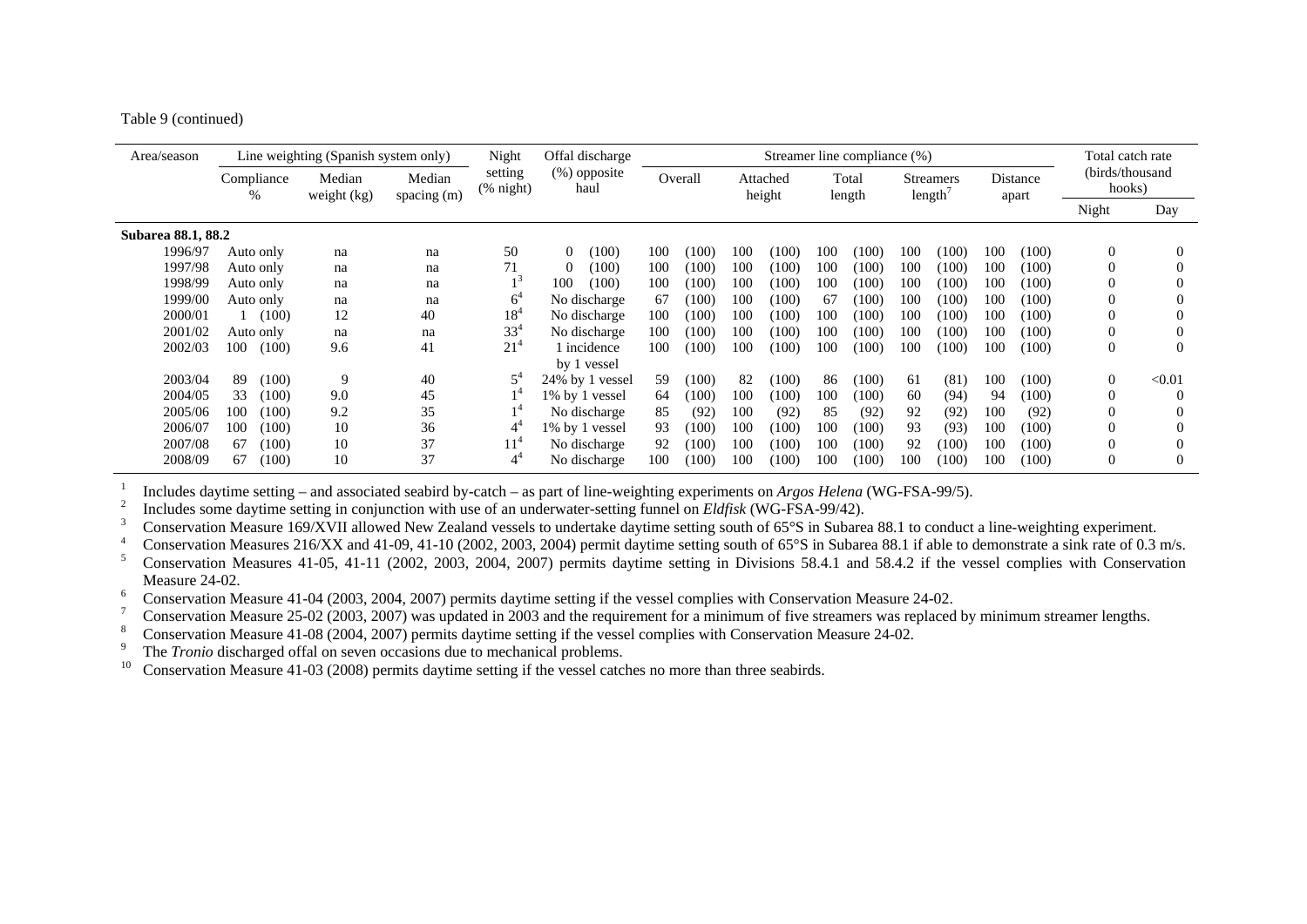| Vessel name                                | Dates of fishing | Fishing  | Compliance            |                             |                       | Compliance with details of streamer line specifications |                         | Length of        |                     | Streamer line | Haul-                |
|--------------------------------------------|------------------|----------|-----------------------|-----------------------------|-----------------------|---------------------------------------------------------|-------------------------|------------------|---------------------|---------------|----------------------|
|                                            |                  | method   | with<br><b>CCAMLR</b> | Attachment,<br>height above | Total<br>length $(m)$ | No. streamers<br>per line                               | Spacing of<br>streamers | streamers<br>(m) | in use %<br>setting |               | mitigation<br>device |
|                                            |                  |          | specifications        | water $(m)$                 |                       |                                                         | per line (m)            |                  | Night               | Day           | used %               |
| Subarea 48.3                               |                  |          |                       |                             |                       |                                                         |                         |                  |                     |               |                      |
| <b>Argos Froyanes</b>                      | $2/5 - 31/8$     | Auto     | Y                     | Y(7.1)                      | Y(152)                | 11                                                      | Y(5)                    | $Y(2-7.2)$       | 100                 |               | 100                  |
| Tronio                                     | $1/5 - 24/8$     | Spanish  | Y                     | Y(8.1)                      | Y(160)                | 12                                                      | Y(5)                    | $Y(1-6.6)$       | 100                 |               | 100                  |
| Argos Helena                               | $3/5 - 30/8$     | Auto     | Y                     | Y(8.1)                      | Y(162)                | 13                                                      | Y(5)                    | $Y(1-7)$         | 100                 |               | MP                   |
| Koryo Maru No. 11                          | $5/5 - 27/8$     | Spanish  | Y                     | Y(8.2)                      | Y(155)                | $10\,$                                                  | Y(5)                    | $Y(3.2-8)$       | 100                 |               | 98                   |
| Viking Bay                                 | $1/5 - 27/8$     | Spanish  | Y                     | Y(7)                        | Y(155)                | 12                                                      | Y(4)                    | $Y(1.2-7)$       | 100                 |               | 100                  |
| San Aspiring                               | $1/5 - 11/6$     | Auto     | Y                     | Y(7.9)                      | Y(150)                | 23                                                      | Y(5)                    | $Y(1.6-9)$       | 100                 |               | 100                  |
| Jacqueline                                 | $7/5 - 31/8$     | Spanish  | Y                     | Y(7.75)                     | Y(168)                | $\overline{7}$                                          | Y(5)                    | $Y(1.3-7)$       | 100                 |               | 100                  |
| Antarctic Bay                              | $21/5 - 5/8$     | Spanish  | Y                     | Y(8)                        | Y(160)                | $\overline{7}$                                          | Y(5)                    | $Y(2-7)$         | 100                 |               | 100                  |
| Ross Star                                  | $16/5 - 30/8$    | Auto     | Y                     | Y(7.5)                      | Y(175)                | $\overline{7}$                                          | Y(5)                    | $Y(1.1-7)$       | 100                 |               | 100                  |
| Argos Georgia                              | $28/5 - 13/8$    | Auto     | Y                     | Y(8)                        | Y(170)                | $\,8\,$                                                 | Y(5)                    | $Y(1-8)$         | 100                 |               | 100                  |
| San Aspiring                               | $23/6 - 26/8$    | Auto     | Y                     | Y(8)                        | Y(200)                | 23                                                      | Y(5)                    | $Y(1.4-10)$      | 100                 |               | 100                  |
| Subarea 48.4                               |                  |          |                       |                             |                       |                                                         |                         |                  |                     |               |                      |
| Argos Georgia                              | $1/3 - 24/3$     | Auto     | Y                     | Y(8.6)                      | Y(165)                | 8                                                       | Y(5)                    | $Y(1-8)$         | 100                 | 100           | 100                  |
| San Aspiring                               | $21/3 - 23/4$    | Auto     | $\mathbf Y$           | Y(7.9)                      | Y(250)                | $23\,$                                                  | Y(5)                    | $Y(1.8-9)$       | 100                 | 100           | 100                  |
| Argos Georgia                              | $4/5 - 17/5$     | Auto     | Y                     | Y(8)                        | Y(170)                | 8                                                       | Y(5)                    | $Y(1-8)$         | 100                 | 100           | 100                  |
| Subarea 48.6                               |                  |          |                       |                             |                       |                                                         |                         |                  |                     |               |                      |
| Shinsei Maru No. 3                         | $10/11 - 21/12$  | Trotline | Y                     | Y(7.5)                      | Y(162.5)              | 6                                                       | Y(4.7)                  | $Y(4-6.9)$       | 100                 | 100           | 100                  |
| Divisions 58.4.1, 58.4.2, 58.4.3a, 58.4.3b |                  |          |                       |                             |                       |                                                         |                         |                  |                     |               |                      |
| <i>Insung No.</i> $I^{\prime}$             | $12/12 - 8/3$    | Spanish  | N                     | Y(7)                        | Y(200)                | 10                                                      | Y(4.5)                  | $N(1-5)$         | 100                 | 100           | 96                   |
| Insung No. 22                              | $24/12 - 5/3$    | Spanish  | $\mathbf Y$           | Y(7)                        | Y(155)                | 14                                                      | Y(5)                    | $Y(1-6.5)$       | 100                 | 100           | $\overline{0}$       |
| Shinsei Maru No. 3 <sup>1</sup>            | $19/1 - 29/3$    | Trotline | Y                     | Y(10)                       | Y(156)                | 6                                                       | Y(4.7)                  | $Y(4.4-6.9)$     | 100                 | 100           | 98                   |
| <b>Banzare</b>                             | $5/1 - 5/3$      | Trotline | Y                     | Y(7)                        | Y(150)                | 35                                                      | Y(5)                    | Y(6.5)           | 100                 | 100           | $\boldsymbol{0}$     |
| Shinsei Maru No. 3                         | $26/6 - 30/7$    | Trotline | $\mathbf Y$           | Y(7.45)                     | Y(157.4)              | 6                                                       | Y(4.5)                  | $Y(4.5-7)$       | 100                 | 100           | 100                  |
| Division 58.5.2                            |                  |          |                       |                             |                       |                                                         |                         |                  |                     |               |                      |
| <b>Austral Leader II</b>                   | $14/4 - 21/6$    | Auto     | $\mathbf Y$           | Y(8)                        | Y(200)                | 9                                                       | Y(5)                    | $Y(1-7.5)$       | 99                  | 100           | 98                   |
| Antarctic Chieftain                        | $27/4 - 29/8$    | Auto     | $\mathbf Y$           | Y(7.1)                      | Y(173)                | 21                                                      | Y(4.5)                  | $Y(1-7)$         | 100                 | 100           | 100                  |
| Subarea 58.7                               |                  |          |                       |                             |                       |                                                         |                         |                  |                     |               |                      |
| Koryo Maru No. 11                          | $11/4 - 11/4$    | Spanish  | Y                     | Y(8.41)                     | Y(163)                | 10                                                      | Y(4.5)                  | $Y(3.3-8)$       | 100                 |               |                      |

Table 10: Scientific observations relating to compliance with the minimum specifications set out in Conservation Measure 25-02 (2008) during the 2008/09 Season.  $Y - yes$ ; N – no; - – no information; MP – Moon pool; \* – conservation measure not applicable in this area.

(continued)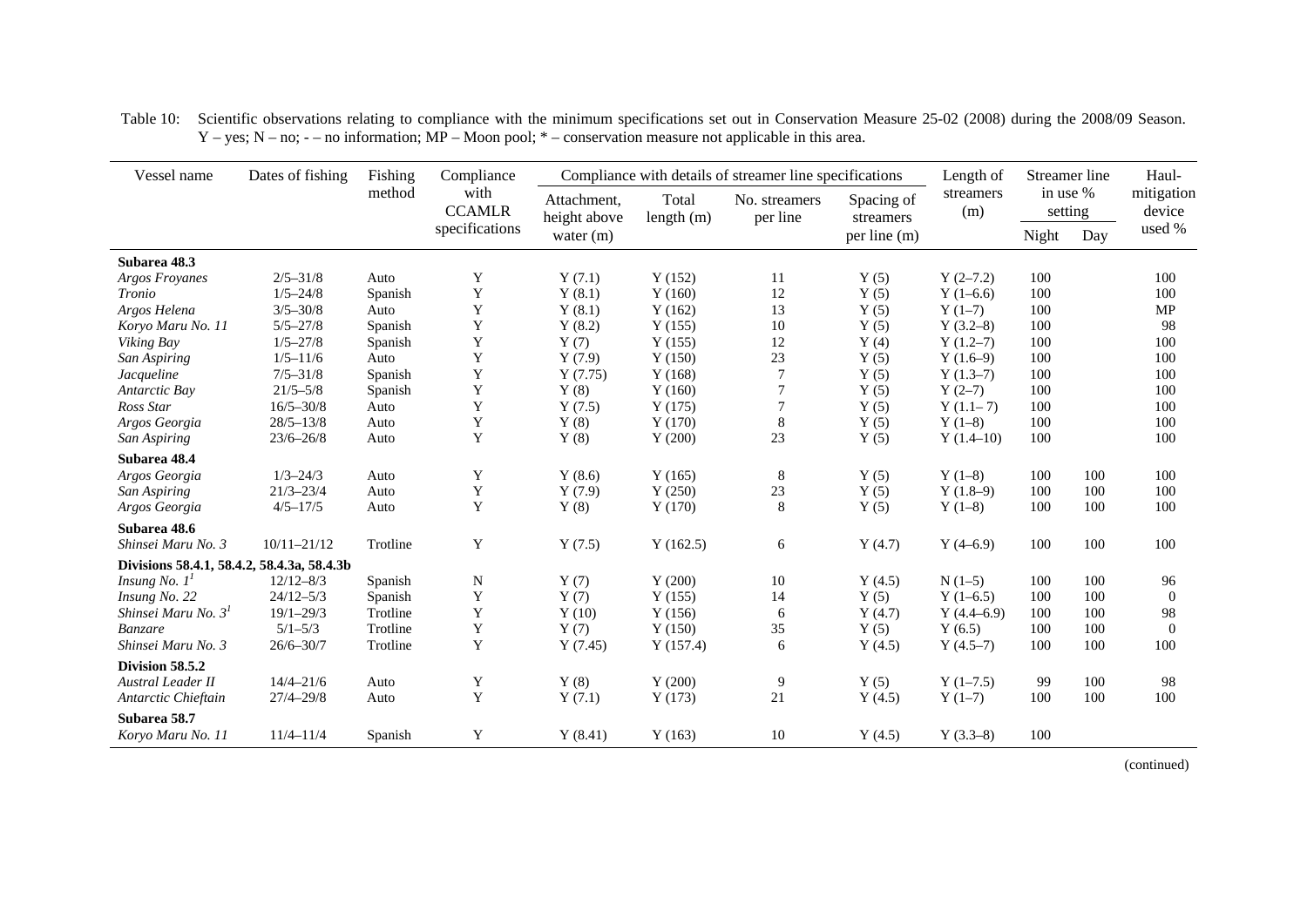## Table 10 (continued)

| Vessel name                | Dates of fishing | Fishing  | Compliance            |                             |                       | Compliance with details of streamer line specifications |                         | Length of        |       | Streamer line       | Haul-                |
|----------------------------|------------------|----------|-----------------------|-----------------------------|-----------------------|---------------------------------------------------------|-------------------------|------------------|-------|---------------------|----------------------|
|                            |                  | method   | with<br><b>CCAMLR</b> | Attachment,<br>height above | Total<br>length $(m)$ | No. streamers<br>per line                               | Spacing of<br>streamers | streamers<br>(m) |       | in use %<br>setting | mitigation<br>device |
|                            |                  |          | specifications        | water $(m)$                 |                       |                                                         | per line (m)            |                  | Night | Day                 | used %               |
| <b>Subareas 88.1, 88.2</b> |                  |          |                       |                             |                       |                                                         |                         |                  |       |                     |                      |
| Jung Woo No. 2             | $29/12 - 25/1$   | Spanish  | Y                     | Y(7.8)                      | Y(150)                | 10                                                      | Y(5)                    | $Y(1-6.8)$       |       | 100                 | 8                    |
| Jung Woo No. 3             | $3/1 - 24/1$     | Trotline | Y                     | Y(7)                        | Y(150)                | 15                                                      | Y(4.5)                  | $Y(1-6.5)$       |       | 100                 | 0                    |
| San Aotea II               | $1/1 - 22/1$     | Auto     | Y                     | Y(7)                        | Y(153)                | 21                                                      | Y(4.5)                  | $Y(1-7.2)$       |       | 100                 | 0                    |
| San Aspiring               | $3/12 - 24/1$    | Auto     | Y                     | Y(8)                        | Y(200)                | 30                                                      | Y(4)                    | $Y(1-10)$        |       | 100                 | 0                    |
| Ross Mar                   | $5/12 - 3/2$     | Auto     |                       | Y(7.4)                      | Y(150)                | 21                                                      | Y(4.8)                  | $Y(1-7.2)$       |       | 100                 | 0                    |
| Argos Georgia              | $8/12 - 6/2$     | Auto     | Y                     | Y(7)                        | Y(155)                |                                                         | Y(5)                    | $Y(1-7)$         | 100   | 100                 | 0                    |
| Tronio                     | $8/12 - 7/2$     | Spanish  | Y                     | Y(7.2)                      | Y(170)                | 12                                                      | Y(5)                    | $Y(0.5-6.5)$     |       | 100                 | 100                  |
| Ross Star                  | $9/1 - 16/2$     | Auto     | Y                     | Y(8)                        | Y(160)                |                                                         | Y(5)                    | $Y(1-7)$         |       | 100                 | $\Omega$             |
| Isla Eden                  | $1/12 - 31/1$    | Auto     |                       | Y(7.1)                      | Y(150)                |                                                         | Y(5)                    | $Y(1-7)$         |       | 100                 | $\Omega$             |
| Hong Jin No. 707           | $7/12 - 10/2$    | Spanish  | Y                     | Y(7)                        | Y(150)                | 25                                                      | Y(5)                    | $Y(1-6.5)$       | 100   | 100                 | 100                  |
| Janas                      | $1/1 - 18/2$     | Auto     | v                     | Y(9)                        | Y(160)                | 29                                                      | Y(4)                    | $Y(1-6.5)$       | 100   | 100                 | $\Omega$             |
| Argos Helena               | $4/12 - 30/1$    | Auto     | v                     | Y(8)                        | Y(157)                | 13                                                      | Y(5)                    | $Y(1-8)$         | 100   | 100                 | MP                   |
| Antarctic Chieftain        | $2/12 - 16/2$    | Auto     | Y                     | Y(7.1)                      | Y(150)                | 32                                                      | Y(4.5)                  | $Y(1-7.2)$       |       | 100                 | $\Omega$             |
| Argos Froyanes             | $1/12 - 12/2$    | Auto     | v                     | Y(7.1)                      | Y(152)                | 11                                                      | Y(4)                    | $Y(2.7-7)$       | 100   | 100                 | 0                    |

<sup>1</sup> These vessels also conducted a small amount of fishing in Subarea 88.1 during this cruise.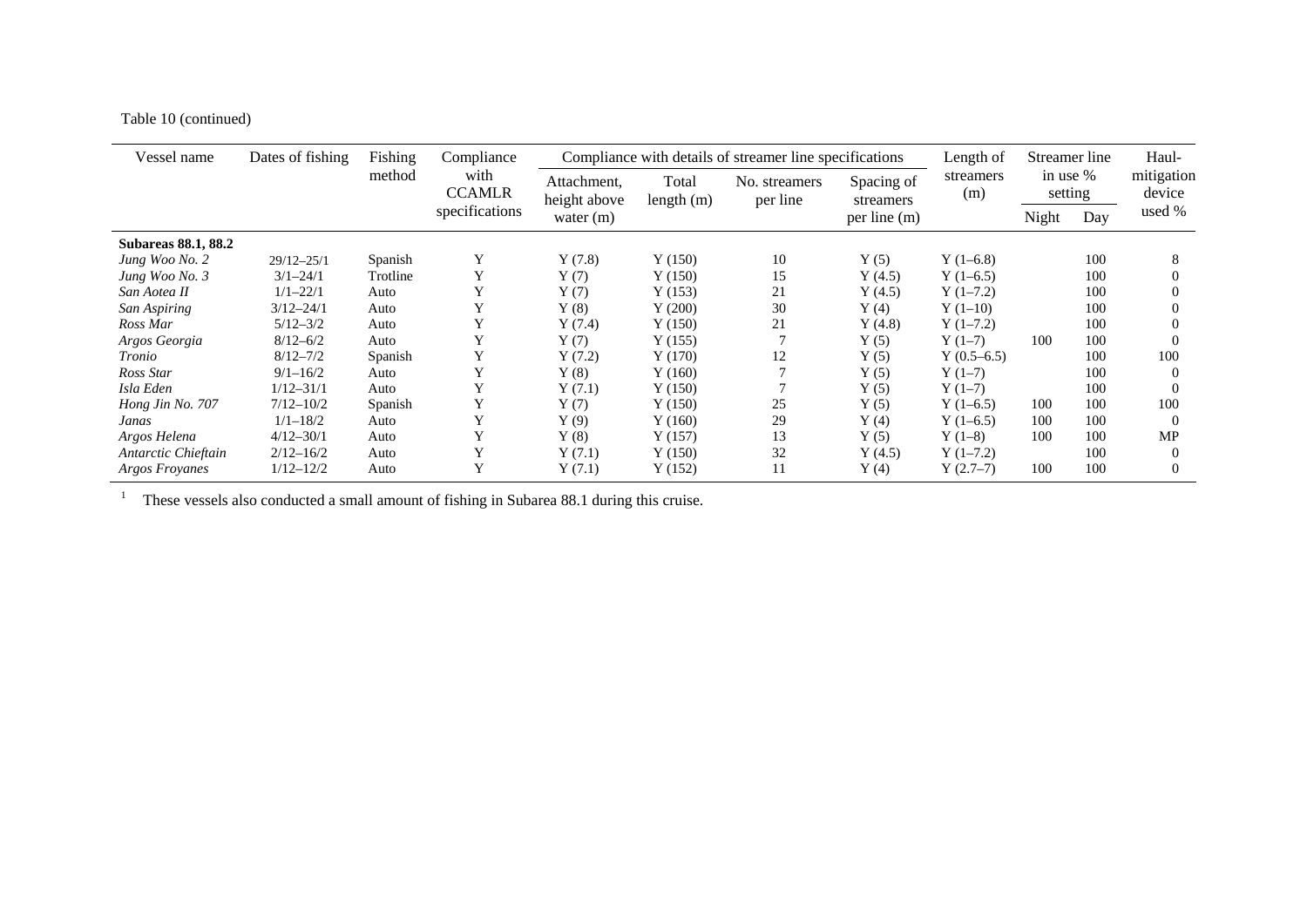|   | Scientific Committee or<br>French recommendation | Description                                                  | <b>Status</b> | Comments/notes                                                                                                                                                                                                                                                                                                                                                                           |
|---|--------------------------------------------------|--------------------------------------------------------------|---------------|------------------------------------------------------------------------------------------------------------------------------------------------------------------------------------------------------------------------------------------------------------------------------------------------------------------------------------------------------------------------------------------|
|   | SC-CAMLR-XXVI, 5.6(i)                            | Observer data                                                | In progress   | Additional data are being recorded: details of the deployment of a haul-<br>mitigation device, characteristics of streamer lines and line sink rates.                                                                                                                                                                                                                                    |
| 2 | SC-CAMLR-XXVI, 5.6(ii)                           | Petrel population analysis                                   | Complete      | SC-CAMLR-XXVII/BG/8 is the completed analysis; France submitted all<br>required documents to IMAF in 2008 and will submit an English version to<br>WG-SAM for its 2010 meeting.                                                                                                                                                                                                          |
| 3 | SC-CAMLR-XXVI, 5.6(iii)                          | Raw by-catch data                                            | Completed     | This year, France has submitted the full set of data from the 2008/09 fishing<br>season.                                                                                                                                                                                                                                                                                                 |
| 4 | SC-CAMLR-XXVI, 5.6(iv)                           | Analysis of vessel<br>specific issues                        | Completed     | See SC-CAMLR-XXVII/12 and BG/10.                                                                                                                                                                                                                                                                                                                                                         |
| 5 | SC-CAMLR-XXVI, $5.6(v)$                          | Broaden set of measures<br>used, particularly during<br>haul | In progress   | Implementation of an effective Brickle curtain (haul mitigation) on all vessels;<br>management of offal has been modified since September 2008, offal can only be<br>discharged between hauls; offal will be retained for a longer period of time on<br>board the new vessel operating in the French EEZ from 2009/10; improving<br>streamer line construction to meet CCAMLR standards. |
| 6 | SC-CAMLR-XXVI, 5.6(vi)                           | Further research with<br>WG-IMAF                             | Ongoing       | Close collaboration between TAAF and IMAF.<br>The independent working group composed of fishermen, scientists and the<br>TAAF administration meets regularly.                                                                                                                                                                                                                            |
|   | SC-CAMLR-XXVI, 5.6(vii)                          | Redirection of<br>management based on<br>data analysis       | Ongoing       | Improvements to streamer lines, haul-mitigation devices, and offal management<br>practices; additional data collection and analysis will inform other possible<br>management options; weekly by-catch reports from vessel observers (daily<br>reports during the breeding seasons of both the grey and the white-chinned<br>petrel).                                                     |
| 8 | SC-CAMLR-XXVI, 5.6(viii)                         | Submit action plan                                           | Completed     | SC-CAMLR-XXVII/8 submitted and being implemented.                                                                                                                                                                                                                                                                                                                                        |
| 9 | $SC-CAMLR-XXVI, 5.6(ix)$                         | Submit paper on<br>regulatory requirements                   | Completed     | SC-CAMLR-XXVII/BG/11                                                                                                                                                                                                                                                                                                                                                                     |

Table 11: Summary of recommendations from SC-CAMLR-XXVII/10, 12 and SC-CAMLR-XXVII/BG/8, BG/10, BG/11, BG/12, and the Scientific Committee's 2007 recommendations to France (SC-CAMLR-XXVI, paragraph 5.6) and updated progress from France.

(continued)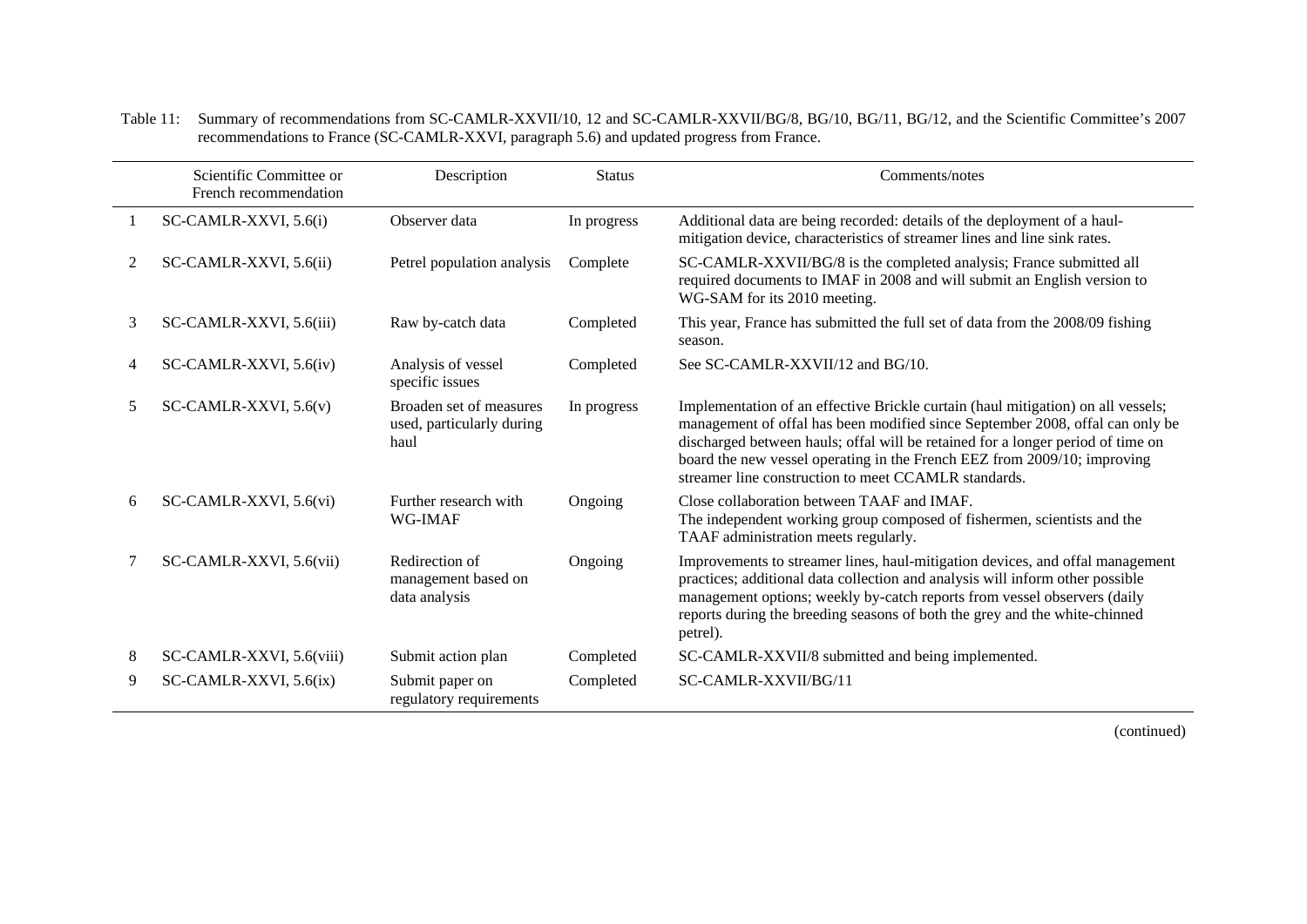#### Table 11 (continued)

|     | Scientific Committee or<br>French recommendation                                                                           | Description                                                                                                                                                           | <b>Status</b> | Comments/notes                                                                                                                                                                                                                                                                                                                                                                                                                                                    |
|-----|----------------------------------------------------------------------------------------------------------------------------|-----------------------------------------------------------------------------------------------------------------------------------------------------------------------|---------------|-------------------------------------------------------------------------------------------------------------------------------------------------------------------------------------------------------------------------------------------------------------------------------------------------------------------------------------------------------------------------------------------------------------------------------------------------------------------|
| 10  | SC-CAMLR-XXVII/12<br>(DeLord et al. study on<br>environmental, spatial, temporal<br>and operational effects 2003-<br>2006) | Fishery closure during<br>critical chick-rearing<br>periods for both petrel<br>species $-15$ February to<br>15 March and 50 days in<br>part of May and all of<br>June | In progress   | The one-month closure 15 February to 15 March (2003 to 2008) has been<br>extended from 1 February to 10 March in 2009. The closure will be extended for<br>the coming season from 1 February to 15 March in 2010. There is no specific<br>fishing closure during the grey petrel's chick-rearing period. There is a<br>possibility that certain sectors might be closed during periods when the mortality<br>peaks in these areas (SC-CAMLR-XXVII/BG/11).         |
| -11 | SC-CAMLR-XXVII/12                                                                                                          | Controlled effort in<br>seasons                                                                                                                                       | In progress   | Fishing closure from 1 February to 15 March 2009. Possibility exists to close the<br>most sensitive sectors, move the fishing vessels, or reduce hook effort.                                                                                                                                                                                                                                                                                                     |
| 12  | SC-CAMLR-XXVII/12                                                                                                          | Minimise seabird access<br>to baits (e.g. heavier<br>IWL, $150 \text{ g m}^{-1}$ )                                                                                    | In progress   | All vessels have been required to use IW line $(50 \text{ g m}^{-1})$ since 2005, which<br>allows a sink rate greater than $0.2 \text{ m s}^{-1}$ (CCAMLR standard).<br>IW line heavier than 50 g $m^{-1}$ is not practicable or possible.<br>Manual weights have been and will continue to be deployed on several vessels<br>during periods when mortality peaks.<br>Recording the line sink rates on all of the vessels during the next season will be<br>done. |
| 13  | SC-CAMLR-XXVII/12                                                                                                          | Minimum three streamer<br>lines                                                                                                                                       | Completed     | Regulations are imposed to use a minimum of two streamer lines on all vessels,<br>but in general three or more streamer lines are used.                                                                                                                                                                                                                                                                                                                           |
| 14  | SC-CAMLR-XXVII/12                                                                                                          | Haul-mitigation device                                                                                                                                                | Completed     | All vessels required to use a haul-mitigation device (e.g. Brickle curtain).                                                                                                                                                                                                                                                                                                                                                                                      |
| 15  | SC-CAMLR-XXVII/BG/10<br>(Waugh et al. cooperative study)                                                                   | Line setting                                                                                                                                                          | In progress   | Recommendations: Increase aerial coverage, increase sink rate of lines, add<br>weights at high-risk times, reduce/eliminate fisheries waste discharge,<br>underwater setting, batch dumping of offal, waste management strategies, e.g.<br>storage during hauls and discharge between hauls, mincing, mealing.                                                                                                                                                    |
| 16  | SC-CAMLR-XXVII/BG/10                                                                                                       | Haul mitigation                                                                                                                                                       | In progress   | Recommendations <sup>1</sup> : improve Brickle curtain, use CCAMLR reporting<br>procedures, reduce/eliminate waste discharge during hauling, batch offal<br>dumping, active research program, study to tailor Brickle curtain design for<br>vessels.                                                                                                                                                                                                              |

(continued)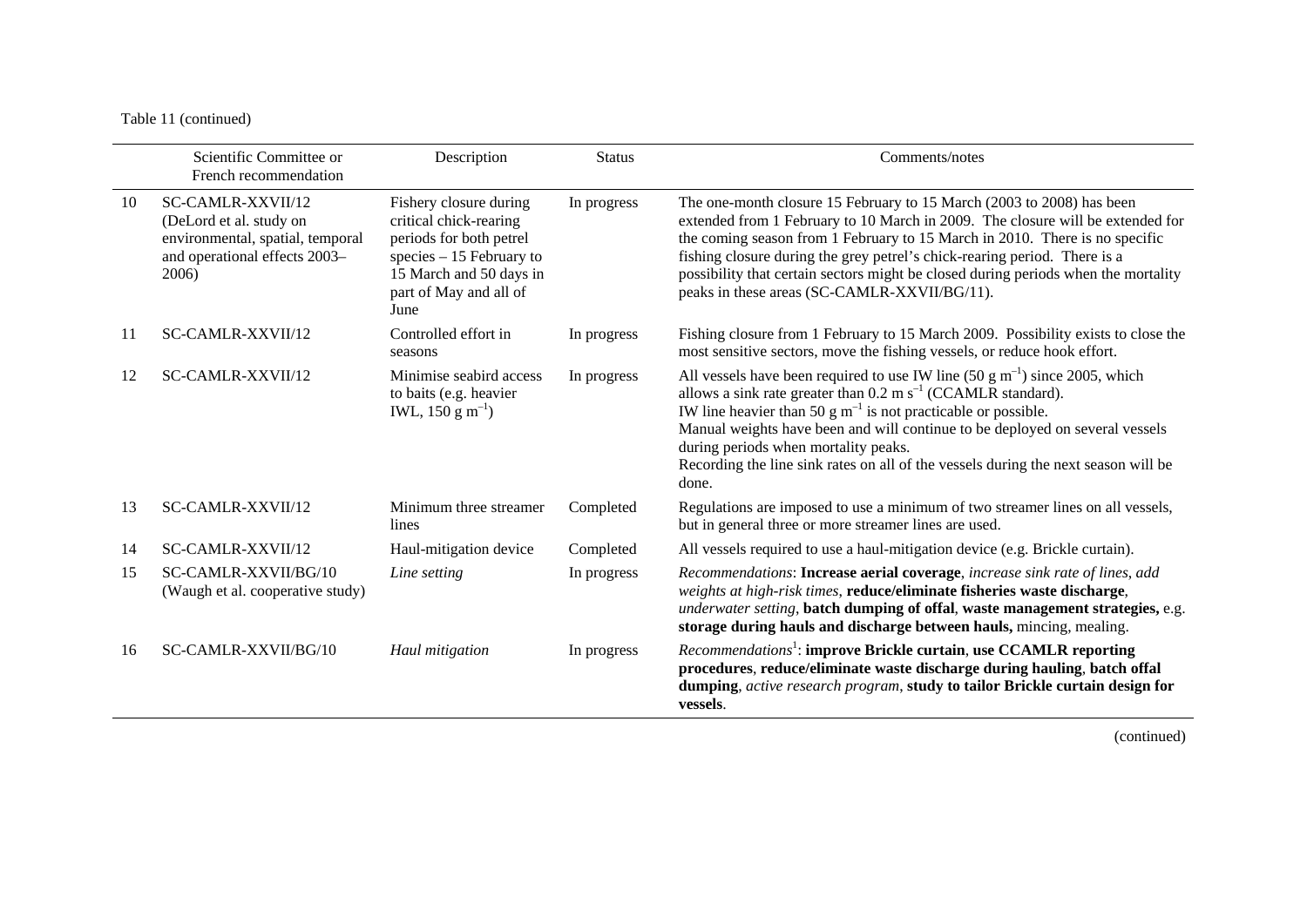#### Table 11 (continued)

|    | Scientific Committee or<br>French recommendation | Description                    | <b>Status</b> | Comments/notes                                                                                                                                                                                                                                                                                                                                                                                                                                 |
|----|--------------------------------------------------|--------------------------------|---------------|------------------------------------------------------------------------------------------------------------------------------------------------------------------------------------------------------------------------------------------------------------------------------------------------------------------------------------------------------------------------------------------------------------------------------------------------|
| 17 | SC-CAMLR-XXVII/BG/10                             | Hook discards                  | In progress   | Recommendations <sup>1</sup> : increase awareness, outreach posters, <i>improve</i><br>filtering/waste treatment systems.                                                                                                                                                                                                                                                                                                                      |
| 18 | SC-CAMLR-XXVII/BG/10                             | Waste management               | In progress   | Recommendations <sup>1</sup> : batch dumping, offal retention during hauls and<br>discharge between hauls, improve factory filtering system, test batching<br>regimes.                                                                                                                                                                                                                                                                         |
| 19 | SC-CAMLR-XXVII/BG/10                             | Haul curtains                  | In progress   | Recommendations <sup>1</sup> : install structure needed to set up haul curtain, use design<br>and custom fit for vessel which resembles the New Zealand type, use haul<br>curtains at all times during hauling.                                                                                                                                                                                                                                |
| 20 | SC-CAMLR-XXVII/BG/10                             | Information flow               | Ongoing       | Recommendations <sup>1</sup> : reinforce exchange between CCAMLR (e.g. WG-IMAF)<br>and TAAF, establish working group to advise TAAF, continued exchange<br>between TAAF and scientists, exchange of personnel between French vessels<br>and New Zealand or Australian vessels.<br>WG-IMAF scientists reviewed cooperative study proposal and several<br>participated in study. TAAF has participated at annual WG-IMAF<br>meetings since 2003. |
| 21 | SC-CAMLR-XXVII/BG/10                             | Strategic framework            | Ongoing       | Recommendations <sup>1</sup> : Develop a strategic action plan that includes: by-catch<br>reduction objectives, uptake of best-practice measures, specialist by-catch<br>working group, research program, penalty regime, and education and<br>awareness raising programs.                                                                                                                                                                     |
| 22 | SC-CAMLR-XXVII/BG/10                             | Proposed research<br>program   | In progress   | Recommendations <sup>1</sup> : Develop a program to consider offal management,<br>streamer line design improvements in materials and aerial extent, and sink<br>rate improvements.                                                                                                                                                                                                                                                             |
| 23 | SC-CAMLR-XXVII/BG/10                             | Streamer line<br>configuration | In progress   | Recommendations <sup>1</sup> : revision of streamer materials, improve aerial extent,<br>vessel-specific solutions, attach branch streamers with swivels, multiple<br>streamer lines (five or more), increase attachment height to 7 m or more, use<br>of outboard booms, consider wind direction when setting streamer line, carry<br>replacement streamer lines and materials on board.                                                      |

<sup>1</sup> **Bold indicates item completed or under way.** *Italics indicates item is under consideration*. Regular font indicates no action has been taken.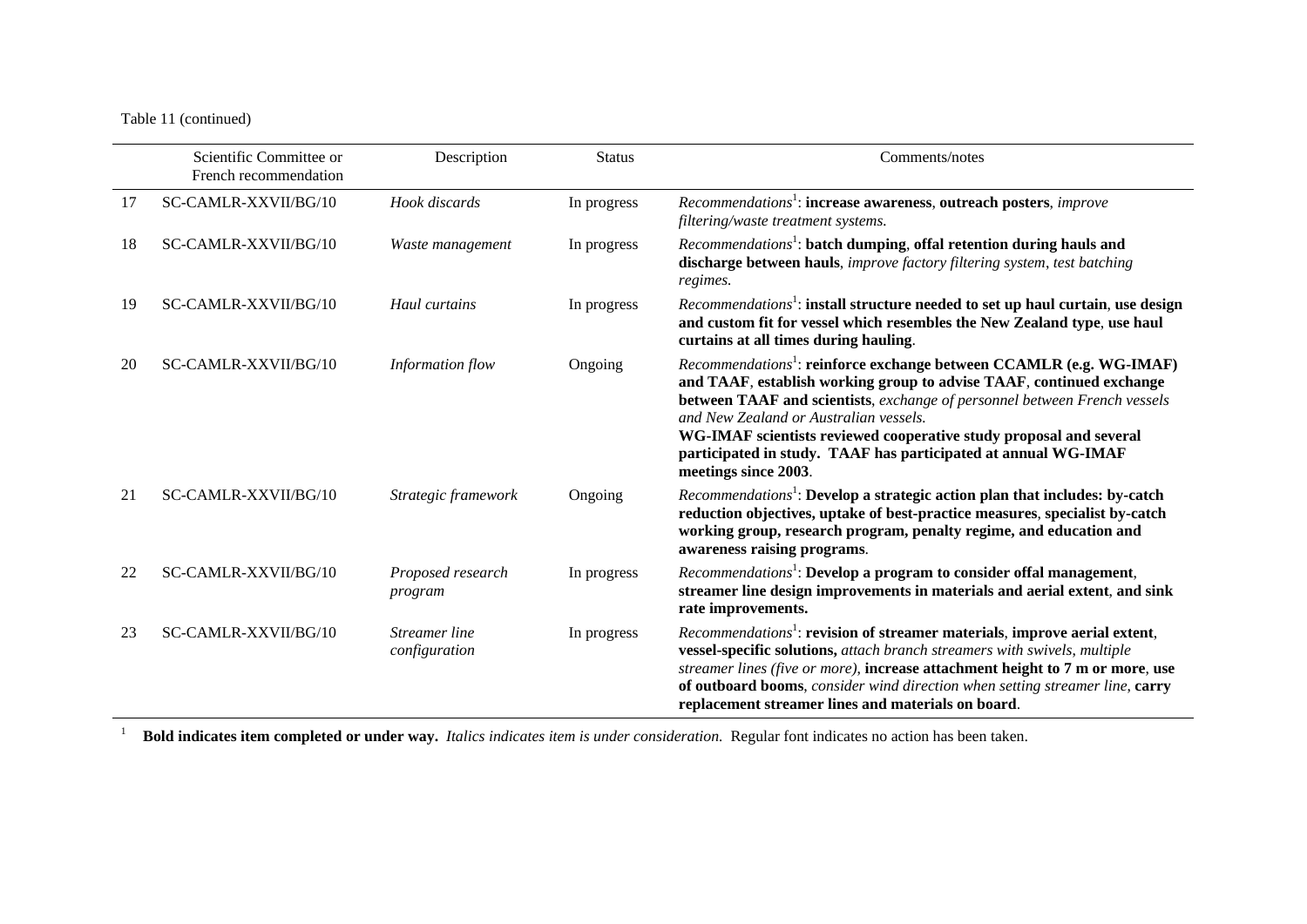| Table 12: |  |  |  |  | List and priority observer tasks for WG-IMAF. |
|-----------|--|--|--|--|-----------------------------------------------|
|-----------|--|--|--|--|-----------------------------------------------|

| User<br>group | Data type                                                                                     | Description                                                           | Use                                                                                                | Optimal collection                                                                                                                                     | <b>Practical limitations</b>                                                                                |
|---------------|-----------------------------------------------------------------------------------------------|-----------------------------------------------------------------------|----------------------------------------------------------------------------------------------------|--------------------------------------------------------------------------------------------------------------------------------------------------------|-------------------------------------------------------------------------------------------------------------|
|               | Incidental mortality<br>(high priority)                                                       | Record mortality of seabirds<br>and marine mammals.                   | Estimate seabird and marine mammal<br>mortalities within the Convention Area<br>caused by fishing. | Observe all krill trawl hauls<br>and appropriate proportions<br>of finfish trawl hauls and<br>longline hooks hauled as<br>defined in Tables 13 and 14. | Time constraints<br>Safety considerations<br>Poor weather conditions                                        |
| IMAF          | Seabirds and<br>marine mammal<br>interactions with<br>fishing gear<br>(high priority)         | Record entanglement and<br>injury to seabirds and<br>marine mammals.  | Estimate seabird and marine mammal<br>mortalities within the Convention Area<br>caused by fishing. | Observe all krill trawl hauls<br>and appropriate proportions<br>of finfish trawl hauls and<br>longline hooks hauled as<br>defined in Tables 13 and 14. | Time constraints<br>Safety considerations<br>Poor weather conditions                                        |
|               |                                                                                               | Trawl warp strikes.                                                   | Estimate risk of trawl warp strike<br>interactions with seabirds within the<br>Convention Area.    | At least one warp strike<br>observation per 24-hour<br>period.                                                                                         | Time constraints<br>Safety considerations<br>Poor weather conditions                                        |
|               |                                                                                               | Interaction of marine<br>mammals with fishing<br>vessels and gear.    | To assess ecological impact of<br>depredation.                                                     | Once per haul observation<br>period (in conjunction with<br>haul observations).                                                                        | Time constraints<br>Safety considerations<br>Poor weather conditions<br>Poor visibility                     |
|               | Implementation of<br>mitigation measures<br>(medium priority<br>but also required by<br>SCIC) | Description and<br>specification of mitigation<br>measures (L2 data). | To assess the performance of the<br>measures to review attainment of<br>minimum requirements.      | Once every seven days (in<br>conjunction with sink rate<br>tests).                                                                                     | Night setting limits ability<br>to assess aerial extent<br>Poor weather conditions<br>Safety considerations |
|               |                                                                                               | TDR and bottle tests<br>(L10 data).                                   | To assess sink rates.                                                                              | One test per 24-hour period<br>and four tests on a single<br>longline once per seven-day<br>period (in conjunction with<br>mitigation observations).   | Poor weather conditions<br>Night setting for bottle<br>tests<br>Safety considerations                       |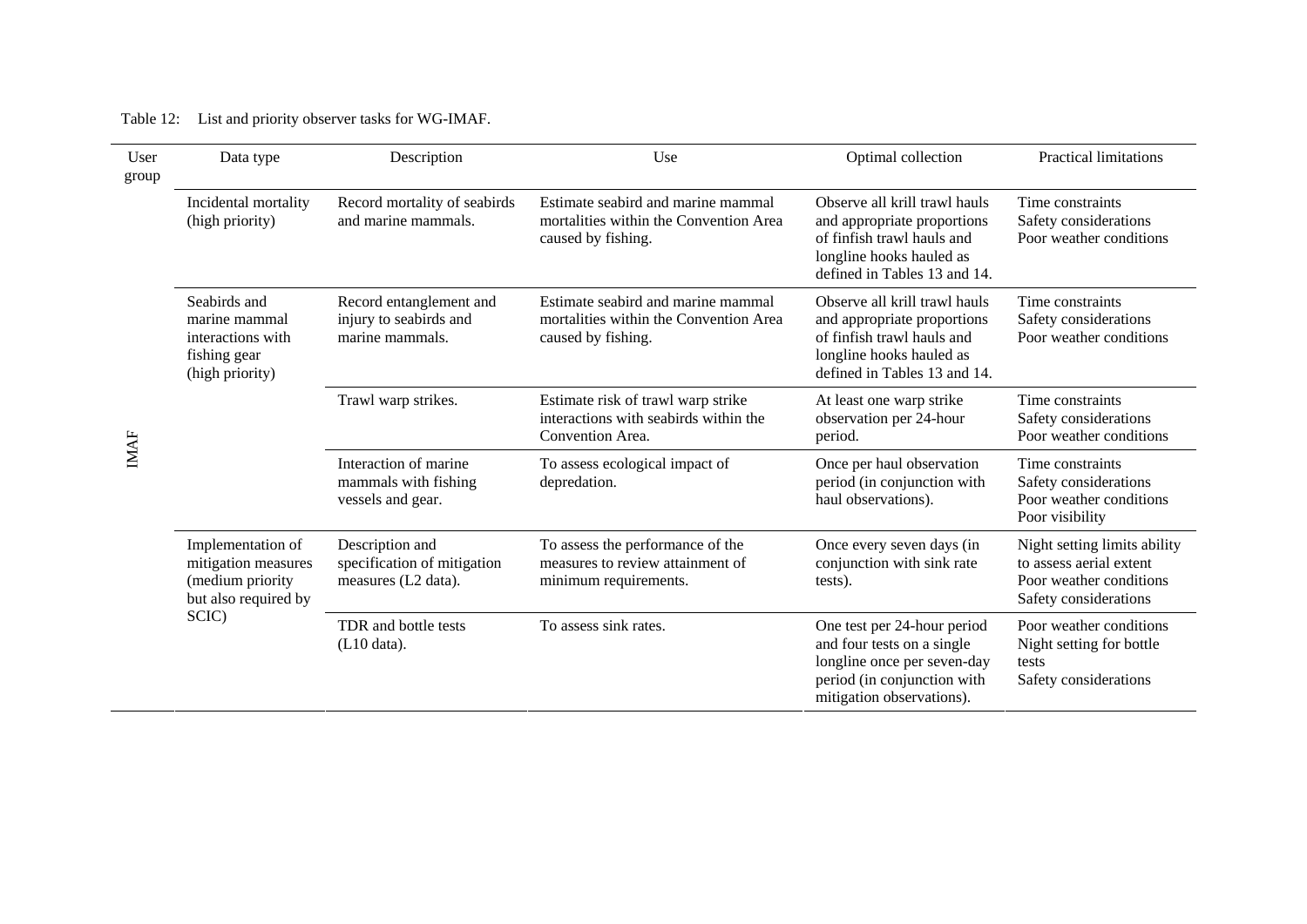| Risk level <sup>1</sup>  | Mitigation requirements                                                                                                                                                                                                                                                                                                                                                                      | Recommended<br>observer coverage |
|--------------------------|----------------------------------------------------------------------------------------------------------------------------------------------------------------------------------------------------------------------------------------------------------------------------------------------------------------------------------------------------------------------------------------------|----------------------------------|
| $1 - low$                | • Strict compliance with standard seabird by-catch conservation measure <sup>2</sup> .<br>• Vessels that catch a total of three birds in any season shall consider the use of net binding to<br>reduce seabird captures during shooting operations.<br>• No offal discharge during the shooting and hauling of trawl gear. Full offal retention where<br>possible.                           | 20% of sets<br>50% of hauls      |
| $2$ – average<br>to low  | • Strict compliance with standard seabird by-catch conservation measure <sup>2</sup> .<br>• Vessels that catch a total of three birds in any season shall consider the use of net binding to<br>reduce seabird captures during shooting operations.<br>• No offal discharge during the shooting and hauling of trawl gear. Full offal retention where<br>possible.                           | 25% of sets<br>75% of hauls      |
| $3$ – average            | • Strict compliance with standard seabird by-catch conservation measure <sup>2</sup> .<br>• Vessels that catch a total of three birds in any season shall consider the use of net binding to<br>reduce seabird captures during shooting operations.<br>• No offal discharge during the shooting and hauling of trawl gear. Full offal retention where<br>possible.                           | $40\%$ of sets<br>90% of hauls   |
| $4 - average$<br>to high | • Strict compliance with standard seabird by-catch conservation measure <sup>2</sup> .<br>• Vessels that catch a total of three birds in any season shall use net binding, and consider adding<br>weight to the codend to reduce seabird captures during shooting operations.<br>• No offal discharge during the shooting and hauling of trawl gear. Full offal retention where<br>possible. | 45% of sets<br>90% of hauls      |
| $5 - high$               | • Strict compliance with standard seabird by-catch conservation measure <sup>2</sup> .<br>• Use net binding, and consider adding weight to the codend to reduce seabird captures during<br>shooting operations.<br>• No offal discharge during the shooting and hauling of trawl gear. Full offal retention where<br>possible.                                                               | $50\%$ of sets<br>90% of hauls   |

| Table 13: Summary of assessment of risk posed to seabirds from net entanglements in pelagic finfish trawl fisheries in the Convention Area |
|--------------------------------------------------------------------------------------------------------------------------------------------|
| (see also Figure 2).                                                                                                                       |

<sup>1</sup> Where 'risk' means seabird by-catch risk if no mitigation is used for a given level of seabird abundance.

 $2^2$  Conservation Measure 25-03.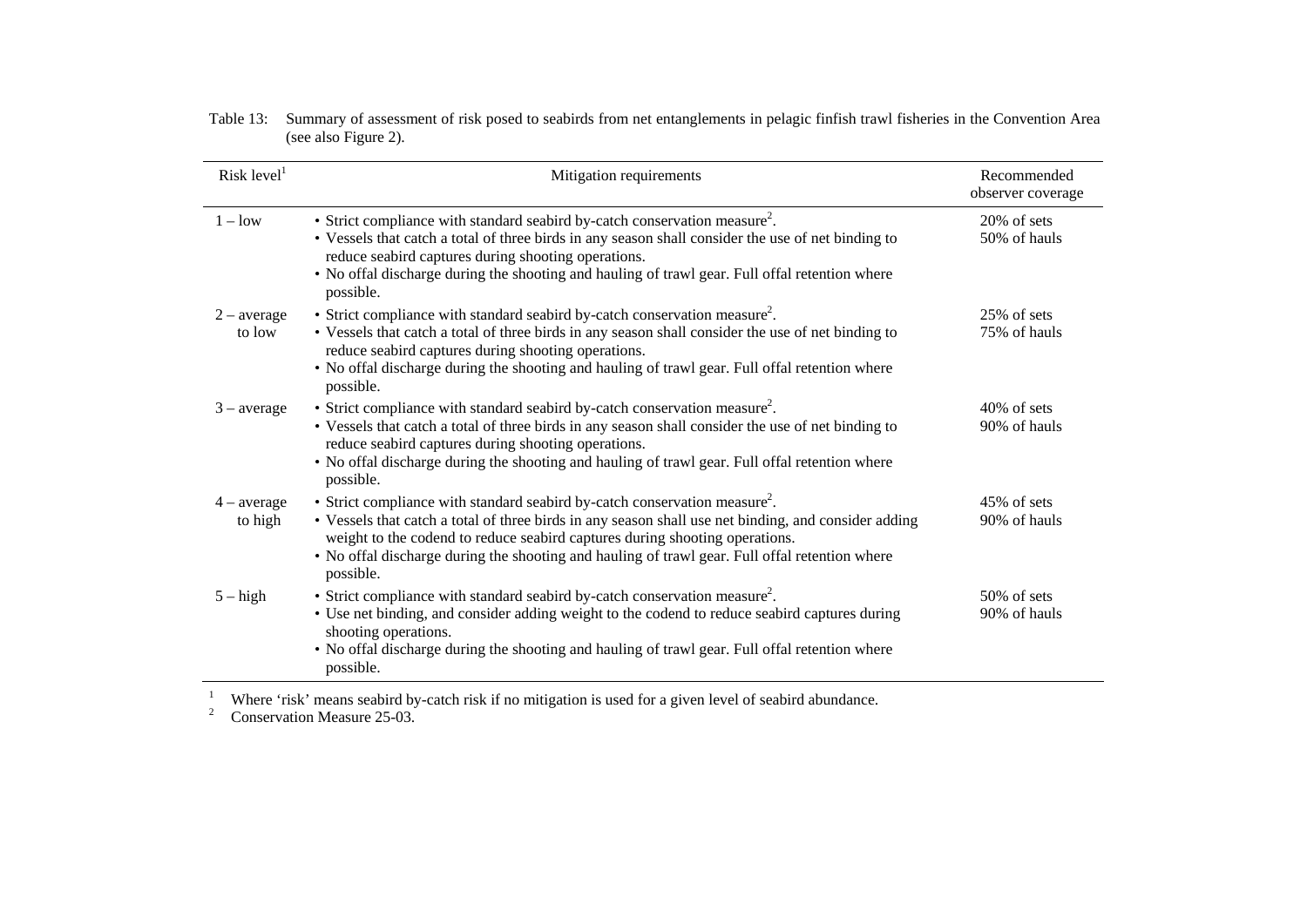| Risk level               | Mitigation requirements                                                                                                                                                                                                                                                                                                                                                                  | Recommended<br>observer coverage                              |
|--------------------------|------------------------------------------------------------------------------------------------------------------------------------------------------------------------------------------------------------------------------------------------------------------------------------------------------------------------------------------------------------------------------------------|---------------------------------------------------------------|
| $1 - low$                | • Strict compliance with standard seabird by-catch conservation measure <sup>1</sup> .<br>• No need for restriction of longline fishing season.<br>• Daytime setting permitted subject to line sink rate requirement.<br>• No offal dumping.                                                                                                                                             | 20% of hooks hauled<br>100% of sets <sup>3</sup>              |
| $2$ – average<br>to low  | • Strict compliance with standard seabird by-catch conservation measure <sup>1</sup> .<br>• No need for restriction of longline fishing season.<br>• Daytime setting permitted subject to line sink rate requirements and seabird by-catch limits.<br>• No offal dumping.                                                                                                                | 25% of hooks hauled<br>100% of sets <sup>3</sup>              |
| $3$ – average            | • Strict compliance with standard seabird by-catch conservation measure <sup>1</sup> .<br>• Restrict longline fishing to period outside at-risk species' breeding season where known/relevant unless line<br>sink rate requirement is met at all times.<br>• Daytime setting permitted subject to strict line sink rate requirements and seabird by-catch limits.<br>• No offal dumping. | 40% of hooks hauled <sup>2</sup><br>100% of sets <sup>3</sup> |
| $4 - average$<br>to high | • Strict compliance with standard seabird by-catch conservation measure <sup>1</sup> .<br>• Restrict longline fishing to the period outside any at-risk species' breeding season(s).<br>• Strict line sink rate requirements at all times.<br>• No daytime setting permitted.<br>• No offal dumping.                                                                                     | 45% of hooks hauled <sup>2</sup><br>100% of sets <sup>3</sup> |
| $5 - high$               | • Strict compliance with standard seabird by-catch conservation measure <sup>1</sup> .<br>• Restrict longline fishing to period outside at-risk species' breeding season.<br>• Closed areas as identified.<br>• Strict line sink rate requirements at all times.<br>• No daytime setting permitted.<br>• Strict seabird by-catch limits in place.<br>• No offal dumping.                 | 50% of hooks hauled <sup>2</sup><br>100% of sets <sup>3</sup> |

Table 14: Summary of assessment of risk to seabirds posed by longline fisheries in the Convention Area (see also Figure 2).

<sup>1</sup> Conservation Measure 25-02 with the possibility of exemption to paragraph 5 as provided by Conservation Measure 24-02.

 $2^2$  This is likely to require the presence of two observers.

 $3$  Observers are requested to record whether seabird mitigation is in place at least once per set and verify that no offal is being discharged.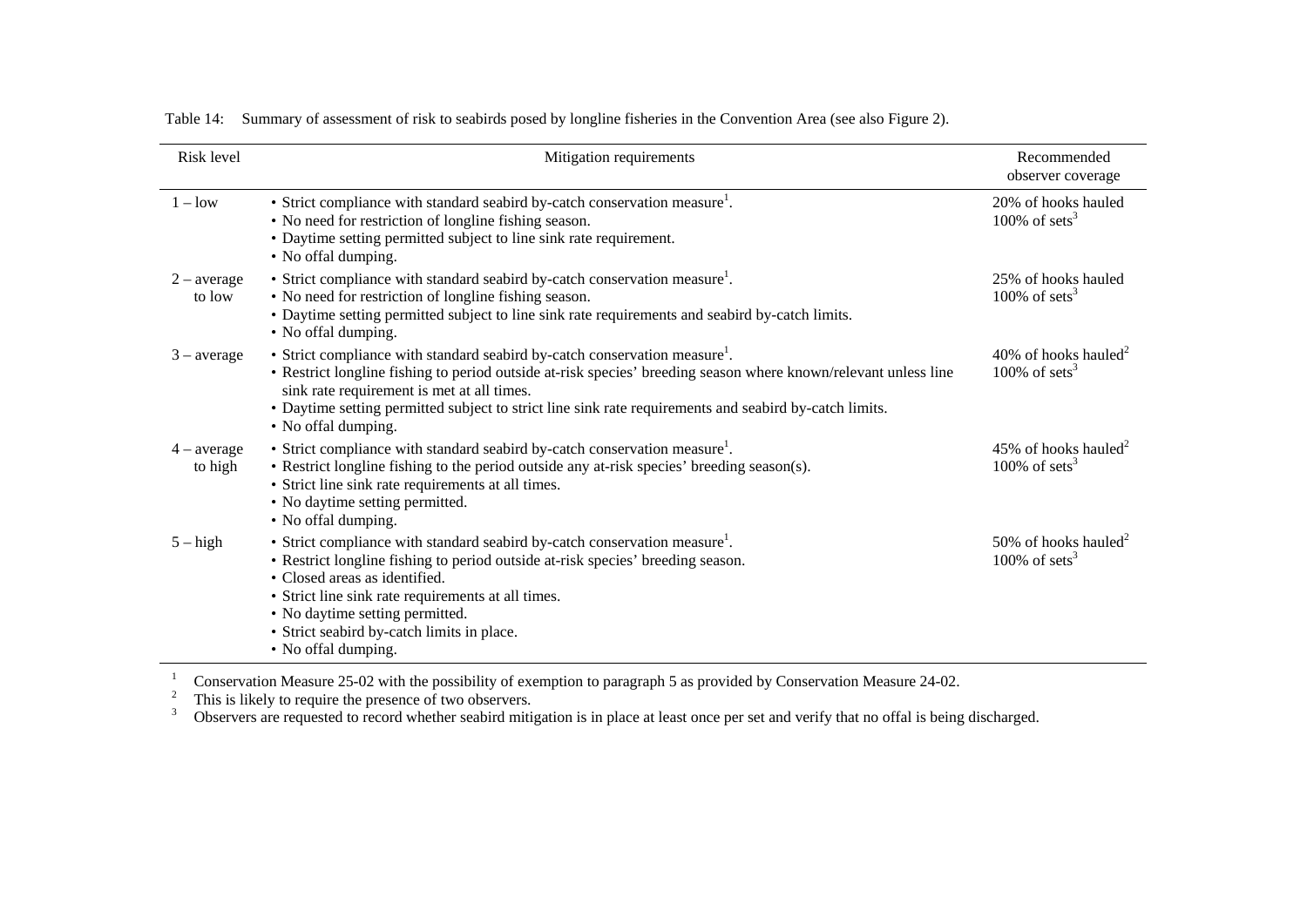<span id="page-57-0"></span>

#### **Fishing effort and incidental mortality rate in Division 58.5.1 2008/09**

Figure 1<sup>\*</sup> Trends in incidental mortality in Division 58.5.1 over the last three years (scatter plot). The figure also shows the reproductive cycle of the white-chinned petrel (coloured histogram) and periods of fishery closure (in grey).

-

<sup>\*</sup> This figure is available in colour on the CCAMLR website.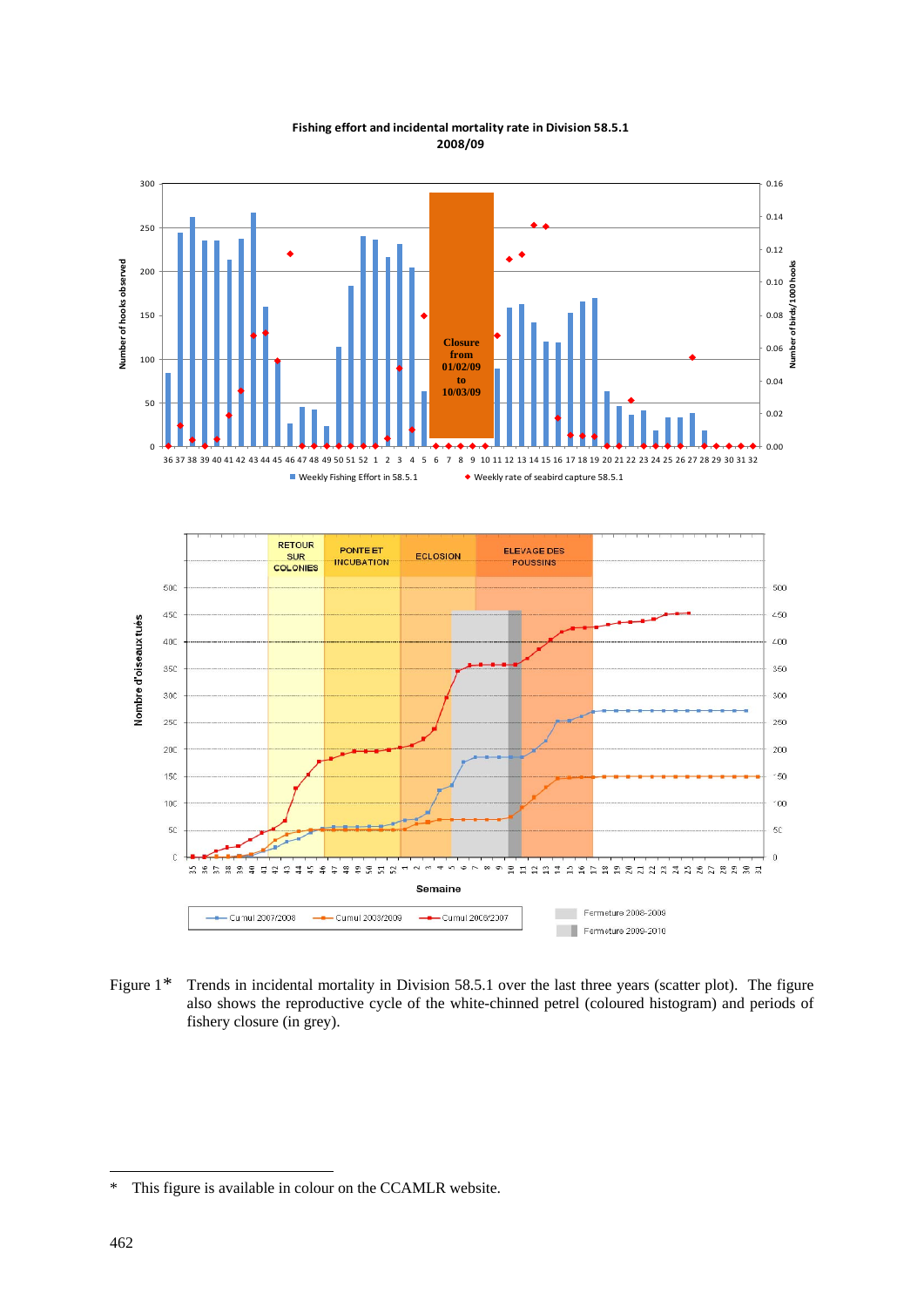

Figure 2: Assessment of the potential risk of interaction between seabirds, especially albatrosses, and longline fisheries within the Convention Area. 1: low, 2: average to low, 3: average, 4: average to high, 5: high. Shaded patches represent seabed areas between 500 and 1 800 m.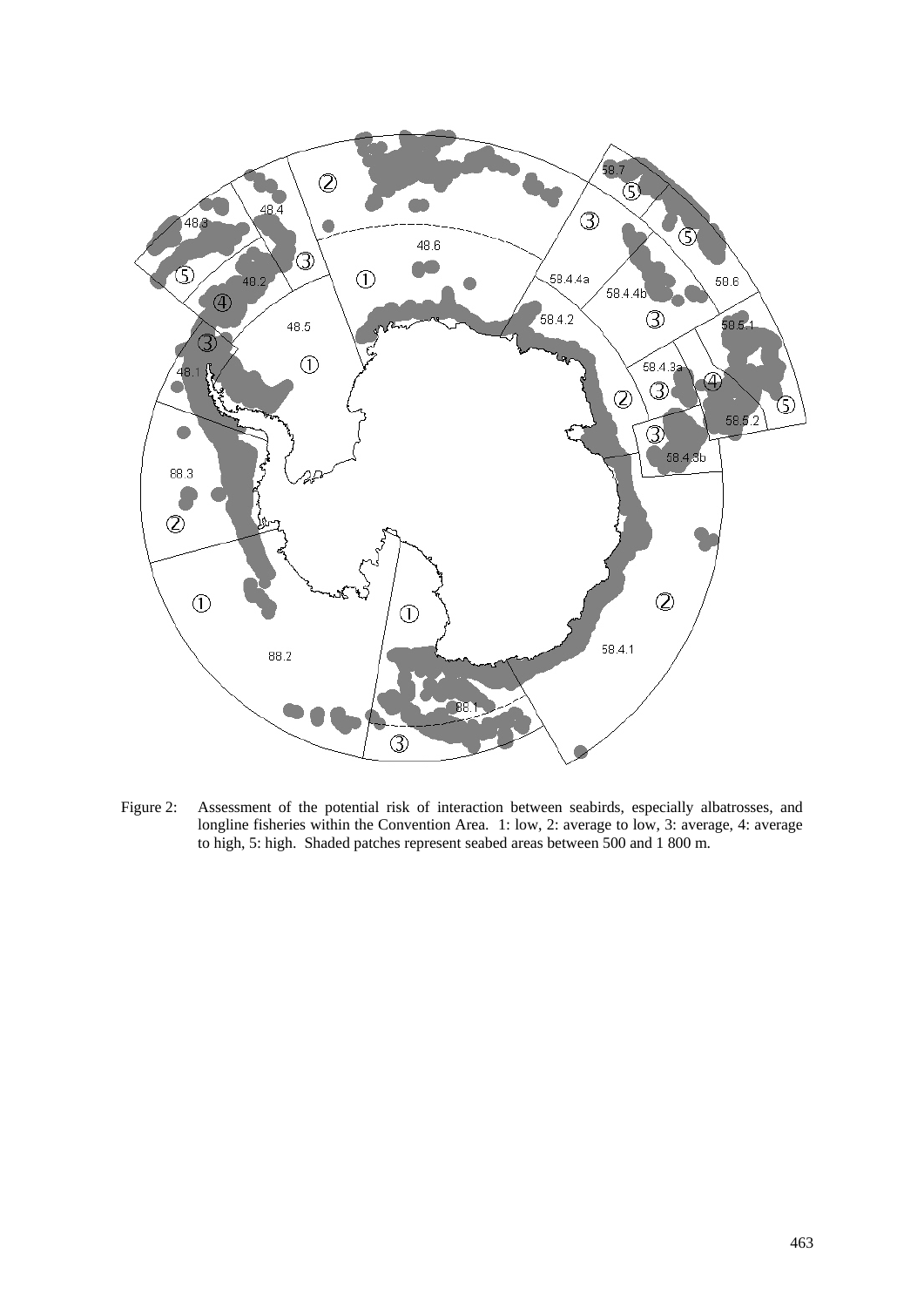## APPENDIX A

### **AGENDA**

#### <span id="page-59-0"></span>Working Group on Incidental Mortality Associated with Fishing (Hobart, Australia, 12 to 16 October 2009)

#### 1. Introduction

- 1.1 Opening of the meeting
- 1.2 Adoption of the agenda, appointment of rapporteurs and subgroups
- 2. Intersessional work of WG-IMAF
- 3. Incidental mortality of seabirds and marine mammals in fisheries in the Convention Area
	- 3.1 Seabirds
	- 3.2 Marine mammals
	- 3.3 Information relating to the implementation of Conservation Measures 25-02 (2008), 25-03 (2003), 26-01 (2008), 24-02 (2008) and 51-01 (2008)
	- 3.4 Review of action plans to eliminate seabird mortality
- 4. Incidental mortality of seabirds and marine mammals in fisheries outside the Convention Area
- 5. Incidental mortality of seabirds during IUU fishing in the Convention Area
- 6. Research into and experience with mitigation measures
- 7. Observer reports and data collection
- 8. Research into the status and distribution of seabirds
- 9. Assessments of risk in CCAMLR subareas and divisions
- 10. Incidental mortality of seabirds in relation to new and exploratory fisheries
	- 10.1 New and exploratory fisheries operational in 2008/09
	- 10.2 New and exploratory fisheries proposed for 2009/10
- 11. International and national initiatives relating to incidental mortality of seabirds in relation to longline fishing
	- 11.1 Coordination with ACAP
	- 11.2 International and national initiatives
- 12. Fishery reports
- 13. Marine debris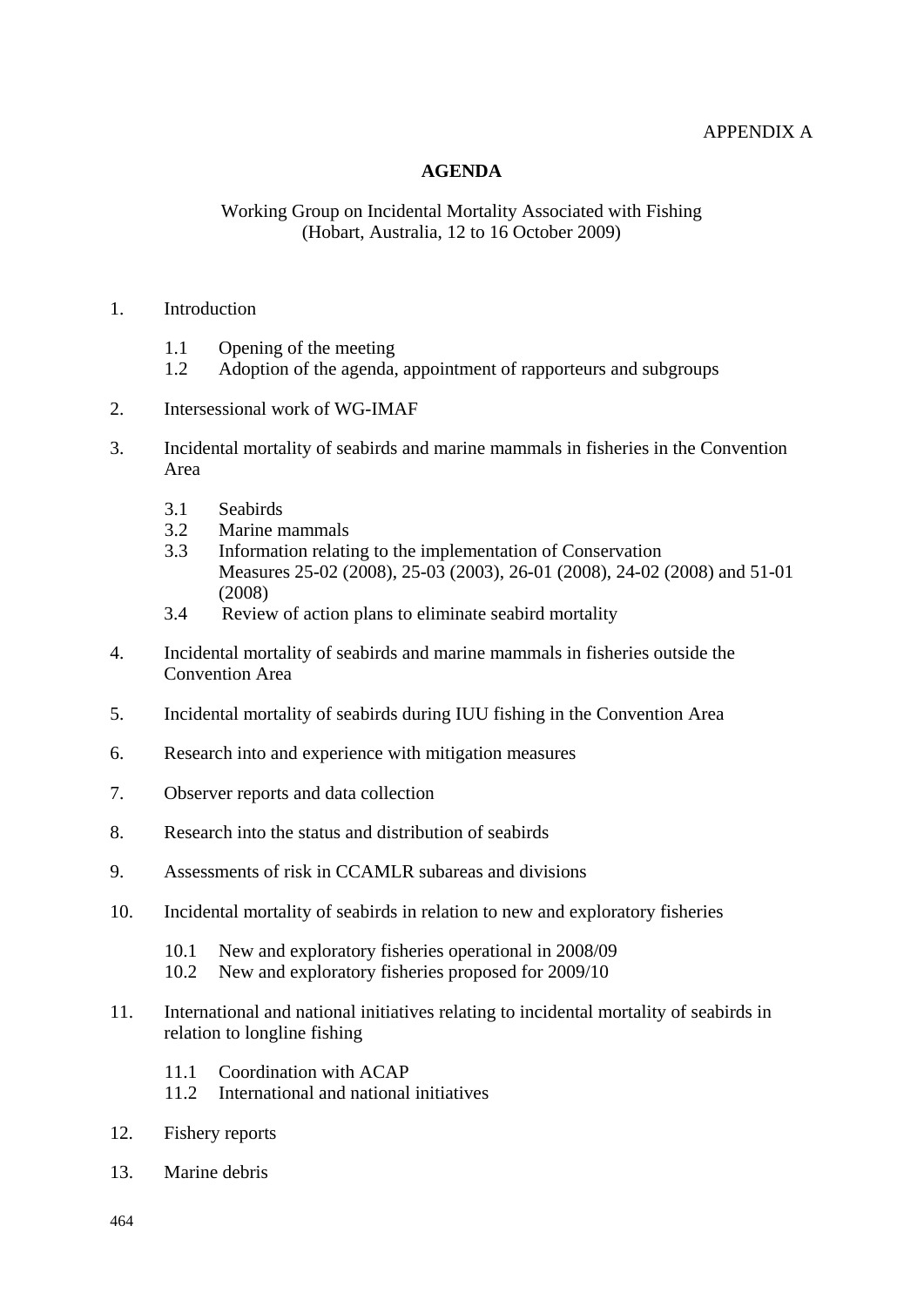- 14. Streamlining the work of the Scientific Committee
- 15. Other business
- 16. Advice
- 17. Adoption of the report and close of the meeting.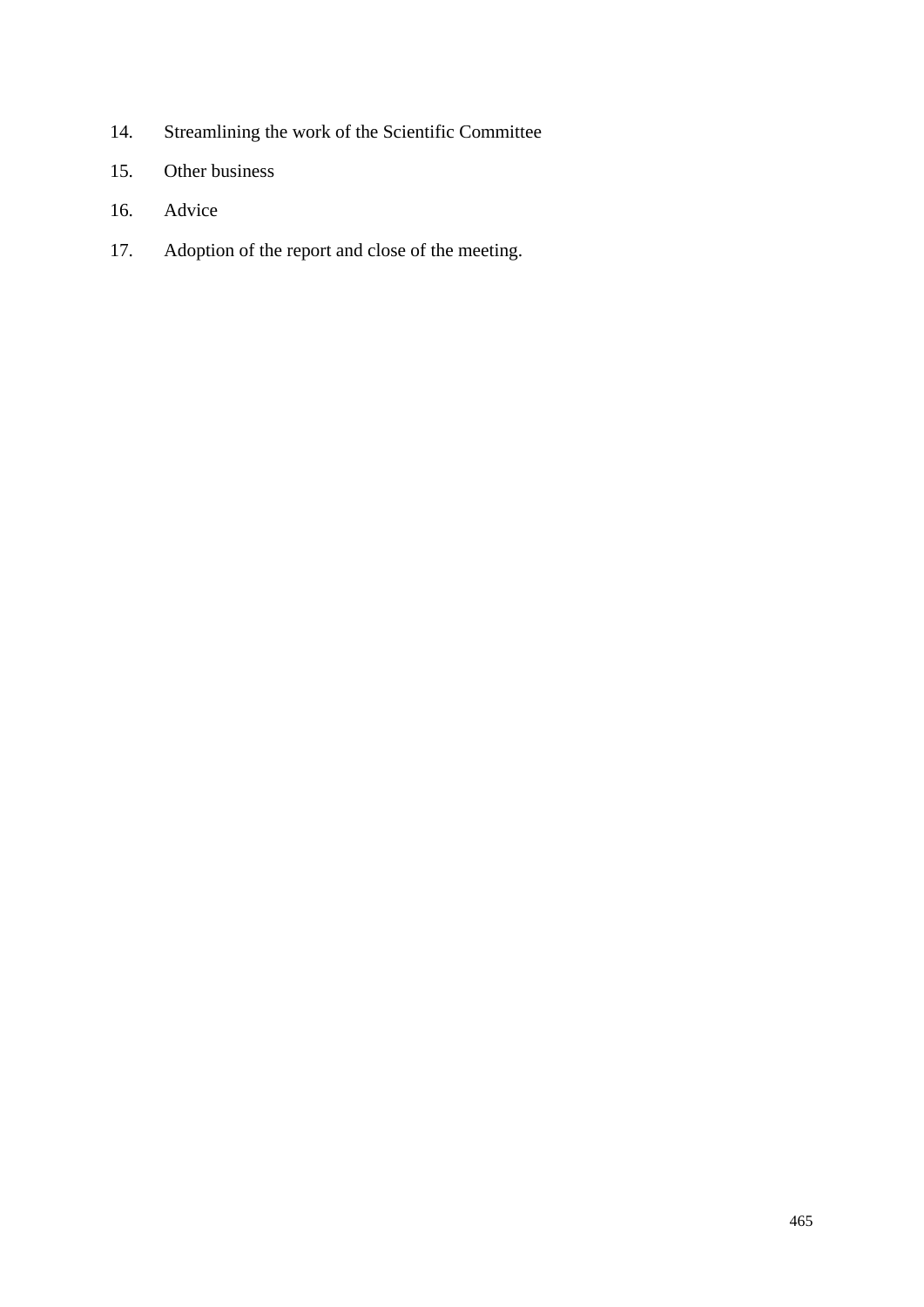## **LIST OF PARTICIPANTS**

<span id="page-61-0"></span>Working Group on Incidental Mortality Associated with Fishing (Hobart, Australia, 12 to 16 October 2009)

| FAVERO, Marco (Dr)    | Chair<br><b>ACAP Advisory Committee</b><br>Universidad Nacional de Mar del Plata<br>$-$ CONICET<br>Funes 3250 (B7602AYJ)<br>Mar del Plata<br>Argentina<br>faro@copetel.com.ar          |
|-----------------------|----------------------------------------------------------------------------------------------------------------------------------------------------------------------------------------|
| GRAHAM, Felicity (Ms) | C/- Territoire des Terres Australes<br>et Antarctiques Françaises<br><b>BP</b> 400<br>1, rue Gabriel Dejean<br>97410 Saint-Pierre<br>La Réunion<br>France<br>fsm@utas.edu.au           |
| $HAY$ , Ian $(Mr)$    | <b>Australian Antarctic Division</b><br>Department of the Environment, Water,<br>Heritage and the Arts<br>Channel Highway<br>Kingston Tasmania 7050<br>Australia<br>ian.hay@aad.gov.au |
| HEINECKEN, Chris (Mr) | CapFish<br>PO Box 50035<br>Waterfront<br>Cape Town 8002<br>South Africa<br>chris@capfish.co.za                                                                                         |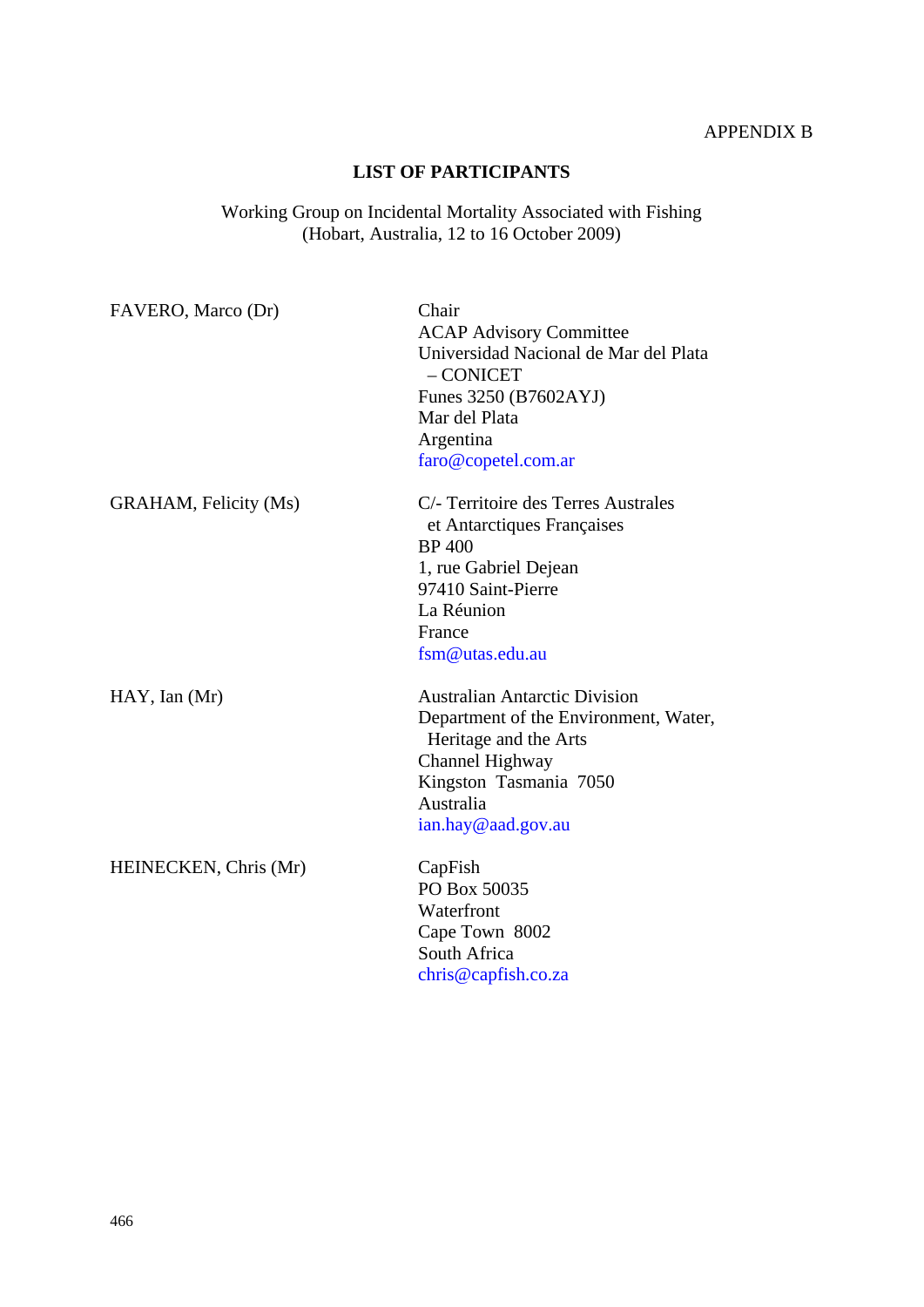| MARTEAU, Cédric (Mr)              | <b>Territoire des Terres Australes</b><br>et Antarctiques Françaises<br><b>BP</b> 400<br>1, rue Gabriel Dejean<br>97410 Saint-Pierre<br>La Réunion<br>France<br>cedric.marteau@taaf.fr                                      |
|-----------------------------------|-----------------------------------------------------------------------------------------------------------------------------------------------------------------------------------------------------------------------------|
| MOIR CLARK, James (Mr)            | <b>MRAG</b><br>18 Queen Street<br>London W1J 5PN<br>United Kingdom<br>j.clark@mrag.co.uk                                                                                                                                    |
| O'REGAN, Keryn (Ms)               | <b>Australian Fisheries Management Authority</b><br><b>Observer Section</b><br>PO Box 7051<br><b>Canberra Business Centre</b><br>Canberra ACT 2610<br>Australia<br>keryn.oregan@afma.gov.au                                 |
| REID, Elizabeth (Mrs)             | <b>BirdLife International</b><br>C/- Australian Antarctic Division<br>Department of the Environment, Water,<br>Heritage and the Arts<br>Channel Highway<br>Kingston Tasmania 7050<br>Australia<br>elizabeth.reid@aad.gov.au |
| RIVERA, Kim (Ms)<br>(Co-convener) | <b>National Marine Fisheries Service</b><br>PO Box 21668<br>Juneau, AK 99802<br><b>USA</b><br>kim.rivera@noaa.gov                                                                                                           |
| ROBERTSON, Graham (Dr)            | <b>Australian Antarctic Division</b><br>Department of the Environment, Water,<br>Heritage and the Arts<br>Channel Highway<br>Kingston Tasmania 7050<br>Australia<br>graham.robertson@aad.gov.au                             |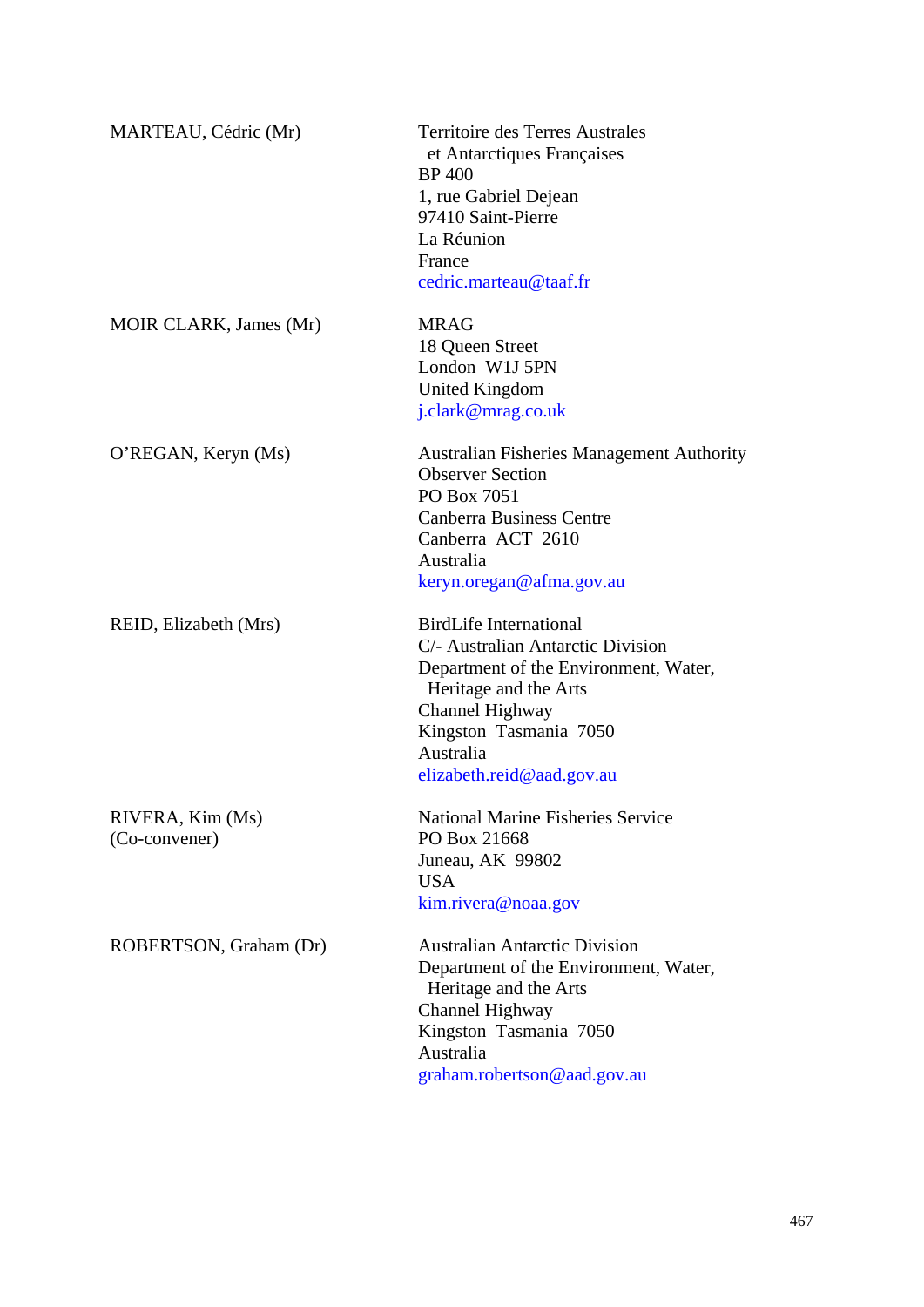| SMITH, Neville (Mr)                  | Ministry of Fisheries<br>PO Box 1020<br>Wellington<br>New Zealand<br>neville.smith@fish.govt.nz                                                                                                                      |  |
|--------------------------------------|----------------------------------------------------------------------------------------------------------------------------------------------------------------------------------------------------------------------|--|
| SULLIVAN, Ben (Dr)                   | BirdLife International<br>C/- Australian Antarctic Division<br>Department of the Environment, Water,<br>Heritage and the Arts<br>Channel Highway<br>Kingston Tasmania 7050<br>Australia<br>ben. sullivan@rspb.org.uk |  |
| WALKER, Nathan (Mr)<br>(Co-convener) | Ministry of Fisheries<br>PO Box 1020<br>Wellington                                                                                                                                                                   |  |

New Zealand

nathan.walker@fish.govt.nz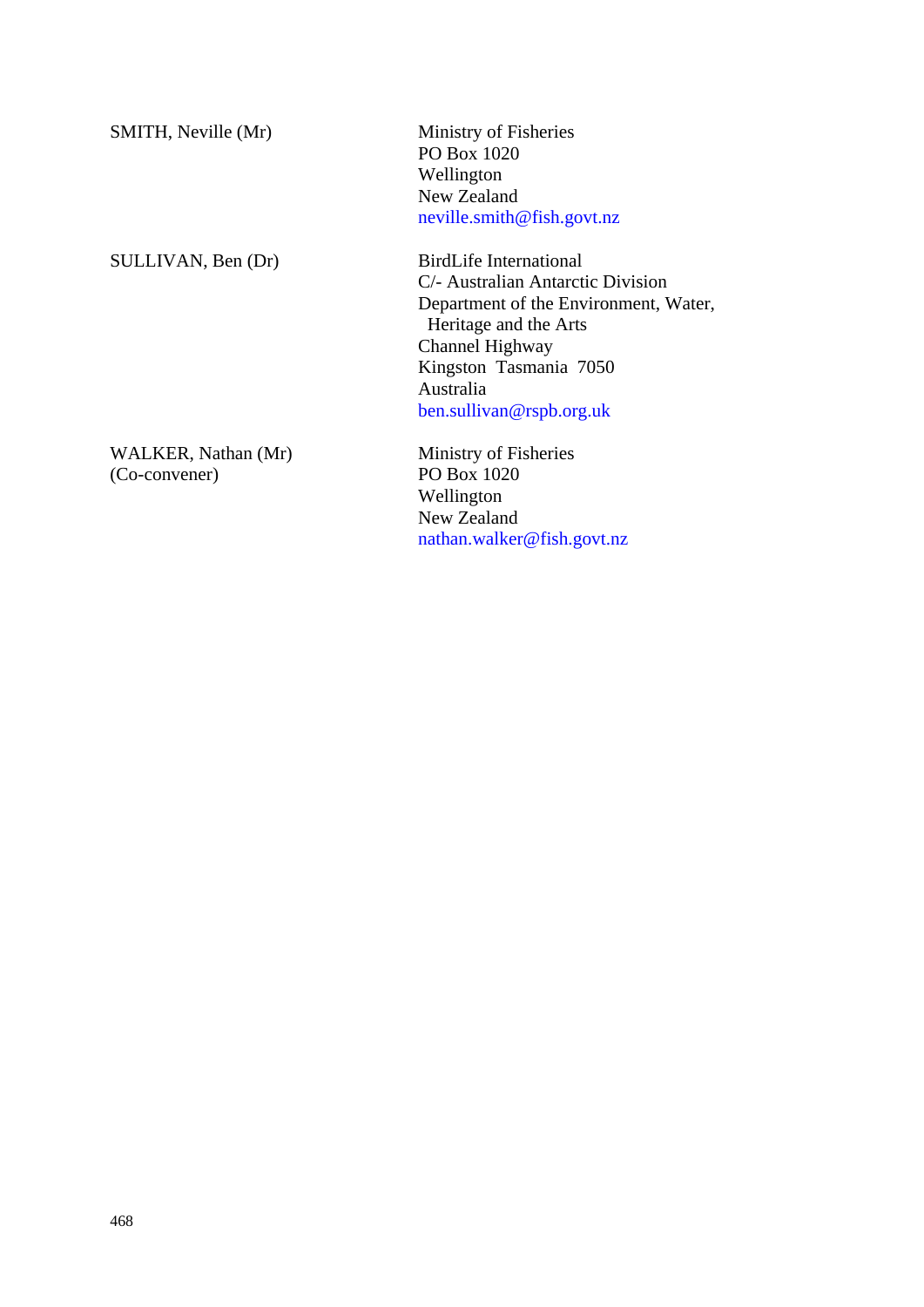#### SECRETARIAT

## **Executive Secretary**  Denzil Miller

General Office Administrator/ Conference Facilitator **Rita Mendelson** Office Assistant **Richard Miller** Information Systems Officer Nigel Williams

#### **Science**

Science Officer Keith Reid Scientific Observer Data Analyst Eric Appleyard Analytical Support Officer Jacquelyn Turner

#### **Data Management**

Data Manager David Ramm Data Administration Officer Lydia Millar

#### **Implementation and Compliance**

Compliance Officer Natasha Slicer Compliance Administrator Ingrid Karpinskyj

# **Administration/Finance**

Administration/Finance Officer Ed Kremzer Finance Assistant Christina Macha

#### **Communications**

Communications Officer Genevieve Tanner Publications and Website Assistant Doro Forck French Translator/Team Coordinator Gillian von Bertouch French Translator Bénédicte Graham French Translator Floride Pavlovic French Translator Michèle Roger Russian Translator/Team Coordinator Natalia Sokolova Russian Translator Ludmila Thornett Russian Translator Vasily Smirnov Spanish Translator/Team Coordinator Anamaría Merino Spanish Translator Margarita Fernández Spanish Translator Marcia Fernández

# **Website and Information Services**

Website and Information Services Officer Rosalie Marazas Information Services Assistant Philippa McCulloch

#### **Information Technology**

Information Technology Manager Fernando Cariaga Information Technology Support Specialist Tim Byrne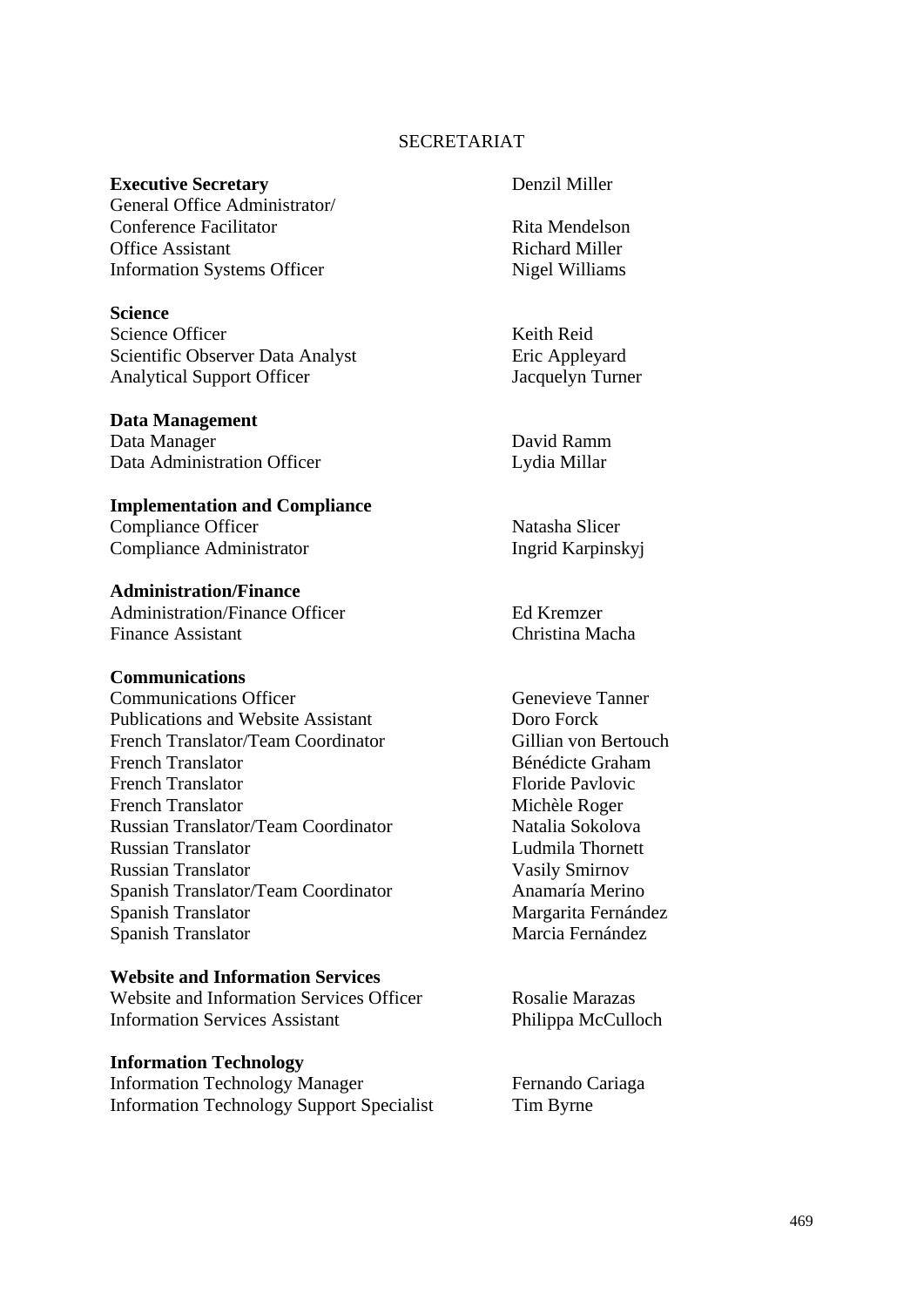## **LIST OF DOCUMENTS**

#### <span id="page-65-0"></span>Working Group on Incidental Mortality Associated with Fishing (Hobart, Australia, 12 to 16 October 2009)

| <b>WG-IMAF-09/1</b> | Provisional Agenda and Provisional Annotated Agenda for<br>the 2009 Meeting of WG-IMAF                                                                                                                                                               |
|---------------------|------------------------------------------------------------------------------------------------------------------------------------------------------------------------------------------------------------------------------------------------------|
| <b>WG-IMAF-09/2</b> | List of participants                                                                                                                                                                                                                                 |
| WG-IMAF-09/3        | List of documents                                                                                                                                                                                                                                    |
| WG-IMAF-09/4 Rev. 2 | A summary of observations on board longline vessels<br>operating within the CCAMLR Convention Area during the<br>2008/09 season<br>Secretariat                                                                                                       |
| WG-IMAF-09/5 Rev. 2 | Summary of observations aboard trawlers operating in the<br>Convention Area during the 2008/09 season<br>Secretariat                                                                                                                                 |
| WG-IMAF-09/6 Rev. 2 | A summary of scientific observations related to Conservation<br>Measures 25-02 (2008), 25-03 (2003) and 26-01 (2008)<br>Secretariat                                                                                                                  |
| WG-IMAF-09/7        | Summary of observations aboard pot vessels operating in the<br>Convention Area during the 2008/09 season<br>Secretariat                                                                                                                              |
| WG-IMAF-09/8        | Review of CCAMLR activities on monitoring marine debris<br>in the Convention Area<br>Secretariat                                                                                                                                                     |
| <b>WG-IMAF-09/9</b> | Beached marine debris surveys and incidences of<br>seabird/marine mammal entanglements and hydrocarbon<br>soiling at Bird Island, South Georgia, and Signy Island, South<br>Orkneys, 2008-2009<br>C.M. Waluda (United Kingdom)                       |
| WG-IMAF-09/10       | Ingestion of fishing gear and entanglements of seabirds:<br>implications for monitoring and management<br>R.A. Phillips, C. Ridley, N. Harrison (United Kindom),<br>K. Reid (Secretariat), G.N. Tuck (Australia) and P.J.A. Pugh<br>(United Kingdom) |